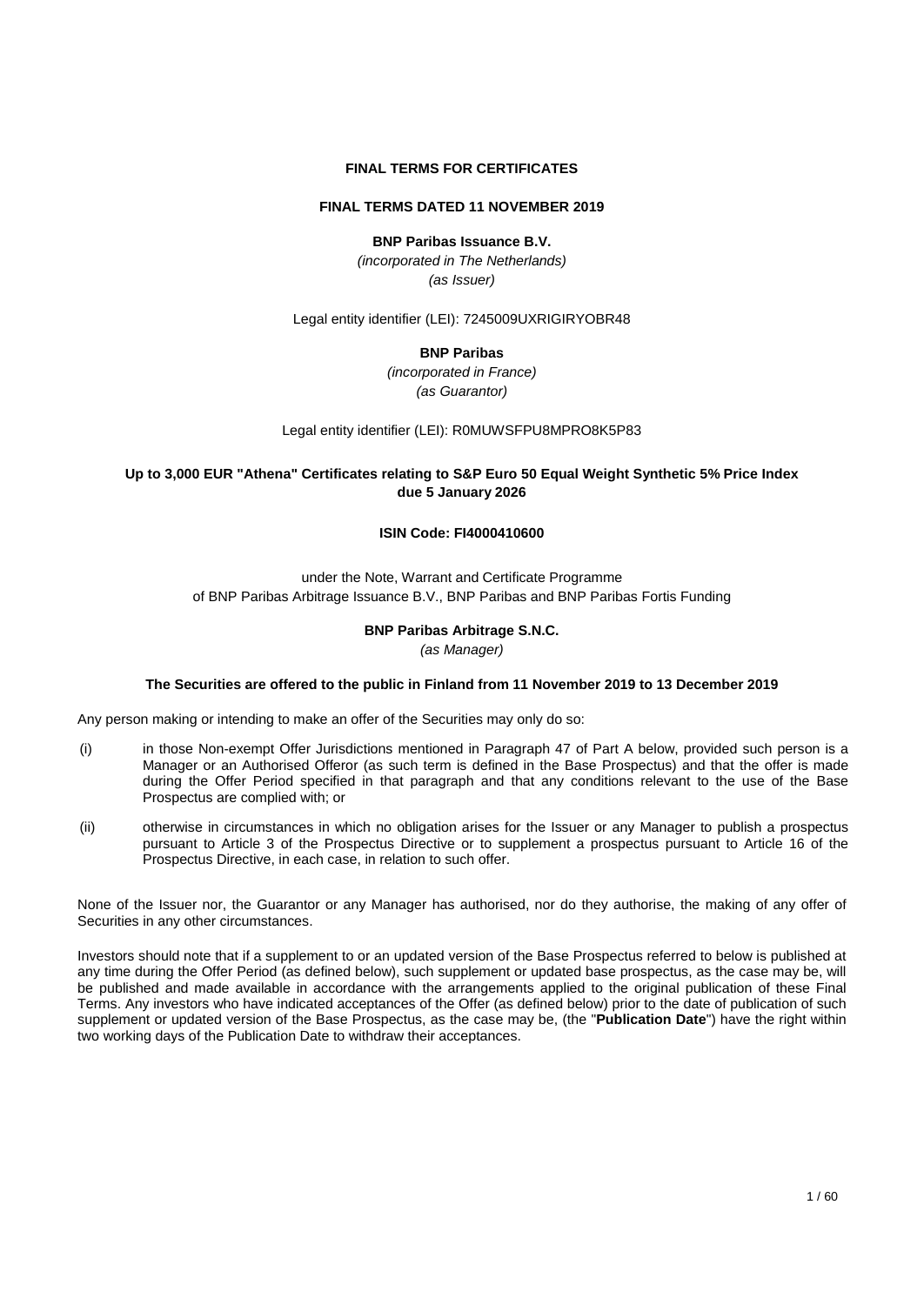#### **PART A - CONTRACTUAL TERMS**

Terms used herein shall be deemed to be defined as such for the purposes of the Conditions set forth in the Base Prospectus dated 3 June 2019, each Supplement to the Base Prospectus published and approved on or before the date of these Final Terms (copies of which are available as described below)and any other Supplement to the Base Prospectus which may have been published and approved before the issue of any additional amount of Securities (the "**Supplements**") (provided that to the extent any such Supplement (i) is published and approved after the date of these Final Terms and (ii) provide for any change to the Conditions of the Securities such changes shall have no effect with respect to the Conditions of the Securities to which these Final Terms relate) which together constitute a base prospectus for the purposes of Directive 2003/71/EC (the "**Prospectus Directive**") (the "**Base Prospectus**"). This document constitutes the Final Terms of the Securities described herein for the purposes of Article 5.4 of the Prospectus Directive and must be read in conjunction with the Base Prospectus. Full information on BNP Paribas Issuance B.V. (the "**Issuer**") and the offer of the Securities is only available on the basis of the combination of these Final Terms and the Base Prospectus. A summary of the Securities (which comprises the Summary in the Base Prospectus as amended to reflect the provisions of these Final Terms) is annexed to these Final Terms.

#### **The Base Prospectus is available for viewing on<http://eqdpo.bnpparibas.com/FI4000410600>and copies may be obtained free of charge at the specified offices of the Security Agents. The Base Prospectus will also be available on the AMF website [www.amf-france.org.](http://www.amf-france.org/)**

References herein to numbered Conditions are to the terms and conditions of the relevant series of Securities and words and expressions defined in such terms and conditions shall bear the same meaning in these Final Terms in so far as they relate to such series of Securities, save as where otherwise expressly provided.

These Final Terms relate to the series of Securities as set out in "Specific Provisions for each Series" below. References herein to "**Securities**" shall be deemed to be references to the relevant Securities that are the subject of these Final Terms and references to "**Security**" shall be construed accordingly.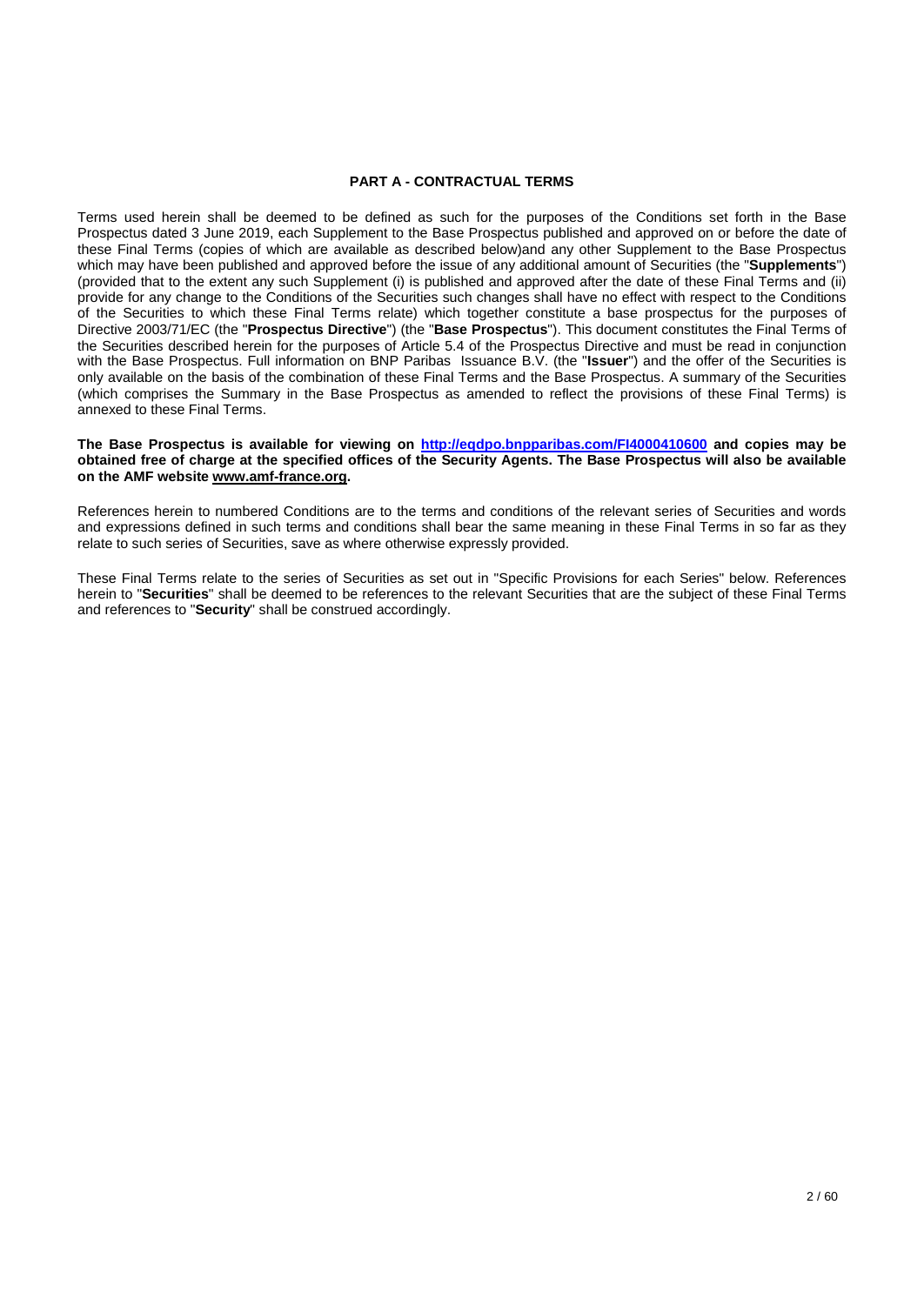# **SPECIFIC PROVISIONS FOR EACH SERIES**

| <b>Series Number</b> | No. of<br><b>Securities</b><br>issued | No. of<br><b>Securities</b> | <b>ISIN</b>  | <b>Common Code</b> | <b>Issue Price per</b><br><b>Security</b> | <b>Redemption Date</b> |
|----------------------|---------------------------------------|-----------------------------|--------------|--------------------|-------------------------------------------|------------------------|
| CE0466GEO            | Up to $3.000$                         | Up to 3,000                 | FI4000410600 | Not applicable     | l100% of the<br>Notional Amount           | 5 January 2026         |

# **GENERAL PROVISIONS**

The following terms apply to each series of Securities:

| 1. Issuer:                                                    | BNP Paribas Issuance B.V.                                                                                             |                                                                                                                                                   |  |
|---------------------------------------------------------------|-----------------------------------------------------------------------------------------------------------------------|---------------------------------------------------------------------------------------------------------------------------------------------------|--|
| 2. Guarantor:                                                 | <b>BNP Paribas</b>                                                                                                    |                                                                                                                                                   |  |
| 3. Trade Date:                                                | 28 October 2019                                                                                                       |                                                                                                                                                   |  |
| 4. Issue Date:                                                | 3 January 2020                                                                                                        |                                                                                                                                                   |  |
| 5. Consolidation:                                             | Not applicable.                                                                                                       |                                                                                                                                                   |  |
| 6. Type of Securities:                                        | (a) Certificates.                                                                                                     |                                                                                                                                                   |  |
|                                                               |                                                                                                                       | (b) The Securities are Index Securities.                                                                                                          |  |
|                                                               |                                                                                                                       | The provisions of Annex 2 (Additional Terms and Conditions for Index<br>Securities) shall apply.                                                  |  |
|                                                               |                                                                                                                       | Unwind Costs: Applicable.                                                                                                                         |  |
| 7. Form of Securities:                                        |                                                                                                                       | <b>Finnish Dematerialised Securities.</b>                                                                                                         |  |
| 8. Business Day Centre(s):                                    | The applicable Business Day Centre for the purposes of the definition of<br>"Business Day" in Condition 1 is TARGET2. |                                                                                                                                                   |  |
| 9. Settlement:                                                |                                                                                                                       | Settlement will be by way of cash payment (Cash Settled Securities).                                                                              |  |
| 10. Rounding Convention for cash<br><b>Settlement Amount:</b> | Not applicable.                                                                                                       |                                                                                                                                                   |  |
| 11. Variation of Settlement:                                  |                                                                                                                       |                                                                                                                                                   |  |
| <b>Issuer's option to vary settlement:</b>                    | Securities.                                                                                                           | The Issuer does not have the option to vary settlement in respect of the                                                                          |  |
| 12. Final Payout:                                             |                                                                                                                       |                                                                                                                                                   |  |
| <b>SPS Payout:</b>                                            |                                                                                                                       | <b>Auto-Callable Products</b>                                                                                                                     |  |
|                                                               |                                                                                                                       | <b>Autocall Standard Securities</b>                                                                                                               |  |
|                                                               | (A)                                                                                                                   | If FR Barrier Value is greater than or equal to the Final<br>Redemption Condition Level:<br>100% + FR Exit Rate; or                               |  |
|                                                               | (B)                                                                                                                   | If FR Barrier Value is less than the Final Redemption<br>Condition Level and no Knock-in Event has occurred:<br>100%; or                          |  |
|                                                               | (C)                                                                                                                   | If FR Barrier Value is less than the Final Redemption<br>Condition Level and a Knock-in Event has occurred:<br>Min(100%, Final Redemption Value). |  |
|                                                               |                                                                                                                       | "FR Barrier Value" means, in respect of a SPS FR Barrier Valuation<br>Date, the Underlying Reference Value.                                       |  |

3 / 60 In respect of the provisions relating to the determination of FR Barrier Value, the following definitions are applicable (any terms not defined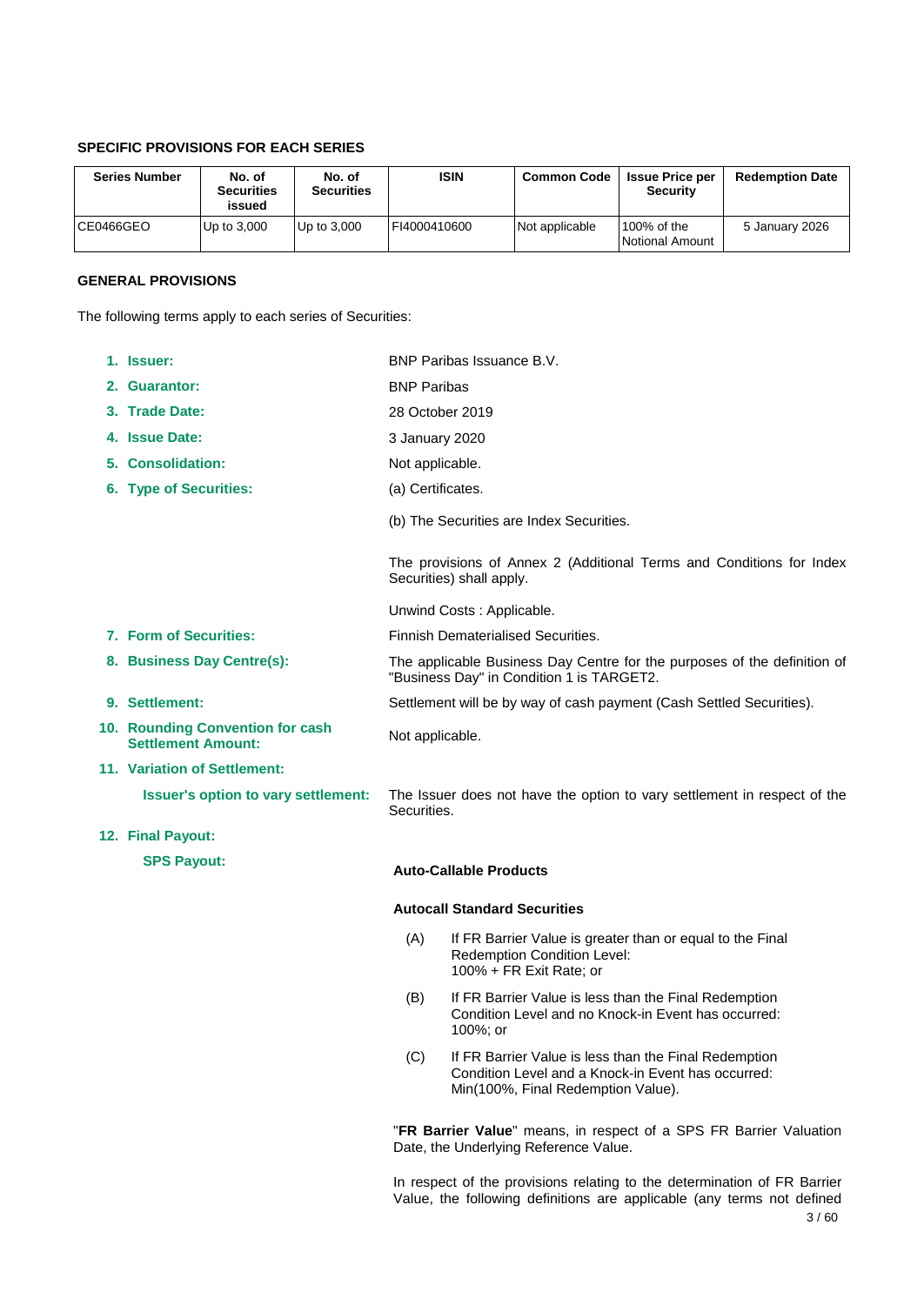herein or elsewhere in this Final Terms being as defined in the Base Prospectus):

> "**SPS FR Barrier Valuation Date**" means the Settlement Price Date.

"**Settlement Price Date**" means the Valuation Date.

"**Valuation Date**" means the Redemption Valuation Date.

"**SPS Valuation Date**" means the SPS FR Barrier Valuation Date or the Strike Date, as applicable.

"**Underlying Reference**" means as set out in §26(a) below.

"**Underlying Reference Value**" means, in respect of an Underlying Reference and a SPS Valuation Date, (i) the Underlying Reference Closing Price Value for such Underlying Reference in respect of such SPS Valuation Date (ii) divided by the relevant Underlying Reference Strike Price.

**"Strike Price Closing Value"** : applicable

"**Underlying Reference Closing Price Value**" means, in respect of a SPS Valuation Date, the Closing Level in respect of such day.

"**Underlying Reference Strike Price**" means, in respect of an Underlying Reference, the Underlying Reference Closing Price Value for such Underlying Reference on the Strike Date;

"**Final Redemption Condition Level**" is 100 per cent.

#### "**FR Exit Rate**" means FR Rate

"**FR Rate**" is 6 x ER %, ER % a percentage expected to be about 10.00 per cent but which will not be less than 8.00 per cent as determined by the Issuer on the Trade Date after the end of the Offer Period. Notice of the rate will be published in the same manner as the publication of these Final Terms and be available by accessing the following link [http://eqdpo.bnpparibas.com/F](http://eqdpo.bnpparibas.com/FI4000375332)I4000410600

"**Final Redemption Value**" means the Underlying Reference Value.

In respect of the provisions relating to the determination of Final Redemption Value, the following definitions are applicable (any terms not defined herein or elsewhere in this Final Terms being as defined in the Base Prospectus):

> "**SPS Valuation Date**" means the SPS Redemption Valuation Date or the Strike Date, as applicable.

> "**SPS Redemption Valuation Date**" means the Settlement Price Date.

"**Settlement Price Date**" means the Valuation Date.

"**Valuation Date**" means the Redemption Valuation Date.

"**Underlying Reference**" means as set out in §26(a) below.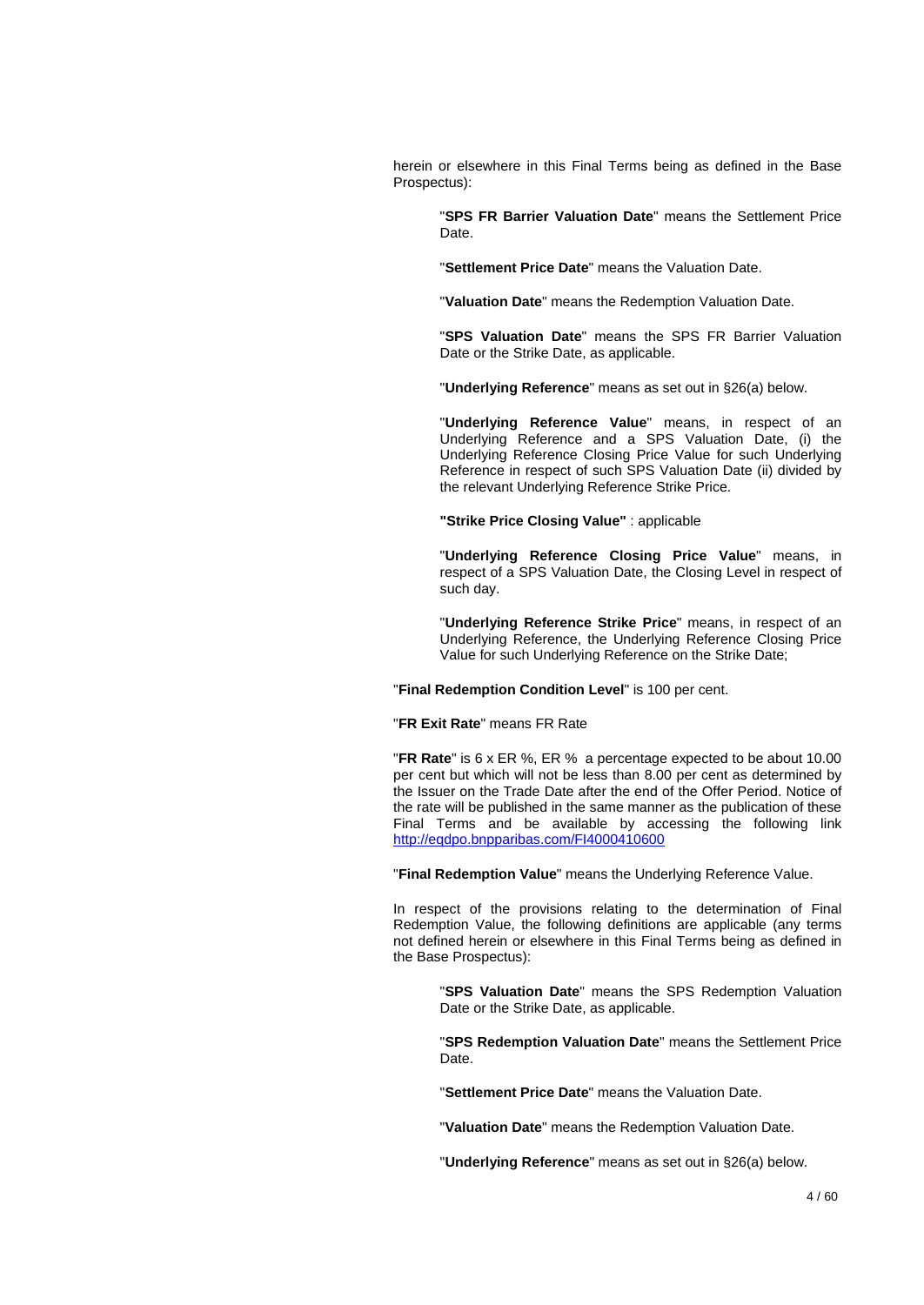|                    |                                 |                                             |               | "Underlying Reference Value" means, in respect of an<br>Underlying Reference and a SPS Valuation Date, (i) the<br>Underlying Reference Closing Price Value for such Underlying<br>Reference in respect of such SPS Valuation Date (ii) divided by<br>the relevant Underlying Reference Strike Price. |
|--------------------|---------------------------------|---------------------------------------------|---------------|------------------------------------------------------------------------------------------------------------------------------------------------------------------------------------------------------------------------------------------------------------------------------------------------------|
|                    |                                 |                                             |               | "Strike Price Closing Value": Applicable                                                                                                                                                                                                                                                             |
|                    |                                 |                                             |               | "Underlying Reference Closing Price Value" means, in<br>respect of a SPS Valuation Date, the Closing Level in respect of<br>such day.                                                                                                                                                                |
|                    |                                 |                                             |               | "Underlying Reference Strike Price" means, in respect of an<br>Underlying Reference, the Underlying Reference Closing Price<br>Value for such Underlying Reference on the Strike Date                                                                                                                |
|                    | 13. Relevant Asset(s):          |                                             |               | Not applicable.                                                                                                                                                                                                                                                                                      |
|                    | 14. Entitlement:                |                                             |               | Not applicable.                                                                                                                                                                                                                                                                                      |
|                    | 15. Exchange Rate:              |                                             |               | Not applicable.                                                                                                                                                                                                                                                                                      |
|                    | <b>16. Settlement Currency:</b> |                                             |               | The settlement currency for the payment of the Cash Settlement Amount<br>is Euro ("EUR").                                                                                                                                                                                                            |
|                    | 17. Syndication:                |                                             |               | The Securities will be distributed on a non-syndicated basis.                                                                                                                                                                                                                                        |
|                    |                                 | 18. Minimum Trading Size:                   |               | Not applicable.                                                                                                                                                                                                                                                                                      |
|                    |                                 | 19. Principal Security Agent:               | Information". | The Finnish Security Agent as indicated in $\S$ 5 of Part B - "Other                                                                                                                                                                                                                                 |
|                    | 20. Registrar:                  |                                             |               | Not applicable.                                                                                                                                                                                                                                                                                      |
|                    | 21. Calculation Agent:          |                                             |               | BNP Paribas Arbitrage S.N.C.<br>1 rue Laffitte 75009 Paris France                                                                                                                                                                                                                                    |
| 22. Governing law: |                                 | English law.                                |               |                                                                                                                                                                                                                                                                                                      |
|                    |                                 | 23. Masse provisions (Condition 9.4):       |               | Not applicable.                                                                                                                                                                                                                                                                                      |
|                    |                                 | <b>PRODUCT SPECIFIC PROVISIONS</b>          |               |                                                                                                                                                                                                                                                                                                      |
|                    | 24. Hybrid Securities:          |                                             |               | Not applicable.                                                                                                                                                                                                                                                                                      |
|                    | 25. Index Securities:           |                                             | Applicable.   |                                                                                                                                                                                                                                                                                                      |
|                    |                                 | (a) Index/Basket of<br><b>Indices/Index</b> |               | The "Underlying Reference" is S&P Euro 50 Equal Weight Synthetic<br>5% Price Index (Bloomberg Code: SPEU50ES Index).                                                                                                                                                                                 |
|                    |                                 | Sponsor(s):                                 |               | S&P Dow Jones Indices or any successor thereto is the Index Sponsor.                                                                                                                                                                                                                                 |
|                    |                                 |                                             |               | For the purposes of the Conditions, the Underlying Reference shall be<br>deemed an Index.                                                                                                                                                                                                            |
|                    |                                 | (b) Index Currency:                         |               | Euro ("EUR").                                                                                                                                                                                                                                                                                        |
|                    |                                 | (c) Exchange(s):                            |               | As set out in Annex 2 for a Composite Index.                                                                                                                                                                                                                                                         |
|                    |                                 | (d) Related Exchange(s):                    |               | All Exchanges.                                                                                                                                                                                                                                                                                       |
|                    |                                 | (e) Exchange Business Day:                  |               | Single Index Basis.                                                                                                                                                                                                                                                                                  |
|                    | (f)                             | <b>Scheduled Trading Day:</b>               |               | Single Index Basis.                                                                                                                                                                                                                                                                                  |
|                    |                                 | (g) Weighting:                              |               | Not applicable.                                                                                                                                                                                                                                                                                      |
|                    |                                 | (h) Settlement Price:                       |               | Not applicable                                                                                                                                                                                                                                                                                       |
|                    |                                 |                                             |               |                                                                                                                                                                                                                                                                                                      |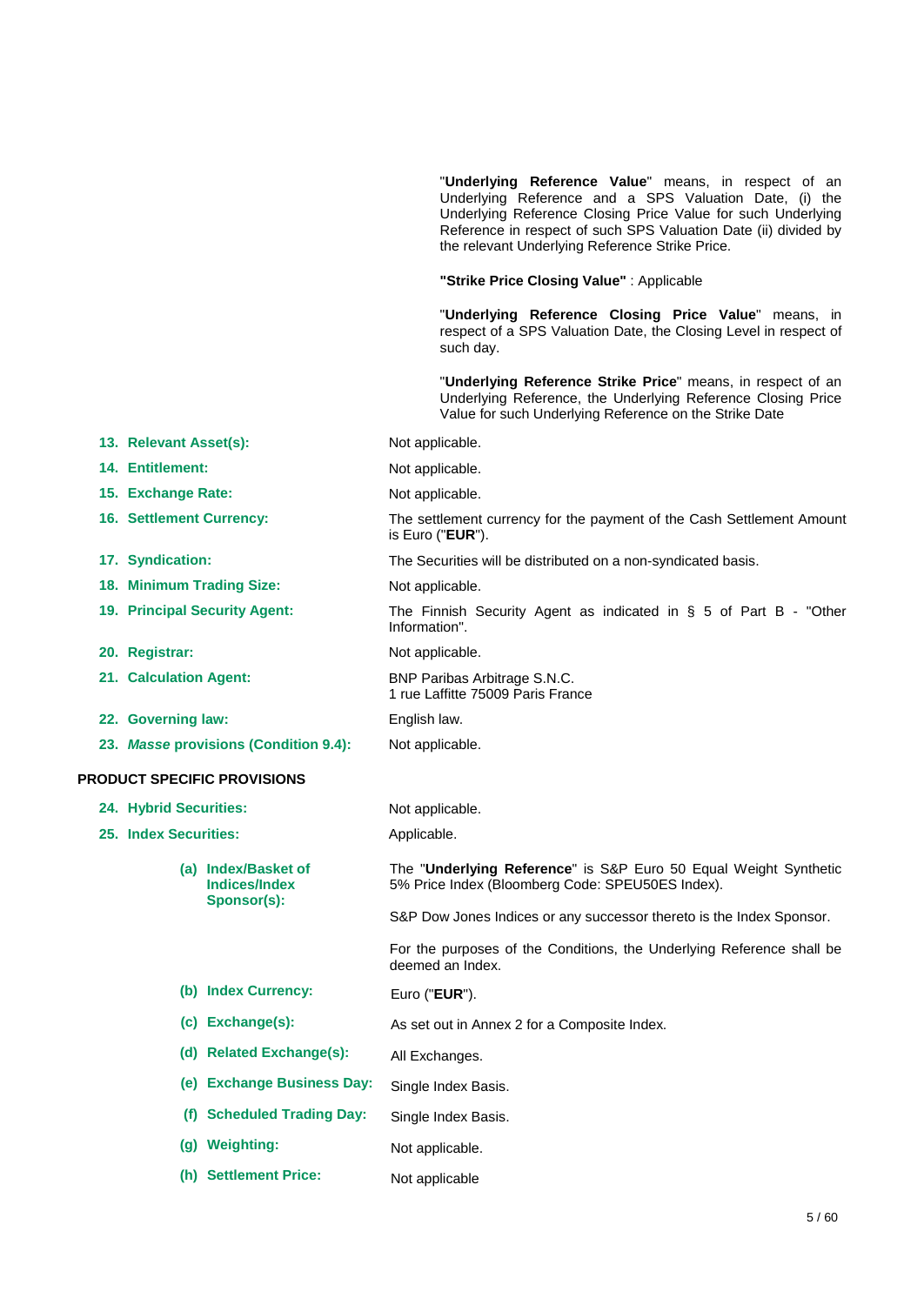|                             | (i) Specified Maximum Days<br>of Disruption:                                            | Five (5) Scheduled Trading Days.                                                                                                                 |
|-----------------------------|-----------------------------------------------------------------------------------------|--------------------------------------------------------------------------------------------------------------------------------------------------|
|                             | (j) Valuation Time:                                                                     | Conditions apply.                                                                                                                                |
|                             | (k) Delayed Redemption on<br>Occurrence of an Index<br><b>Adjustments Event:</b>        | Not applicable.                                                                                                                                  |
|                             | (I) Index Correction Period:                                                            | As per Conditions.                                                                                                                               |
|                             | (m) Additional provisions<br>applicable to Custom<br>Indices:                           | Not applicable.                                                                                                                                  |
|                             | (n) Additional provisions<br>applicable to Futures<br><b>Price Valuation:</b>           | Not applicable.                                                                                                                                  |
|                             | 26. Share Securities/ETI Securities:                                                    | Not applicable.                                                                                                                                  |
| 27. ETI Securities:         |                                                                                         | Not applicable.                                                                                                                                  |
| 28. Debt Securities:        |                                                                                         | Not applicable.                                                                                                                                  |
| 29. Commodity Securities:   |                                                                                         | Not applicable.                                                                                                                                  |
|                             | <b>30. Inflation Index Securities:</b>                                                  | Not applicable.                                                                                                                                  |
| 31. Currency Securities:    |                                                                                         | Not applicable.                                                                                                                                  |
| <b>32. Fund Securities:</b> |                                                                                         | Not applicable.                                                                                                                                  |
| 33. Futures Securities:     |                                                                                         | Not applicable.                                                                                                                                  |
|                             | <b>34. Credit Security Provisions:</b>                                                  | Not applicable.                                                                                                                                  |
|                             | 35. Underlying Interest Rate Securities:                                                | Not applicable.                                                                                                                                  |
|                             | 36. Preference Share Certificates:                                                      | Not applicable.                                                                                                                                  |
| 37. OET Certificates:       |                                                                                         | Not applicable.                                                                                                                                  |
|                             | 38. Illegality (Security Condition 7.1) and<br><b>Force Majeure (Security Condition</b> | Illegality: redemption in accordance with Security Condition 7.1(d).                                                                             |
| $7.2$ :                     |                                                                                         | Force Majeure: redemption in accordance with Security Condition 7.2(b).                                                                          |
|                             | 39. Additional Disruption Events and<br><b>Optional Additional Disruption</b>           | (a) Additional Disruption Events: Applicable.                                                                                                    |
| Events:                     |                                                                                         | (b) The following Optional Additional Disruption Events apply to the<br>Securities:                                                              |
|                             |                                                                                         | Administrator/Benchmarks Event                                                                                                                   |
|                             |                                                                                         | (c) Redemption:                                                                                                                                  |
|                             |                                                                                         | Delayed Redemption on Occurrence of an Additional Disruption Event<br>and/or Optional Additional Disruption Event: Not applicable.               |
| 40. Knock-in Event:         |                                                                                         | Applicable.                                                                                                                                      |
|                             |                                                                                         | If the Knock-in Value is strictly less than the Knock-in Level on the Knock-<br>in Determination Day.                                            |
|                             | (a) SPS Knock-in Valuation:                                                             | Applicable.                                                                                                                                      |
|                             |                                                                                         | "Knock-in Value" means the Underlying Reference Value.                                                                                           |
|                             |                                                                                         | In respect of the provisions relating to the determination of Knock-in<br>Value, the following definitions are applicable (any terms not defined |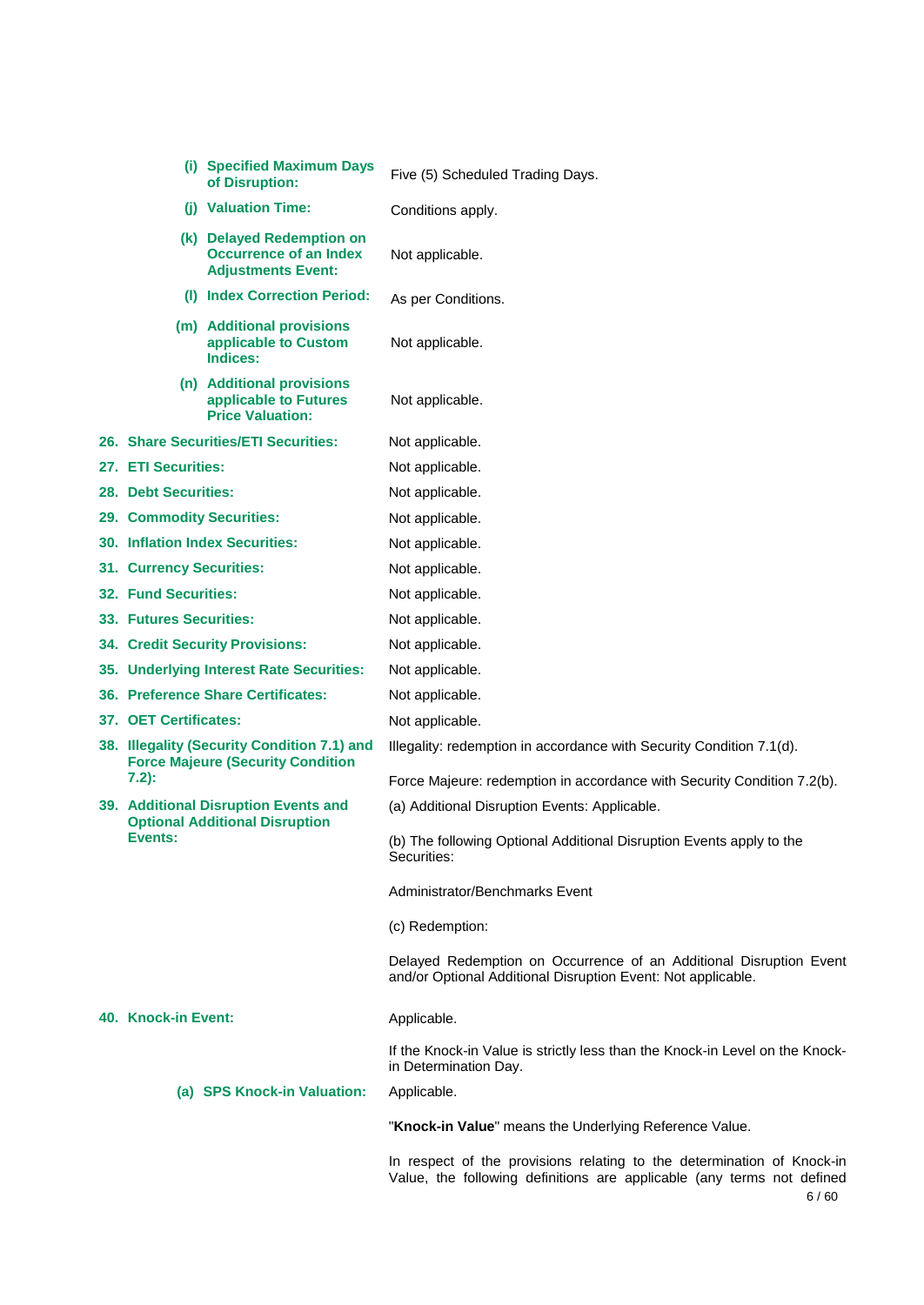herein or elsewhere in this Final Terms being as defined in the Base Prospectus):

"**SPS Valuation Date**" means the Knock-in Determination Day or the Strike Date as applicable.

"**Underlying Reference**" means as set out in §26(a) above.

"**Underlying Reference Value**" means, in respect of an Underlying Reference and a SPS Valuation Date, (i) the Underlying Reference Closing Price Value for such Underlying Reference in respect of such SPS Valuation Date (ii) divided by the relevant Underlying Reference Strike Price.

"**Strike Price Closing Value"** : Applicable

"**Underlying Reference Closing Price Value**" means, in respect of a SPS Valuation Date, the Closing Level in respect of such day.

"**Underlying Reference Strike Price**" means, in respect of an Underlying Reference, the Underlying Reference Closing Price Value for such Underlying Reference on the Strike Date

|                      | (b) Level:                                                             | Not applicable.                                    |
|----------------------|------------------------------------------------------------------------|----------------------------------------------------|
|                      | (c) Knock-in Level/Knock-in<br><b>Range Level:</b>                     | 70 per cent                                        |
|                      | (d) Knock-in Period<br><b>Beginning Date:</b>                          | Not applicable.                                    |
|                      | (e) Knock-in Period<br><b>Beginning Date Day</b><br><b>Convention:</b> | Not applicable.                                    |
|                      | (f) Knock-in Determination<br>Period:                                  | Not applicable.                                    |
|                      | (g) Knock-in Determination<br>$Day(s)$ :                               | The Redemption Valuation Date.                     |
|                      | (h) Knock-in Period Ending<br>Date:                                    | Not applicable.                                    |
|                      | (i) Knock-in Period Ending<br><b>Date Day Convention:</b>              | Not applicable.                                    |
|                      | (j) Knock-in Valuation Time:                                           | Not applicable.                                    |
|                      | (k) Knock-in Observation<br><b>Price Source:</b>                       | Not applicable.                                    |
|                      | (I) Disruption<br><b>Consequences:</b>                                 | Applicable.                                        |
| 41. Knock-out Event: |                                                                        | Not applicable.                                    |
| <b>REDEMPTION</b>    | <b>42. EXERCICE, VALUATION AND</b>                                     | Applicable.                                        |
|                      | (a) Notional Amount of each<br>Certificate:                            | EUR 1,000                                          |
|                      | (b) Partly Paid Certificates:                                          | The Certificates are not Partly Paid Certificates. |
|                      | (c) Interest:                                                          | Not applicable.                                    |
|                      | (d) Fixed Rate Provisions:                                             | Not applicable                                     |
|                      | (e) Floating Rate Provisions:                                          | Not applicable                                     |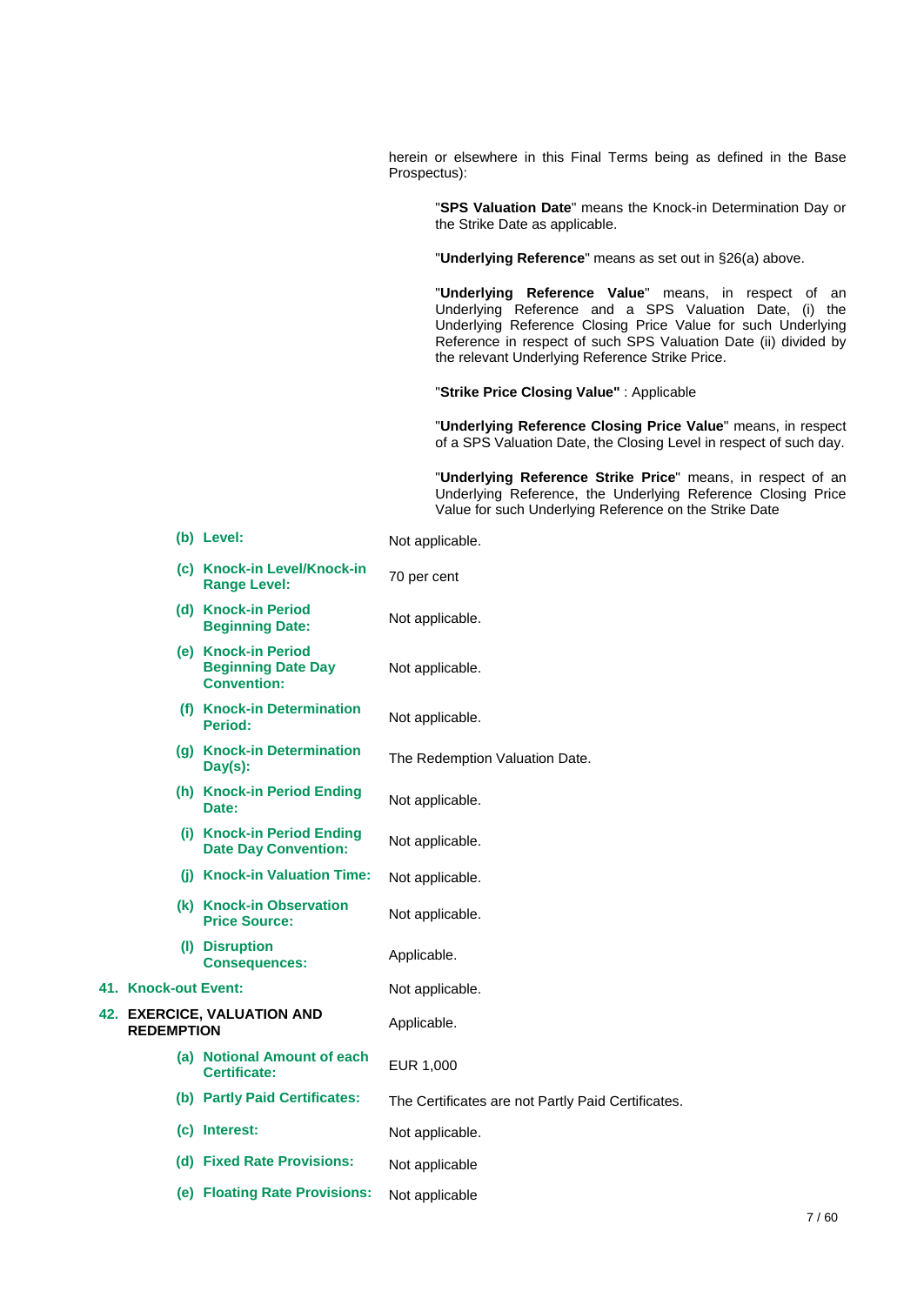|     | (f) Linked Interest<br><b>Certificates:</b>                                     | Not applicable                                                                                                                             |
|-----|---------------------------------------------------------------------------------|--------------------------------------------------------------------------------------------------------------------------------------------|
|     | (g) Payment of Premium<br>Amount(s):                                            | The Certificates are not Instalment Certificates.                                                                                          |
|     | (h) Index Linked Interest<br><b>Certificates:</b>                               | Not applicable.                                                                                                                            |
|     | (i) Share Linked/ETI Share<br><b>Linked Interest</b><br><b>Certificates:</b>    | Not applicable.                                                                                                                            |
|     | (j) ETI Linked Interest<br><b>Certificates:</b>                                 | Not applicable.                                                                                                                            |
|     | (k) Debt Linked Interest<br><b>Certificates:</b>                                | Not applicable.                                                                                                                            |
| (1) | <b>Commodity Linked</b><br><b>Interest Certificates:</b>                        | Not applicable.                                                                                                                            |
| (m) | <b>Inflation Index Linked</b><br><b>Interest Certificates:</b>                  | Not applicable.                                                                                                                            |
| (n) | <b>Currency Linked</b><br><b>Interest Certificates:</b>                         | Not applicable.                                                                                                                            |
| (o) | <b>Fund Linked Interest</b><br><b>Certificates:</b>                             | Not applicable.                                                                                                                            |
| (p) | <b>Futures Linked Interest</b><br><b>Certificates:</b>                          | Not applicable.                                                                                                                            |
| (q) | <b>Underlying Interest</b><br><b>Rate Linked Interest</b><br><b>Provisions:</b> | Not applicable.                                                                                                                            |
| (r) | <b>Automatic Early</b><br><b>Redemption:</b>                                    | Applicable.                                                                                                                                |
|     | (i) Automatic Early<br><b>Redemption Event:</b>                                 | <b>Single Standard Automatic Early Redemption</b>                                                                                          |
|     |                                                                                 | If on any Automatic Early Redemption Valuation Date the SPS AER Value<br>is greater than or equal to the Automatic Early Redemption Level. |
|     | (ii) Automatic Early<br><b>Redemption Payout:</b>                               | <b>SPS Automatic Early Redemption Payout:</b>                                                                                              |
|     |                                                                                 | NA x (AER Redemption Percentage + AER Exit Rate)                                                                                           |
|     |                                                                                 | "AER Redemption Percentage" is 100 per cent.                                                                                               |
|     |                                                                                 | "AER Exit Rate" means, in respect of a SPS ER Valuation Date, the AER<br>Rate.                                                             |
|     |                                                                                 | "SPS ER Valuation Date" means the Settlement Price Date.                                                                                   |
|     |                                                                                 | "Settlement Price Date" means the Valuation Date.                                                                                          |
|     |                                                                                 | "Valuation Date" means the relevant Automatic Early Redemption<br>Valuation Date.                                                          |

"**NA**" means Notional Amount.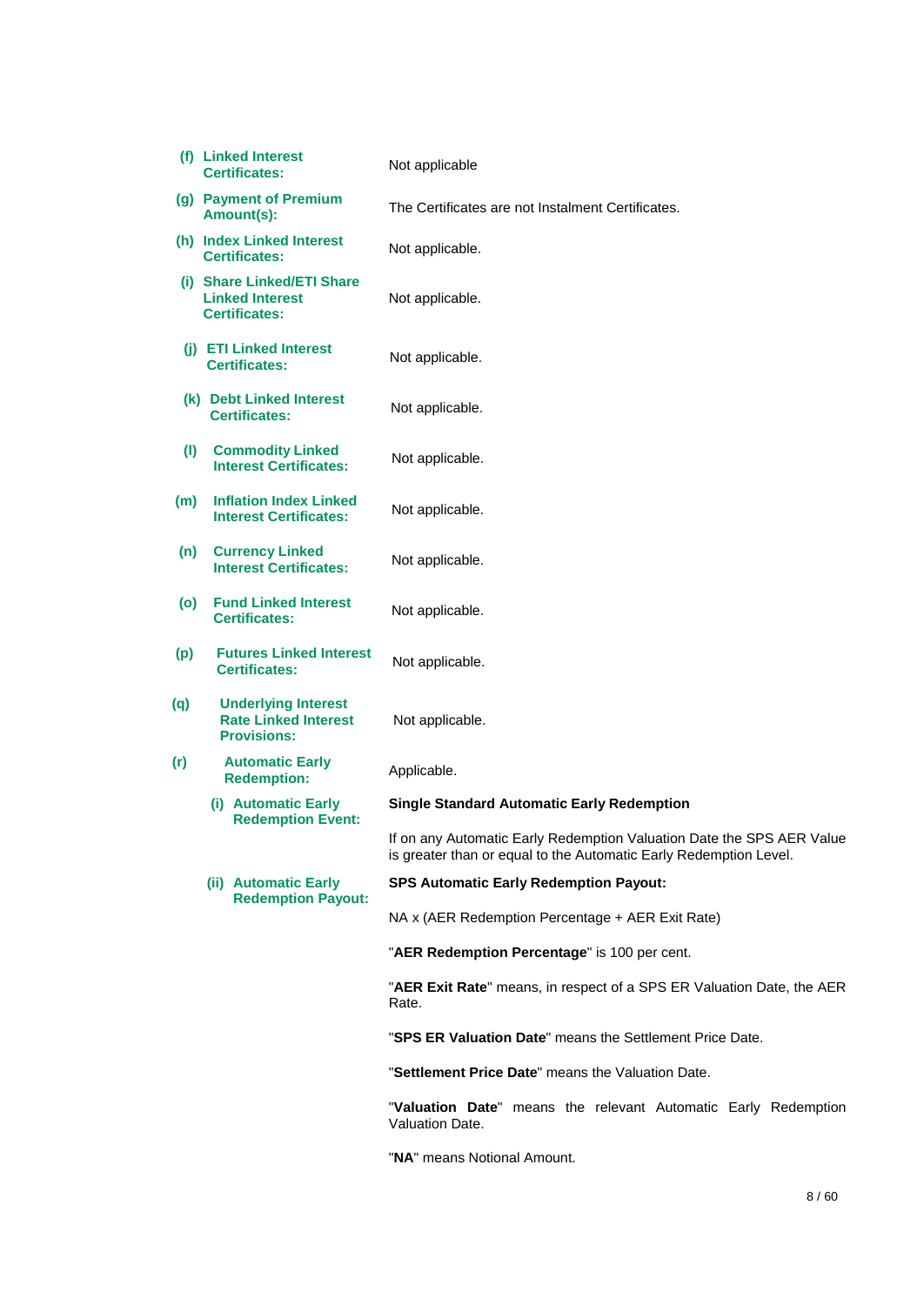**(iii) Automatic Early Redemption Date(s):** 

4 January 2021 (n=1), 3 January 2022 (n=2), 3 January 2023 (n=3), 3 January 2024 (n=4) and 3 January 2025 (n=5).

- **(iv) Observation Price Source:** Not applicable.
- **(v) Underlying Reference Level:**

**SPS AER Valuation**: Applicable.

"**SPS AER Value**" means the Underlying Reference Value.

In respect of the provisions relating to the determination of SPS AER Value, the following definitions are applicable (any terms not defined herein or elsewhere in this Final Terms being as defined in the Base Prospectus):

> "**SPS Valuation Date**" means each Automatic Early Redemption Valuation Date or the Strike Date as applicable.

"**Underlying Reference**" means as set out in §26(a) above.

"**Underlying Reference Value**" means, in respect of an Underlying Reference and a SPS Valuation Date, (i) the Underlying Reference Closing Price Value for such Underlying Reference in respect of such SPS Valuation Date (ii) divided by the relevant Underlying Reference Strike Price.

**"Strike Price Closing Value"** : Applicable

"**Underlying Reference Closing Price Value**" means, in respect of a SPS Valuation Date, the Closing Level in respect of such day.

"**Underlying Reference Strike Price**" means, in respect of an Underlying Reference, the Underlying Reference Closing Price Value for such Underlying Reference on the Strike Date "**Underlying Reference Weighting**" means as set out in §26(a) above.

**(vi) Automatic Early Redemption Level:** 100 per cent.

Not applicable.

Not applicable.

**(vii) Automatic Early Redemption Percentage:** 

**(viii) Automatic Early Redemption Percentage Up:** 

**(ix) Automatic Early Redemption Percentage Down:** 

Not applicable.

**(x) AER Exit Rate:**

AER Rate

AER Rate is **n x ER %**

**ER %** a percentage expected to be about 10.00 per cent but which will not be less than 8.00 per cent as determined by the Issuer on Trade Date after the end of the Offer Period. Notice of the rate will be published in the same manner as the publication of these Final Terms and be available by accessing the following link http://eqdpo.bnpparibas.com/FI4000410600

**n** is a number from 1 to 5 representing the relevant Automatic Redemption Valuation Date.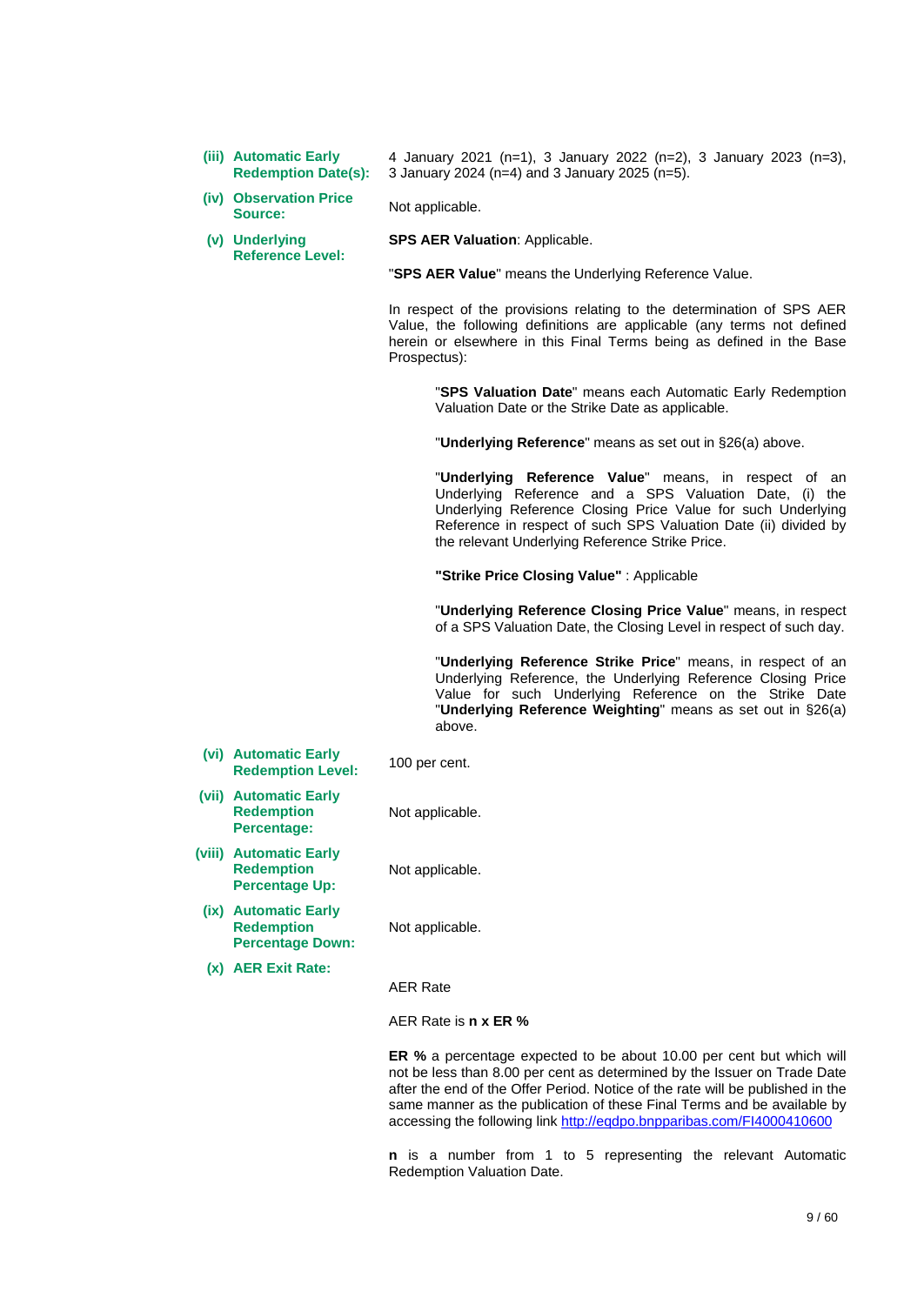|     | (xi) Automatic Early<br><b>Redemption</b><br><b>Valuation Date(s):</b>               | 21 December 2020 (n=1), 20 December 2021 (n=2), 20 December 2022<br>$(n=3)$ , 20 December 2023 (n=4) and 20 December 2024 (n=5). |
|-----|--------------------------------------------------------------------------------------|----------------------------------------------------------------------------------------------------------------------------------|
| (S) | <b>Renouncement Notice</b><br><b>Cut-off Time:</b>                                   | Not applicable.                                                                                                                  |
| (t) | <b>Strike Date:</b>                                                                  | 20 December 2019.                                                                                                                |
|     | (u) Strike Price:                                                                    | Not applicable.                                                                                                                  |
| (v) | <b>Redemption Valuation</b><br>Date:                                                 | 22 December 2025.                                                                                                                |
|     | (w) Averaging:                                                                       | Averaging does not apply to the Securities.                                                                                      |
| (x) | <b>Observation Dates:</b>                                                            | Not applicable.                                                                                                                  |
| (y) | <b>Observation Period:</b>                                                           | Not applicable.                                                                                                                  |
| (Z) | <b>Settlement Business Day:</b>                                                      | Not applicable.                                                                                                                  |
|     | (aa) Cut-off Date:                                                                   | Not applicable.                                                                                                                  |
|     | (bb) Identification information<br>of Holders as provided by<br><b>Condition 29:</b> | Not applicable.                                                                                                                  |

## **DISTRIBUTION AND US SALES ELIGIBILITY**

| 43. U.S. Selling Restrictions:                                                                                                                           | Not applicable - the Securities may not be legally or beneficially owned by<br>or transferred to any U.S. person at any time. |                                                                        |
|----------------------------------------------------------------------------------------------------------------------------------------------------------|-------------------------------------------------------------------------------------------------------------------------------|------------------------------------------------------------------------|
| 44. Additional U.S. Federal income tax<br>considerations:                                                                                                | 871(m) of the U.S. Internal Revenue Code of 1986.                                                                             | The Securities are not Specified Securities for the purpose of Section |
| 45. Registered broker/dealer:                                                                                                                            | Not applicable.                                                                                                               |                                                                        |
| 46. TEFRA C or TEFRA Not Applicable:                                                                                                                     | <b>TEFRA Not Applicable.</b>                                                                                                  |                                                                        |
| 47. Non exempt Offer:                                                                                                                                    | Applicable                                                                                                                    |                                                                        |
| (i) Non-exempt Offer<br><b>Jurisdictions:</b>                                                                                                            | Finland.                                                                                                                      |                                                                        |
| (ii) Offer Period:                                                                                                                                       |                                                                                                                               | 11 November 2019 until and including 13 December 2019.                 |
| (iii) Financial intermediaries<br>granted specific consent<br>to use the Base<br><b>Prospectus in</b><br>accordance with the<br><b>Conditions in it:</b> | <b>SIP Nordic Fondkommission A.B.</b><br>Kasarmikatu 36,<br>00130 HELSINKI.                                                   |                                                                        |
| (iv) General Consent:                                                                                                                                    | Not applicable.                                                                                                               |                                                                        |
| (v) Other Authorised Offeror<br>Terms:                                                                                                                   | Not applicable.                                                                                                               |                                                                        |
| 48. Prohibition of Sales to EEA Retail<br><b>Investors:</b>                                                                                              | (a) Selling Restriction:                                                                                                      | Not applicable.                                                        |
|                                                                                                                                                          | (b) Legend:                                                                                                                   | Not applicable.                                                        |
|                                                                                                                                                          |                                                                                                                               |                                                                        |

## **PROVISIONS RELATING TO COLLATERAL AND SECURITY**

**48. Secured Securities other than Notional Value Repack Securities:** Not applicable.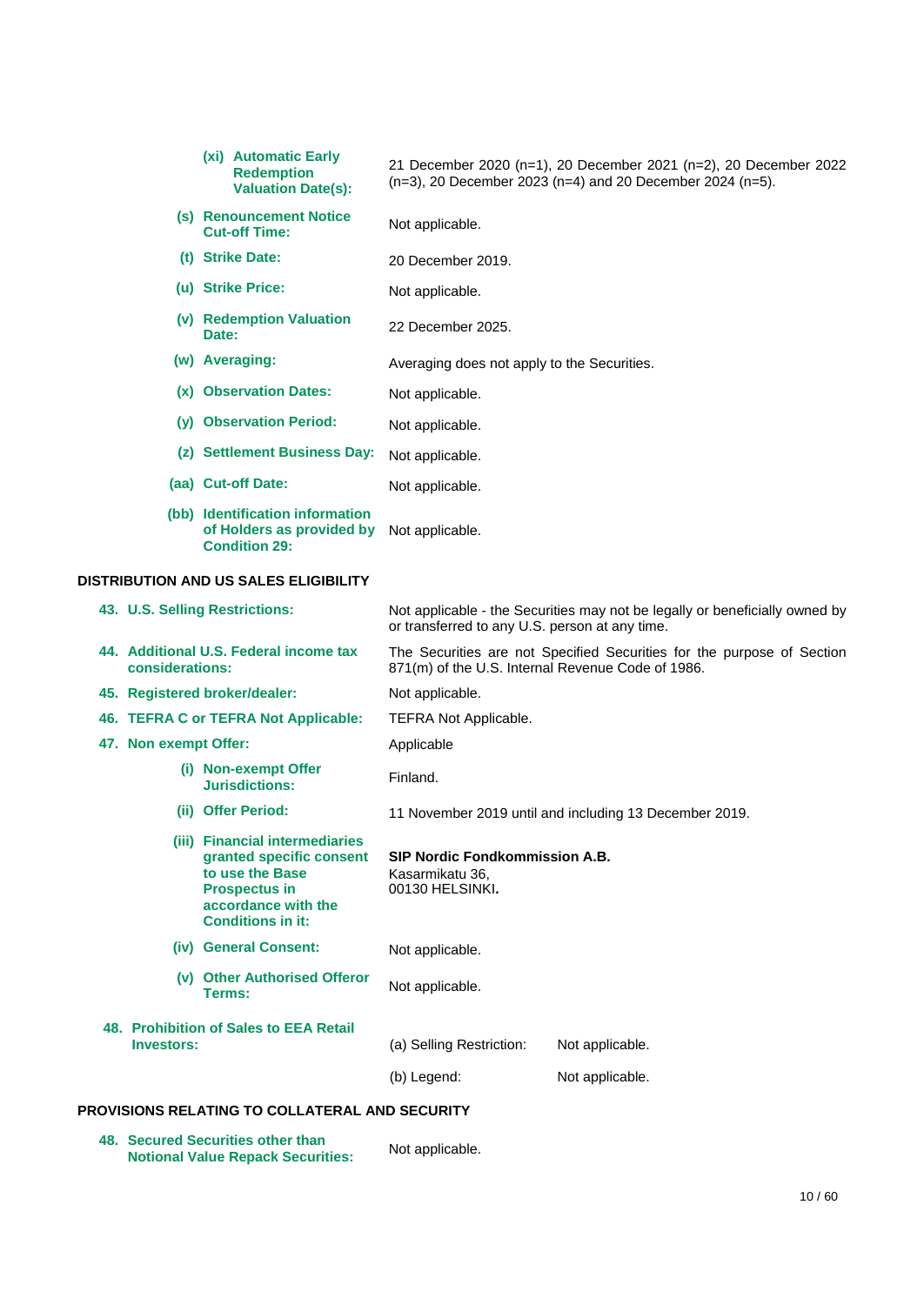### **49. Notional Value Repack Securities:** Not applicable.

#### **Responsibility**

The Issuer accepts responsibility for the information contained in these Final Terms. To the best of the knowledge of the Issuer (who has taken all reasonable care to ensure that such is the case), the information contained herein is in accordance with the facts and does not omit anything likely to affect the import of such information.

Signed on behalf of BNP Paribas Issuance B.V.

As Issuer:

 $\overline{\mathscr{B}}$ -l

By: Benjamin KALIFA. Duly authorised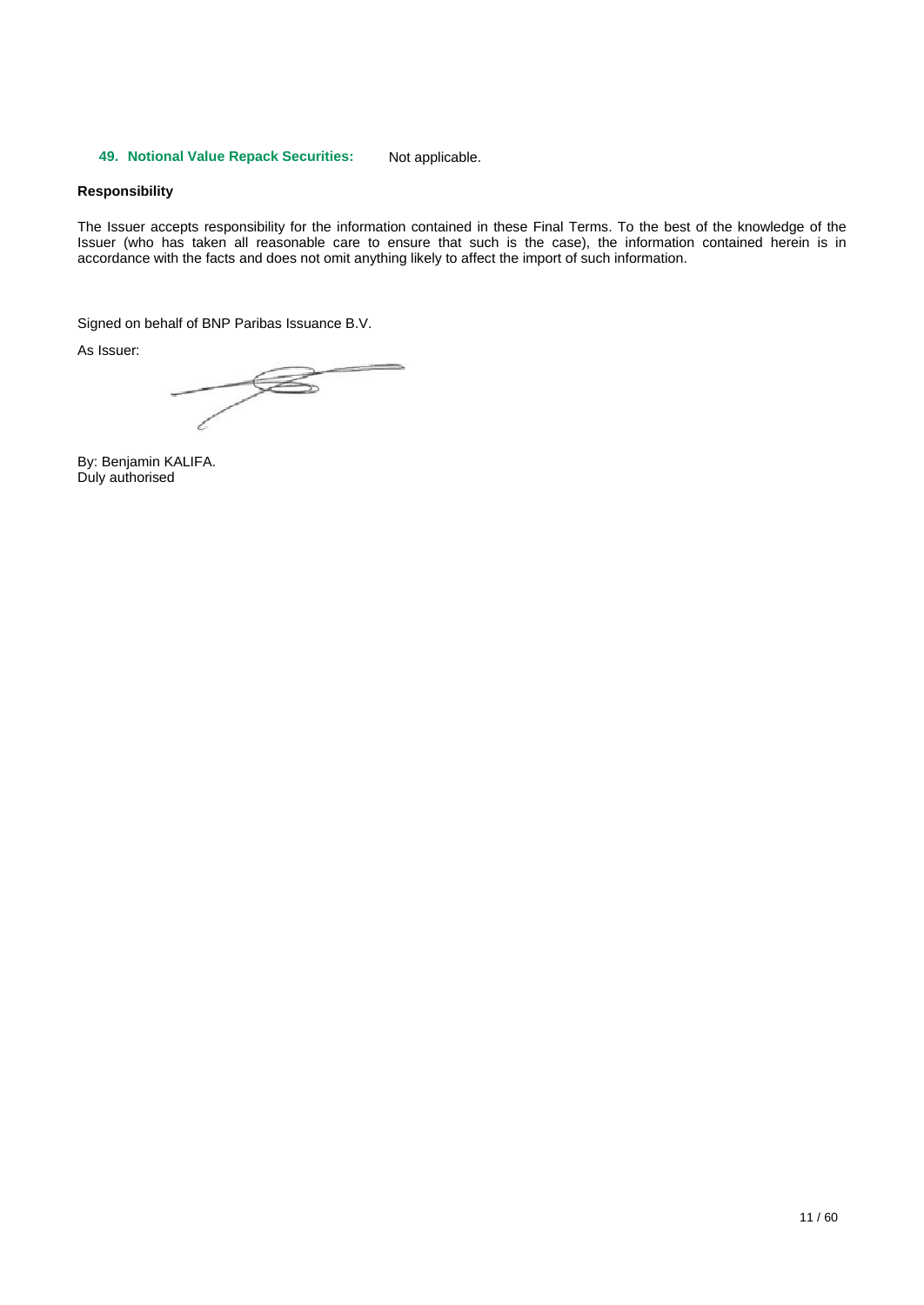### **PART B - OTHER INFORMATION**

### **1. Listing and Admission to trading - De listing**

Application will be made to list the Securities and to admit the Securities for trading on the Nordic Derivatives Exchange of the Nordic Growth Market NGM AB.

#### **2. Ratings**

The Securities have not been rated.

#### **3. Interests of Natural and Legal Persons Involved in the Issue**

Save as discussed in the "*Potential Conflicts of Interest*" paragraph in the "*Risks*" in the Base Prospectus, so far as the Issuer is aware, no person involved in the offer of the Securities has an interest material to the offer.

#### **4. Performance of Underlying/Formula/Other Variable and Other Information concerning the Underlying Reference**

See Base Prospectus for an explanation of effect on value of Investment and associated risks in investing in Securities.

Information on each Share shall be available on the relevant website as set out below.

Past and further performances of each Share are available on the relevant Exchange website as set out in below and its volatility may be obtained from the Calculation Agent by emailing [paris.cmcs@bnpparibas.com.](mailto:paris.cmcs@bnpparibas.com) 

The Issuer does not intend to provide post-issuance information.

**Place where information on the Underlying Share** 

**can be obtained: S&P Euro 50 Equal Weight Synthetic 5% Price Index** 

Website[: www.us.spindices.com](http://www.us.spindices.com/)

#### **Index Disclaimer**

Neither the Issuer nor the Guarantor shall have any liability for any act or failure to act by an Index Sponsor in connection with the calculation, adjustment or maintenance of an Index. Except as disclosed prior to the Issue Date, neither the Issuer, the Guarantor nor their affiliates has any affiliation with or control over an Index or Index Sponsor or any control over the computation, composition or dissemination of an Index. Although the Calculation Agent will obtain information concerning an Index from publicly available sources it believes reliable, it will not independently verify this information. Accordingly, no representation, warranty or undertaking (express or implied) is made and no responsibility is accepted by the Issuer, the Guarantor, their affiliates or the Calculation Agent as to the accuracy, completeness and timeliness of information concerning an Index.

#### **S&P Euro 50 Equal Weight Synthetic 5% Price Index**

The "S&P Euro 50 Equal Weight Synthetic 5% Price Index" (the "Index") is a product of S&P Dow Jones Indices LLC ("SPDJI"), and has been licensed for use by BNP PARIBAS. Standard & Poor's® and S&P® are registered trademarks of Standard & Poor's Financial Services LLC ("S&P"); Dow Jones® is a registered trademark of Dow Jones Trademark Holdings LLC ("Dow Jones"); Standard & Poor's®, S&P® and Dow Jones® are trademarks of the SPDJI; and these trademarks have been licensed for use by SPDJI and sublicensed for certain purposes by BNP PARIBAS. the Notes are not sponsored, endorsed, sold or promoted by SPDJI, Dow Jones, S&P, any of their respective affiliates (collectively, "S&P Dow Jones Indices"). S&P Dow Jones Indices makes no representation or warranty, express or implied, to the owners of the Notes or any member of the public regarding the advisability of investing in securities generally or in the Notes particularly or the ability of the S&P Euro 50 Equal Weight Synthetic 5% Price Index to track general market performance. S&P Dow Jones Indices' only relationship to BNP PARIBAS with respect to the S&P Euro 50 Equal Weight Synthetic 5% Price Index is the licensing of the Index and certain trademarks, service marks and/or trade names of S&P Dow Jones Indices and/or its licensors. The S&P Euro 50 Equal Weight Synthetic 5% Price Index is determined, composed and calculated by S&P Dow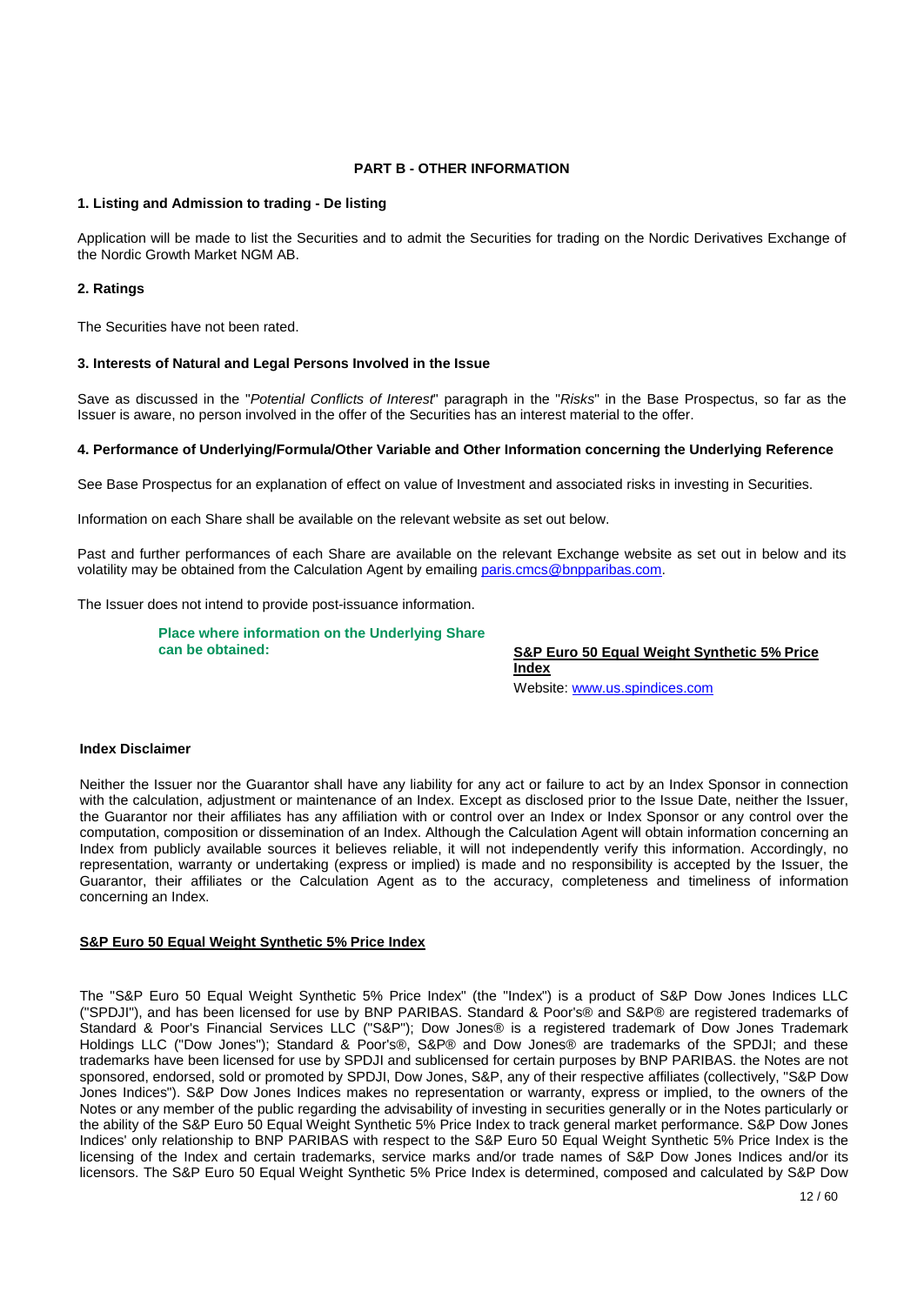Jones Indices without regard to BNP PARIBAS or the Notes. S&P Dow Jones Indices have no obligation to take the needs of BNP PARIBAS or the owners of the Notes into consideration in determining, composing or calculating the S&P Euro 50 Equal Weight Synthetic 5% Price Index. S&P Dow Jones Indices are not responsible for and have not participated in the determination of the prices, and amount of the Notes or the timing of the issuance or sale of the Notes or in the determination or calculation of the equation by which the Notes is to be converted into cash, surrendered or redeemed, as the case may be. S&P Dow Jones Indices have no obligation or liability in connection with the administration, marketing or trading of the Notes. There is no assurance that investment products based on the S&P Euro 50 Equal Weight Synthetic 5% Price Index will accurately track index performance or provide positive investment returns. S&P Dow Jones Indices LLC is not an investment advisor. Inclusion of a security within an index is not a recommendation by S&P Dow Jones Indices to y, sell, or hold such security, nor is it considered to be investment advice. S&P DOW JONES INDICES DOES NOT GUARANTEE THE ADEQUACY, ACCURACY, TIMELINESS AND/OR THE COMPLETENESS OF THE INDEX OR ANY DATA RELATED THERETO OR ANY COMMUNICATION, INCLUDING BUT NOT LIMITED TO, ORAL OR WRITTEN COMMUNICATION (INCLUDING ELECTRONIC COMMUNICATIONS) WITH RESPECT THERETO. S&P DOW JONES INDICES SHALL NOT BE SUBJECT TO ANY DAMAGES OR LIABILITY FOR ANY ERRORS, OMISSIONS, OR DELAYS THEREIN. S&P DOW JONES INDICES MAKE NO EXPRESS OR IMPLIED WARRANTIES, AND EXPRESSLY DISCLAIMS ALL WARRANTIES, OF MERCHANTABILITY OR FITNESS FOR A PARTICULAR PURPOSE OR USE OR AS TO RESULTS TO BE OBTAINED BY BNP PARIBAS, OWNERS OF THE NOTES, OR ANY OTHER PERSON OR ENTITY FROM THE USE OF THE INDEX OR WITH RESPECT TO ANY DATA RELATED THERETO. WITHOUT LIMITING ANY OF THE FOREGOING, IN NO EVENT WHATSOEVER SHALL S&P DOW JONES INDICES BE LIABLE FOR ANY INDIRECT, SPECIAL, INCIDENTAL, PUNITIVE, OR CONSEQUENTIAL DAMAGES INCLUDING BUT NOT LIMITED TO, LOSS OF PROFITS, TRADING LOSSES, LOST TIME OR GOODWILL, EVEN IF THEY HAVE BEEN ADVISED OF THE POSSIBLITY OF SUCH DAMAGES, WHETHER IN CONTRACT, TORT, STRICT LIABILITY, OR OTHERWISE. THERE ARE NO THIRD PARTY BENEFICIARIES OF ANY AGREEMENTS OR ARRANGEMENTS BETWEEN S&P DOW JONES INDICES AND BNP PARIBAS, OTHER THAN THE LICENSORS OF S&P DOW.

#### **5. Operational Information**

| <b>Relevant Clearing System(s):</b>                                                                                                                                                                                                            | Euroclear Finland.                                                                                                                                                                                                                                                                                                                                                                                                                                                                                                                                                                                                      |
|------------------------------------------------------------------------------------------------------------------------------------------------------------------------------------------------------------------------------------------------|-------------------------------------------------------------------------------------------------------------------------------------------------------------------------------------------------------------------------------------------------------------------------------------------------------------------------------------------------------------------------------------------------------------------------------------------------------------------------------------------------------------------------------------------------------------------------------------------------------------------------|
| If other than Euroclear Bank S.A./N.V.,<br><b>Clearstream Banking, S.A., Euroclear France</b><br>include the relevant identification number<br>and in the case of the Finnish Dematerialised<br><b>Securities, the Finnish Security Agent:</b> | Identification number: 0861597-4<br><b>Finnish Security Agent</b><br>Svenska Handelsbanken AB (publ), Helsinki Branch<br>Address:<br>Svenska Handelsbanken AB (publ), Helsinki Branch<br>Aleksanterinkatu 11<br>00100 Helsinki<br>Finland                                                                                                                                                                                                                                                                                                                                                                               |
| 6. Terms and Conditions of the Public Offer                                                                                                                                                                                                    |                                                                                                                                                                                                                                                                                                                                                                                                                                                                                                                                                                                                                         |
| <b>Offer Price:</b>                                                                                                                                                                                                                            | <b>Issue Price</b>                                                                                                                                                                                                                                                                                                                                                                                                                                                                                                                                                                                                      |
| Conditions to which the offer is subject:                                                                                                                                                                                                      | The Issuer reserves the right to modify the total nominal amount of the<br>Certificates to which investors can subscribe, withdraw the offer of the<br>Securities and cancel the issuance of the Securities for any reason, in<br>accordance with the Distributor at any time on or prior to the Issue Date.<br>For the avoidance of doubt, if any application has been made by a<br>potential investor and the Issuer exercises such a right, each such<br>potential investor shall not be entitled to subscribe or otherwise acquire<br>the Securities. Such an event will be notified to investors via the following |

link:

<http://eqdpo.bnpparibas.com/FI4000410600>

The Issuer will determine the final amount of Securities issued up to a limit of Up 3,000 Securities. The final amount that are issued on the Issue Date will be listed on the Official List of the Nordic Derivatives Exchange of the Nordic Growth Market NGM AB. Securities will be allotted subject to availability in the order of receipt of investors' applications. The final amount of the Securities issued will be determined by the Issuer in light of prevailing market conditions, and depending on the number of Securities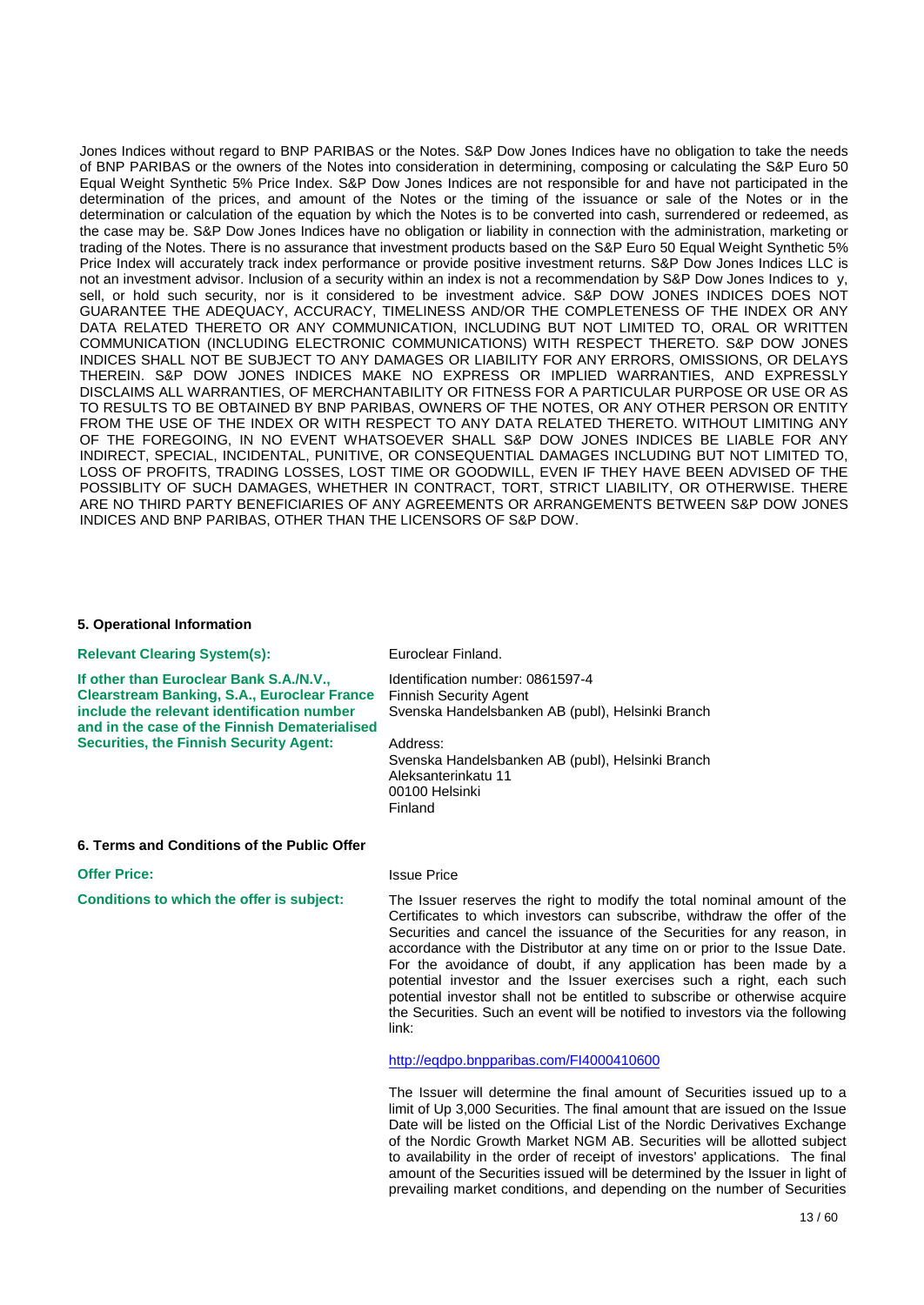which have been agreed to be purchased as of the Issue Date. **Description of the application process:** Application to subscribe for the Securities can be made in Finland through the Authorised Offeror. The distribution activity will be carried out in accordance with the usual procedures of the Authorised Offeror Prospective investors will not be required to enter into any contractual arrangements directly with the Issuer in relation to the subscription for the Securities. **Details of the minimum and/or maximum amount of application:**  Minimum subscription amount per investor: Five (5) Certificates. Maximum subscription amount per investor: The number of Securities issued as set out in SPECIFIC PROVISIONS FOR EACH SERIES in Part A. The maximum amount of application of Securities will be subject only to availability at the time of the application. There are no pre-identified allotment criteria. The Authorised Offeror will adopt allotment criteria that ensure equal treatment of prospective investors. All of the Securities requested through the Authorised Offeror during the Offer Period will be assigned up to the maximum amount of the Offer. In the event that during the Offer Period the requests exceed the total amount of the offer destined to prospective investors the Issuer, in accordance with the Authorised Offeror, will proceed to early terminate the Offer Period and will immediately suspend the acceptance of further requests. **Description of possibility to reduce subscriptions and manner for refunding excess amount paid by applicants:**  Not applicable. **Details of the method and time limits for paying up and delivering Securities:**  The Securities will be issued on the Issue Date against payment to the Issuer by the Authorised Offeror of the gross subscription moneys. The Securities are cleared through the clearing systems and are due to be delivered through the Authorised Offeror on or around the Issue Date. **Manner in and date on which results of the offer are to be made public:**  Publication on the following website: <http://eqdpo.bnpparibas.com/FI4000410600>on or around the Issue Date. **Procedure for exercise of any right of preemption, negotiability of subscription rights and treatment of subscription rights not exercised:**  Not applicable. **Process for notification to applicants of the amount allotted and indication whether dealing may begin before notification is made:**  In the case of over subscription, allotted amounts will be notified to applicants (i) on the following website: <http://eqdpo.bnpparibas.com/FI4000410600>on or around the Issue Date. No dealing in the Certificates may begin before any such notification is made. In all other cases, allotted amounts will be equal to the amount of the application, and no further notification shall be made. In all cases, no dealing in the Certificates may take place prior to the Issue Date. **Amount of any expenses and taxes specifically charges to the subscriber or purchaser:**  The Issuer is not aware of any expenses and taxes specifically charged to the subscriber. **Name and address of the entities which have a firm commitment to act as intermediaries in secondary trading, providing liquidity through bid and after rates and a description of the main terms of their commitment:**  None. **7. Placing and Underwriting Name(s) and address(es), to the extent** The Authorised Offerors identified in Paragraph 48 of Part A and

14 / 60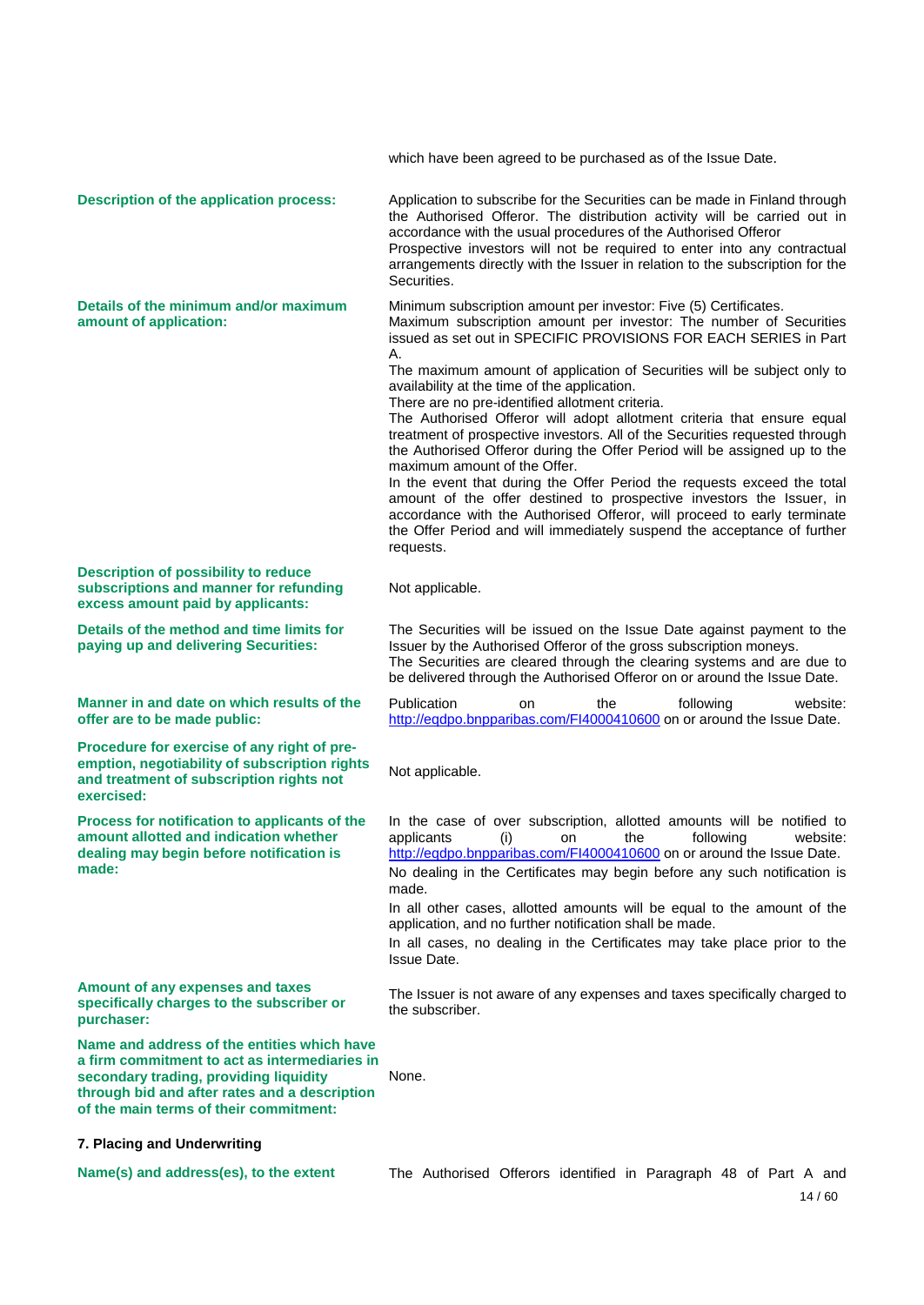| known to the issuer, of the placers in the<br>various countries where the offer takes<br>place:                                                                                            | identifiable from the Base Prospectus.                                                                                                                                                                                                                                                                                                                                                             |
|--------------------------------------------------------------------------------------------------------------------------------------------------------------------------------------------|----------------------------------------------------------------------------------------------------------------------------------------------------------------------------------------------------------------------------------------------------------------------------------------------------------------------------------------------------------------------------------------------------|
| Name and address of the co-ordinator(s) of<br>the global offer and of single parts of the<br>offer:                                                                                        | Not applicable.                                                                                                                                                                                                                                                                                                                                                                                    |
| Name and address of any paying agents and<br>depository agents in each country (in<br>addition to the Principal Paying Agent):                                                             | Not applicable.                                                                                                                                                                                                                                                                                                                                                                                    |
| Entities agreeing to underwrite the issue on<br>a firm commitment basis, and entities<br>agreeing to place the issue without a firm<br>commitment or under "best efforts"<br>arrangements: | Not applicable.                                                                                                                                                                                                                                                                                                                                                                                    |
| When the underwriting agreement has been<br>or will be reached:                                                                                                                            | No underwriting commitment is undertaken by the Authorised Offeror.                                                                                                                                                                                                                                                                                                                                |
| 8. EU Benchmarks Regulation                                                                                                                                                                |                                                                                                                                                                                                                                                                                                                                                                                                    |
| <b>EU Benchmarks Regulation: Article 29(2)</b><br>statement on benchmarks:                                                                                                                 | Applicable: Amounts payable under the Securities are calculated by<br>reference to the relevant Benchmark which is provided by the relevant<br>Administrator, as specified in the table below.                                                                                                                                                                                                     |
|                                                                                                                                                                                            | As at the date of these Final Terms, the relevant Administrator is not<br>included / included, as the case may be, in the register of Administrators<br>and Benchmarks established and maintained by the European Securities<br>and Markets Authority ("ESMA") pursuant to article 36 of the Benchmarks<br>Regulation (Regulation (EU) 2016/1011) (the "BMR"), as specified in the<br>table below. |

As far as the Issuer is aware, the transitional provisions in Article 51 of the BMR apply, such that the relevant Administrator is not currently required to obtain authorisation/registration, as specified in the table below.

| <b>Benchmark</b>                                     | Administrator             | Register |
|------------------------------------------------------|---------------------------|----------|
| S&P Euro 50 Equal Weight<br>Synthetic 5% Price Index | S&P Dow Jones Indices LLC | Included |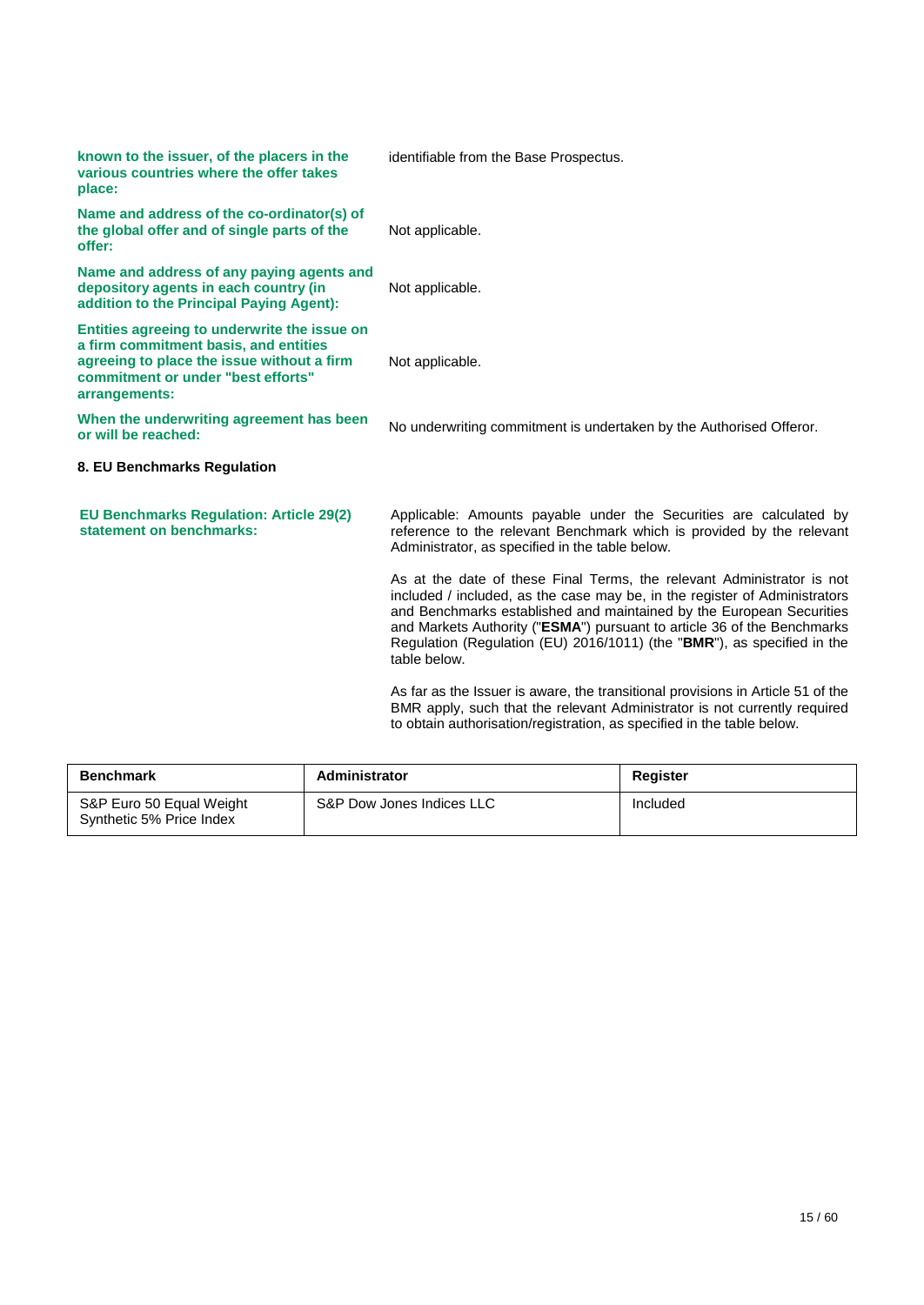## **ISSUE SPECIFIC SUMMARY OF THE PROGRAMME IN RELATION TO THIS BASE PROSPECTUS**

*Summaries are made up of disclosure requirements known as "Elements". These Elements are numbered in Sections A – E (A.1 – E.7). This Summary contains all the Elements required to be included in a summary for this type of Securities, Issuer and Guarantor. Because some Elements are not required to be addressed, there may be gaps in the numbering sequence of the Elements. Even though an Element may be required to be inserted in the summary because of the type of Securities, Issuer and Guarantor(s), it is possible that no relevant information can be given regarding the Element. In this case a short description of the Element should be included in the summary explaining why it is not applicable.*

#### **Section A - Introduction and warnings**

| <b>Element</b> | <b>Title</b>                                                                                         |                                                                                                                                                                                                                                                                                                                                                                                                                                                                                                                                                                                                                                                                                                                                            |
|----------------|------------------------------------------------------------------------------------------------------|--------------------------------------------------------------------------------------------------------------------------------------------------------------------------------------------------------------------------------------------------------------------------------------------------------------------------------------------------------------------------------------------------------------------------------------------------------------------------------------------------------------------------------------------------------------------------------------------------------------------------------------------------------------------------------------------------------------------------------------------|
| A.1            | Warning that the<br>summary should be<br>read as an<br>introduction and<br>provision as to<br>claims | This summary should be read as an introduction to the Base Prospectus and<br>the applicable Final Terms. In this summary, unless otherwise specified and<br>except as used in the first paragraph of Element D.3, "Base Prospectus"<br>means the Base Prospectus of BNPP B.V. and BNPP dated 3 June 2019 as<br>supplemented from time to time under the Note, Warrant and Certificate<br>Programme of BNPP B.V., BNPP and BNP Paribas Fortis Funding. In the first<br>paragraph of Element D.3, "Base Prospectus" means the Base Prospectus of<br>BNPP B.V. and BNPP dated 3 June 2019 under the Note, Warrant and<br>Certificate Programme of BNPP B.V., BNPP and BNP Paribas Fortis Funding.                                             |
|                |                                                                                                      | Any decision to invest in any Securities should be based on a consideration<br>of the Base Prospectus as a whole, including any documents incorporated<br>by reference and the applicable Final Terms.                                                                                                                                                                                                                                                                                                                                                                                                                                                                                                                                     |
|                |                                                                                                      | Where a claim relating to information contained in the Base Prospectus and<br>the applicable Final Terms is brought before a court in a Member State of the<br>European Economic Area, the plaintiff may, under the national legislation of<br>the Member State where the claim is brought, be required to bear the costs<br>of translating the Base Prospectus and the applicable Final Terms before<br>the legal proceedings are initiated.                                                                                                                                                                                                                                                                                              |
|                |                                                                                                      | Civil liability in any such Member State attaches to the Issuer or the<br>Guarantor solely on the basis of this summary, including any translation<br>hereof, but only if it is misleading, inaccurate or inconsistent when read<br>together with the other parts of the Base Prospectus and the applicable Final<br>Terms or, following the implementation of the relevant provisions of<br>Directive 2010/73/EU in the relevant Member State, it does not provide, when<br>read together with the other parts of the Base Prospectus and the applicable<br>Final Terms, key information (as defined in Article 2.1(s) of the Prospectus<br>Directive) in order to aid investors when considering whether to invest in the<br>Securities. |
| A.2            | Consent as to use<br>the Base<br>Prospectus, period<br>of validity and other<br>conditions attached  | Consent: Subject to the conditions set out below, the Issuer consents to the use of the<br>Base Prospectus in connection with a Non-exempt Offer of Securities by the<br>Managers and SIP Nordic Fondkommission A.B. and identified as an Authorised<br>Offeror in respect of the relevant Non-exempt Offer.                                                                                                                                                                                                                                                                                                                                                                                                                               |
|                |                                                                                                      | Offer period: The Issuer's consent referred to above is given for Non-exempt Offers of<br>Securities from 11 November 2019 to 13 December 2019 (the "Offer Period").                                                                                                                                                                                                                                                                                                                                                                                                                                                                                                                                                                       |
|                |                                                                                                      | Conditions to consent: The conditions to the Issuer's consent are that such consent (a)<br>is only valid during the Offer Period; and (b) only extends to the use of the Base<br>Prospectus to make Non-exempt Offers of the relevant Tranche of Securities in<br>Finland.                                                                                                                                                                                                                                                                                                                                                                                                                                                                 |
|                |                                                                                                      | AN INVESTOR INTENDING TO PURCHASE OR PURCHASING ANY SECURITIES<br>IN A NON-EXEMPT OFFER FROM AN AUTHORISED OFFEROR WILL DO SO,<br>AND OFFERS AND SALES OF SUCH SECURITIES TO AN INVESTOR BY SUCH<br>AUTHORISED OFFEROR WILL BE MADE, IN ACCORDANCE WITH THE TERMS                                                                                                                                                                                                                                                                                                                                                                                                                                                                          |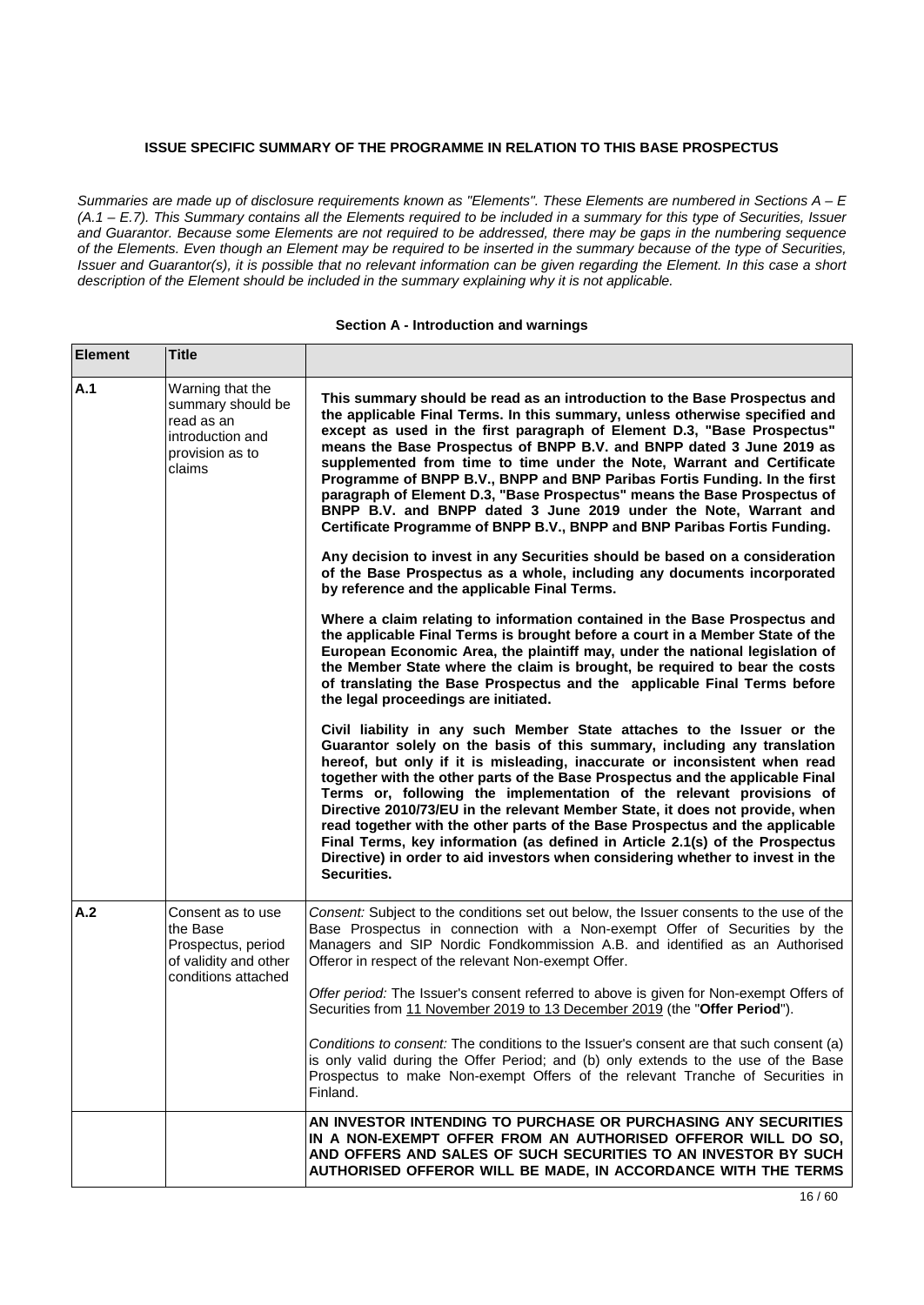| <b>Element</b> | <b>Title</b> |                                                                                                                                                                                                                                                                                                            |
|----------------|--------------|------------------------------------------------------------------------------------------------------------------------------------------------------------------------------------------------------------------------------------------------------------------------------------------------------------|
|                |              | AND CONDITIONS OF THE OFFER IN PLACE BETWEEN SUCH AUTHORISED<br><b>OFFEROR AND SUCH INVESTOR INCLUDING ARRANGEMENTS IN RELATION</b><br><b>TO PRICE, ALLOCATIONS, EXPENSES AND SETTLEMENT. THE RELEVANT</b><br>INFORMATION WILL BE PROVIDED BY THE AUTHORISED OFFEROR AT THE<br><b>ITIME OF SUCH OFFER.</b> |

### **Section B - Issuer and Guarantor**

| <b>Element</b> | <b>Title</b>                                                                            |                                                                                                                                                                                                                                                                                                                                                                                                                                                                                                                                                                                                    |                                                          |                                                                                                                                                                                             |  |
|----------------|-----------------------------------------------------------------------------------------|----------------------------------------------------------------------------------------------------------------------------------------------------------------------------------------------------------------------------------------------------------------------------------------------------------------------------------------------------------------------------------------------------------------------------------------------------------------------------------------------------------------------------------------------------------------------------------------------------|----------------------------------------------------------|---------------------------------------------------------------------------------------------------------------------------------------------------------------------------------------------|--|
| B.1            | Legal<br>and<br>commercial name of<br>the Issuer                                        |                                                                                                                                                                                                                                                                                                                                                                                                                                                                                                                                                                                                    | BNP Paribas Issuance B.V. ("BNPP B.V." or the "Issuer"). |                                                                                                                                                                                             |  |
| B.2            | Domicile/ legal form/<br>legislation/ country<br>of incorporation                       | The Issuer was incorporated in the Netherlands as a private company with limited<br>liability under Dutch law having its registered office at Herengracht 595, 1017 CE<br>Amsterdam, the Netherlands.                                                                                                                                                                                                                                                                                                                                                                                              |                                                          |                                                                                                                                                                                             |  |
| <b>B.4b</b>    | Trend information                                                                       | BNPP B.V. is dependent upon BNPP. BNPP B.V. is a wholly owned subsidiary of<br>BNPP specifically involved in the issuance of securities such as notes, warrants or<br>certificates or other obligations which are developed, set up and sold to investors by<br>other companies in the BNP Paribas Group (including BNPP). The securities are<br>hedged by acquiring hedging instruments and/or collateral from BNP Paribas and BNP<br>Paribas entities as described in Element D.2 below. As a consequence, the Trend<br>Information described with respect to BNPP shall also apply to BNPP B.V. |                                                          |                                                                                                                                                                                             |  |
| <b>B.5</b>     | Group                                                                                   |                                                                                                                                                                                                                                                                                                                                                                                                                                                                                                                                                                                                    | subsidiary companies (together the "BNPP Group").        | Description of the BNPP B.V. is a wholly owned subsidiary of BNP Paribas. BNP Paribas is the ultimate<br>holding company of a group of companies and manages financial operations for those |  |
| <b>B.9</b>     | Profit forecast<br>or<br>estimate                                                       | Not applicable, as there are no profit forecasts or estimates made in respect of the<br>Issuer in the Base Prospectus to which this Summary relates.                                                                                                                                                                                                                                                                                                                                                                                                                                               |                                                          |                                                                                                                                                                                             |  |
| <b>B.10</b>    | Audit<br>report<br>qualifications                                                       | Not applicable, there are no qualifications in any audit report on the historical financial<br>information included in the Base Prospectus.                                                                                                                                                                                                                                                                                                                                                                                                                                                        |                                                          |                                                                                                                                                                                             |  |
| <b>B.12</b>    | Selected historical key financial information:                                          |                                                                                                                                                                                                                                                                                                                                                                                                                                                                                                                                                                                                    |                                                          |                                                                                                                                                                                             |  |
|                | <b>Comparative Annual Financial Data - In EUR</b>                                       |                                                                                                                                                                                                                                                                                                                                                                                                                                                                                                                                                                                                    |                                                          |                                                                                                                                                                                             |  |
|                |                                                                                         |                                                                                                                                                                                                                                                                                                                                                                                                                                                                                                                                                                                                    | 31/12/2018 (audited)                                     | 31/12/2017 (audited)                                                                                                                                                                        |  |
|                | Revenues                                                                                |                                                                                                                                                                                                                                                                                                                                                                                                                                                                                                                                                                                                    | 439,645                                                  | 431,472                                                                                                                                                                                     |  |
|                | Net Income, Group Share                                                                 |                                                                                                                                                                                                                                                                                                                                                                                                                                                                                                                                                                                                    | 27,415                                                   | 26,940                                                                                                                                                                                      |  |
|                | Total balance sheet                                                                     |                                                                                                                                                                                                                                                                                                                                                                                                                                                                                                                                                                                                    | 56,232,644,939                                           | 50,839,146,900                                                                                                                                                                              |  |
|                | Shareholders' equity (Group Share)                                                      |                                                                                                                                                                                                                                                                                                                                                                                                                                                                                                                                                                                                    | 542,654                                                  | 515,239                                                                                                                                                                                     |  |
|                | Comparative Interim Financial Data for the six-month period ended 30 June 2019 - In EUR |                                                                                                                                                                                                                                                                                                                                                                                                                                                                                                                                                                                                    |                                                          |                                                                                                                                                                                             |  |
|                |                                                                                         |                                                                                                                                                                                                                                                                                                                                                                                                                                                                                                                                                                                                    | 30/06/2019<br>(unaudited)                                | 30/06/2018<br>(unaudited)                                                                                                                                                                   |  |
|                | Revenues                                                                                |                                                                                                                                                                                                                                                                                                                                                                                                                                                                                                                                                                                                    | 257,597                                                  | 193,729                                                                                                                                                                                     |  |
|                | Net Income, Group Share                                                                 |                                                                                                                                                                                                                                                                                                                                                                                                                                                                                                                                                                                                    | 17,416                                                   | 12,238                                                                                                                                                                                      |  |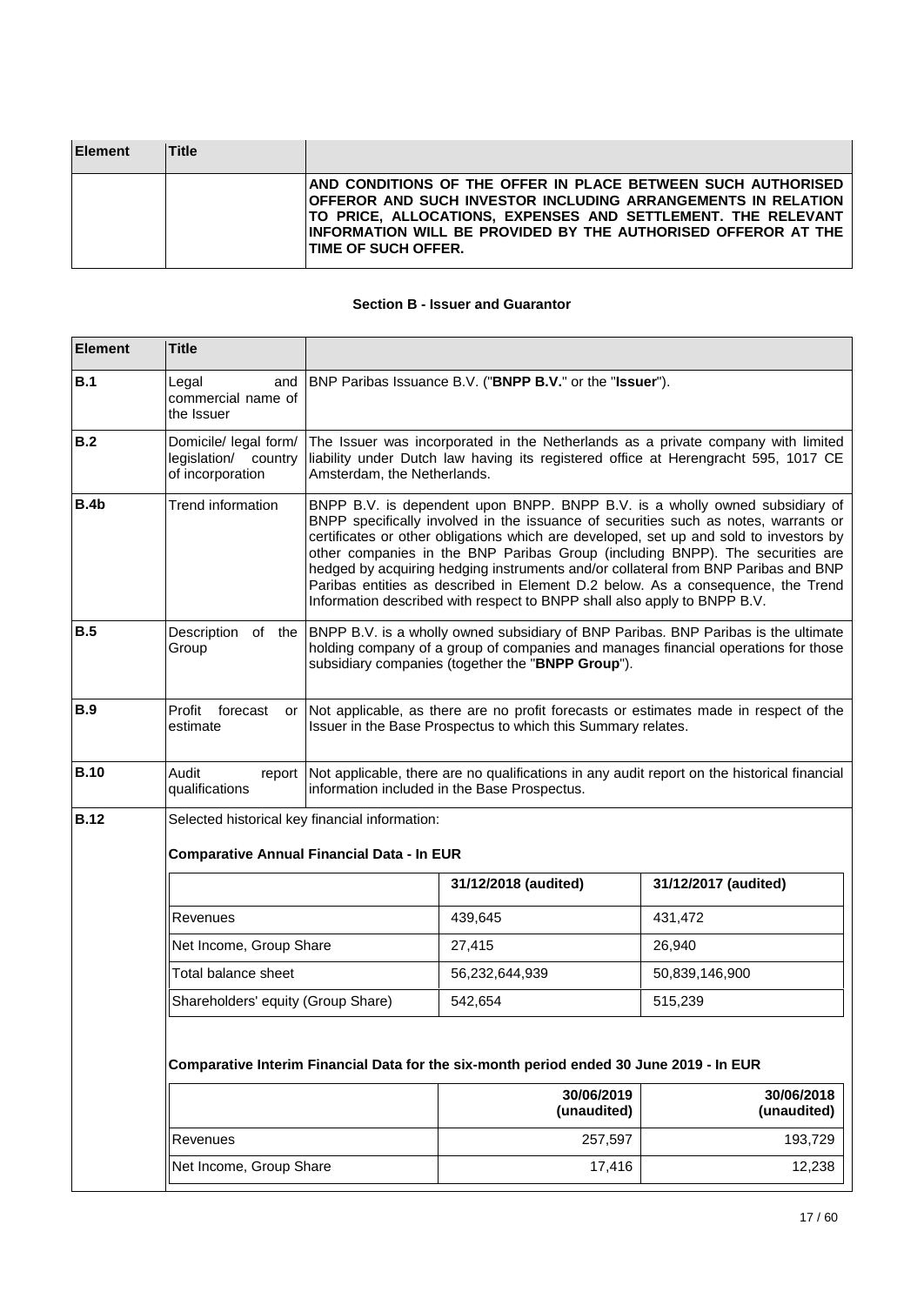| <b>Element</b> | <b>Title</b>                                            |                                      |                                                                                                                                                                                                                                                                                                                                                                                                                                                                                    |                      |
|----------------|---------------------------------------------------------|--------------------------------------|------------------------------------------------------------------------------------------------------------------------------------------------------------------------------------------------------------------------------------------------------------------------------------------------------------------------------------------------------------------------------------------------------------------------------------------------------------------------------------|----------------------|
|                |                                                         |                                      | 30/06/2019<br>(unaudited)                                                                                                                                                                                                                                                                                                                                                                                                                                                          | 31/12/2018 (audited) |
|                | Total balance sheet                                     |                                      | 67, 132, 835, 358                                                                                                                                                                                                                                                                                                                                                                                                                                                                  | 56,232,644,939       |
|                | Shareholders' equity (Group Share)                      |                                      | 560,070                                                                                                                                                                                                                                                                                                                                                                                                                                                                            | 542,654              |
|                | Statements of no significant or material adverse change |                                      |                                                                                                                                                                                                                                                                                                                                                                                                                                                                                    |                      |
|                |                                                         |                                      | There has been no significant change in the financial or trading position of the BNPP Group since 30 June<br>2019 (being the end of the last financial period for which interim financial statements have been published).                                                                                                                                                                                                                                                         |                      |
|                |                                                         |                                      | There has been no significant change in the financial or trading position of BNPP B.V. since 30 June 2019<br>(being the end of the last financial period for which interim financial statements have been published) and<br>there has been no material adverse change in the prospects of BNPP B.V. since 31 December 2018 (being<br>the end of the last financial period for which audited financial statements have been published).                                             |                      |
| <b>B.13</b>    | Events<br>impacting<br>Issuer's<br>the<br>solvency      | solvency since 30 June 2019.         | Not applicable, to the best of the Issuer's knowledge, there have not been any recent<br>events which are to a material extent relevant to the evaluation of the Issuer's                                                                                                                                                                                                                                                                                                          |                      |
| <b>B.14</b>    | Dependence<br>upon<br>other group entities              | See also Element B.5 above.          | BNPP B.V. is dependent upon BNPP. BNPP B.V. is a wholly owned subsidiary of<br>BNPP specifically involved in the issuance of securities such as notes, warrants or<br>certificates or other obligations which are developed, setup and sold to investors by<br>other companies in the BNPP Group (including BNPP). The securities are hedged by<br>acquiring hedging instruments and/or collateral from BNP Paribas and BNP Paribas<br>entities as described in Element D.2 below. |                      |
| <b>B.15</b>    | Principal activities                                    | within the BNPP Group.               | The principal activity of the Issuer is to issue and/or acquire financial instruments of<br>any nature and to enter into related agreements for the account of various entities                                                                                                                                                                                                                                                                                                    |                      |
| <b>B.16</b>    | Controlling<br>shareholders                             |                                      | BNP Paribas holds 100 per cent. of the share capital of BNPP B.V.                                                                                                                                                                                                                                                                                                                                                                                                                  |                      |
| <b>B.17</b>    | Solicited<br>credit<br>ratings                          | Europe Limited).                     | BNPP B.V.'s long term credit rating is A+ with a stable outlook (S&P Global Ratings<br>Europe Limited) and BNPP B.V.'s short term credit rating is A-1 (S&P Global Ratings                                                                                                                                                                                                                                                                                                         |                      |
|                |                                                         | The Securities have not been rated.  |                                                                                                                                                                                                                                                                                                                                                                                                                                                                                    |                      |
|                |                                                         | agency.                              | A security rating is not a recommendation to buy, sell or hold securities and may be<br>subject to suspension, reduction or withdrawal at any time by the assigning rating                                                                                                                                                                                                                                                                                                         |                      |
| <b>B.18</b>    | Description<br>of the<br>Guarantee                      |                                      | The Securities will be unconditionally and irrevocably guaranteed by BNP Paribas<br>("BNPP" or the "Guarantor") pursuant to a French law garantie executed by BNPP on<br>or around 3 June 2019 (the "Guarantee").                                                                                                                                                                                                                                                                  |                      |
|                |                                                         | is not the subject of such bail-in). | In the event of a bail-in of BNPP but not BNPP B.V., the obligations and/or amounts<br>owed by BNPP under the guarantee shall be reduced to reflect any such modification<br>or reduction applied to liabilities of by BNPP resulting from the application of a bail-in<br>of BNPP by any relevant regulator (including in a situation where the Guarantee itself                                                                                                                  |                      |
|                |                                                         |                                      | The obligations under the <i>garantie</i> are senior preferred obligations (within the meaning<br>of Article L.613-30-3-I-3° of the French Code monétaire et financier) and unsecured<br>obligations of BNPP and will rank pari passu with all its other present and future senior<br>preferred and unsecured obligations subject to such exceptions as may from time to                                                                                                           |                      |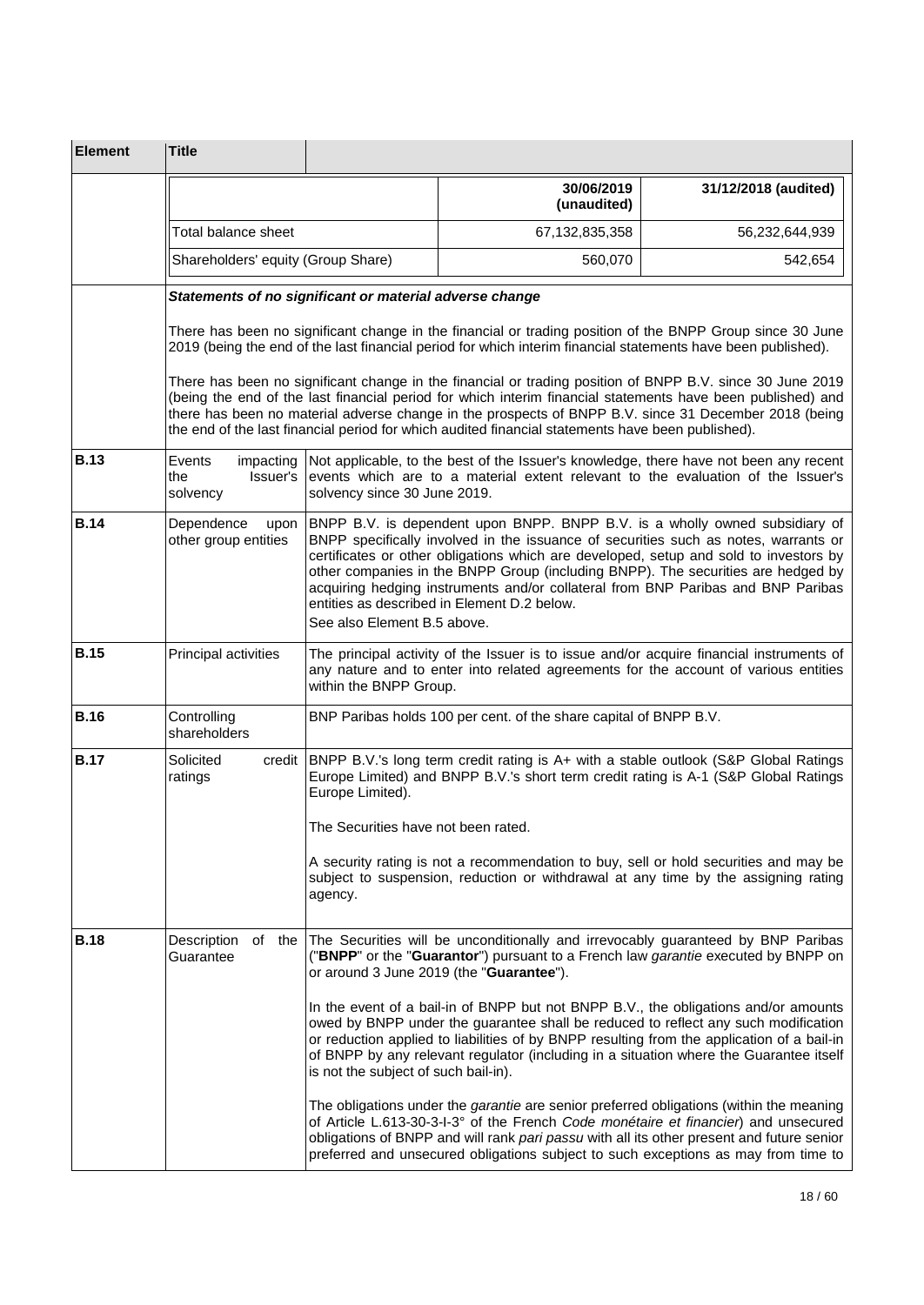| <b>Element</b>    | <b>Title</b>                                                      |                                                                                                                                                                                                                                                                                                                                                                                                                                                                                                                                                                                                                                                                                                                                                                                                                                                                                                                                                                                                                                   |  |
|-------------------|-------------------------------------------------------------------|-----------------------------------------------------------------------------------------------------------------------------------------------------------------------------------------------------------------------------------------------------------------------------------------------------------------------------------------------------------------------------------------------------------------------------------------------------------------------------------------------------------------------------------------------------------------------------------------------------------------------------------------------------------------------------------------------------------------------------------------------------------------------------------------------------------------------------------------------------------------------------------------------------------------------------------------------------------------------------------------------------------------------------------|--|
|                   |                                                                   | time be mandatory under French law.                                                                                                                                                                                                                                                                                                                                                                                                                                                                                                                                                                                                                                                                                                                                                                                                                                                                                                                                                                                               |  |
| <b>B.19</b>       | Information<br>about<br>the Guarantor                             |                                                                                                                                                                                                                                                                                                                                                                                                                                                                                                                                                                                                                                                                                                                                                                                                                                                                                                                                                                                                                                   |  |
| <b>B.19/ B.1</b>  | Legal<br>and<br>commercial name of<br>the Guarantor               | <b>BNP Paribas.</b>                                                                                                                                                                                                                                                                                                                                                                                                                                                                                                                                                                                                                                                                                                                                                                                                                                                                                                                                                                                                               |  |
| <b>B.19/B.2</b>   | Domicile/ legal form/<br>legislation/ country<br>of incorporation | The Guarantor was incorporated in France as a société anonyme under French law<br>and licensed as a bank having its head office at 16, boulevard des Italiens - 75009<br>Paris, France.                                                                                                                                                                                                                                                                                                                                                                                                                                                                                                                                                                                                                                                                                                                                                                                                                                           |  |
| <b>B.19/ B.4b</b> | Trend information<br><b>Macroeconomic environment</b>             |                                                                                                                                                                                                                                                                                                                                                                                                                                                                                                                                                                                                                                                                                                                                                                                                                                                                                                                                                                                                                                   |  |
|                   |                                                                   | Macroeconomic and market conditions affect BNPP's results. The nature of BNPP's<br>business makes it particularly sensitive to macroeconomic and market conditions in<br>Europe.                                                                                                                                                                                                                                                                                                                                                                                                                                                                                                                                                                                                                                                                                                                                                                                                                                                  |  |
|                   |                                                                   | In 2018, global growth remained healthy at around 3.7% (according to the IMF),<br>reflecting a stabilised growth rate in advanced economies (+2.4% after +2.3% in 2017)<br>and in emerging economies (+4.6% after +4.7% in 2017). Since the economy was at<br>the peak of its cycle in large developed countries, central banks continued to tighten<br>accommodating monetary policy or planned to taper it. With inflation levels still<br>moderate, however, central banks were able to manage this transition gradually,<br>thereby limiting the risks of a marked downturn in economic activity. Thus, the IMF<br>expects the global growth rate experienced over the last two years to continue in 2019<br>(+3.5%) despite the slight slowdown expected in advanced economies.                                                                                                                                                                                                                                              |  |
|                   |                                                                   | In this context, the following two risk categories can be identified:                                                                                                                                                                                                                                                                                                                                                                                                                                                                                                                                                                                                                                                                                                                                                                                                                                                                                                                                                             |  |
|                   |                                                                   | Risks of financial instability due to the conduct of monetary policies                                                                                                                                                                                                                                                                                                                                                                                                                                                                                                                                                                                                                                                                                                                                                                                                                                                                                                                                                            |  |
|                   |                                                                   | Two risks should be emphasised: a sharp increase in interest rates and the current<br>very accommodating monetary policy being maintained for too long.                                                                                                                                                                                                                                                                                                                                                                                                                                                                                                                                                                                                                                                                                                                                                                                                                                                                           |  |
|                   |                                                                   | On the one hand, the continued tightening of monetary policy in the United States<br>(which started in 2015) and the less-accommodating monetary policy in the euro zone<br>(reduction in assets purchases started in January 2018, with an end in December<br>2018) involve risks of financial turbulence and economic slowdown more pronounced<br>than expected. The risk of an inadequately controlled rise in long-term interest rates<br>may in particular be emphasised, under the scenario of an unexpected increase in<br>inflation or an unanticipated tightening of monetary policies. If this risk materialises, it<br>could have negative consequences on the asset markets, particularly those for which<br>risk premiums are extremely low compared to their historic average, following a<br>decade of accommodating monetary policies (credit to non-investment grade<br>corporates or countries, certain sectors of the equity and bond markets, etc.) as well<br>as on certain interest rate-sensitive sectors. |  |
|                   |                                                                   | On the other hand, despite the upturn since mid-2016, interest rates remain low, which<br>may continue to encourage excessive risk-taking among some players in the financial<br>systemmarket participants: increased lengthening maturities of financings and assets<br>held, less stringent credit policy for granting loans, and an increase in leveraged<br>financings. Some players of these participants (insurance companies, pension funds,<br>asset managers, etc.) entail have an increasingly systemic dimension and in the event<br>of market turbulence (linked for instance example to a sudden sharp rise in interest<br>rates and/or a sharp price correction) they may decide could be brought to unwind<br>large positions in a relatively weak market liquidity.                                                                                                                                                                                                                                               |  |
|                   |                                                                   | Systemic risks related to increased debt                                                                                                                                                                                                                                                                                                                                                                                                                                                                                                                                                                                                                                                                                                                                                                                                                                                                                                                                                                                          |  |
|                   |                                                                   | Macro-economically, the impact of an interest rate increase could be significant for<br>countries with high public and/or private debt-to-GDP. This is particularly the case for                                                                                                                                                                                                                                                                                                                                                                                                                                                                                                                                                                                                                                                                                                                                                                                                                                                  |  |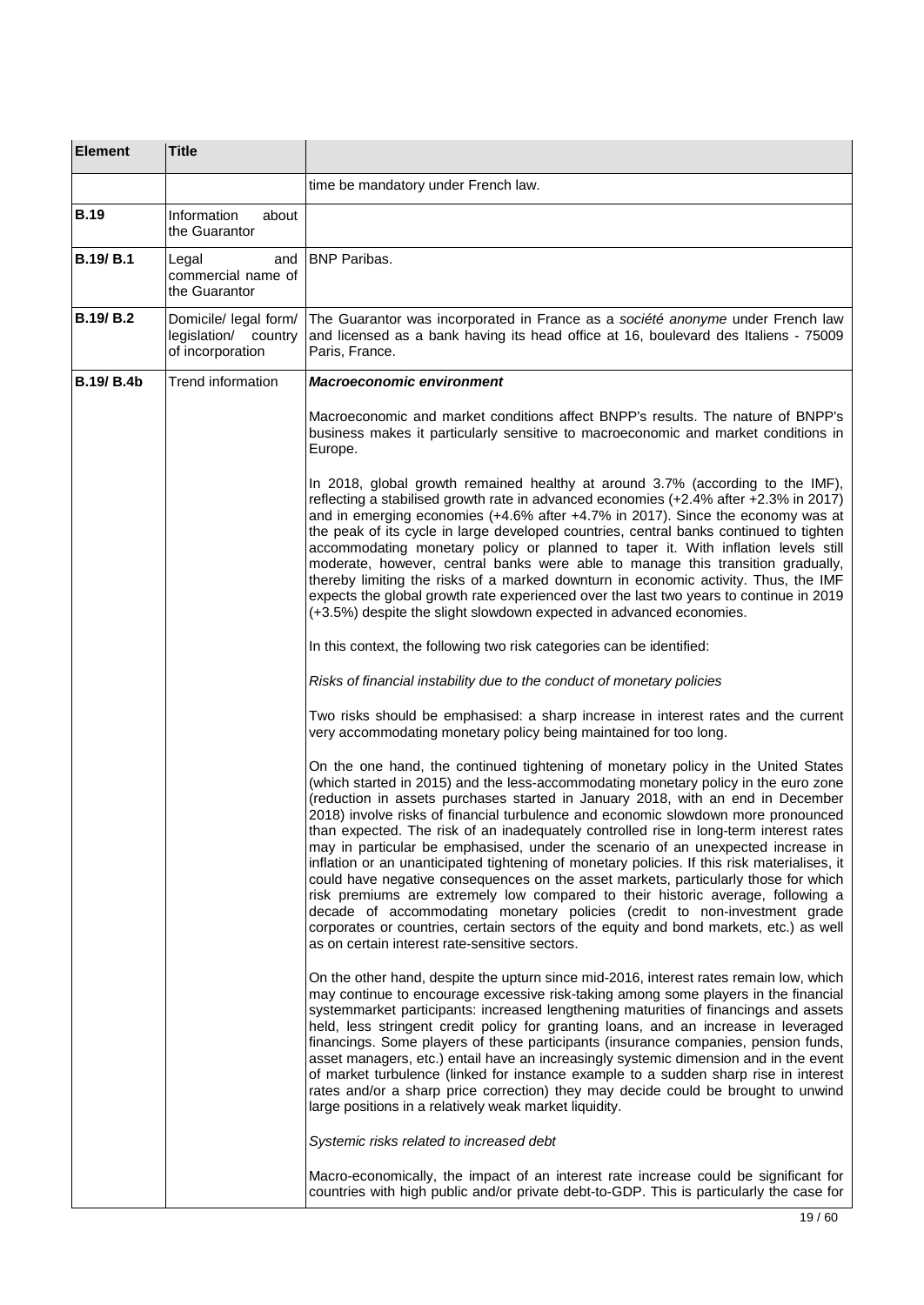| <b>Element</b> | <b>Title</b> |                                                                                                                                                                                                                                                                                                                                                                                                                                                                                                                                                                                                                                                                                                                                                                                                                                                                                                                                                                                                                                              |
|----------------|--------------|----------------------------------------------------------------------------------------------------------------------------------------------------------------------------------------------------------------------------------------------------------------------------------------------------------------------------------------------------------------------------------------------------------------------------------------------------------------------------------------------------------------------------------------------------------------------------------------------------------------------------------------------------------------------------------------------------------------------------------------------------------------------------------------------------------------------------------------------------------------------------------------------------------------------------------------------------------------------------------------------------------------------------------------------|
|                |              | certain European countries (in particular Greece, Italy, and Portugal), which are<br>posting public debt-to-GDP ratios often above 100% but also for emerging countries.                                                                                                                                                                                                                                                                                                                                                                                                                                                                                                                                                                                                                                                                                                                                                                                                                                                                     |
|                |              | Between 2008 and 2018, the latter recorded a marked increase in their debt, including<br>foreign currency debt owed to foreign creditors. The private sector was the main<br>source of the increase in this debt, but also the public sector to a lesser extent,<br>particularly in Africa. These countries are particularly vulnerable to the prospect of a<br>tightening in monetary policies in the advanced economies. Capital outflows could<br>weigh on exchange rates, increase the costs of servicing that debt, import inflation,<br>and cause the emerging countries' central banks to tighten their credit conditions. This<br>would bring about a reduction in forecast economic growth, possible downgrades of<br>sovereign ratings, and an increase in risks for the banks. While the exposure of the<br>BNP Paribas Group to emerging countries is limited, the vulnerability of these<br>economies may generate disruptions in the global financial system that could affect<br>the Group and potentially alter its results. |
|                |              | It should be noted that debt-related risk could materialise, not only in the event of a<br>sharp rise in interest rates, but also with any negative growth shocks.                                                                                                                                                                                                                                                                                                                                                                                                                                                                                                                                                                                                                                                                                                                                                                                                                                                                           |
|                |              | Laws and regulations applicable to financial institutions                                                                                                                                                                                                                                                                                                                                                                                                                                                                                                                                                                                                                                                                                                                                                                                                                                                                                                                                                                                    |
|                |              | Recent and future changes in the laws and regulations applicable to financial<br>institutions may have a significant impact on BNPP. Measures that were recently<br>adopted or which are (or whose application measures are) still in draft format, that<br>have or are likely to have an impact on BNPP notably include:                                                                                                                                                                                                                                                                                                                                                                                                                                                                                                                                                                                                                                                                                                                    |
|                |              | the structural reforms comprising the French banking law of 26 July 2013<br>requiring that banks create subsidiaries for or segregate "speculative"<br>proprietary operations from their traditional retail banking activities, the<br>"Volcker rule" in the US which restricts proprietary transactions, sponsorship<br>and investment in private equity funds and hedge funds by US and foreign<br>banks;                                                                                                                                                                                                                                                                                                                                                                                                                                                                                                                                                                                                                                  |
|                |              | regulations governing capital: the Capital Requirements Directive IV ("CRD<br>$\bullet$<br>4")/the Capital Requirements Regulation ("CRR"), the international standard<br>for total-loss-absorbing capacity ("TLAC") and BNPP's designation as a<br>financial institution that is of systemic importance by the Financial Stability<br>Board;                                                                                                                                                                                                                                                                                                                                                                                                                                                                                                                                                                                                                                                                                                |
|                |              | the European Single Supervisory Mechanism and the ordinance of 6<br>November 2014;                                                                                                                                                                                                                                                                                                                                                                                                                                                                                                                                                                                                                                                                                                                                                                                                                                                                                                                                                           |
|                |              | the Directive of 16 April 2014 related to deposit guarantee systems and its<br>$\bullet$<br>delegation and implementing Decrees, the Directive of 15 May 2014<br>establishing a Bank Recovery and Resolution framework, the Single<br>Resolution Mechanism establishing the Single Resolution Council and the<br>Single Resolution Fund;                                                                                                                                                                                                                                                                                                                                                                                                                                                                                                                                                                                                                                                                                                     |
|                |              | the Final Rule by the US Federal Reserve imposing tighter prudential rules<br>$\bullet$<br>on the US transactions of large foreign banks, notably the obligation to create<br>a separate intermediary holding company in the US (capitalised and subject<br>to regulation) to house their US subsidiaries;                                                                                                                                                                                                                                                                                                                                                                                                                                                                                                                                                                                                                                                                                                                                   |
|                |              | the new rules for the regulation of over-the-counter derivative activities<br>$\bullet$<br>pursuant to Title VII of the Dodd-Frank Wall Street Reform and Consumer<br>Protection Act, notably margin requirements for uncleared derivative products<br>and the derivatives of securities traded by swap dealers, major swap<br>participants, security-based swap dealers and major security-based swap<br>participants, and the rules of the US Securities and Exchange Commission<br>which require the registration of banks and major swap participants active on                                                                                                                                                                                                                                                                                                                                                                                                                                                                          |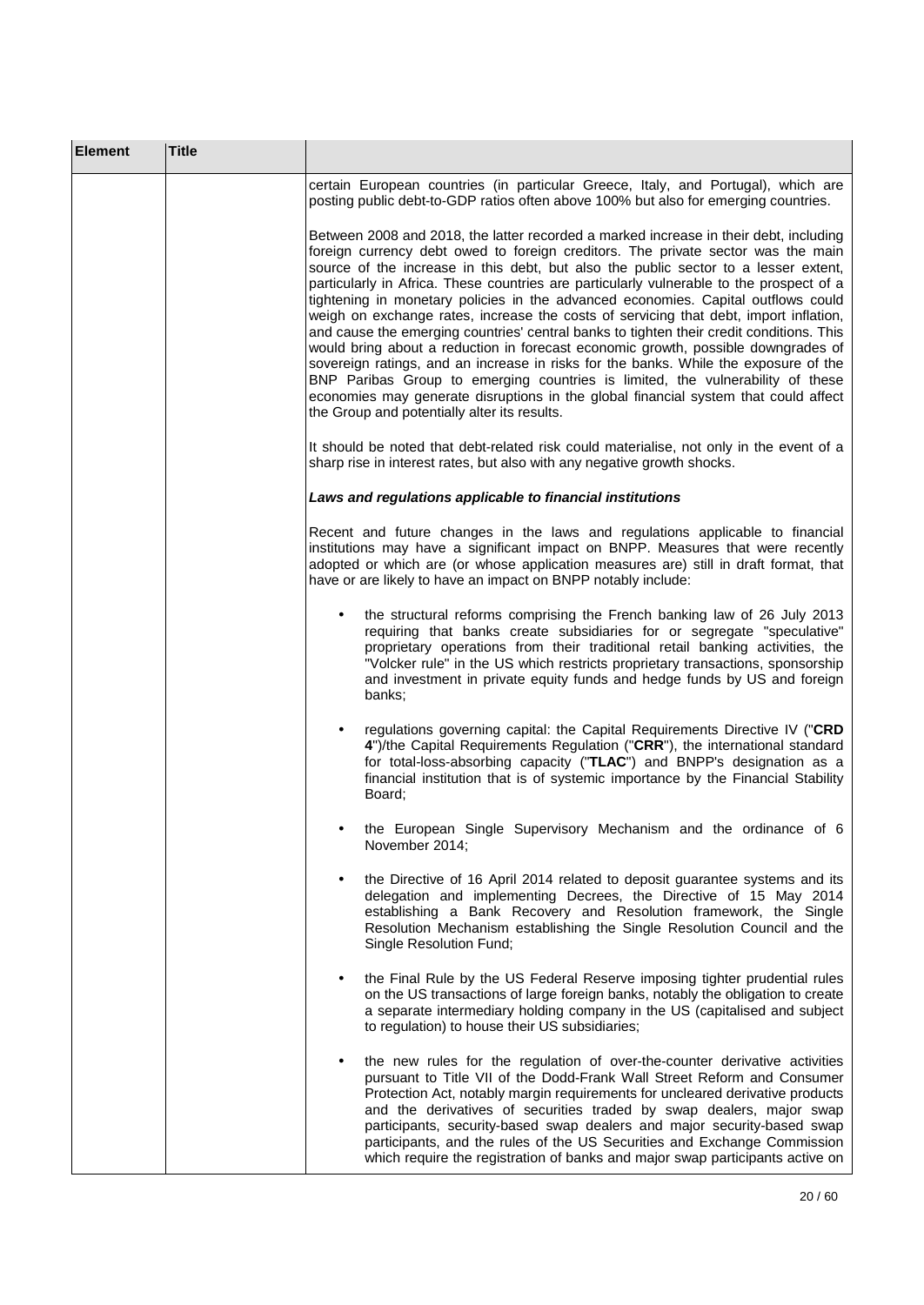| <b>Element</b>  | <b>Title</b> |                                                                                                                                                                                                                                                                                                                                                                                                                                                                                                                                                                                                                                                                                               |
|-----------------|--------------|-----------------------------------------------------------------------------------------------------------------------------------------------------------------------------------------------------------------------------------------------------------------------------------------------------------------------------------------------------------------------------------------------------------------------------------------------------------------------------------------------------------------------------------------------------------------------------------------------------------------------------------------------------------------------------------------------|
|                 |              | derivatives markets as well as transparency and reporting on derivative<br>transactions;                                                                                                                                                                                                                                                                                                                                                                                                                                                                                                                                                                                                      |
|                 |              | the new Markets in Financial Instruments Directive ("MiFID II") and Markets<br>$\bullet$<br>in Financial Instruments Regulation ("MiFIR"), and European regulations<br>governing the clearing of certain over-the-counter derivative products by<br>centralised counterparties and the disclosure of securities financing<br>transactions to centralised bodies.                                                                                                                                                                                                                                                                                                                              |
|                 |              | the General Data Protection Regulation ("GDPR") came into force on 25 May<br>2018. This regulation aims to move the European data confidentiality<br>environment forward and improve personal data protection within the<br>European Union. Businesses run the risk of severe penalties if they do not<br>comply with the standards set by the GDPR. This Regulation applies to all<br>banks providing services to European citizens; and                                                                                                                                                                                                                                                     |
|                 |              | the finalisation of Basel 3 published by the Basel committee in December<br>2017, introducing a revision to the measurement of credit risk, operational<br>risk and credit valuation adjustment ("CVA") risk for the calculation of risk-<br>weighted assets. These measures are expected to come into effect in<br>January 2022 and will be subject to an output floor (based on standardised<br>approaches), which will be gradually applied as of 2022 and reach its final<br>level in 2027.                                                                                                                                                                                               |
|                 |              | Moreover, in this tougher regulatory context, the risk of non-compliance with existing<br>laws and regulations, in particular those relating to the protection of the interests of<br>customers and personal data, is a significant risk for the banking industry, potentially<br>resulting in significant losses and fines. In addition to its compliance system, which<br>specifically covers this type of risk, the BNP Paribas Group places the interest of its<br>customers, and more broadly that of its stakeholders, at the heart of its values. Thus,<br>the code of conduct adopted by the BNP Paribas Group in 2016 sets out detailed<br>values and rules of conduct in this area. |
|                 |              | Cyber security and technology risk                                                                                                                                                                                                                                                                                                                                                                                                                                                                                                                                                                                                                                                            |
|                 |              | BNPP's ability to do business is intrinsically tied to the fluidity of electronic transactions<br>as well as the protection and security of information and technology assets.                                                                                                                                                                                                                                                                                                                                                                                                                                                                                                                |
|                 |              | The technological change is accelerating with the digital transformation and the<br>resulting increase in the number of communications circuits, proliferation in data<br>sources, growing process automation, and greater use of electronic banking<br>transactions.                                                                                                                                                                                                                                                                                                                                                                                                                         |
|                 |              | The progress and acceleration of technological change are giving cybercriminals new<br>options for altering, stealing, and disclosing data. The number of attacks is increasing,<br>with a greater reach and sophistication in all sectors, including financial services.                                                                                                                                                                                                                                                                                                                                                                                                                     |
|                 |              | The outsourcing of a growing number of processes also exposes the Group to<br>structural cyber security and technology risks leading to the appearance of potential<br>attack vectors that cybercriminals can exploit.                                                                                                                                                                                                                                                                                                                                                                                                                                                                        |
|                 |              | Accordingly, the BNP Paribas Group has a second line of defence within the Risk<br>Function dedicated to managing technical and cyber security risks. Thus, operational<br>standards are regularly adapted to support the Bank's digital evolution and innovation<br>while managing existing and emerging threats (such as cyber-crime, espionage, etc.).                                                                                                                                                                                                                                                                                                                                     |
| <b>B.19/B.5</b> | Group        | Description of the BNPP is a European leading provider of banking and financial services and has four<br>domestic retail banking markets in Europe, namely in France, Belgium, Italy and<br>Luxembourg. It is present in 71 countries and has more than 201,000 employees,<br>including over 153,000 in Europe. BNPP is the parent company of the BNP Paribas<br>Group (together the "BNPP Group").                                                                                                                                                                                                                                                                                           |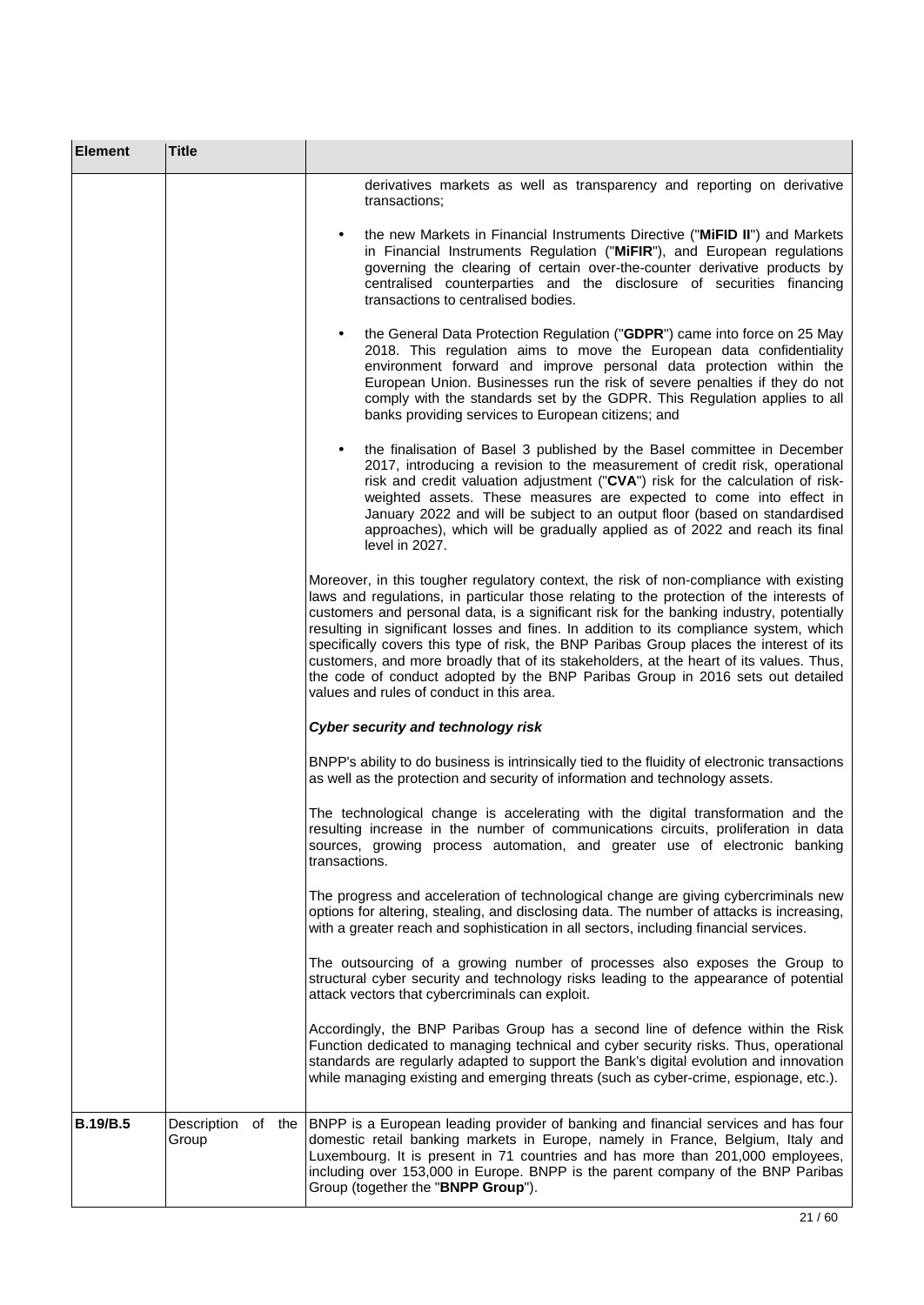| <b>B.19/B.9</b>                                                                                                                                                                                                                                                                                                                                                                                                                                                                                                                                                  | Profit<br>forecast<br>estimate                                |  | Guarantor in the Prospectus to which this Summary relates. | or Not applicable, as there are no profit forecasts or estimates made in respect of the            |
|------------------------------------------------------------------------------------------------------------------------------------------------------------------------------------------------------------------------------------------------------------------------------------------------------------------------------------------------------------------------------------------------------------------------------------------------------------------------------------------------------------------------------------------------------------------|---------------------------------------------------------------|--|------------------------------------------------------------|----------------------------------------------------------------------------------------------------|
| <b>B.19/ B.10</b>                                                                                                                                                                                                                                                                                                                                                                                                                                                                                                                                                | Audit<br>qualifications                                       |  | information included in the Base Prospectus.               | report Not applicable, there are no qualifications in any audit report on the historical financial |
| B.19/ B.12                                                                                                                                                                                                                                                                                                                                                                                                                                                                                                                                                       | Selected historical key financial information:                |  |                                                            |                                                                                                    |
|                                                                                                                                                                                                                                                                                                                                                                                                                                                                                                                                                                  | <b>Comparative Annual Financial Data - In millions of EUR</b> |  |                                                            |                                                                                                    |
|                                                                                                                                                                                                                                                                                                                                                                                                                                                                                                                                                                  | 31/12/2018*<br>(audited)                                      |  |                                                            | 31/12/2017<br>(audited)                                                                            |
|                                                                                                                                                                                                                                                                                                                                                                                                                                                                                                                                                                  | Revenues<br>42,516                                            |  |                                                            | 43,161                                                                                             |
|                                                                                                                                                                                                                                                                                                                                                                                                                                                                                                                                                                  | Cost of Risk                                                  |  | (2,764)                                                    | (2,907)                                                                                            |
|                                                                                                                                                                                                                                                                                                                                                                                                                                                                                                                                                                  | Net income, Group share                                       |  | 7,526                                                      | 7,759                                                                                              |
|                                                                                                                                                                                                                                                                                                                                                                                                                                                                                                                                                                  |                                                               |  | 31/12/2018                                                 | 31/12/2017                                                                                         |
|                                                                                                                                                                                                                                                                                                                                                                                                                                                                                                                                                                  | Common Equity Tier 1 Ratio (Basel 3<br>fully loaded, CRD4)    |  | 11.80%                                                     | 11.80%                                                                                             |
|                                                                                                                                                                                                                                                                                                                                                                                                                                                                                                                                                                  |                                                               |  | 31/12/2018*<br>(audited)                                   | 31/12/2017<br>(audited)                                                                            |
|                                                                                                                                                                                                                                                                                                                                                                                                                                                                                                                                                                  | Total consolidated balance sheet                              |  | 2,040,836                                                  | 1,960,252                                                                                          |
|                                                                                                                                                                                                                                                                                                                                                                                                                                                                                                                                                                  | Consolidated loans and receivables due<br>from customers      |  | 765,871                                                    | 727,675                                                                                            |
|                                                                                                                                                                                                                                                                                                                                                                                                                                                                                                                                                                  | Consolidated items due to customers                           |  | 796,548                                                    | 766,890                                                                                            |
|                                                                                                                                                                                                                                                                                                                                                                                                                                                                                                                                                                  | Shareholders' equity (Group share)                            |  | 101,467                                                    | 101,983                                                                                            |
| * The figures as at 31 December 2018 included here are based on the new IFRS 9 accounting standard. The<br>impacts of the first application of the new IFRS 9 accounting standard were limited and fully taken into<br>account as of 1 January 2018: -1.1 billion euros impact on shareholders' equity not revaluated (2.5 billion<br>euros impact on shareholders' equity revaluated) and ~-10 bp on the fully loaded Basel 3 common equity Tier<br>1 ratio.<br>Comparative Interim Financial Data for the six-month period ended 30 June 2019 - In millions of |                                                               |  |                                                            |                                                                                                    |
|                                                                                                                                                                                                                                                                                                                                                                                                                                                                                                                                                                  | <b>EUR</b>                                                    |  | 1H19*                                                      | 1H18                                                                                               |
|                                                                                                                                                                                                                                                                                                                                                                                                                                                                                                                                                                  |                                                               |  | (unaudited)                                                | (unaudited)                                                                                        |
|                                                                                                                                                                                                                                                                                                                                                                                                                                                                                                                                                                  | Revenues                                                      |  | 22,368                                                     | 22,004                                                                                             |
|                                                                                                                                                                                                                                                                                                                                                                                                                                                                                                                                                                  | Cost of risk                                                  |  | (1,390)                                                    | (1, 182)                                                                                           |
|                                                                                                                                                                                                                                                                                                                                                                                                                                                                                                                                                                  | Net income, Group Share                                       |  | 4,386                                                      | 3,960                                                                                              |
|                                                                                                                                                                                                                                                                                                                                                                                                                                                                                                                                                                  |                                                               |  | 30/06/2019*                                                | 31/12/2018                                                                                         |
|                                                                                                                                                                                                                                                                                                                                                                                                                                                                                                                                                                  | Common equity Tier 1 ratio (Basel 3<br>fully loaded, CRD4)    |  | 11.9%                                                      | 11.8%                                                                                              |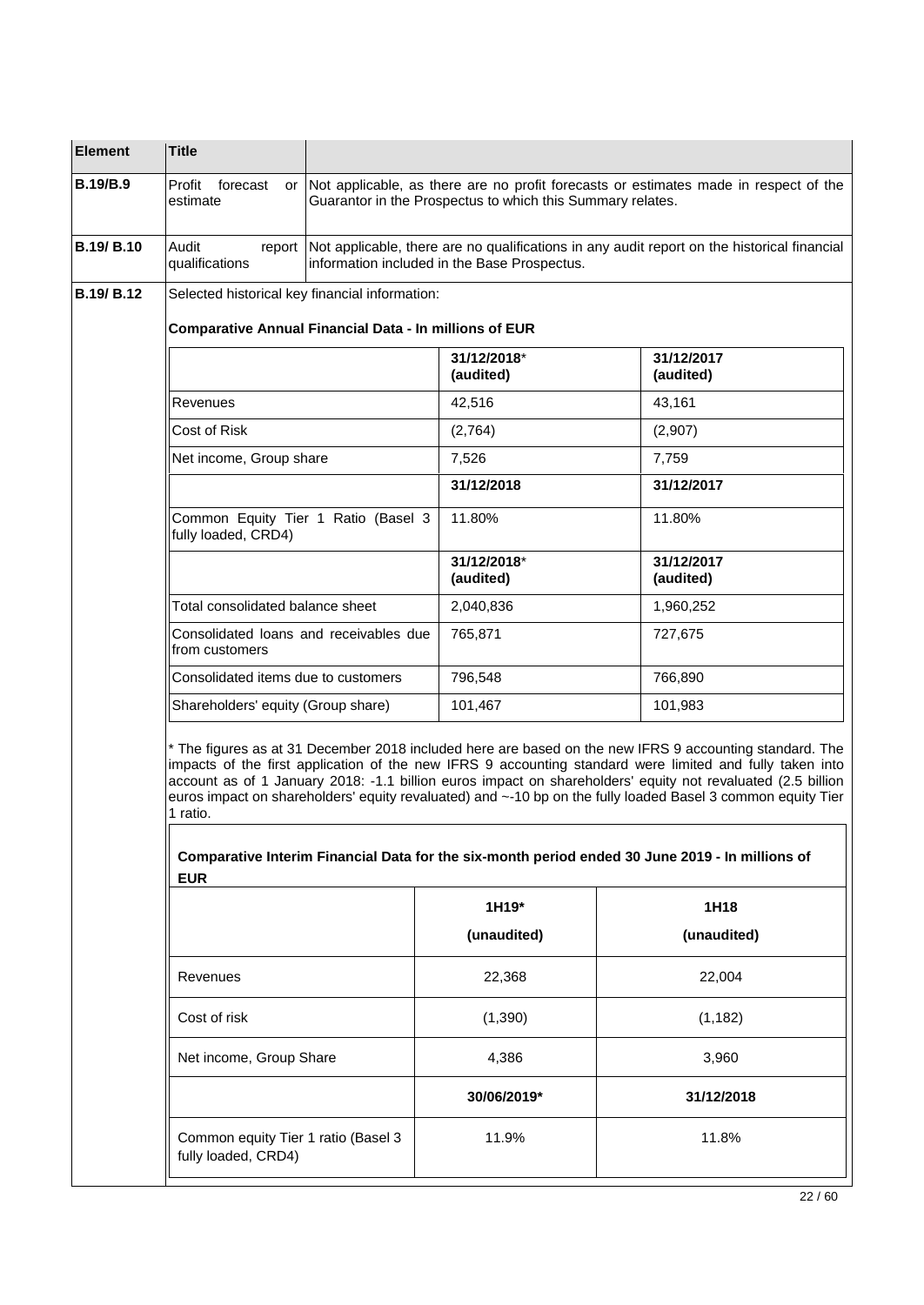| <b>Element</b> | <b>Title</b>                                                                                                                                                                                                                                                                                                                                                                                                                                                                                                                                                                                                                                                                                                              |                                                                                                                                                                                                                 |                                              |                                                                                                                                                                                                                                                                                                                                                                                                                                                                           |
|----------------|---------------------------------------------------------------------------------------------------------------------------------------------------------------------------------------------------------------------------------------------------------------------------------------------------------------------------------------------------------------------------------------------------------------------------------------------------------------------------------------------------------------------------------------------------------------------------------------------------------------------------------------------------------------------------------------------------------------------------|-----------------------------------------------------------------------------------------------------------------------------------------------------------------------------------------------------------------|----------------------------------------------|---------------------------------------------------------------------------------------------------------------------------------------------------------------------------------------------------------------------------------------------------------------------------------------------------------------------------------------------------------------------------------------------------------------------------------------------------------------------------|
|                |                                                                                                                                                                                                                                                                                                                                                                                                                                                                                                                                                                                                                                                                                                                           |                                                                                                                                                                                                                 | 30/06/2019*                                  | 31/12/2018                                                                                                                                                                                                                                                                                                                                                                                                                                                                |
|                |                                                                                                                                                                                                                                                                                                                                                                                                                                                                                                                                                                                                                                                                                                                           |                                                                                                                                                                                                                 | (unaudited)                                  | (audited)                                                                                                                                                                                                                                                                                                                                                                                                                                                                 |
|                | Total consolidated balance sheet                                                                                                                                                                                                                                                                                                                                                                                                                                                                                                                                                                                                                                                                                          |                                                                                                                                                                                                                 | 2,372,620                                    | 2,040,836                                                                                                                                                                                                                                                                                                                                                                                                                                                                 |
|                | Consolidated loans and receivables<br>due from customers                                                                                                                                                                                                                                                                                                                                                                                                                                                                                                                                                                                                                                                                  |                                                                                                                                                                                                                 | 793,960                                      | 765,871                                                                                                                                                                                                                                                                                                                                                                                                                                                                   |
|                | Consolidated items due to<br>customers<br>Shareholders' equity (Group Share)                                                                                                                                                                                                                                                                                                                                                                                                                                                                                                                                                                                                                                              |                                                                                                                                                                                                                 | 833,265                                      | 796,548                                                                                                                                                                                                                                                                                                                                                                                                                                                                   |
|                |                                                                                                                                                                                                                                                                                                                                                                                                                                                                                                                                                                                                                                                                                                                           |                                                                                                                                                                                                                 | 104,135                                      | 101,467                                                                                                                                                                                                                                                                                                                                                                                                                                                                   |
|                | *The figures as at 30 June 2019 are based on the new IFRS 16 accounting standard. The impact as at 1<br>January 2019 of the first application of the new accounting standard IFRS 16 ("Leasing") was ~-10 bp on<br>the Basel 3 common equity Tier 1 ratio.                                                                                                                                                                                                                                                                                                                                                                                                                                                                |                                                                                                                                                                                                                 |                                              |                                                                                                                                                                                                                                                                                                                                                                                                                                                                           |
|                | Statements of no significant or material adverse change                                                                                                                                                                                                                                                                                                                                                                                                                                                                                                                                                                                                                                                                   |                                                                                                                                                                                                                 |                                              |                                                                                                                                                                                                                                                                                                                                                                                                                                                                           |
|                | See Element B.12 above in the case of the BNPP Group.                                                                                                                                                                                                                                                                                                                                                                                                                                                                                                                                                                                                                                                                     |                                                                                                                                                                                                                 |                                              |                                                                                                                                                                                                                                                                                                                                                                                                                                                                           |
|                | There has been no material adverse change in the prospects of BNPP or the BNPP Group since 31<br>December 2018 (being the end of the last financial period for which audited financial statements have been<br>published).                                                                                                                                                                                                                                                                                                                                                                                                                                                                                                |                                                                                                                                                                                                                 |                                              |                                                                                                                                                                                                                                                                                                                                                                                                                                                                           |
| B.19/B.13      | Events<br>impacting<br>the<br>Guarantor's<br>solvency                                                                                                                                                                                                                                                                                                                                                                                                                                                                                                                                                                                                                                                                     | Not applicable, to the best of the Guarantor's knowledge, there have not been any<br>recent events which are to a material extent relevant to the evaluation of the<br>Guarantor's solvency since 30 June 2019. |                                              |                                                                                                                                                                                                                                                                                                                                                                                                                                                                           |
| B.19/ B.14     | Dependence<br>upon<br>other Group entities                                                                                                                                                                                                                                                                                                                                                                                                                                                                                                                                                                                                                                                                                | the BNPP Group.                                                                                                                                                                                                 |                                              | Subject to the following paragraph, BNPP is not dependent upon other members of                                                                                                                                                                                                                                                                                                                                                                                           |
|                | In April 2004, BNP Paribas SA began outsourcing IT Infrastructure Management<br>Services to the BNP Paribas Partners for Innovation ("BP <sup>2</sup> I") joint venture set up with<br>IBM France at the end of 2003. BP <sup>2</sup> l provides IT Infrastructure Management Services<br>for BNP Paribas SA and several BNP Paribas subsidiaries in France (including BNP<br>Paribas Personal Finance, BP2S, and BNP Paribas Cardif), Switzerland and Italy. The<br>contractual arrangement with IBM France has been successively extended from year<br>to year until the end of 2021, and will then be extended for a period of 5 years (i.e. to<br>the end of 2026) in particular to integrate the IBM cloud services. |                                                                                                                                                                                                                 |                                              |                                                                                                                                                                                                                                                                                                                                                                                                                                                                           |
|                |                                                                                                                                                                                                                                                                                                                                                                                                                                                                                                                                                                                                                                                                                                                           |                                                                                                                                                                                                                 | back into the BNPP Group if necessary.       | BP <sup>2</sup> I is under the operational control of IBM France. BNP Paribas has a strong<br>influence over this entity, which is 50/50 owned with IBM France. The BNP Paribas<br>staff made available to BP <sup>2</sup> I make up half of that entity's permanent staff. Its buildings<br>and processing centres are the property of the BNPP Group, and the governance in<br>place provides BNP Paribas with the contractual right to monitor the entity and bring it |
|                |                                                                                                                                                                                                                                                                                                                                                                                                                                                                                                                                                                                                                                                                                                                           |                                                                                                                                                                                                                 | some of the BNP Paribas Luxembourg entities. | IBM Luxembourg is responsible for infrastructure and data production services for                                                                                                                                                                                                                                                                                                                                                                                         |
|                |                                                                                                                                                                                                                                                                                                                                                                                                                                                                                                                                                                                                                                                                                                                           |                                                                                                                                                                                                                 |                                              | BancWest's data processing operations are outsourced to Fidelity Information<br>Services. Cofinoga France's data processing operation is outsourced to IBM Services.                                                                                                                                                                                                                                                                                                      |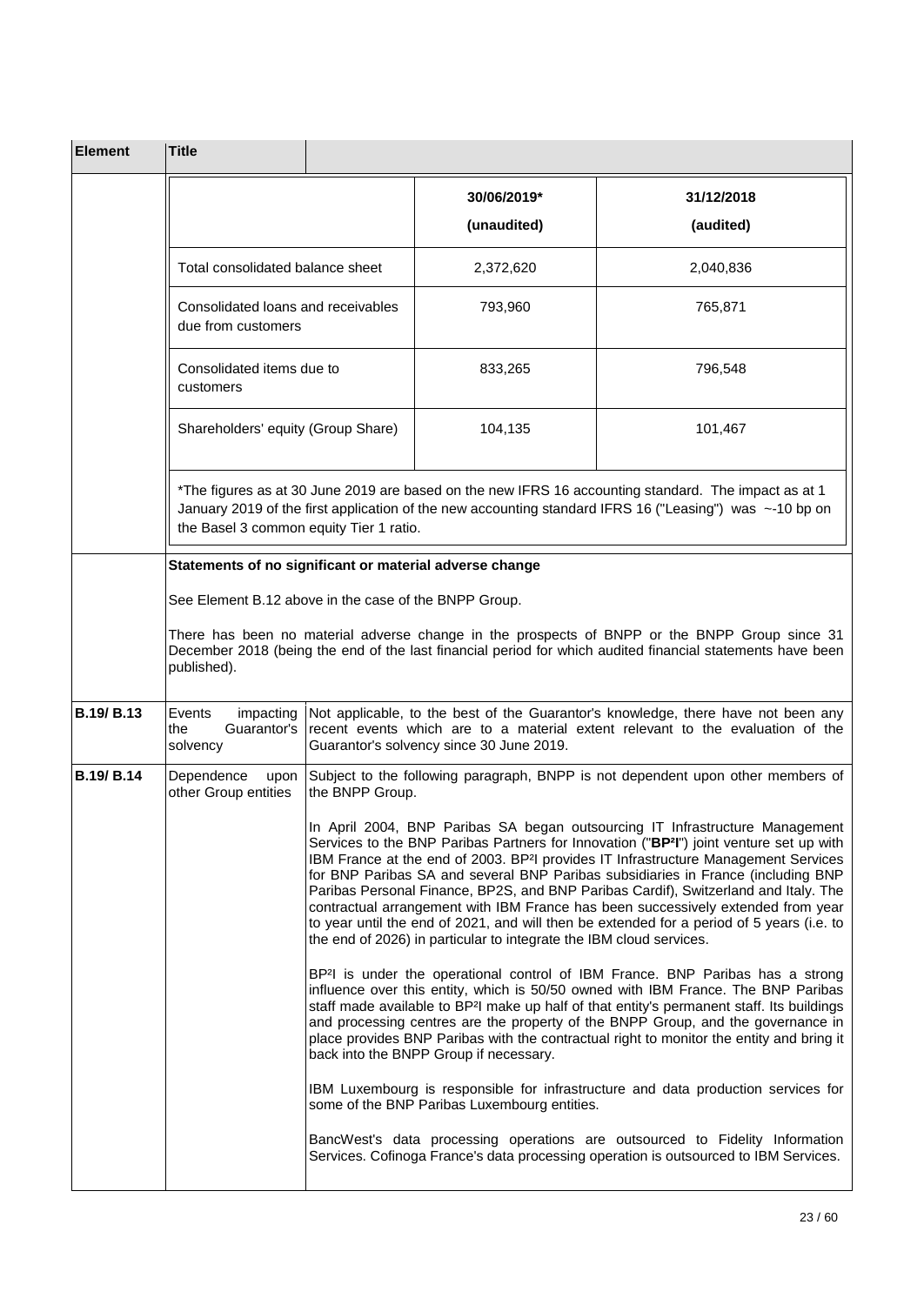| <b>Element</b>    | <b>Title</b>                   |                                                                                                                                                                                                                                                                                                                                                                                                                                                                                                                                                                                                                                                               |  |
|-------------------|--------------------------------|---------------------------------------------------------------------------------------------------------------------------------------------------------------------------------------------------------------------------------------------------------------------------------------------------------------------------------------------------------------------------------------------------------------------------------------------------------------------------------------------------------------------------------------------------------------------------------------------------------------------------------------------------------------|--|
|                   |                                | See Element B.5 above.                                                                                                                                                                                                                                                                                                                                                                                                                                                                                                                                                                                                                                        |  |
| <b>B.19/ B.15</b> | Principal activities           | BNP Paribas holds key positions in its two main businesses:                                                                                                                                                                                                                                                                                                                                                                                                                                                                                                                                                                                                   |  |
|                   |                                | Retail Banking and Services, which includes:<br>٠                                                                                                                                                                                                                                                                                                                                                                                                                                                                                                                                                                                                             |  |
|                   |                                | Domestic Markets, comprising:                                                                                                                                                                                                                                                                                                                                                                                                                                                                                                                                                                                                                                 |  |
|                   |                                | French Retail Banking (FRB),                                                                                                                                                                                                                                                                                                                                                                                                                                                                                                                                                                                                                                  |  |
|                   |                                | BNL banca commerciale (BNL bc), Italian retail banking,                                                                                                                                                                                                                                                                                                                                                                                                                                                                                                                                                                                                       |  |
|                   |                                | Belgian Retail Banking (BRB),                                                                                                                                                                                                                                                                                                                                                                                                                                                                                                                                                                                                                                 |  |
|                   |                                | Other Domestic Markets activities, including Luxembourg Retail<br>Banking (LRB);                                                                                                                                                                                                                                                                                                                                                                                                                                                                                                                                                                              |  |
|                   |                                | International Financial Services, comprising:                                                                                                                                                                                                                                                                                                                                                                                                                                                                                                                                                                                                                 |  |
|                   |                                | Europe-Mediterranean,                                                                                                                                                                                                                                                                                                                                                                                                                                                                                                                                                                                                                                         |  |
|                   |                                | BancWest,                                                                                                                                                                                                                                                                                                                                                                                                                                                                                                                                                                                                                                                     |  |
|                   |                                | Personal Finance,                                                                                                                                                                                                                                                                                                                                                                                                                                                                                                                                                                                                                                             |  |
|                   |                                | Insurance,                                                                                                                                                                                                                                                                                                                                                                                                                                                                                                                                                                                                                                                    |  |
|                   |                                | Wealth and Asset Management;                                                                                                                                                                                                                                                                                                                                                                                                                                                                                                                                                                                                                                  |  |
|                   |                                | Corporate and Institutional Banking (CIB), which includes:<br>$\bullet$                                                                                                                                                                                                                                                                                                                                                                                                                                                                                                                                                                                       |  |
|                   |                                | Corporate Banking,                                                                                                                                                                                                                                                                                                                                                                                                                                                                                                                                                                                                                                            |  |
|                   |                                | Global Markets,                                                                                                                                                                                                                                                                                                                                                                                                                                                                                                                                                                                                                                               |  |
|                   |                                | Securities Services.                                                                                                                                                                                                                                                                                                                                                                                                                                                                                                                                                                                                                                          |  |
| <b>B.19/ B.16</b> | Controlling<br>shareholders    | None of the existing shareholders controls, either directly or indirectly, BNPP. As at 31<br>December 2018, the main shareholders were Société Fédérale de Participations et<br>d'Investissement ("SFPI") a public-interest société anonyme (public limited company)<br>acting on behalf of the Belgian government holding 7.7% of the share capital,<br>BlackRock Inc. holding 5.1% of the share capital and Grand Duchy of Luxembourg<br>holding 1.0% of the share capital. To BNPP's knowledge, no shareholder other than<br>SFPI and BlackRock Inc. owns more than 5% of its capital or voting rights.                                                    |  |
| B.19/ B.17        | Solicited<br>credit<br>ratings | BNPP's long term credit ratings are A+ with a stable outlook (S&P Global Ratings<br>Europe Limited), Aa3 with a stable outlook (Moody's Investors Service Ltd.) and AA-<br>with a stable outlook (Fitch France S.A.S.) and AA (low) with a stable outlook (DBRS<br>Limited) and BNPP's short-term credit ratings are A-1 (S&P Global Ratings Europe<br>Limited), P-1 (Moody's Investors Service Ltd.), F1+ (Fitch France S.A.S.) and R-1<br>(middle) (DBRS Limited).<br>A security rating is not a recommendation to buy, sell or hold securities and may be<br>subject to suspension, reduction or withdrawal at any time by the assigning rating<br>agency. |  |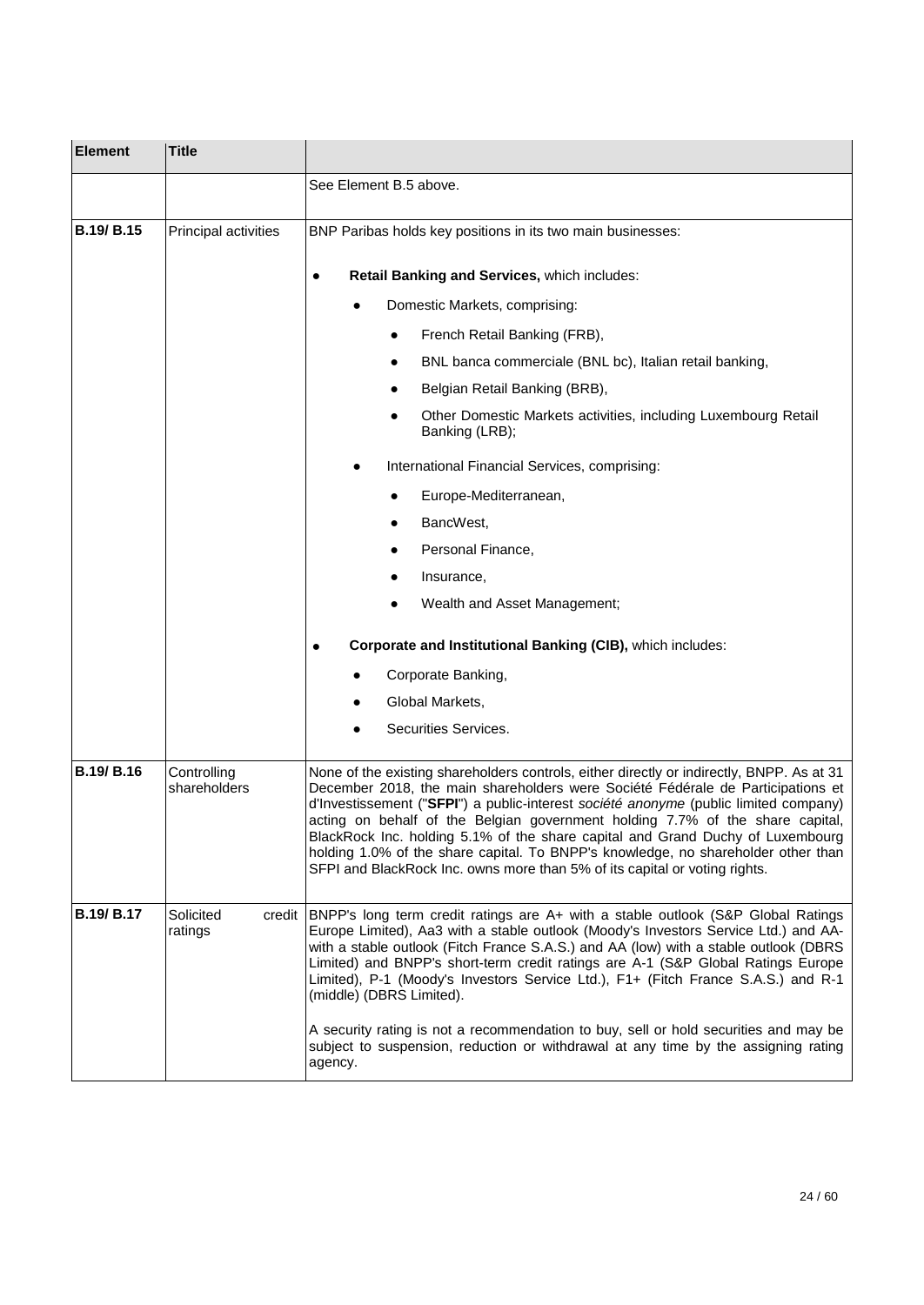## **Section C - Securities**

| <b>Element</b> | <b>Title</b>                            |                                                                                                                                                                                                                                                                                                                                                                                                                                                                                                                                                                                                                               |
|----------------|-----------------------------------------|-------------------------------------------------------------------------------------------------------------------------------------------------------------------------------------------------------------------------------------------------------------------------------------------------------------------------------------------------------------------------------------------------------------------------------------------------------------------------------------------------------------------------------------------------------------------------------------------------------------------------------|
| C.1            | Type and class of<br>Securities/ISIN    | The Securities are certificates ("Certificates") and are issued in Series.                                                                                                                                                                                                                                                                                                                                                                                                                                                                                                                                                    |
|                |                                         | The Series Number of the Securities is CE0466GEO.                                                                                                                                                                                                                                                                                                                                                                                                                                                                                                                                                                             |
|                |                                         | The ISIN is FI4000410600.                                                                                                                                                                                                                                                                                                                                                                                                                                                                                                                                                                                                     |
|                |                                         | The Common Code is <b>Not applicable</b> .                                                                                                                                                                                                                                                                                                                                                                                                                                                                                                                                                                                    |
|                |                                         | The Securities are cash settled Securities.                                                                                                                                                                                                                                                                                                                                                                                                                                                                                                                                                                                   |
| C.2            | Currency                                | The currency of this Series of Securities is Euro ("EUR").                                                                                                                                                                                                                                                                                                                                                                                                                                                                                                                                                                    |
| C.5            | Restrictions on free<br>transferability | The Securities will be freely transferable, subject to the offering and selling restrictions<br>in the United States, the European Economic Area, Belgium, the Czech Republic,<br>Denmark, Finland, France, Germany, Hungary, Ireland, Italy, Luxembourg, Norway,<br>Poland, Portugal, Romania, Spain, Sweden, the United Kingdom, Japan and Australia<br>and under the Prospectus Directive and the laws of any jurisdiction in which the<br>relevant Securities are offered or sold.                                                                                                                                        |
| C.8            | Rights attaching to<br>the Securities   | Securities issued under the Programme will have terms and conditions relating to,<br>among other matters:                                                                                                                                                                                                                                                                                                                                                                                                                                                                                                                     |
|                |                                         | <b>Status</b>                                                                                                                                                                                                                                                                                                                                                                                                                                                                                                                                                                                                                 |
|                |                                         | The Certificates are issued on a unsecured basis. Securities issued on an unsecured<br>basis constitute direct, unconditional, unsecured and unsubordinated obligations of the<br>Issuer and rank and will rank pari passu among themselves and at least pari passu<br>with all other direct, unconditional, unsecured and unsubordinated indebtedness of the<br>Issuer (save for statutorily preferred exceptions).                                                                                                                                                                                                          |
|                |                                         | <b>Taxation</b>                                                                                                                                                                                                                                                                                                                                                                                                                                                                                                                                                                                                               |
|                |                                         | The Holder must pay all taxes, duties and/or expenses arising from the redemption of<br>the Securities and/or the delivery or transfer of the Entitlement. The Issuer shall<br>deduct from amounts payable or assets deliverable to Holders certain taxes and<br>expenses not previously deducted from amounts paid or assets delivered to Holders,<br>as the Calculation Agent determines are attributable to the Securities.                                                                                                                                                                                                |
|                |                                         | Payments will be subject in all cases to (i) any fiscal or other laws and regulations<br>applicable thereto in the place of payment (ii) any withholding or deduction required<br>pursuant to an agreement described in Section 1471(b) of the U.S. Internal Revenue<br>Code of 1986 (the "Code") or otherwise imposed pursuant to Sections 1471 through<br>1474 of the Code, any regulations or agreements thereunder, any official<br>interpretations thereof, or any law implementing an intergovernmental approach<br>thereto, and (iii) any withholding or deduction required pursuant to Section 871(m) of<br>the Code. |
|                |                                         | <b>Negative pledge</b>                                                                                                                                                                                                                                                                                                                                                                                                                                                                                                                                                                                                        |
|                |                                         | The terms of the Securities will not contain a negative pledge provision.                                                                                                                                                                                                                                                                                                                                                                                                                                                                                                                                                     |
|                |                                         | <b>Events of Default</b>                                                                                                                                                                                                                                                                                                                                                                                                                                                                                                                                                                                                      |
|                |                                         | The terms of the Securities will not contain events of default.                                                                                                                                                                                                                                                                                                                                                                                                                                                                                                                                                               |
|                |                                         | <b>Meetings</b>                                                                                                                                                                                                                                                                                                                                                                                                                                                                                                                                                                                                               |
|                |                                         | The terms of the Securities will contain provisions for calling meetings of holders of<br>such Securities to consider matters affecting their interests generally. These<br>provisions permit defined majorities to bind all holders, including holders who did not                                                                                                                                                                                                                                                                                                                                                           |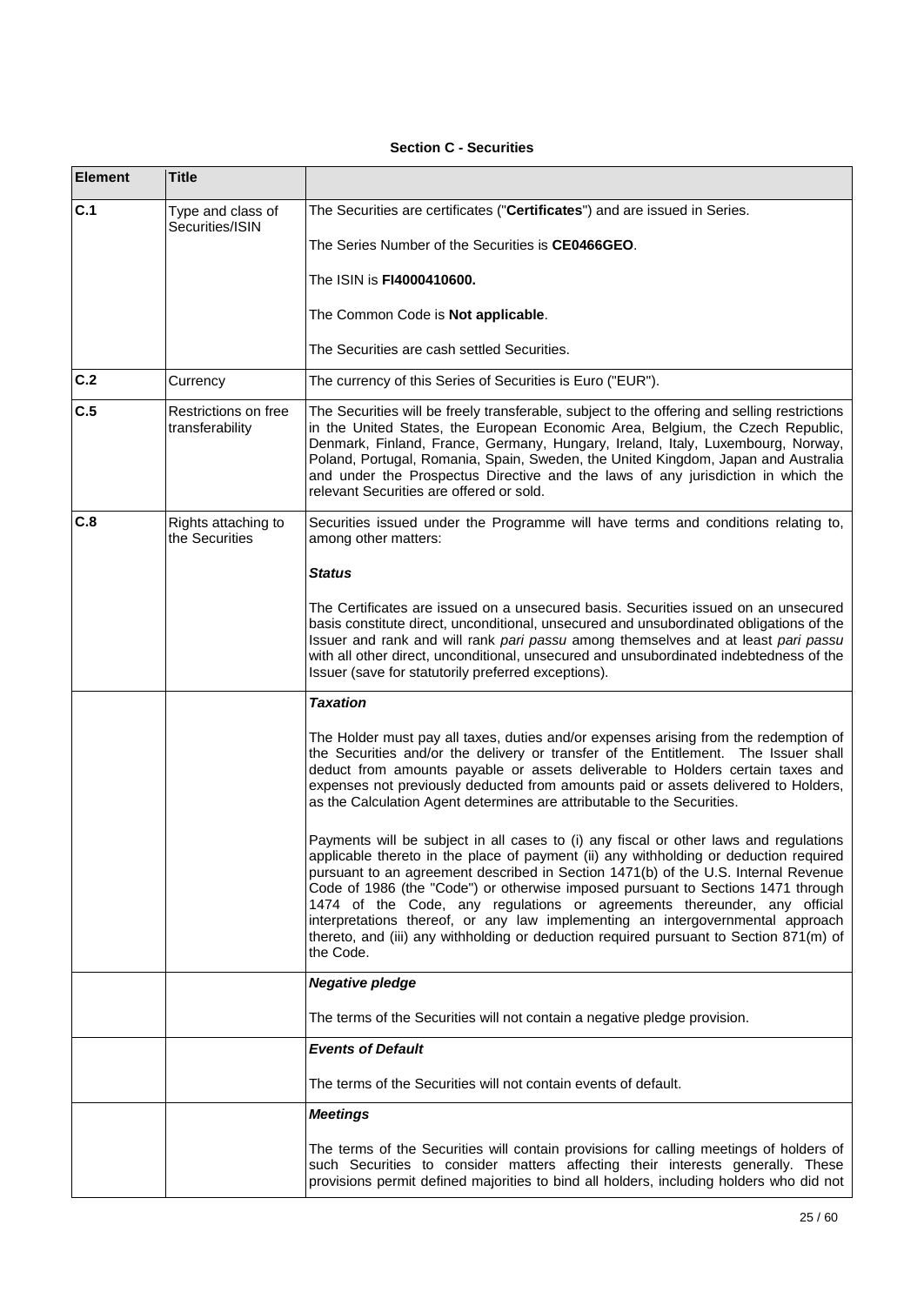| <b>Element</b> | <b>Title</b>                                                                                                                  |                                                                                                                                                                                                                                                                                                                                                                                                                                                                        |
|----------------|-------------------------------------------------------------------------------------------------------------------------------|------------------------------------------------------------------------------------------------------------------------------------------------------------------------------------------------------------------------------------------------------------------------------------------------------------------------------------------------------------------------------------------------------------------------------------------------------------------------|
|                |                                                                                                                               | attend and vote at the relevant meeting and holders who voted in a manner contrary to<br>the majority.                                                                                                                                                                                                                                                                                                                                                                 |
|                |                                                                                                                               | <b>Governing law</b>                                                                                                                                                                                                                                                                                                                                                                                                                                                   |
|                |                                                                                                                               | The Securities, the English Law Agency Agreement (as amended or supplemented<br>from time to time), the Related Guarantee in respect of the Securities and any non-<br>contractual obligations arising out of or in connection with the Securities, the English<br>Law Agency Agreement (as amended or supplemented from time to time) and the<br>Guarantee in respect of the Securities will be governed by and shall be construed in<br>accordance with English law. |
| C.9            | Interest/Redemption                                                                                                           | interest                                                                                                                                                                                                                                                                                                                                                                                                                                                               |
|                |                                                                                                                               | The Securities do not bear or pay interest.                                                                                                                                                                                                                                                                                                                                                                                                                            |
|                |                                                                                                                               | redemption                                                                                                                                                                                                                                                                                                                                                                                                                                                             |
|                |                                                                                                                               | Unless previously redeemed or cancelled, each Security will be redeemed on<br>5 January 2026 as set out in Element C.18.                                                                                                                                                                                                                                                                                                                                               |
|                |                                                                                                                               | <b>Representative of Holders</b>                                                                                                                                                                                                                                                                                                                                                                                                                                       |
|                |                                                                                                                               | No representative of the Holders has been appointed by the Issuer.<br>Please also refer to item C.8 above for rights attaching to the Securities.                                                                                                                                                                                                                                                                                                                      |
| C.10           | Derivative<br>component in the<br>interest payment                                                                            | Not applicable.                                                                                                                                                                                                                                                                                                                                                                                                                                                        |
| C.11           | Admission to<br>Trading                                                                                                       | Application is expected to be made by the Issuer (or on its behalf) for the Securities to<br>be admitted to trading on NDX.                                                                                                                                                                                                                                                                                                                                            |
| C.15           | How the value of the<br>investment in the<br>derivative securities<br>is affected by the<br>value of the<br>underlying assets | The amount payable on redemption is calculated by reference to the Underlying<br>Reference(s). See item C.9 above and C.18 below.                                                                                                                                                                                                                                                                                                                                      |
| C.16           | Maturity of the<br>derivative Securities                                                                                      | The Redemption Date of the Securities is 5 January 2026.                                                                                                                                                                                                                                                                                                                                                                                                               |
| C.17           | Settlement<br>Procedure                                                                                                       | This Series of Securities is cash settled.                                                                                                                                                                                                                                                                                                                                                                                                                             |
|                |                                                                                                                               | The Issuer does not have the option to vary settlement.                                                                                                                                                                                                                                                                                                                                                                                                                |
| C.18           | Return on derivative<br>securities                                                                                            | See Element C.8 above for the rights attaching to the Securities.                                                                                                                                                                                                                                                                                                                                                                                                      |
|                |                                                                                                                               | Information on interest amount in relation to the Securities is set out in Element C.9<br>above.                                                                                                                                                                                                                                                                                                                                                                       |
|                |                                                                                                                               | <b>Final Redemption</b>                                                                                                                                                                                                                                                                                                                                                                                                                                                |
|                |                                                                                                                               | Unless previously redeemed or purchased and cancelled, each Security entitles its<br>holder to receive from the Issuer on the Redemption Date a Cash Settlement<br>Amount equal to the Final Payout.                                                                                                                                                                                                                                                                   |
|                |                                                                                                                               | <b>Structures Products Securities (SPS) Final Payouts:</b>                                                                                                                                                                                                                                                                                                                                                                                                             |
|                |                                                                                                                               |                                                                                                                                                                                                                                                                                                                                                                                                                                                                        |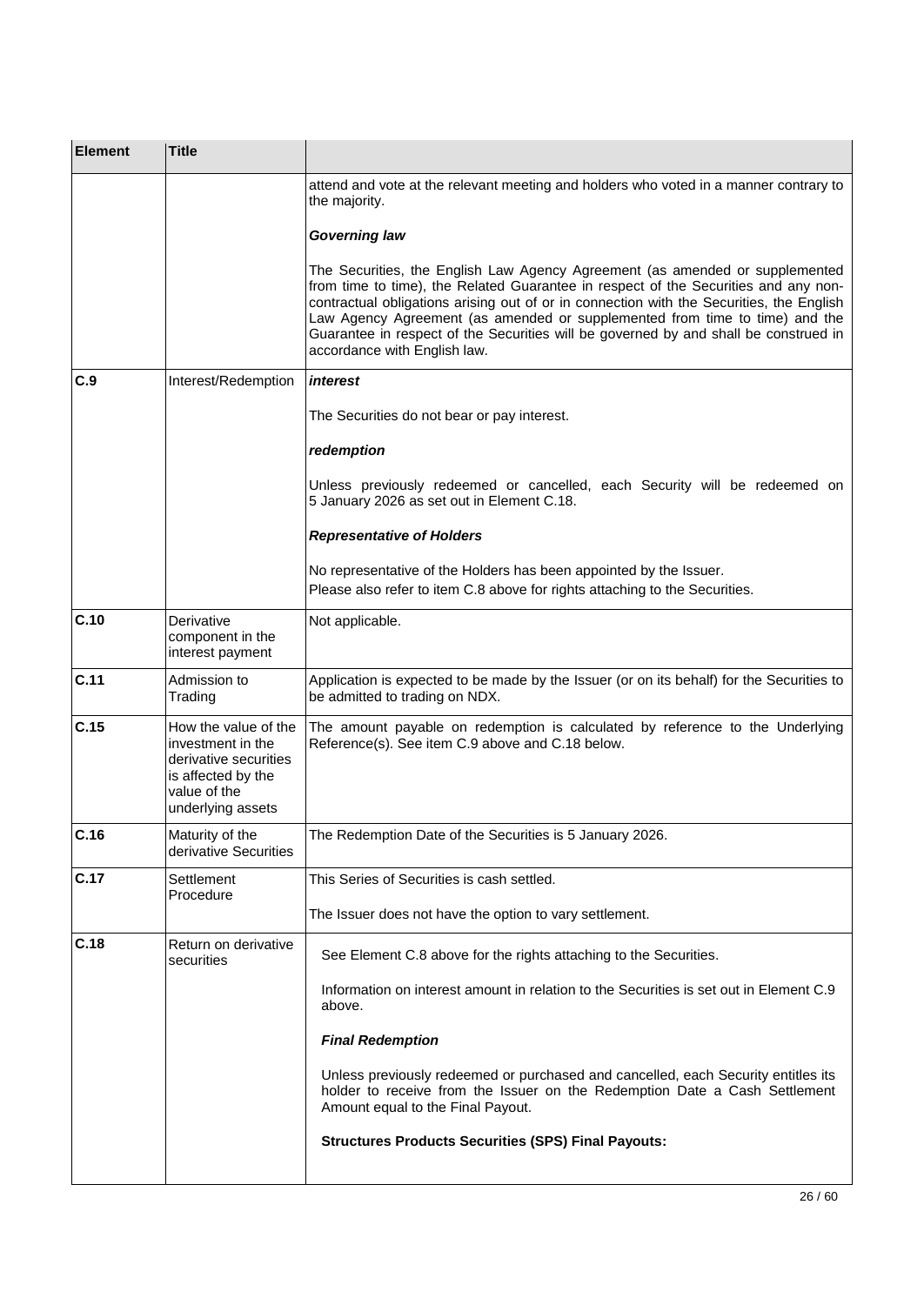| <b>Element</b> | <b>Title</b> |                                                                                                                                                                                                                                                                                                                                            |
|----------------|--------------|--------------------------------------------------------------------------------------------------------------------------------------------------------------------------------------------------------------------------------------------------------------------------------------------------------------------------------------------|
|                |              | Auto-callable Securities: fixed term products that include an automatic early<br>redemption feature. The return is linked to the performance of the Underlying<br>Reference(s). Its calculation can be based on various mechanisms (including<br>knock-in feature). There is no capital protection.                                        |
|                |              | <b>NA x Autocall Standard</b>                                                                                                                                                                                                                                                                                                              |
|                |              | "NA" means Notional Amount.                                                                                                                                                                                                                                                                                                                |
|                |              | "Notional Amount" is EUR 1,000.                                                                                                                                                                                                                                                                                                            |
|                |              | <b>Autocall Standard</b>                                                                                                                                                                                                                                                                                                                   |
|                |              | (A)<br>If FR Barrier Value is greater than or equal to the Final Redemption<br>Condition Level:<br>100% + FR Exit Rate; or                                                                                                                                                                                                                 |
|                |              | If FR Barrier Value is less than the Final Redemption Condition Level<br>(B)<br>and no Knock-in Event has occurred:<br>100%; or                                                                                                                                                                                                            |
|                |              | (C)<br>If FR Barrier Value is less than the Final Redemption Condition Level<br>and a Knock-in Event has occurred:<br>Min(100%, Final Redemption Value).                                                                                                                                                                                   |
|                |              | Underlying Reference Value.<br>In respect of the provisions relating to the determination of FR Barrier Value, the<br>following definitions are applicable (any terms not defined herein or elsewhere in<br>this Final Terms being as defined in the Base Prospectus):<br>"SPS FR Barrier Valuation Date" means the Settlement Price Date. |
|                |              | "Settlement Price Date" means the Valuation Date.                                                                                                                                                                                                                                                                                          |
|                |              | "Valuation Date" means the Redemption Valuation Date.                                                                                                                                                                                                                                                                                      |
|                |              | "SPS Valuation Date" means the SPS FR Barrier Valuation Date or the Strike<br>Date as applicable.                                                                                                                                                                                                                                          |
|                |              | "Underlying Reference" means as set out in Element C.20.                                                                                                                                                                                                                                                                                   |
|                |              | "Strike Price Closing Value": Applicable                                                                                                                                                                                                                                                                                                   |
|                |              | "Underlying Reference Value" means, in respect of an Underlying Reference and<br>a SPS Valuation Date, (i) the Underlying Reference Closing Price Value for such<br>Underlying Reference in respect of such SPS Valuation Date (ii) divided by the<br>relevant Underlying Reference Strike Price.                                          |
|                |              | "Underlying Reference Closing Price Value" means, in respect of a SPS<br>Valuation Date, the Closing Level in respect of such day.                                                                                                                                                                                                         |
|                |              | "Closing Level" means the official closing price of the Underlying Reference on<br>the relevant day;                                                                                                                                                                                                                                       |
|                |              | "Underlying Reference Strike Price" means, in respect of an Underlying<br>Reference, the Underlying Reference Closing Price Value for such Underlying<br>Reference on the Strike Date                                                                                                                                                      |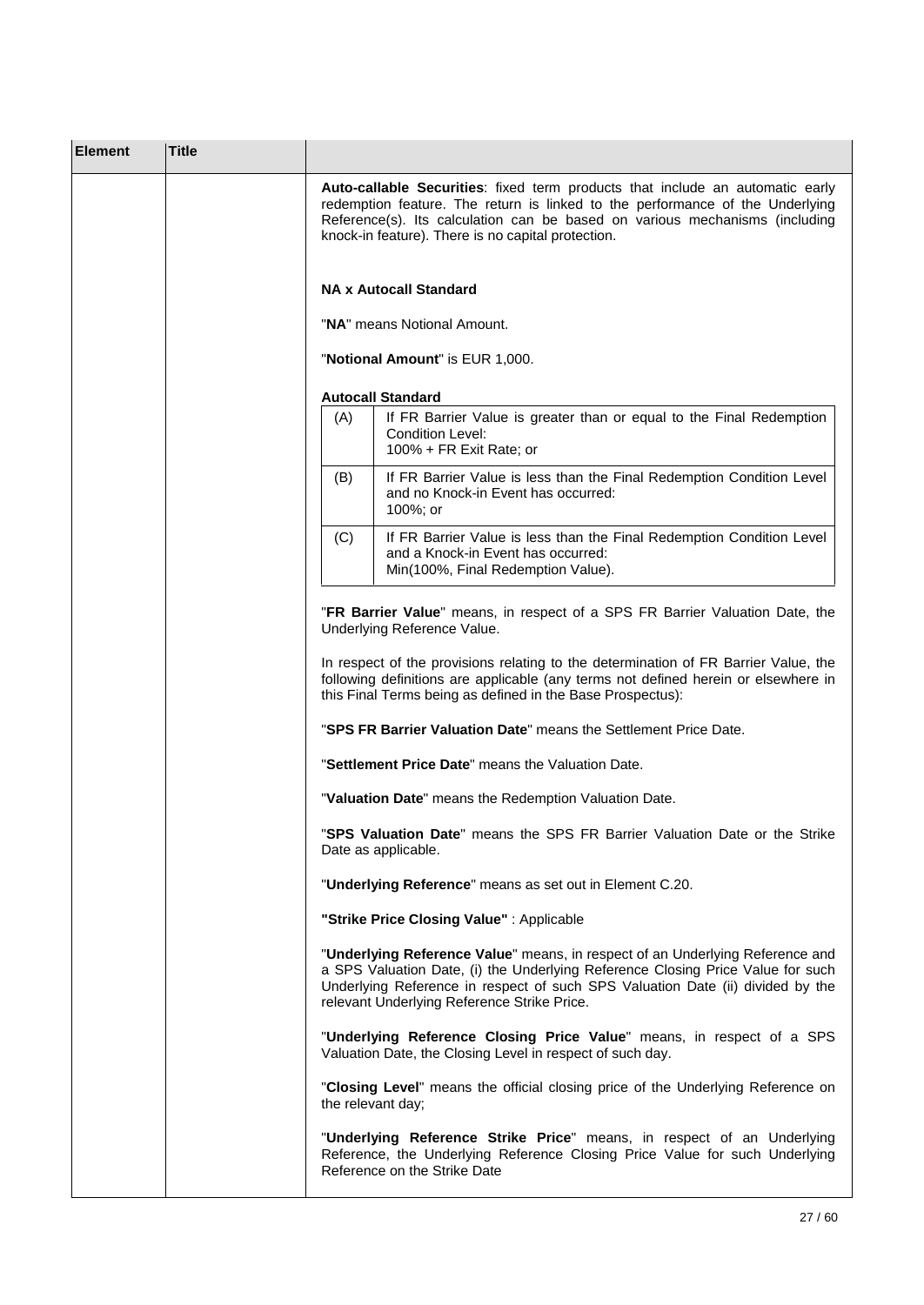| <b>Element</b> | <b>Title</b> |                                                                                                                                                                                                                                                                                                                                                                                                                     |
|----------------|--------------|---------------------------------------------------------------------------------------------------------------------------------------------------------------------------------------------------------------------------------------------------------------------------------------------------------------------------------------------------------------------------------------------------------------------|
|                |              | "Final Redemption Condition Level" is 100 per cent.                                                                                                                                                                                                                                                                                                                                                                 |
|                |              | "FR Exit Rate" means FR Rate                                                                                                                                                                                                                                                                                                                                                                                        |
|                |              | "FR Rate" is 6 x ER %, ER % a percentage expected to be about 10.00 per cent<br>but which will not be less than 8.00 per cent as determined by the Issuer on 28<br>October 2019 after the end of the Offer Period. Notice of the rate will be published<br>in the same manner as the publication of these Final Terms and be available by<br>accessing the following link: http://eqdpo.bnpparibas.com/FI4000410600 |
|                |              | "Final Redemption Value" means the Underlying Reference Value.                                                                                                                                                                                                                                                                                                                                                      |
|                |              | In respect of the provisions relating to the determination of Final Redemption<br>Value, the following definitions are applicable (any terms not defined herein or<br>elsewhere in this Final Terms being as defined in the Base Prospectus):                                                                                                                                                                       |
|                |              | "SPS Valuation Date" means the SPS Redemption Valuation Date or the Strike<br>Date, as applicable.                                                                                                                                                                                                                                                                                                                  |
|                |              | "SPS Redemption Valuation Date" means the Settlement Price Date.                                                                                                                                                                                                                                                                                                                                                    |
|                |              | "Settlement Price Date" means the Valuation Date.                                                                                                                                                                                                                                                                                                                                                                   |
|                |              | "Valuation Date" means the Redemption Valuation Date.                                                                                                                                                                                                                                                                                                                                                               |
|                |              | "Underlying Reference" means as set out in Element C.20.                                                                                                                                                                                                                                                                                                                                                            |
|                |              | "Strike Price Closing Value": Applicable                                                                                                                                                                                                                                                                                                                                                                            |
|                |              | "Underlying Reference Value" means, in respect of an Underlying Reference and<br>a SPS Valuation Date, (i) the Underlying Reference Closing Price Value for such<br>Underlying Reference in respect of such SPS Valuation Date (ii) divided by the<br>relevant Underlying Reference Strike Price.                                                                                                                   |
|                |              | "Underlying Reference Closing Price Value" means, in respect of a SPS<br>Valuation Date, the Closing Level in respect of such day.                                                                                                                                                                                                                                                                                  |
|                |              | "Closing Level " means the official closing price of the Underlying Reference on<br>the relevant day;                                                                                                                                                                                                                                                                                                               |
|                |              | "Underlying Reference Strike Price" means, in respect of an Underlying<br>Reference, the Underlying Reference Closing Price Value for such Underlying<br>Reference on the Strike Date.                                                                                                                                                                                                                              |
|                |              | "Underlying Reference Weighting" means as set out in Element C.20.                                                                                                                                                                                                                                                                                                                                                  |
|                |              | Strike Date means 20 December 2019                                                                                                                                                                                                                                                                                                                                                                                  |
|                |              | Redemption Valuation Date means 22 December 2025.                                                                                                                                                                                                                                                                                                                                                                   |
|                |              | Knock-in Event is applicable                                                                                                                                                                                                                                                                                                                                                                                        |
|                |              | Knock-in Event: If the Knock-in Value is less than the Knock-in Level on the Knock-<br>in Determination Day.                                                                                                                                                                                                                                                                                                        |
|                |              | "Knock-in Value" means the Underlying Reference Value.                                                                                                                                                                                                                                                                                                                                                              |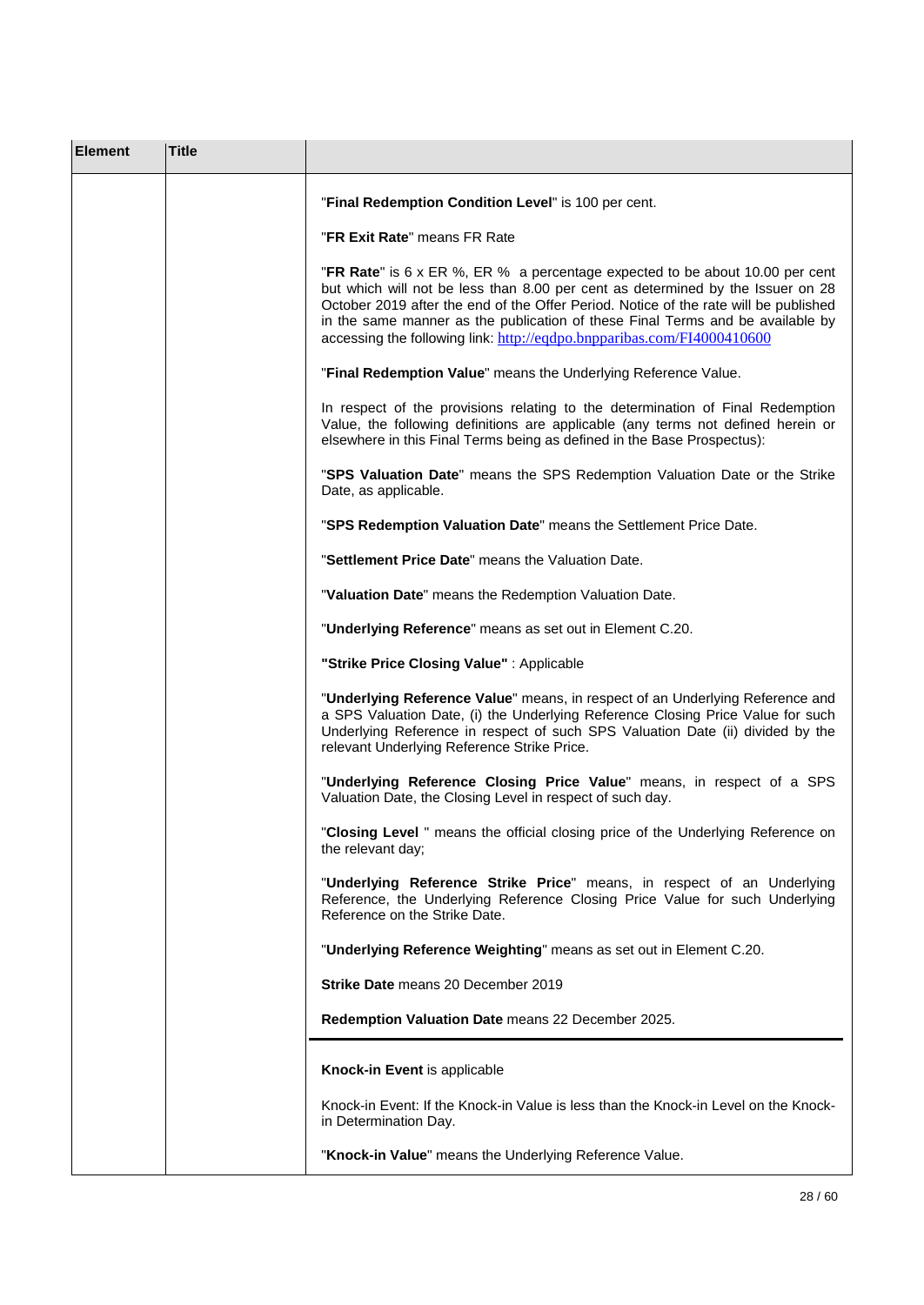| <b>Element</b> | <b>Title</b> |                                                                                                                                                                                                                                                                                                   |
|----------------|--------------|---------------------------------------------------------------------------------------------------------------------------------------------------------------------------------------------------------------------------------------------------------------------------------------------------|
|                |              | In respect of the provisions relating to the determination of Knock-in Value, the<br>following definitions are applicable (any terms not defined herein or elsewhere in<br>this Final Terms being as defined in the Base Prospectus):                                                             |
|                |              | "SPS Valuation Date" means the Knock-in Determination Day or the Strike Date,<br>as applicable.                                                                                                                                                                                                   |
|                |              | "Underlying Reference" means as set out in Element C.20.                                                                                                                                                                                                                                          |
|                |              | "Strike Price Closing Value": Applicable                                                                                                                                                                                                                                                          |
|                |              | "Underlying Reference Value" means, in respect of an Underlying Reference and<br>a SPS Valuation Date, (i) the Underlying Reference Closing Price Value for such<br>Underlying Reference in respect of such SPS Valuation Date (ii) divided by the<br>relevant Underlying Reference Strike Price. |
|                |              | "Underlying Reference Closing Price Value" means, in respect of a SPS<br>Valuation Date, the Closing Price in respect of such day.                                                                                                                                                                |
|                |              | "Closing Level" means the official closing price of the Underlying Reference on<br>the relevant day;                                                                                                                                                                                              |
|                |              | "Underlying Reference Strike Price" means, in respect of an Underlying<br>Reference, the Underlying Reference Closing Price Value for such Underlying<br>Reference on the Strike Date                                                                                                             |
|                |              | Knock-in Determination Day means Redemption Valuation Date                                                                                                                                                                                                                                        |
|                |              | Knock-in Level means 70 per cent.                                                                                                                                                                                                                                                                 |
|                |              | Strike Date means 20 December 2019.                                                                                                                                                                                                                                                               |
|                |              | Redemption Valuation Date means 22 December 2025.                                                                                                                                                                                                                                                 |
|                |              | Closing Price means the official closing price of the Underlying Reference on the<br>relevant day.                                                                                                                                                                                                |
|                |              | <b>Automatic Early Redemption</b>                                                                                                                                                                                                                                                                 |
|                |              | If on any Automatic Early Redemption Valuation Date an Automatic Early<br>Redemption Event occurs, the Securities will be redeemed early at the Automatic<br>Early Redemption Amount on the Automatic Early Redemption Date.                                                                      |
|                |              | The Automatic Early Redemption Amount will be equal to the SPS Automatic Early<br>Redemption Payout.                                                                                                                                                                                              |
|                |              | <b>Automatic Early Redemption Event:</b><br><b>Single Standard Automatic Early Redemption</b>                                                                                                                                                                                                     |
|                |              | If on any Automatic Early Redemption Valuation Date the SPS AER Value is<br>greater than or equal to the Automatic Early Redemption Level.                                                                                                                                                        |
|                |              | <b>SPS Automatic Early Redemption Payout:</b>                                                                                                                                                                                                                                                     |
|                |              | NA x (AER Redemption Percentage + AER Exit Rate)                                                                                                                                                                                                                                                  |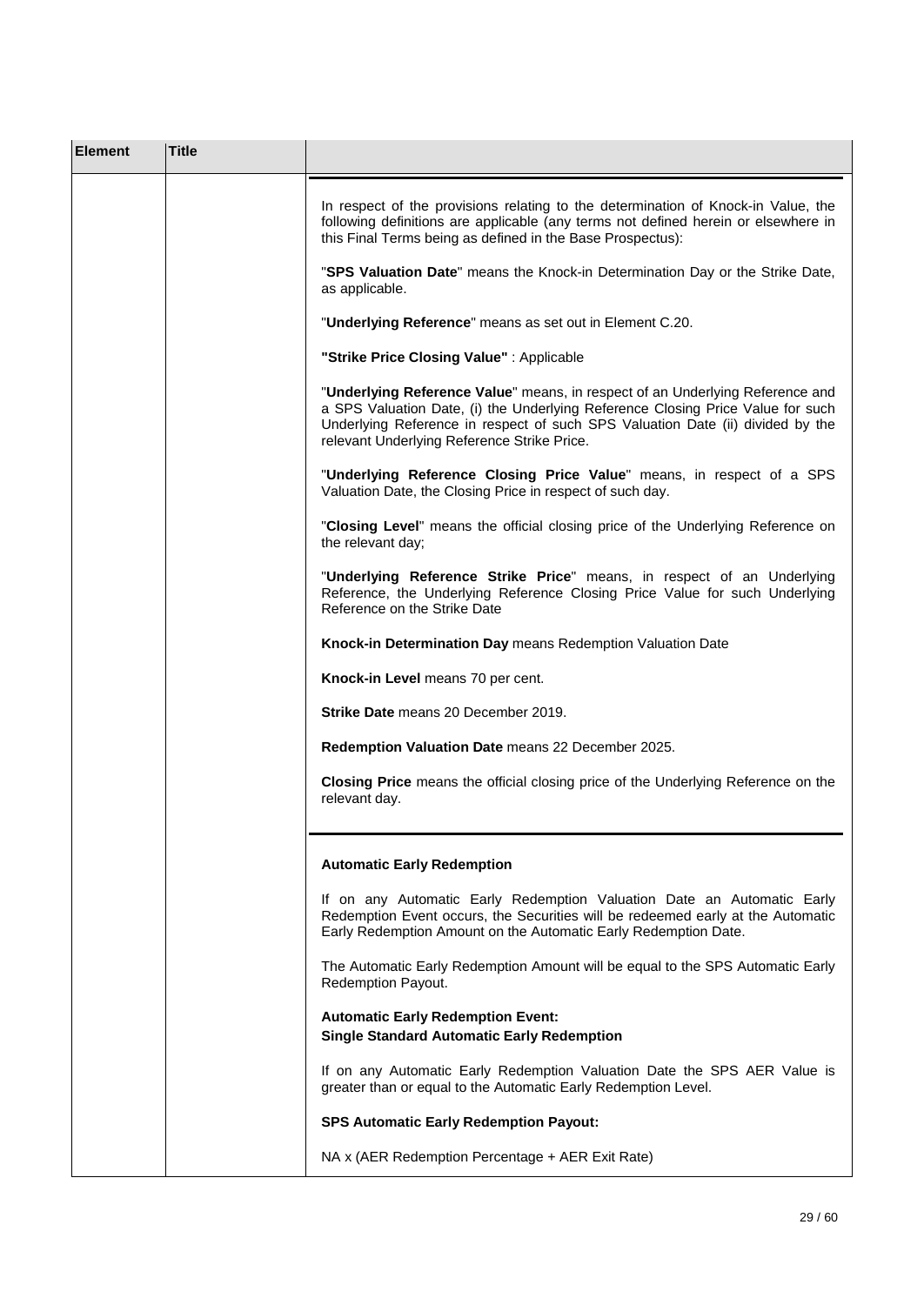| <b>Element</b> | <b>Title</b> |                                                                                                                                                                                                                                                                                                                                                                                                                                       |
|----------------|--------------|---------------------------------------------------------------------------------------------------------------------------------------------------------------------------------------------------------------------------------------------------------------------------------------------------------------------------------------------------------------------------------------------------------------------------------------|
|                |              | "AER Redemption Percentage" is 100 per cent.                                                                                                                                                                                                                                                                                                                                                                                          |
|                |              | "AER Exit Rate" means, in respect of a SPS ER Valuation Date, the AER Rate.                                                                                                                                                                                                                                                                                                                                                           |
|                |              | "SPS ER Valuation Date" means the Settlement Price Date.                                                                                                                                                                                                                                                                                                                                                                              |
|                |              | "Settlement Price Date" means the Valuation Date.                                                                                                                                                                                                                                                                                                                                                                                     |
|                |              | "Valuation Date" means the relevant Automatic Early Redemption Valuation Date.                                                                                                                                                                                                                                                                                                                                                        |
|                |              | "NA" means Notional Amount.                                                                                                                                                                                                                                                                                                                                                                                                           |
|                |              | "Notional Amount" is EUR 1,000.                                                                                                                                                                                                                                                                                                                                                                                                       |
|                |              | <b>SPS AER Valuation: Applicable.</b>                                                                                                                                                                                                                                                                                                                                                                                                 |
|                |              | "SPS AER Value" means the Underlying Reference Value.                                                                                                                                                                                                                                                                                                                                                                                 |
|                |              | In respect of the provisions relating to the determination of SPS AER Value, the<br>following definitions are applicable (any terms not defined herein or elsewhere in<br>this Final Terms being as defined in the Base Prospectus):                                                                                                                                                                                                  |
|                |              | "SPS Valuation Date" means each Automatic Early Redemption Valuation Date or<br>the Strike Date, as applicable.                                                                                                                                                                                                                                                                                                                       |
|                |              | "Underlying Reference" means as set out in Element C.20.                                                                                                                                                                                                                                                                                                                                                                              |
|                |              | "Strike Price Closing Value" : applicable                                                                                                                                                                                                                                                                                                                                                                                             |
|                |              | "Underlying Reference Value" means, in respect of an Underlying Reference and<br>a SPS Valuation Date, (i) the Underlying Reference Closing Price Value for such<br>Underlying Reference in respect of such SPS Valuation Date (ii) divided by the<br>relevant Underlying Reference Strike Price.                                                                                                                                     |
|                |              | "Underlying Reference Closing Price Value" means, in respect of a SPS<br>Valuation Date, the Closing Level in respect of such day.                                                                                                                                                                                                                                                                                                    |
|                |              | "Closing Level" means the official closing price of the Underlying Reference on<br>the relevant day;                                                                                                                                                                                                                                                                                                                                  |
|                |              | "Underlying Reference Strike Price" means, in respect of an Underlying<br>Reference, the Underlying Reference Closing Price Value for such Underlying<br>Reference on the Strike Date.                                                                                                                                                                                                                                                |
|                |              | "AER Rate" is n x ER %, ER % a percentage expected to be about 10.00 per<br>cent but which will not be less than 8.00 per cent as determined by the Issuer on<br>28 October 2019 after the end of the Offer Period. Notice of the rate will be<br>published in the same manner as the publication of these Final Terms and be<br>available<br>link<br>by<br>accessing<br>the<br>following<br>http://eqdpo.bnpparibas.com/FI4000410600 |
|                |              | n is a number from 1 to 5 representing the relevant Automatic Redemption<br>Valuation Date.                                                                                                                                                                                                                                                                                                                                           |
|                |              | "Automatic Early Redemption Level" is 100 per cent.                                                                                                                                                                                                                                                                                                                                                                                   |
|                |              | "Automatic Early Redemption Valuation Date" means 21 December 2020 (n=1),                                                                                                                                                                                                                                                                                                                                                             |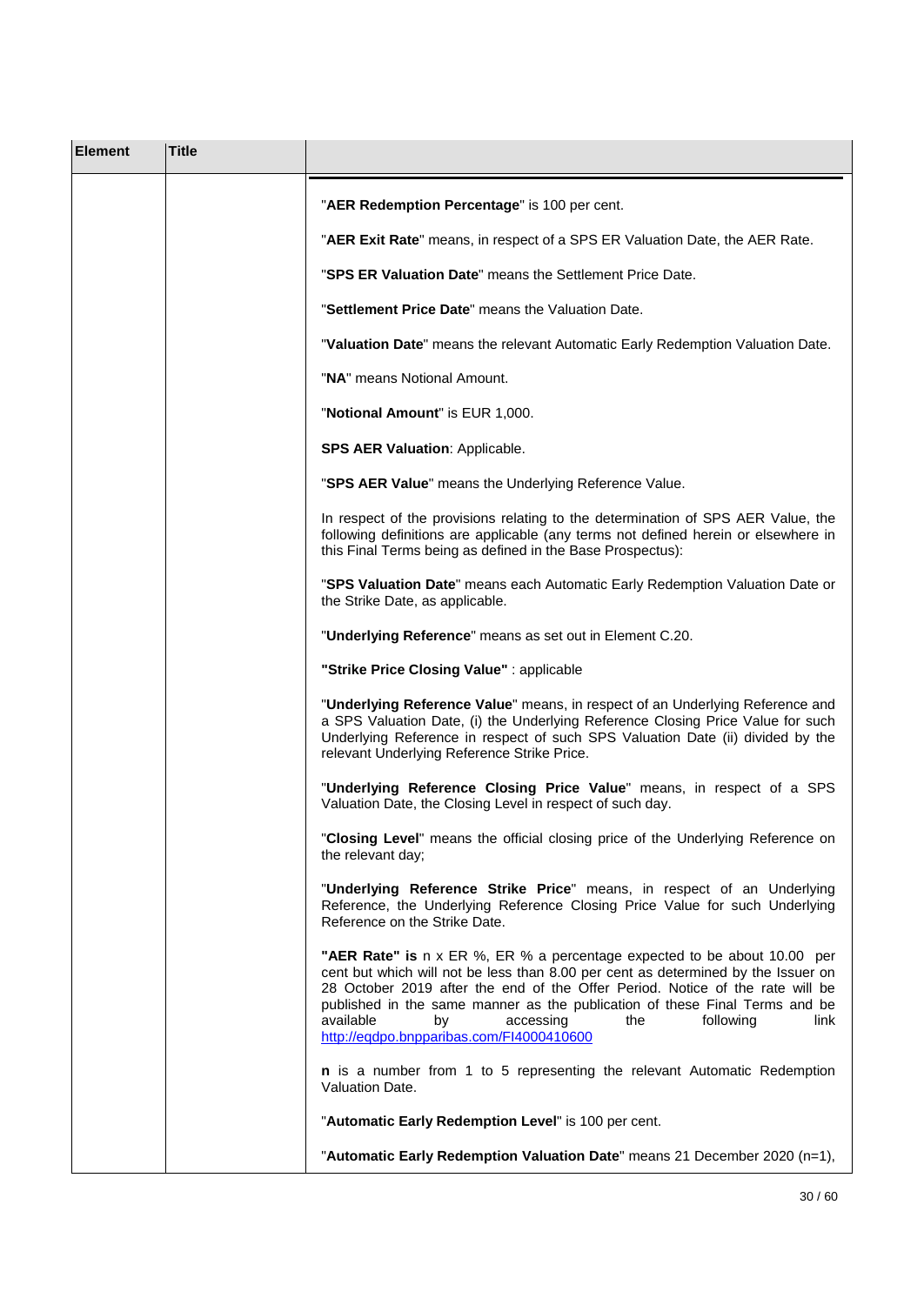|                                                    | <b>Title</b><br><b>Element</b>                       |  |                                                                                                                                                                                                                                                                           |                                                                                                                                            |                              |                      |
|----------------------------------------------------|------------------------------------------------------|--|---------------------------------------------------------------------------------------------------------------------------------------------------------------------------------------------------------------------------------------------------------------------------|--------------------------------------------------------------------------------------------------------------------------------------------|------------------------------|----------------------|
|                                                    |                                                      |  | 20 December 2021 (n=2), 20 December 2022 (n=3), 20 December 2023 (n=4) and<br>20 December 2024 (n=5)<br>"Automatic Early Redemption Date" means 4 January 2021 (n=1), 3 January<br>2022 (n=2), 3 January 2023 (n=3), 3 January 2024 (n=4) and 3 January 2025<br>$(n=5)$ . |                                                                                                                                            |                              |                      |
| C.19<br>Final reference price<br>of the Underlying |                                                      |  |                                                                                                                                                                                                                                                                           | The final reference price of the underlying will be determined in accordance with the<br>valuation mechanics set out in Element C.18 above |                              |                      |
| C.20<br>Underlying                                 |                                                      |  | The Underlying References specified in Element C.18 above are as follows.<br>Information on the Underlying Reference(s) can be obtained on the following<br>$website(s)$ :                                                                                                |                                                                                                                                            |                              |                      |
|                                                    |                                                      |  |                                                                                                                                                                                                                                                                           |                                                                                                                                            | <b>Underlying Referencek</b> |                      |
| k                                                  | <b>Index Name</b>                                    |  | <b>Index Sponsor</b>                                                                                                                                                                                                                                                      | <b>Bloomberg</b><br>Code                                                                                                                   | Index<br><b>Currency</b>     | Website              |
| 1                                                  | S&P Euro 50 Equal Weight<br>Synthetic 5% Price Index |  | S&P Dow Jones Indices                                                                                                                                                                                                                                                     | SPEU50ES IEUR                                                                                                                              |                              | www.us.spindices.com |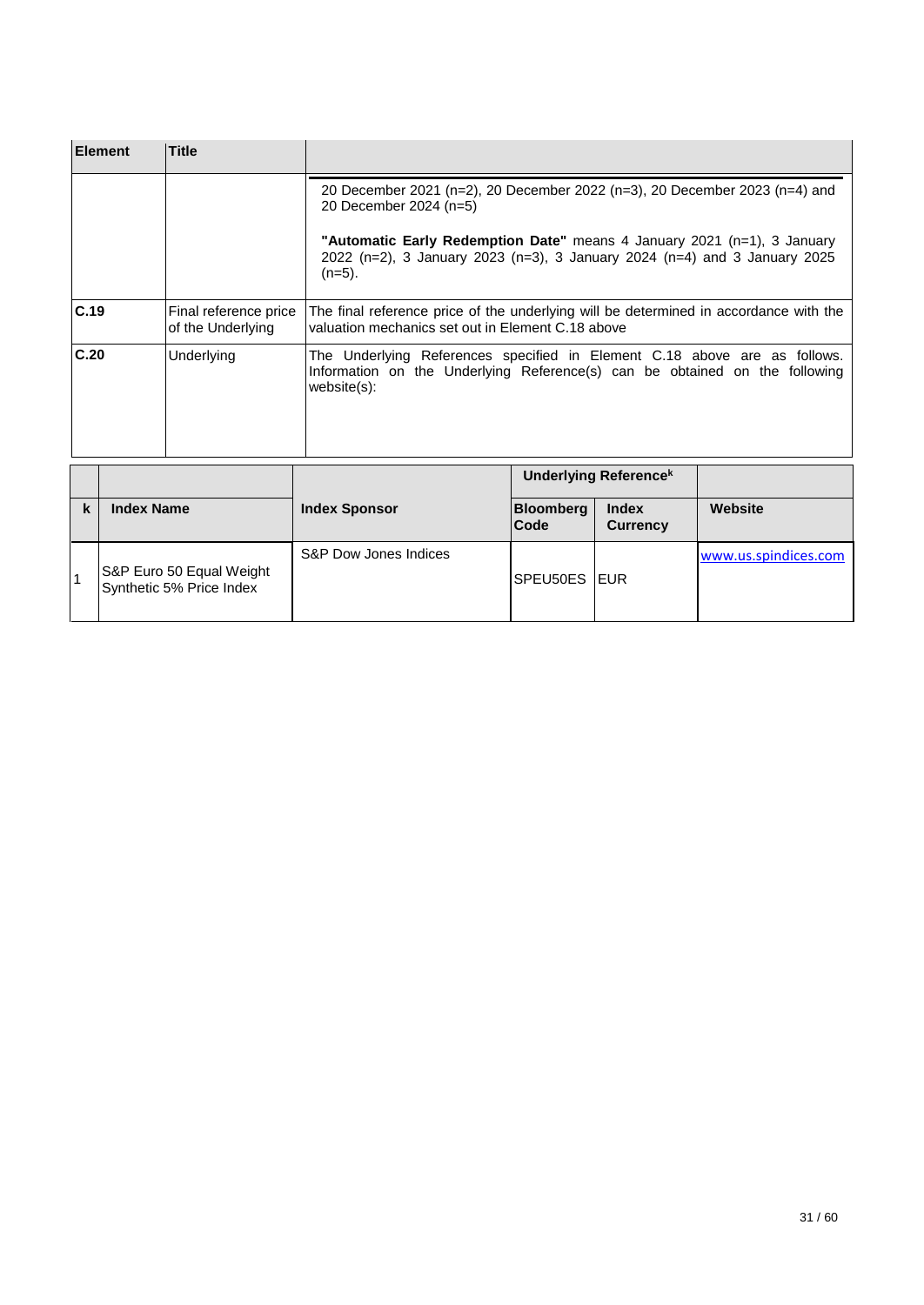## **Section D - Risks**

 $\mathbf{r}$ 

| <b>Element</b> | <b>Title</b>                                           |                                                                                                                                                                                                                                                                                                                                                                                                                                                                                                                                                                                                                                                                                                                                                                                                                                                                    |
|----------------|--------------------------------------------------------|--------------------------------------------------------------------------------------------------------------------------------------------------------------------------------------------------------------------------------------------------------------------------------------------------------------------------------------------------------------------------------------------------------------------------------------------------------------------------------------------------------------------------------------------------------------------------------------------------------------------------------------------------------------------------------------------------------------------------------------------------------------------------------------------------------------------------------------------------------------------|
| D.2            | Key risks regarding<br>the Issuer and the<br>Guarantor | Prospective purchasers of the Securities should be experienced with respect to<br>options and options transactions and should understand the risks of transactions<br>involving the Securities. An investment in the Securities presents certain risks that<br>should be taken into account before any investment decision is made. Certain risks<br>may affect the Issuer's ability to fulfil its obligations under the Securities or the<br>Guarantor's ability to perform its obligations under the Guarantee, some of which are<br>beyond its control. In particular, the Issuer and the Guarantor, together with the BNPP<br>Group, are exposed to the risks associated with its activities, as described below:                                                                                                                                              |
|                |                                                        | Guarantor                                                                                                                                                                                                                                                                                                                                                                                                                                                                                                                                                                                                                                                                                                                                                                                                                                                          |
|                |                                                        | The main types of risks inherent in BNPP's business are presented below. They may<br>be measured through risk-weighted assets or other indicia to the extent risk-weighted<br>assets are not relevant:                                                                                                                                                                                                                                                                                                                                                                                                                                                                                                                                                                                                                                                             |
|                |                                                        | 1) Credit Risk - Credit risk is defined as the probability of a borrower or<br>counterparty defaulting on its obligations to BNPP. Probability of default<br>along with the recovery rate of the loan or debt in the event of default are<br>essential elements in assessing credit quality. BNPP's risk-weighted<br>assets subject to this type of risk amounted to EUR 504 billion at 31<br>December 2018. In accordance with the EBA recommendations, this<br>category of risk also includes risks on equity investments, as well as those<br>related to insurance activities.                                                                                                                                                                                                                                                                                  |
|                |                                                        | 2) Operational risk - Operational risk is the risk of loss resulting from failed or<br>inadequate internal processes (particularly those involving personnel and<br>information systems) or external events, whether deliberate, accidental or<br>natural (floods, fires, earthquakes, terrorist attacks, etc.). Operational risks<br>include fraud, human resources risks, legal and reputational risks, non-<br>compliance risks, tax risks, information systems risks, risk of providing<br>inadequate financial services (conduct risk), risk of failure of operational<br>processes including credit processes, or from the use of a model (model<br>risk), as well as potential financial consequences related to reputation risk<br>management. BNPP's risk-weighted assets subject to this type of risk<br>amounted to EUR 73 billion at 31 December 2018. |
|                |                                                        | 3) Counterparty Risk - Counterparty risk arises from BNPPs credit risk in the<br>specific context of market transactions, investments, and/or settlements.<br>The amount of this risk varies over time depending on fluctuations in<br>market parameters affecting the potential future value of the transactions<br>concerned. BNPP's risk-weighted assets subject to this type of risk<br>amounted to EUR 27 billion at 31 December 2018.                                                                                                                                                                                                                                                                                                                                                                                                                        |
|                |                                                        | 4) Market Risk - Market risk is the risk of loss of value caused by an unfavorable<br>trend in prices or market parameters. Market parameters include, but are<br>not limited to, exchange rates, prices of securities and commodities<br>(whether the price is directly quoted or obtained by reference to a<br>comparable asset), the price of derivatives on an established market and<br>all benchmarks that can be derived from market quotations such as<br>interest rates, credit spreads, volatility or implicit correlations or other<br>similar parameters. BNPP's risk-weighted assets subject to this type of risk<br>amounted to EUR 20 billion at 31 December 2018.                                                                                                                                                                                  |
|                |                                                        | 5) Securitisation Risk - Securitisation is a transaction or arrangement by which                                                                                                                                                                                                                                                                                                                                                                                                                                                                                                                                                                                                                                                                                                                                                                                   |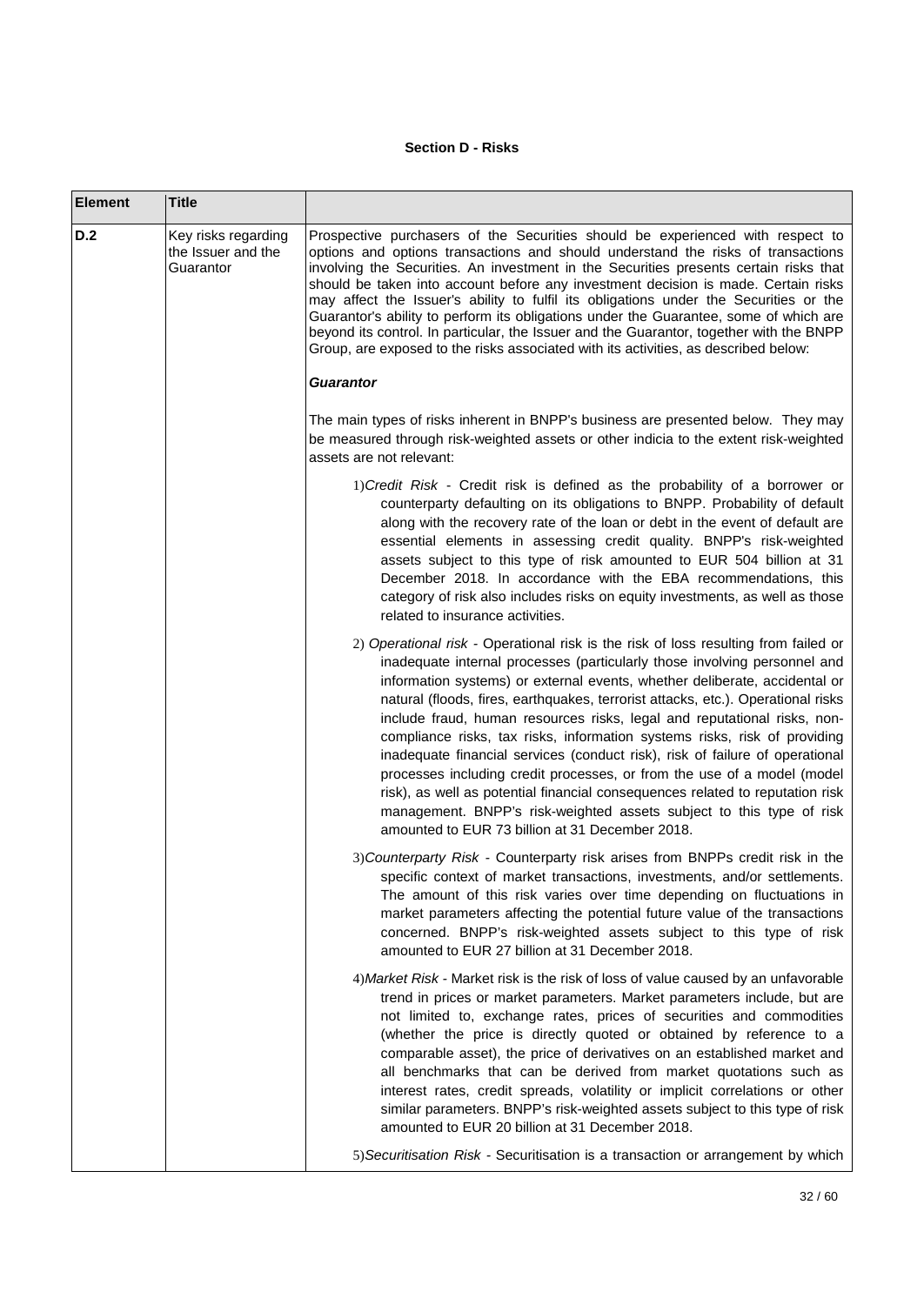| <b>Element</b> | <b>Title</b> |                                                                                                                                                                                                                                                                                                                                                                                                                                                                                                                                                                                        |
|----------------|--------------|----------------------------------------------------------------------------------------------------------------------------------------------------------------------------------------------------------------------------------------------------------------------------------------------------------------------------------------------------------------------------------------------------------------------------------------------------------------------------------------------------------------------------------------------------------------------------------------|
|                |              | the credit risk associated with a liability or set of liabilities is subdivided into<br>tranches. Any commitment made under a securitisation structure<br>(including derivatives and liquidity lines) is considered to be a<br>securitisation. The bulk of these commitments are in the prudential<br>banking portfolio. BNPP's risk-weighted assets subject to this type of risk<br>amounted to EUR 7 billion at 31 December 2018.                                                                                                                                                    |
|                |              | 6) Risks related to deferred taxes and certain holdings in credit or financial<br>$institutions$ - amounts below the prudential capital deduction thresholds<br>generate risk-weighted assets amounting to EUR 17 billion at 31<br>December 2018.                                                                                                                                                                                                                                                                                                                                      |
|                |              | 7) Liquidity risk - Liquidity risk is the risk that BNPP will not be able to honor its<br>commitments or unwind or offset a position due to market conditions or<br>specific factors within a specified period of time and at a reasonable cost.<br>It reflects the risk of not being able to cope with net cash outflows,<br>including collateral requirements, over short-term to long-term horizons.<br>The BNPP Group's specific risk can be assessed through its short-term<br>liquidity ratio, which analyses the hedging of net cash outflows during a<br>30-day stress period. |
|                |              | More generally, the risks to which the BNPP Group is exposed may arise<br>from a number of factors related, among other things, to changes in its<br>macroeconomic, competitive, market and regulatory environment or the<br>implementation of its strategy, its business or its operations.                                                                                                                                                                                                                                                                                           |
|                |              | <b>Risks</b>                                                                                                                                                                                                                                                                                                                                                                                                                                                                                                                                                                           |
|                |              | This section summarises the principal risks that BNPP currently considers itself to<br>face. They are presented in the following categories: risks related to the<br>macroeconomic environment, risks related to the market environment, regulatory risks<br>and risks related to the implementation of BNPP's strategy, risks related to the<br>management of BNPP's business, risks related to the BNPP's operations.                                                                                                                                                                |
|                |              | (a) Adverse economic and financial conditions have in the past had and may in<br>the future have an impact on BNPP and the markets in which it operates.                                                                                                                                                                                                                                                                                                                                                                                                                               |
|                |              | (b) Given the global scope of its activities, BNPP may be vulnerable to certain<br>political, macroeconomic or financial risks in the countries and regions where<br>it operates.                                                                                                                                                                                                                                                                                                                                                                                                      |
|                |              | (c) BNPP's access to and cost of funding could be adversely affected by a<br>resurgence of financial crises, worsening economic conditions, rating<br>downgrades, increases in credit spreads or other factors.                                                                                                                                                                                                                                                                                                                                                                        |
|                |              | (d) The prolonged low interest rate environment carries inherent systemic risks,<br>and an exit from such environment also carries risks.                                                                                                                                                                                                                                                                                                                                                                                                                                              |
|                |              | (e) Significant interest rate changes could adversely affect BNPP's revenues or<br>profitability.                                                                                                                                                                                                                                                                                                                                                                                                                                                                                      |
|                |              | The soundness and conduct of other financial institutions and market<br>(f)<br>participants could adversely affect BNPP.                                                                                                                                                                                                                                                                                                                                                                                                                                                               |
|                |              | (g) BNPP may incur significant losses on its trading and investment activities<br>due to market fluctuations and volatility.                                                                                                                                                                                                                                                                                                                                                                                                                                                           |
|                |              | (h) BNPP may generate lower revenues from commission and fee-based<br>businesses during market downturns.                                                                                                                                                                                                                                                                                                                                                                                                                                                                              |
|                |              | Protracted market declines can reduce liquidity in the markets, making it<br>(1)                                                                                                                                                                                                                                                                                                                                                                                                                                                                                                       |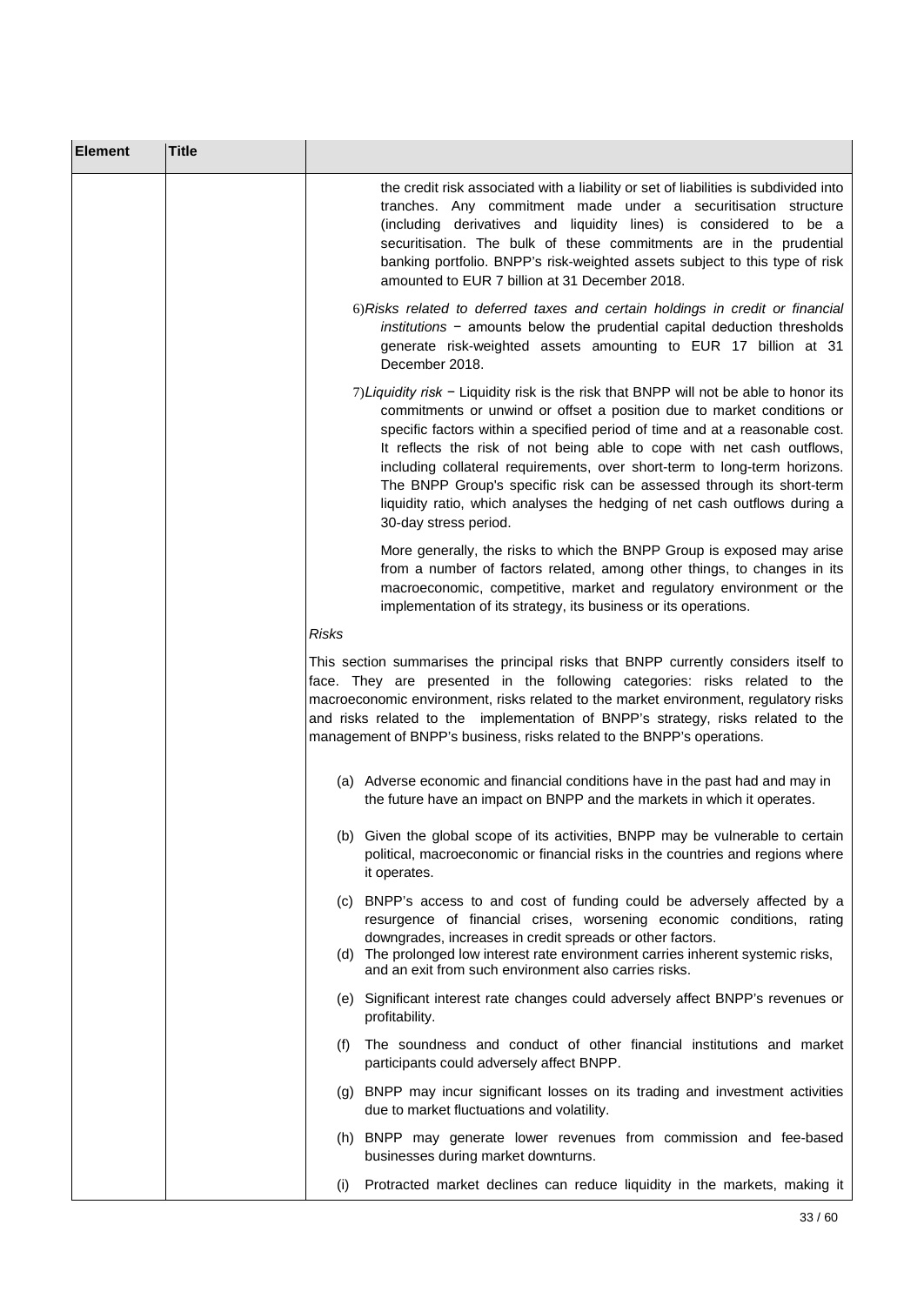| <b>Element</b> | <b>Title</b> |        |                                                                                                                                                                                                                                                        |
|----------------|--------------|--------|--------------------------------------------------------------------------------------------------------------------------------------------------------------------------------------------------------------------------------------------------------|
|                |              |        | harder to sell assets and possibly leading to material losses.                                                                                                                                                                                         |
|                |              |        | (j) BNPP must ensure that its assets and liabilities properly match in order to<br>avoid exposure to losses.                                                                                                                                           |
|                |              |        | (k) Laws and regulations adopted in recent years, particularly in response to the<br>global financial crisis, as well as new legislative proposals, may materially<br>impact BNPP and the financial and economic environment in which it<br>operates.  |
|                |              |        | (I) BNPP could become subject to a resolution proceeding.                                                                                                                                                                                              |
|                |              |        | (m) BNPP is subject to extensive and evolving regulatory regimes in the<br>jurisdictions in which it operates.                                                                                                                                         |
|                |              |        | (n) BNPP may incur substantial fines and other administrative and criminal<br>penalties for non-compliance with applicable laws and regulations, and may<br>also incur losses in related (or unrelated) litigation with private parties.               |
|                |              |        | (o) Risks related to the implementation of BNPP's strategic plans.                                                                                                                                                                                     |
|                |              |        | (p) BNPP may experience difficulties integrating acquired companies and may<br>be unable to realise the benefits expected from its acquisitions.                                                                                                       |
|                |              |        | (q) BNPP is exposed to credit risk and counterparty risk.                                                                                                                                                                                              |
|                |              | (r)    | A substantial increase in new provisions or a shortfall in the level of<br>previously recorded provisions could adversely affect BNPP's results of<br>operations and financial condition.                                                              |
|                |              |        | (s) BNPP's hedging strategies may not prevent losses.                                                                                                                                                                                                  |
|                |              | (t)    | Adjustments to the carrying value of BNPP's securities and derivatives<br>portfolios and BNPP's own debt could have an impact on its net income and<br>shareholders' equity.                                                                           |
|                |              |        | (u) The credit ratings of BNPP may be downgraded, which would weigh on its<br>profitability.                                                                                                                                                           |
|                |              | (V)    | Intense competition by banking and non banking operators could adversely<br>affect BNPP's revenues and profitability.                                                                                                                                  |
|                |              |        | (w) BNPP's risk management policies, procedures and methods, may leave it<br>exposed to unidentified or unanticipated risks, which could lead to material<br>losses.                                                                                   |
|                |              |        | (x) An interruption in or a breach of BNPP's information systems may cause<br>substantial losses of client or customer information, damage to BNPP's<br>reputation and financial losses.                                                               |
|                |              |        | (y) BNPP's competitive position could be harmed if its reputation is damaged.                                                                                                                                                                          |
|                |              | Issuer |                                                                                                                                                                                                                                                        |
|                |              |        | The main risks described above in relation to BNPP also represent the main risks for<br>BNPP B.V., either as an individual entity or a company in the BNPP Group.                                                                                      |
|                |              |        | Dependency Risk                                                                                                                                                                                                                                        |
|                |              |        | BNPP B.V. is an operating company. The assets of BNPP B.V. consist of the<br>obligations of other BNPP Group entities. The ability of BNPP B.V. to meet its own<br>obligations will depend on the ability of other BNPP Group entities to fulfil their |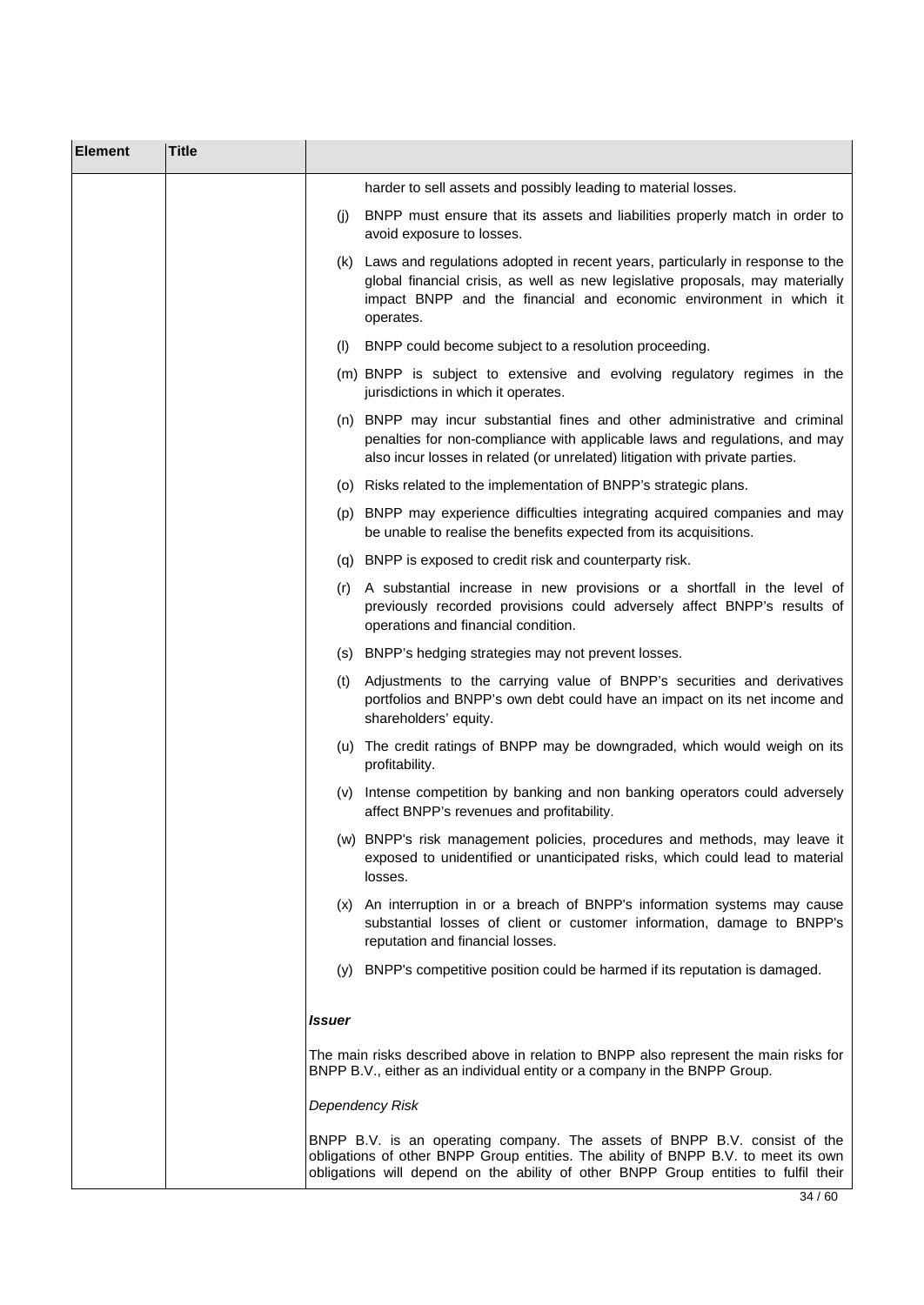| <b>Element</b> | <b>Title</b>                          |                                                                                                                                                                                                                                                                                                                                                                                                                                                                                                                                          |
|----------------|---------------------------------------|------------------------------------------------------------------------------------------------------------------------------------------------------------------------------------------------------------------------------------------------------------------------------------------------------------------------------------------------------------------------------------------------------------------------------------------------------------------------------------------------------------------------------------------|
|                |                                       | obligations. In respect of securities it issues, the ability of BNPP B.V. to meet its<br>obligations under such securities depends on the receipt by it of payments under<br>certain hedging agreements that it enters with other BNPP Group entities.<br>Consequently, Holders of BNPP B.V. securities will, subject to the provisions of the<br>Guarantee issued by BNPP, be exposed to the ability of BNPP Group entities to<br>perform their obligations under such hedging agreements.                                              |
|                |                                       | <b>Market Risk</b>                                                                                                                                                                                                                                                                                                                                                                                                                                                                                                                       |
|                |                                       | BNPP B.V. takes on exposure to market risks arising from positions in interest rates,<br>currency exchange rates, commodities and equity products, all of which are exposed<br>to general and specific market movements. However, these risks are hedged by<br>option and swap agreements and therefore these risks are mitigated in principle.                                                                                                                                                                                          |
|                |                                       | <b>Credit Risk</b>                                                                                                                                                                                                                                                                                                                                                                                                                                                                                                                       |
|                |                                       | BNPP B.V. has significant concentration of credit risks as all OTC contracts are<br>acquired from its parent company and other BNPP Group entities. Taking into<br>consideration the objective and activities of BNPP B.V. and the fact that its parent<br>company is under supervision of the European Central Bank and the Autorité de<br>Contrôle Prudentiel et de Résolution management considers these risks as<br>acceptable. The long term senior debt of BNP Paribas is rated (A+) by Standard &<br>Poor's and (Aa3) by Moody's. |
|                |                                       | <b>Liquidity Risk</b>                                                                                                                                                                                                                                                                                                                                                                                                                                                                                                                    |
|                |                                       | BNPP B.V. has significant liquidity risk exposure. To mitigate this exposure, BNPP<br>B.V. entered into netting agreements with its parent company and other BNPP Group<br>entities.                                                                                                                                                                                                                                                                                                                                                     |
| D.3            | Key risks regarding<br>the Securities | In addition to the risks (including the risk of default) that may affect the Issuer's ability<br>to fulfil its obligations under the Securities [or the Guarantor's ability to perform its<br>obligations under the Guarantee], there are certain factors which are material for the<br>purposes of assessing the risks associated with Securities issued under the Base<br>Prospectus, including:                                                                                                                                       |
|                |                                       | <b>Market Risks</b>                                                                                                                                                                                                                                                                                                                                                                                                                                                                                                                      |
|                |                                       | -the Securities are unsecured obligations;                                                                                                                                                                                                                                                                                                                                                                                                                                                                                               |
|                |                                       | -the trading price of the Securities is affected by a number of factors including, but not<br>limited to, (in respect of Securities linked to an Underlying Reference) the price of the<br>relevant Underlying Reference(s), time to redemption and volatility and such factors<br>mean that the trading price of the Securities may be below the Cash Settlement<br>Amount or value of the Entitlement;                                                                                                                                 |
|                |                                       | -exposure to the Underlying Reference in many cases will be achieved by the relevant<br>Issuer entering into hedging arrangements and, in respect of Securities linked to an<br>Underlying Reference, potential investors are exposed to the performance of these<br>hedging arrangements and events that may affect the hedging arrangements and<br>consequently the occurrence of any of these events may affect the value of the<br>Securities;                                                                                       |
|                |                                       | <b>Holder Risks</b>                                                                                                                                                                                                                                                                                                                                                                                                                                                                                                                      |
|                |                                       | -the meetings of Holders provisions permit defined majorities to bind all Holders;                                                                                                                                                                                                                                                                                                                                                                                                                                                       |
|                |                                       | -in certain circumstances Holders may lose the entire value of their investment;                                                                                                                                                                                                                                                                                                                                                                                                                                                         |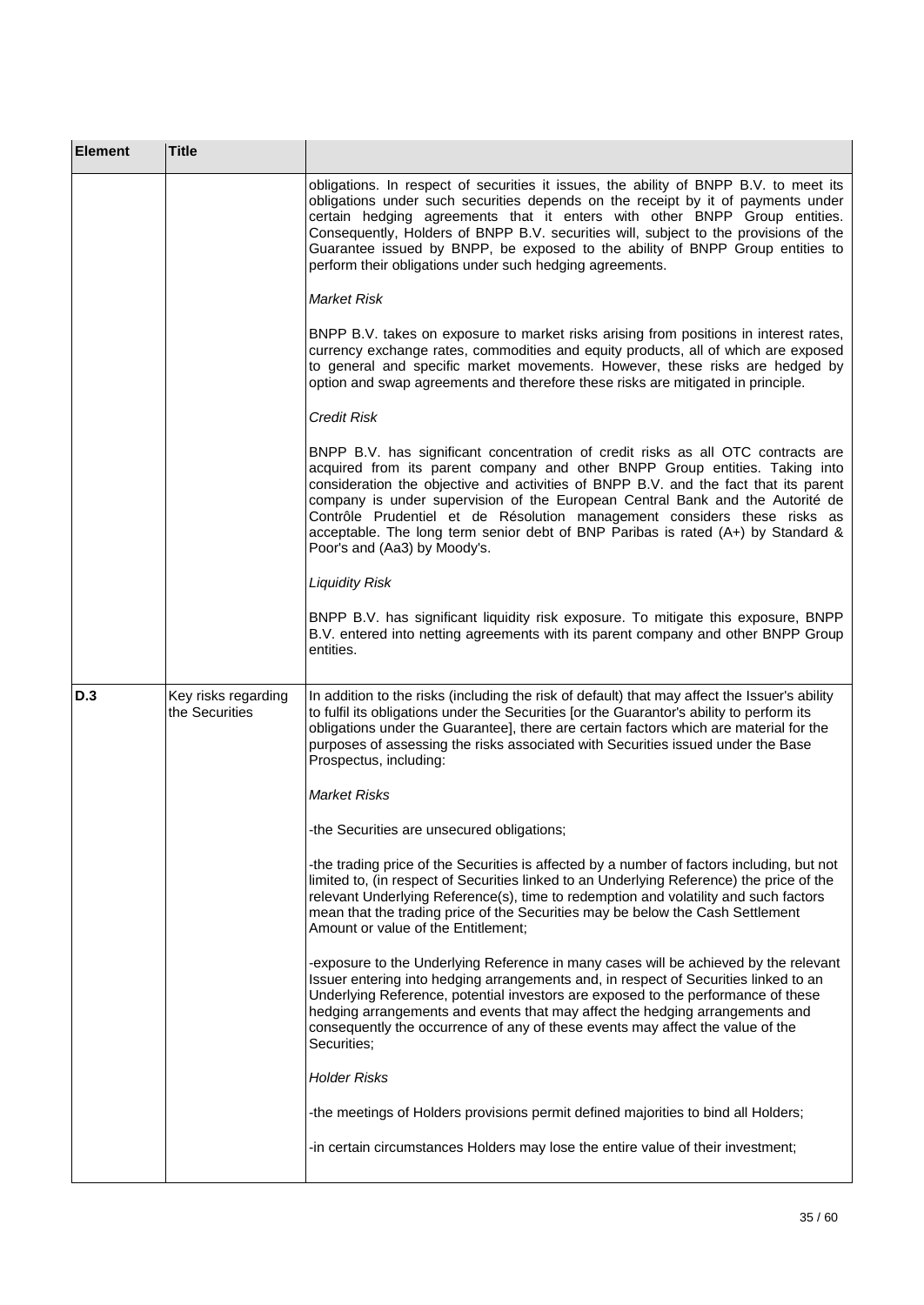| <b>Element</b> | <b>Title</b> |                                                                                                                                                                                                                                                                                                                                                                                                                                                                                                      |
|----------------|--------------|------------------------------------------------------------------------------------------------------------------------------------------------------------------------------------------------------------------------------------------------------------------------------------------------------------------------------------------------------------------------------------------------------------------------------------------------------------------------------------------------------|
|                |              | <b>Issuer/Guarantor Risks</b>                                                                                                                                                                                                                                                                                                                                                                                                                                                                        |
|                |              | -a reduction in the rating, if any, accorded to outstanding debt securities of the Issuer<br>or Guarantor (if applicable) by a credit rating agency could result in a reduction in the<br>trading value of the Securities;                                                                                                                                                                                                                                                                           |
|                |              | -certain conflicts of interest may arise (see Element E.4 below);                                                                                                                                                                                                                                                                                                                                                                                                                                    |
|                |              | Legal Risks                                                                                                                                                                                                                                                                                                                                                                                                                                                                                          |
|                |              | -the occurrence of an additional disruption event or optional additional disruption event<br>may lead to an adjustment to the Securities, early redemption or may result in the<br>amount payable on scheduled redemption being different from the amount expected to<br>be paid at scheduled redemption and consequently the occurrence of an additional<br>disruption event and/or optional additional disruption event may have an adverse<br>effect on the value or liquidity of the Securities; |
|                |              | -expenses and taxation may be payable in respect of the Securities;                                                                                                                                                                                                                                                                                                                                                                                                                                  |
|                |              | -the Securities may be redeemed in the case of illegality or impracticability and such<br>redemption may result in an investor not realising a return on an investment in the<br>Securities;                                                                                                                                                                                                                                                                                                         |
|                |              | -any judicial decision or change to an administrative practice or change to English law<br>or French law, as applicable, after the date of the Base Prospectus could materially<br>adversely impact the value of any Securities affected by it;                                                                                                                                                                                                                                                      |
|                |              | <b>Secondary Market Risks</b>                                                                                                                                                                                                                                                                                                                                                                                                                                                                        |
|                |              | -the only means through which a Holder can realise value from the Security prior to its<br>Redemption Date is to sell it at its then market price in an available secondary market<br>and that there may be no secondary market for the Securities (which could mean that<br>an investor has to exercise or wait until redemption of the Securities to realise a<br>greater value than its trading value);                                                                                           |
|                |              | Risks relating to Underlying Reference Asset(s)                                                                                                                                                                                                                                                                                                                                                                                                                                                      |
|                |              | -In addition, there are specific risks in relation to Securities which are linked to an<br>Underlying Reference (including Hybrid Securities) and an investment in such<br>Securities will entail significant risks not associated with an investment in a<br>conventional debt security. Risk factors in relation to Underlying Reference linked<br>Securities include:                                                                                                                             |
|                |              | -exposure to one or more share, similar market risks to a direct equity investment,<br>global depositary receipt ("GDR") or American depositary receipt ("ADR"), potential<br>adjustment events or extraordinary events affecting shares and market disruption or<br>failure to open of an exchange which may have an adverse effect on the value and<br>liquidity of the Securities and that the Issuer will not provide post-issuance information<br>in relation to the Underlying Reference.      |
|                |              | Risks relating to specific types of products                                                                                                                                                                                                                                                                                                                                                                                                                                                         |
|                |              | The following risks are associated with SPS Products                                                                                                                                                                                                                                                                                                                                                                                                                                                 |
|                |              | Auto-callable Products                                                                                                                                                                                                                                                                                                                                                                                                                                                                               |
|                |              | Investors may be exposed to a partial or total loss of their investment. The return on<br>the Securities depends on the performance of the Underlying Reference(s) and the<br>application of knock-in features. Auto-callable Products include automatic early                                                                                                                                                                                                                                       |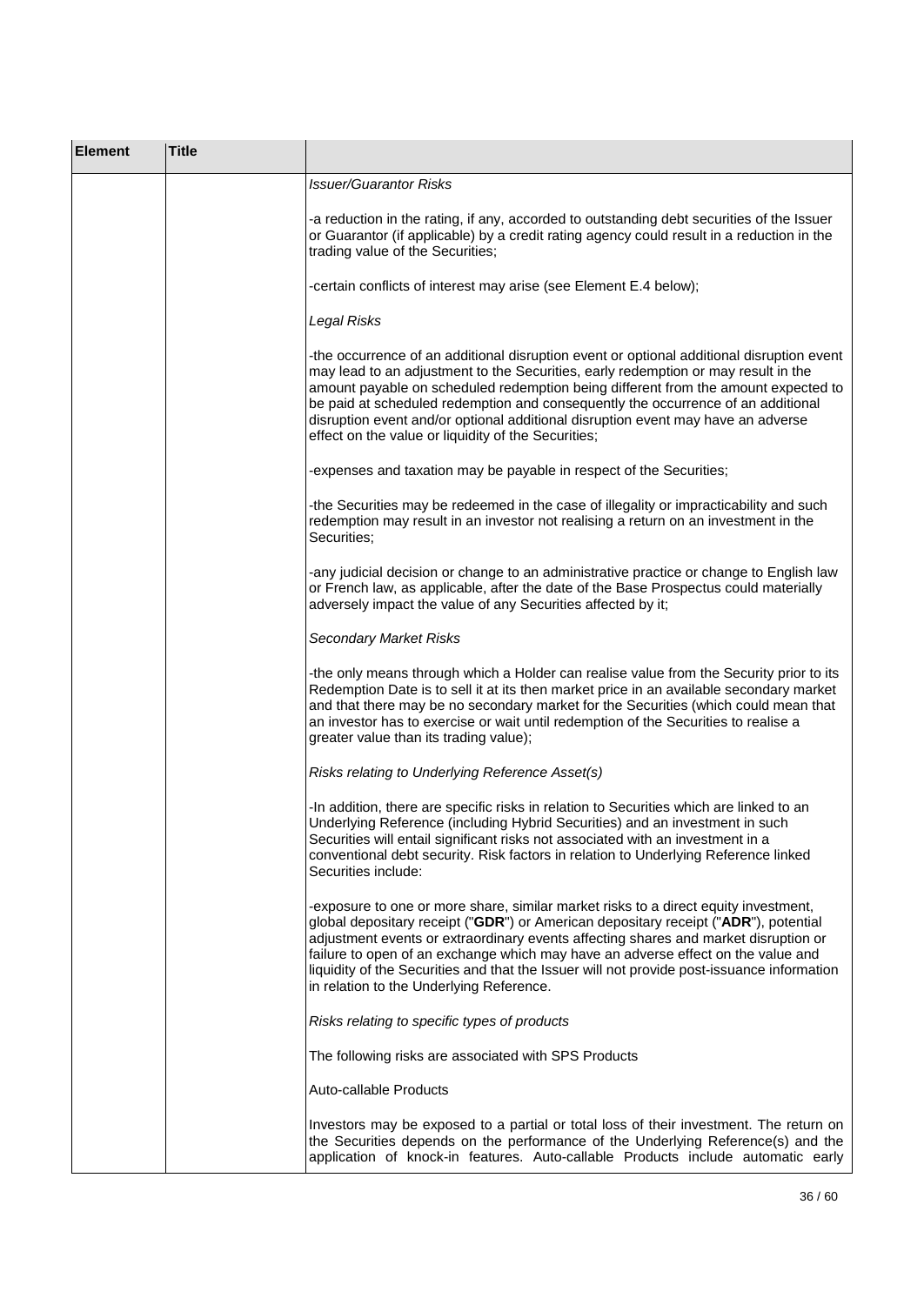| <b>Element</b> | <b>Title</b> |                                                                                                                                                                                                                                                                                                                           |
|----------------|--------------|---------------------------------------------------------------------------------------------------------------------------------------------------------------------------------------------------------------------------------------------------------------------------------------------------------------------------|
|                |              | redemption mechanisms. If an automatic early redemption occurs investors may be<br>exposed to a partial loss of their investment.                                                                                                                                                                                         |
| D.6            | Risk warning | See Element D.3 above.<br>In the event of the insolvency of the Issuer or if it is otherwise unable or unwilling to<br>repay the Securities when repayment falls due, an investor may lose all or part of his<br>investment in the Securities.                                                                            |
|                |              | If the Guarantor is unable or unwilling to meet its obligations under the Guarantee<br>when due, an investor may lose all or part of his investment in the Securities.<br>In addition, investors may lose all or part of their investment in the Securities as a<br>result of the terms and conditions of the Securities. |

## **Section E - Offer**

| <b>Element</b>   | <b>Title</b>                                                               |                                                                                                                                                                                                                            |
|------------------|----------------------------------------------------------------------------|----------------------------------------------------------------------------------------------------------------------------------------------------------------------------------------------------------------------------|
| E.2 <sub>b</sub> | Reasons for the<br>offer and use of<br>proceeds                            | The net proceeds from the issue of the Securities will become part of the general<br>funds of the Issuer. Such proceeds may be used to maintain positions in options or<br>futures contracts or other hedging instruments. |
| IE.3             | Terms and<br>conditions of the<br>offer                                    | This issue of Securities is being offered in a Non-exempt Offer in Finland.<br>The issue price of the Securities is 100% of their nominal amount.                                                                          |
| E.4              | Interest of natural<br>and legal persons<br>involved in the<br>issue/offer | Other than as mentioned above, so far as the Issuer is aware, no person involved in<br>the issue of the Securities has an interest material to the offer, including conflicting<br>interests.                              |
| IE.7             | Expenses charged<br>to the investor by<br>the Issuer                       | No expenses are being charged to an investor by the Issuer.                                                                                                                                                                |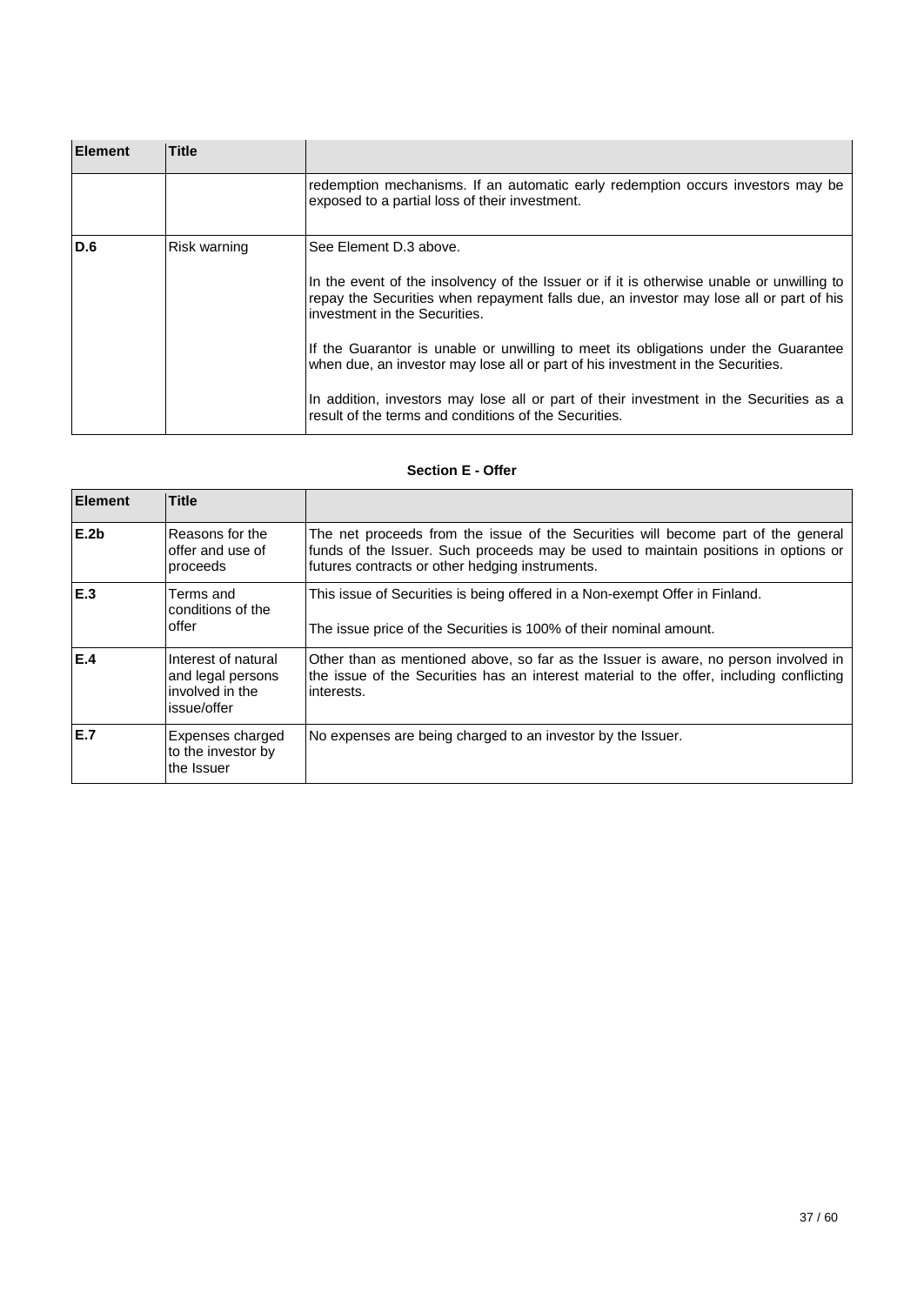## **EMISSIONSSPECIFIK PROGRAMSAMMANFATTNING HÄNFÖRLIG TILL DETTA GRUNDPROSPEKT**

*Sammanfattningen ställs upp efter informationskrav i form av ett antal "Punkter". Dessa Punkter är numrerade i Avsnitten A - E (A.1 - E.7). Denna sammanfattning innehåller alla de Punkter som ska inkluderas i en sammanfattning för aktuell typ av Värdepapper, Emittent och Garant. Eftersom vissa Punkter inte behöver adresseras kan det finnas luckor i Punkternas numrering. Även om det krävs att en Punkt inkluderas i sammanfattningen för aktuell typ av Värdepapper, Emittent och Garant, är det möjligt att ingen relevant information kan ges rörande Punkten. I detta fall ska en kort beskrivning av Punkten samt en förklaring till varför Punkten inte är tillämplig inkluderas i sammanfattningen.*

### **Section A - Introduktion och varningar**

| <b>Punkt</b> | <b>Rubrik</b>                                                                                                 |                                                                                                                                                                                                                                                                                                                                                                                                                                                                                                                                                                                                                                                                                                                                                                                                                                                                                                                                                                                                                                                                                                                                                                                                                                                                                                                                                                                                                                                                                                                                                                                                                                                                                                                                                                                                                                                                                                                                                                                                                                                                                                                                                                                                                                                                                                          |
|--------------|---------------------------------------------------------------------------------------------------------------|----------------------------------------------------------------------------------------------------------------------------------------------------------------------------------------------------------------------------------------------------------------------------------------------------------------------------------------------------------------------------------------------------------------------------------------------------------------------------------------------------------------------------------------------------------------------------------------------------------------------------------------------------------------------------------------------------------------------------------------------------------------------------------------------------------------------------------------------------------------------------------------------------------------------------------------------------------------------------------------------------------------------------------------------------------------------------------------------------------------------------------------------------------------------------------------------------------------------------------------------------------------------------------------------------------------------------------------------------------------------------------------------------------------------------------------------------------------------------------------------------------------------------------------------------------------------------------------------------------------------------------------------------------------------------------------------------------------------------------------------------------------------------------------------------------------------------------------------------------------------------------------------------------------------------------------------------------------------------------------------------------------------------------------------------------------------------------------------------------------------------------------------------------------------------------------------------------------------------------------------------------------------------------------------------------|
| A.1          | Varning för att<br>denna<br>sammanfattning ska<br>läsas som en<br>introduktion och<br>bestämmelse om<br>krav  | här<br>sammanfattningen<br>ska<br>läsas<br>Den<br>som<br><b>introduktion</b><br>till –<br>en<br>Grundprospektet och tillämpliga slutliga villkor. I den här sammanfattningen<br>betyder, såvida inte annat angivits enligt hur de används i första stycken i<br>punkt D.3, "grundprospektet", grundprospektet för BNPP B.V., BNPP daterat<br>den 3 juni 2019 med olika bilagor från tid till annan enligt programmet för<br>skuldebreven, teckningsoptionerna och certifikatet tillhörigt BNPP B.V.,<br>BNPP och BNP Paribas Fortis Funding. Det första stycket i punkt D.3,<br>"grundprospektet", grundprospektet för BNPP B.V., BNPP daterat den 3 juni<br>2019 enligt programmet för skuldebreven, teckningsoptionerna och<br>certifikatet tillhörigt BNPP B.V., BNPP och BNP Paribas Fortis Funding.<br>Varje beslut om att investera i Värdepapper ska ske med beaktande av detta<br>Grundprospekt i sin helhet, inklusive de dokument som inkorporerats genom<br>hänvisning och de tillämpliga Slutliga Villkoren.<br>Om krav grundat på information i detta Grundprospekt och de tillämpliga<br>Slutliga Villkoren framställs vid domstol i en Medlemsstat inom det<br>Europeiska Ekonomiska Samarbetsområdet kan käranden komma att vara<br>skyldig att bekosta översättningen av Grundprospektet och de tillämpliga<br>Slutliga Villkoren i enlighet med nationell lagstiftning i den Medlemsstat där<br>kravet framställs innan de rättsliga förfarandena inleds.<br>Civilrättsligt ansvar kan inte åläggas Emittenten eller Garanten i någon<br>sådan Medlemsstat endast på grundval av denna sammanfattning, inklusive<br>översättningar härav, såvida den inte är missvisande, felaktig eller oförenlig<br>med de andra delarna av Grundprospektet och de tillämpliga Slutliga<br>sammanfattningen<br>Villkoren<br>eller,<br>om<br>som<br>en<br>konsekvens<br>av<br>implementeringen av relevanta bestämmelser i Direktiv 2010/73/EU i den<br>aktuella Medlemsstaten, när den läses tillsammans med de andra delarna av<br>och de tillämpliga<br>Slutliga<br>Grundprospektet<br>Villkoren<br>brister i<br>tillhandahållandet av nyckelinformation (såsom definierat i Artikel 2.1(s) i<br>Prospektdirektivet) som ska hjälpa investerare när de överväger att investera<br>i Värdepapprena. |
| A.2          | Samtycke till<br>användning av<br>Grundprospektet,<br>giltighetstid och<br>andra därmed<br>hänförliga villkor | Samtycke : Med förbehåll för de villkor som anges nedan, samtycker Emittenten till<br>användningen av Grundprospektet i samband med ett Erbjudande till Allmänheten av<br>Värdepapper från SIP Nordic Fondkommission A.B. (vardera en "Behörig<br>Anbudsgivare").<br>Erbjudandeperiod: Emittentens samtycke som det hänvisas till ovan ges för<br>Erbjudanden till Allmänheten av Värdepapper från och med 11 november 2019 till<br>13 december 2019 ("Erbjudandeperioden").<br>Villkor för samtycke: Villkoren för Emittentens samtycke är att sådant samtycke (a)<br>endast är giltigt under Erbjudandeperioden; och (b) endast omfattar användningen av<br>Grundprospektet för att lämna Erbjudande till Allmänheten avseende aktuell Tranch av<br>Värdepapper i Finland.                                                                                                                                                                                                                                                                                                                                                                                                                                                                                                                                                                                                                                                                                                                                                                                                                                                                                                                                                                                                                                                                                                                                                                                                                                                                                                                                                                                                                                                                                                                             |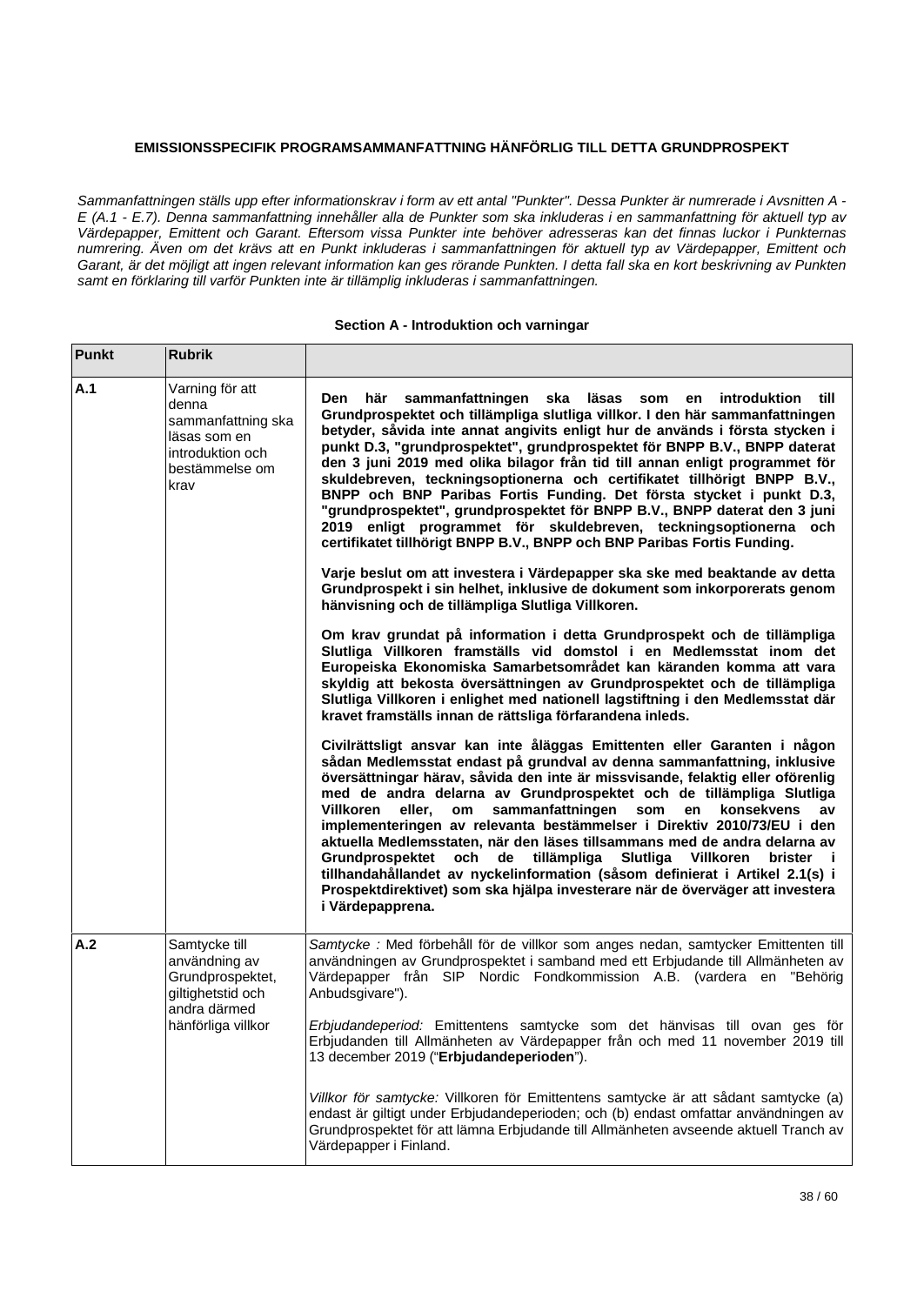| <b>Punkt</b> | <b>Rubrik</b> |                                                                                                                                                                                                                                                                                                                                                                                                                                                                                                                                                                                                                  |
|--------------|---------------|------------------------------------------------------------------------------------------------------------------------------------------------------------------------------------------------------------------------------------------------------------------------------------------------------------------------------------------------------------------------------------------------------------------------------------------------------------------------------------------------------------------------------------------------------------------------------------------------------------------|
|              |               | EN INVESTERARE SOM AVSER ATT KÖPA ELLER KÖPER VÄRDEPAPPER<br>INOM RAMEN FÖR ETT ERBJUDANDE TILL ALLMÄNHETEN FRÅN EN<br>BEHÖRIG ANBUDSGIVARE SKA GÖRA SÅ, OCH ERBJUDANDEN OCH<br>FÖRSÄLJNING AV SÅDANA VÄRDEPAPPER TILL EN INVESTERARE AV EN<br>SÅDAN BEHÖRIG ANBUDSGIVARE SKA SKE I ENLIGHET MED DE VILLKOR<br>OCH BESTÄMMELSER SOM FINNS UTARBETADE MELLAN AKTUELL BEHÖRIG<br>ANBUDSGIVARE OCH AKTUELL INVESTERARE. INKLUSIVE AVTAL AVSEENDE<br>TILLDELNING. KOSTNADER OCH BETALNING. RELEVANT<br><b>PRIS.</b><br>INFORMATION KOMMER ATT LÄMNAS AV BEHÖRIG ANBUDSGIVARE VID<br>TIDEN FÖR ETT SÅDANT ERBJUDANDE. |

## **Section B - Emittent och Garant**

| Punkt       | <b>Rubrik</b>                                                                                                                                                                                                                                                                                                                                                                                                                                                                                                                                                                                                                             |                                                                                                                                                                                                                             |                                                                                                                                                                               |                        |
|-------------|-------------------------------------------------------------------------------------------------------------------------------------------------------------------------------------------------------------------------------------------------------------------------------------------------------------------------------------------------------------------------------------------------------------------------------------------------------------------------------------------------------------------------------------------------------------------------------------------------------------------------------------------|-----------------------------------------------------------------------------------------------------------------------------------------------------------------------------------------------------------------------------|-------------------------------------------------------------------------------------------------------------------------------------------------------------------------------|------------------------|
| B.1         | <b>Emittentens Firma</b><br>och<br>handelsbeteckning                                                                                                                                                                                                                                                                                                                                                                                                                                                                                                                                                                                      | BNP Paribas Issuance B.V. ("BNPP B.V." eller "Emittenten").                                                                                                                                                                 |                                                                                                                                                                               |                        |
| B.2         | Säte/bolagsform/<br>tillämplig lagstiftning/<br>etableringsland                                                                                                                                                                                                                                                                                                                                                                                                                                                                                                                                                                           |                                                                                                                                                                                                                             | Emittenten är ett privat aktiebolag inkorporerat i Nederländerna under nederländsk<br>rätt, med säte på Herengracht 595, 1017 CE Amsterdam, Nederländerna.                    |                        |
| <b>B.4b</b> | Information om<br>BNPP B.V. är beroende av BNPP. BNPP B.V. är ett helägt dotterbolag till BNPP<br>trender<br>särskilt ägnat åt emission av värdepapper som till exempel skuldebrev,<br>teckningsoptioner eller certifikat eller övriga obligationer som utvecklas, bildas och<br>säljs till investerare av andra bolag i BNP Paribas-koncernen (inklusive BNPP).<br>Värdepapperen säkras genom förvärv av säkringsinstrument och/eller säkerhet från<br>BNP Paribas och BNP Paribas-enheter enligt beskrivningen i Del D.2 nedan. Som en<br>följd av detta ska även trendinformationen som anges för BNPP även tillämpas för<br>BNPP B.V. |                                                                                                                                                                                                                             |                                                                                                                                                                               |                        |
| <b>B.5</b>  | Beskrivning av<br>Koncernen                                                                                                                                                                                                                                                                                                                                                                                                                                                                                                                                                                                                               | BNPP B.V. är ett helägt dotterbolag till BNP Paribas. BNP Paribas är det yttersta<br>holdingbolaget i en företagsgrupp och hanterar finansiella transaktioner å sina<br>dotterbolags vägnar (tillsammans "BNPP-Koncernen"). |                                                                                                                                                                               |                        |
| <b>B.9</b>  | Resultatprog-nos<br>eller estimat                                                                                                                                                                                                                                                                                                                                                                                                                                                                                                                                                                                                         |                                                                                                                                                                                                                             | Ej tillämplig, då det inte föreligger några vinstprognoser eller skattningar vad gäller<br>emittenten i basprospektet för vilken denna sammanfattning gäller.                 |                        |
| <b>B.10</b> | Anmärkningar i<br>revisionsbe-rättelsen                                                                                                                                                                                                                                                                                                                                                                                                                                                                                                                                                                                                   |                                                                                                                                                                                                                             | Inte tillämpligt, det finns inte några anmärkningar i någon av revisionsberättelserna<br>avseende den historiska finansiella information som är inkluderad i Grundprospektet. |                        |
| <b>B.12</b> | Jämförande Årliga Finansiella Data - I euro                                                                                                                                                                                                                                                                                                                                                                                                                                                                                                                                                                                               | Utvald historisk finansiell nyckelinformation:                                                                                                                                                                              |                                                                                                                                                                               |                        |
|             |                                                                                                                                                                                                                                                                                                                                                                                                                                                                                                                                                                                                                                           |                                                                                                                                                                                                                             | 31/12/2018 (reviderad)                                                                                                                                                        | 31/12/2017 (reviderad) |
|             | Intäkter                                                                                                                                                                                                                                                                                                                                                                                                                                                                                                                                                                                                                                  |                                                                                                                                                                                                                             | 439 645                                                                                                                                                                       | 431 472                |
|             | Nettointäkt, Koncernandel                                                                                                                                                                                                                                                                                                                                                                                                                                                                                                                                                                                                                 |                                                                                                                                                                                                                             | 27 415                                                                                                                                                                        | 26 940                 |
|             | Summa balansräkning                                                                                                                                                                                                                                                                                                                                                                                                                                                                                                                                                                                                                       |                                                                                                                                                                                                                             | 56 232 644 939                                                                                                                                                                | 50 839 146 900         |
|             |                                                                                                                                                                                                                                                                                                                                                                                                                                                                                                                                                                                                                                           |                                                                                                                                                                                                                             |                                                                                                                                                                               |                        |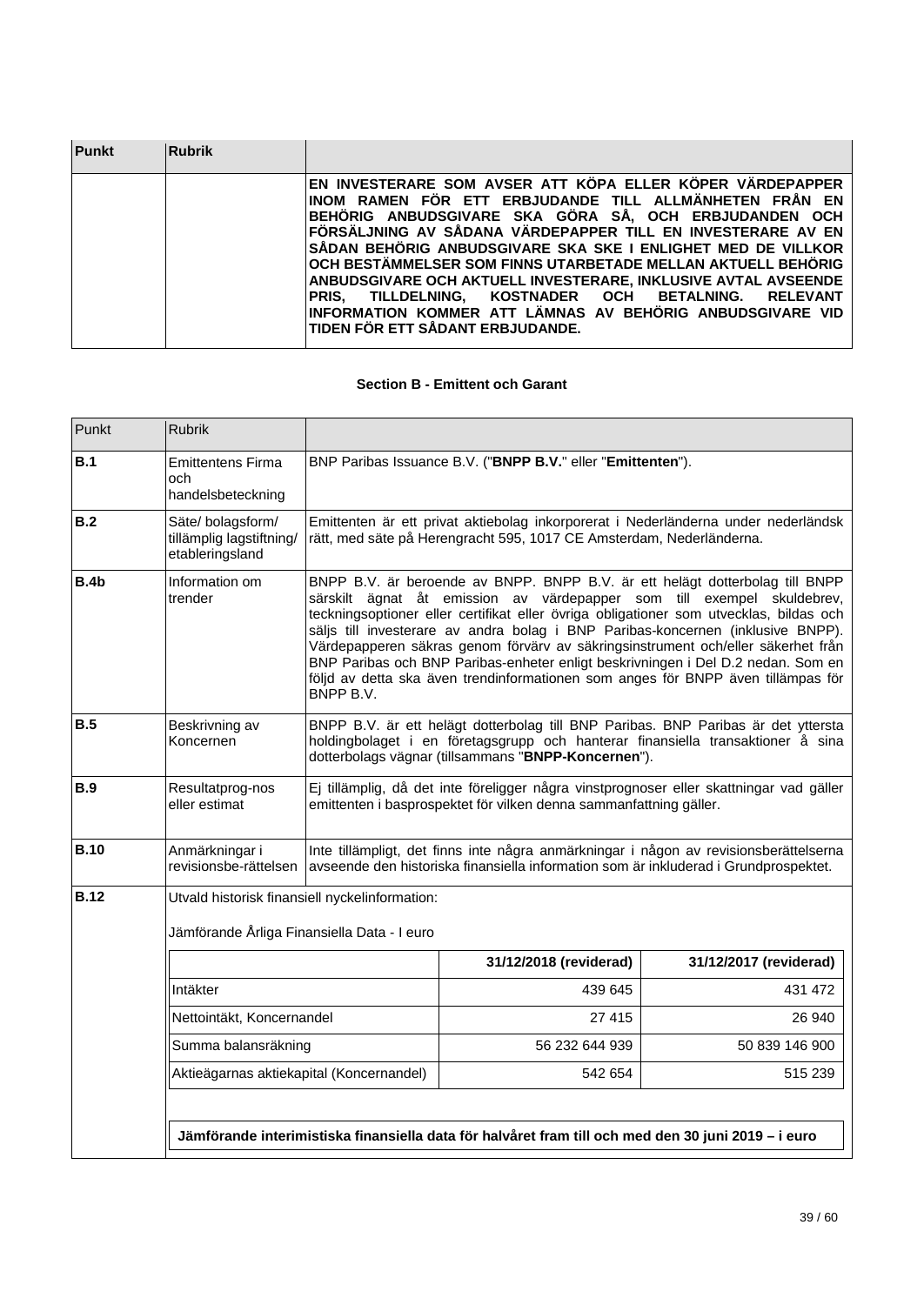| Punkt       | <b>Rubrik</b>                                                                                                                                                                                                                                                                                                                                                                                                                                                                                                                                                                                                                                                                                                                                |                                                                                                                                                                                                                                                                                                                                                                                                                                                                                                                                 |                                                                                                                                                                                                                           |                                             |
|-------------|----------------------------------------------------------------------------------------------------------------------------------------------------------------------------------------------------------------------------------------------------------------------------------------------------------------------------------------------------------------------------------------------------------------------------------------------------------------------------------------------------------------------------------------------------------------------------------------------------------------------------------------------------------------------------------------------------------------------------------------------|---------------------------------------------------------------------------------------------------------------------------------------------------------------------------------------------------------------------------------------------------------------------------------------------------------------------------------------------------------------------------------------------------------------------------------------------------------------------------------------------------------------------------------|---------------------------------------------------------------------------------------------------------------------------------------------------------------------------------------------------------------------------|---------------------------------------------|
|             |                                                                                                                                                                                                                                                                                                                                                                                                                                                                                                                                                                                                                                                                                                                                              |                                                                                                                                                                                                                                                                                                                                                                                                                                                                                                                                 | 30/06/2019                                                                                                                                                                                                                | 30/06/2018                                  |
|             |                                                                                                                                                                                                                                                                                                                                                                                                                                                                                                                                                                                                                                                                                                                                              |                                                                                                                                                                                                                                                                                                                                                                                                                                                                                                                                 | (oreviderad)                                                                                                                                                                                                              | (oreviderad)                                |
|             | Intäkter                                                                                                                                                                                                                                                                                                                                                                                                                                                                                                                                                                                                                                                                                                                                     |                                                                                                                                                                                                                                                                                                                                                                                                                                                                                                                                 | 257 597                                                                                                                                                                                                                   | 193729                                      |
|             | Nettointäkt, koncernandel                                                                                                                                                                                                                                                                                                                                                                                                                                                                                                                                                                                                                                                                                                                    |                                                                                                                                                                                                                                                                                                                                                                                                                                                                                                                                 | 17416                                                                                                                                                                                                                     | 12 2 38                                     |
|             |                                                                                                                                                                                                                                                                                                                                                                                                                                                                                                                                                                                                                                                                                                                                              |                                                                                                                                                                                                                                                                                                                                                                                                                                                                                                                                 | 30/06/2019                                                                                                                                                                                                                | 31/12/2018                                  |
|             |                                                                                                                                                                                                                                                                                                                                                                                                                                                                                                                                                                                                                                                                                                                                              |                                                                                                                                                                                                                                                                                                                                                                                                                                                                                                                                 | (oreviderad)                                                                                                                                                                                                              | (reviderad)                                 |
|             | Summa balansräkning                                                                                                                                                                                                                                                                                                                                                                                                                                                                                                                                                                                                                                                                                                                          |                                                                                                                                                                                                                                                                                                                                                                                                                                                                                                                                 | 67 132 835 358                                                                                                                                                                                                            | 56 232 644 939                              |
|             | Aktieägarnas aktiekapital<br>(koncernandel)                                                                                                                                                                                                                                                                                                                                                                                                                                                                                                                                                                                                                                                                                                  |                                                                                                                                                                                                                                                                                                                                                                                                                                                                                                                                 | 560 070                                                                                                                                                                                                                   | 542 654                                     |
|             |                                                                                                                                                                                                                                                                                                                                                                                                                                                                                                                                                                                                                                                                                                                                              |                                                                                                                                                                                                                                                                                                                                                                                                                                                                                                                                 | Uttalande om avsaknad av avsevärd eller väsentlig negativ förändring                                                                                                                                                      |                                             |
|             | Det har inte skett någon väsentlig förändring av de ekonomiska utsikterna eller rörelse för BNPP-koncernen<br>sedan den 30 juni 2019 (som är sista datum för föregående redovisningsperiod för vilken det preliminära<br>årsbokslutet har publicerats).<br>Det har inte skett någon väsentlig förändring vad gäller finansiell position eller handelsposition av BNPP B.V.<br>sedan den 31 december 2018 30 juni 2019 (som är den sista redovisningsperiod för vilken det interimistiska<br>årsbokslutet har publicerats) och det har inte skett någon väsentlig negativ förändring av utsikterna för BNPP<br>B.V. sedan den 31 december 2018 (som är sista datum för föregående för vilken det reviderade årsbokslutet<br>har publicerats). |                                                                                                                                                                                                                                                                                                                                                                                                                                                                                                                                 |                                                                                                                                                                                                                           |                                             |
| <b>B.13</b> | Händelser med<br>inverkan på<br>Emittentens solvens                                                                                                                                                                                                                                                                                                                                                                                                                                                                                                                                                                                                                                                                                          | Inte tillämpligt och såvitt den relevanta Emittenten vet, har det inte skett några<br>händelser nyligen som är av väsentlig omfattning för utvecklingen för den relevanta<br>Emittentens solvens sedan den 30 juni 2018 (när det gäller BNPP B.V.) eller den<br>30 juni 2019 (när det gäller BNPP).                                                                                                                                                                                                                             |                                                                                                                                                                                                                           |                                             |
| <b>B.14</b> | Beroende av andra<br>företag i koncernen                                                                                                                                                                                                                                                                                                                                                                                                                                                                                                                                                                                                                                                                                                     | BNPP B.V. är beroende av BNPP. BNPP B.V. är ett helägt dotterbolag till BNPP<br>särskilt ägnat åt emission av värdepapper som till exempel skuldebrev,<br>teckningsoptioner eller certifikat eller övriga obligationer som utvecklas, bildas och<br>säljs till investerare av andra bolag i BNP Paribas-koncernen (inklusive BNPP).<br>Värdepapperen säkras genom förvärv av säkringsinstrument och/eller säkerhet från<br>BNP Paribas och BNP Paribas-enheter enligt beskrivningen i Del D.2 nedan.<br>Se även Punkt B.5 ovan. |                                                                                                                                                                                                                           |                                             |
| <b>B.15</b> | Huvudsaklig<br>verksamhet                                                                                                                                                                                                                                                                                                                                                                                                                                                                                                                                                                                                                                                                                                                    | Emittentens huvudsakliga verksamhet består i att emittera och/eller förvärva alla slags<br>finansiella instrument, och att å BNPP-Koncernens olika enheters vägnar ingå avtal<br>relaterade till detta.                                                                                                                                                                                                                                                                                                                         |                                                                                                                                                                                                                           |                                             |
| <b>B.16</b> | Majoritetsägare                                                                                                                                                                                                                                                                                                                                                                                                                                                                                                                                                                                                                                                                                                                              |                                                                                                                                                                                                                                                                                                                                                                                                                                                                                                                                 | BNP Paribas innehar 100 procent av aktiekapitalet i BNPP B.V.                                                                                                                                                             |                                             |
| <b>B.17</b> | Begärd kreditvärdig-<br>hetsbedömning                                                                                                                                                                                                                                                                                                                                                                                                                                                                                                                                                                                                                                                                                                        | Global Ratings Europe Limited).                                                                                                                                                                                                                                                                                                                                                                                                                                                                                                 | BNPP B.V.:s långfristiga kreditvärderingar är A med positiva utsikter (S&P Global<br>Ratings Europe Limited) och BNPP B.V.:s kortfristiga kreditvärderingar är A-1 (S&P<br>Värdepapprena har inte blivit kreditvärderade. |                                             |
|             |                                                                                                                                                                                                                                                                                                                                                                                                                                                                                                                                                                                                                                                                                                                                              | kreditvärderingsinstitutet.                                                                                                                                                                                                                                                                                                                                                                                                                                                                                                     | Ett kreditbetyg är inte en rekommendation att köpa, sälja eller inneha värdepapper och<br>får när som helst upphävas,                                                                                                     | reduceras eller återtas av<br>det utgivande |
| <b>B.18</b> | Beskrivning av<br>Borgensförbindelsen                                                                                                                                                                                                                                                                                                                                                                                                                                                                                                                                                                                                                                                                                                        |                                                                                                                                                                                                                                                                                                                                                                                                                                                                                                                                 | Värdepapprena kommer att vara ovillkorligt och oåterkalleligt säkerställda av BNP<br>Paribas ("BNPP" eller "Garanten") i enlighet med ett engelskrättsligt Garantiåtagande                                                |                                             |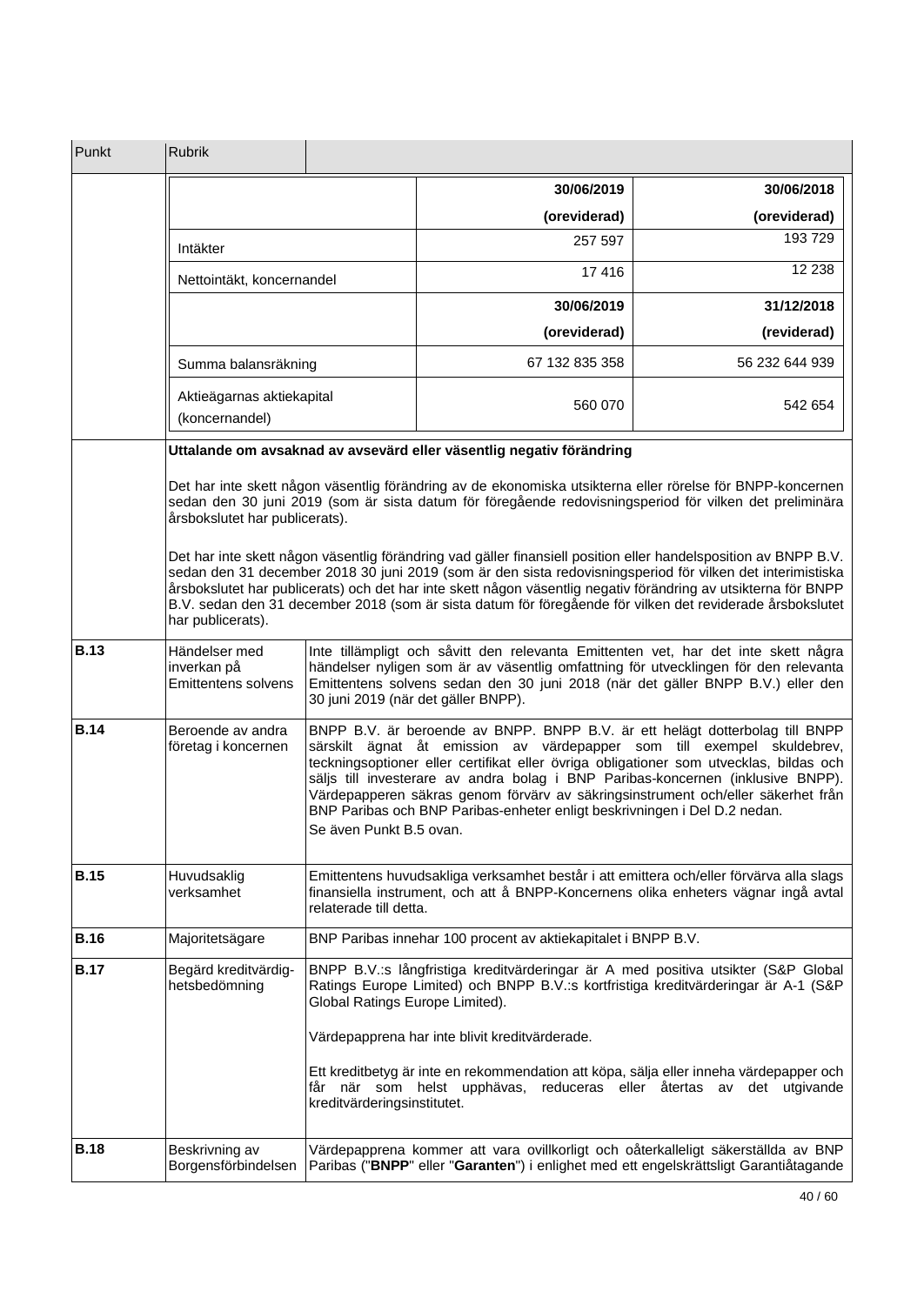| Punkt             | Rubrik                                                           |                                                                                                                                                                                                                                                                                                                                                                                                                                                                                                                                                                                                                                                                                                                                                                                                                                                                                                                                          |
|-------------------|------------------------------------------------------------------|------------------------------------------------------------------------------------------------------------------------------------------------------------------------------------------------------------------------------------------------------------------------------------------------------------------------------------------------------------------------------------------------------------------------------------------------------------------------------------------------------------------------------------------------------------------------------------------------------------------------------------------------------------------------------------------------------------------------------------------------------------------------------------------------------------------------------------------------------------------------------------------------------------------------------------------|
|                   |                                                                  | upprättat av Garanten den eller kring den 3 juni 2019 ("Garantiåtagande").                                                                                                                                                                                                                                                                                                                                                                                                                                                                                                                                                                                                                                                                                                                                                                                                                                                               |
|                   |                                                                  | I händelse av en skuldnedskrivning av BNPP men inte av BNPP B.V, kommer alla<br>förpliktelser och/eller belopp som är i BNPP ägo enligt garantin att reduceras för att<br>återspegla alla ändringar eller reduceringar av åtaganden för BNPP som är en följd av<br>tillämpningen av skuldnedskrivning av BNPP av en tillämplig regleringsmyndighet<br>(inklusive i en situation där själva garantin inte är föremål för en sådan<br>skuldnedskrivning).                                                                                                                                                                                                                                                                                                                                                                                                                                                                                  |
|                   |                                                                  | Åtagandena enligt garantin är icke efterställda (enligt betydelsen i artikel L.613-30-3-l-<br>3° i den franska lagen Code monétaire et financier) och icke säkerställda åtaganden<br>för BNPP och kommer att rankas pari passu med alla övriga nuvarande och framtida<br>icke efterställda och icke säkerställda åtaganden som är föremål för sådana undantag<br>och kan vid olika tillfällen vara obligatoriska enligt fransk lag.                                                                                                                                                                                                                                                                                                                                                                                                                                                                                                      |
| <b>B.19</b>       | Information om<br>Borgensmännen                                  |                                                                                                                                                                                                                                                                                                                                                                                                                                                                                                                                                                                                                                                                                                                                                                                                                                                                                                                                          |
| <b>B.19/ B.1</b>  | Borgensmannens<br>firma och<br>handelsbeteckning                 | <b>BNP Paribas.</b>                                                                                                                                                                                                                                                                                                                                                                                                                                                                                                                                                                                                                                                                                                                                                                                                                                                                                                                      |
| <b>B.19/ B.2</b>  | Säte/ bolagsform/<br>tillämplig lagstiftning/<br>etableringsland | Borgensmännen är ett société anonyme inkorporerat i Frankrike under fransk rätt,<br>innehavande av banklicens och har sitt säte på 16, boulevard des Italiens - 75009<br>Paris, Frankrike.                                                                                                                                                                                                                                                                                                                                                                                                                                                                                                                                                                                                                                                                                                                                               |
| <b>B.19/ B.4b</b> | Information om<br>trender                                        | Makroekonomiska villkor och marknadsvillkor påverkar BNPP:s resultat. BNPP:s<br>verksamhetstyp gör BNPP särskilt känsligt för makroekonomiska<br>och<br>marknadsrelaterade villkor i Europa.                                                                                                                                                                                                                                                                                                                                                                                                                                                                                                                                                                                                                                                                                                                                             |
|                   |                                                                  | Under 2018 fortsatte den globala tillväxten att vara sund på omkring 3,7 procent<br>(enligt IMF), vilket återspeglar en stabiliserad tillväxttakt i de utvecklade<br>ekonomierna (+2,4 procent efter +2,3 procent under 2017) och i tillväxtekonomierna<br>(+4,6 procent efter +4,7 procent under 2017). Eftersom ekonomin befann sig på<br>konjunkturcykeln i de stora utvecklade<br>länderna,<br>fortsatte<br>toppen av<br>centralbankerna att strama åt anpassningen av penningpolitiken eller planerade att<br>strama åt den. Med fortsatt måttliga inflationsnivåer kunder centralbankerna<br>emellertid hantera denna övergång gradvis och därigenom begränsa riskerna för en<br>markerat minskad ekonomisk aktivitet. Följaktligen förväntar sig IMF att den globala<br>tillväxttakten under de två senaste åren kommer att fortsätta 2019 (+3,5 procent)<br>trots en ringa avmattning som förväntas i de utvecklade ekonomierna. |
|                   |                                                                  | Mot denna bakgrund kan följande två riskkategorier identifieras:                                                                                                                                                                                                                                                                                                                                                                                                                                                                                                                                                                                                                                                                                                                                                                                                                                                                         |
|                   |                                                                  | Risker för finansiell instabilitet på grund av genomförandet av penningpolitiken                                                                                                                                                                                                                                                                                                                                                                                                                                                                                                                                                                                                                                                                                                                                                                                                                                                         |
|                   |                                                                  | Två risker ska betonas: skarpa räntehöjningar och den aktuella, mycket anpassade<br>penningpolitiken som behållits för länge.                                                                                                                                                                                                                                                                                                                                                                                                                                                                                                                                                                                                                                                                                                                                                                                                            |
|                   |                                                                  | Å ena sidan medför den fortsatta åtstramningen av penningpolitiken i USA (som<br>inleddes 2015) och den mindre anpassade penningpolitiken i euroområdet (en<br>minskning av förvärven av tillgångar som började i januari 2018 och som upphörde i<br>december 2018) risker för ekonomisk turbulens och en ekonomisk avmattning som<br>är mer uttalad än väntat. Risken för en otillräckligt kontrollerad ökning av de långa                                                                                                                                                                                                                                                                                                                                                                                                                                                                                                              |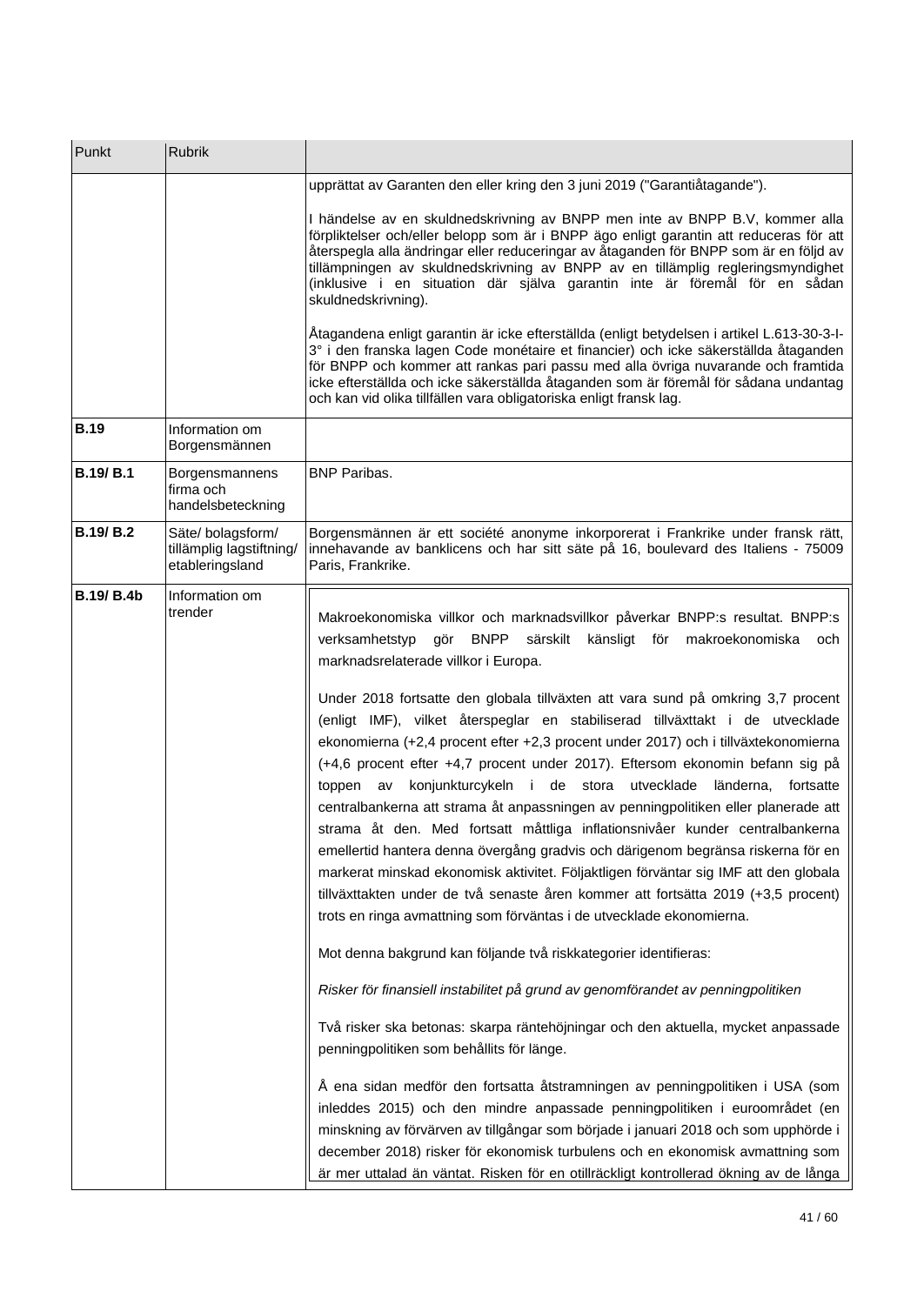| Punkt | <b>Rubrik</b> |                                                                                                                                                                                                                                                                                                                                                                                                                                                                                                                                                                                                                                                                                                                                                                                                                                                                                                                                                                                                                                                                                                                       |
|-------|---------------|-----------------------------------------------------------------------------------------------------------------------------------------------------------------------------------------------------------------------------------------------------------------------------------------------------------------------------------------------------------------------------------------------------------------------------------------------------------------------------------------------------------------------------------------------------------------------------------------------------------------------------------------------------------------------------------------------------------------------------------------------------------------------------------------------------------------------------------------------------------------------------------------------------------------------------------------------------------------------------------------------------------------------------------------------------------------------------------------------------------------------|
|       |               | räntorna kan särskilt betonas, i ett scenario med en oväntat ökad inflation eller en<br>oväntad åtstramning av penningpolitiken. Om denna risk blir verklighet, kan det få<br>negativa konsekvenser för tillgångsmarknaderna, särskilt de där riskpremierna är<br>extremt låga jämfört med deras historiska genomsnitt, efter ett decennium med<br>anpassad penningpolitik (krediter till företag eller länder med sämre kreditvärdering,<br>vissa sektorer på aktie- och obligationsmarknaderna etc.) samt i vissa räntekänsliga<br>sektorer.                                                                                                                                                                                                                                                                                                                                                                                                                                                                                                                                                                        |
|       |               | Å andra sidan, trots uppgången sedan mitten av 2016 fortsätter räntorna att vara<br>vilket<br>överdrivet<br>risktagande<br>kan<br>uppmuntra<br>bland<br>vissa<br>låga,<br>finansmarknadsaktörer: längre löptider för finansiering och innehavda tillgångar,<br>mindre stringent kreditpolicy och ökad lånefinansiering. Vissa av dessa aktörer<br>(försäkringsbolag, pensionsfonder, förmögenhetsförvaltare etc.) har en ökad<br>systemisk dimension och i händelse av marknadsturbulens (till exempel knuten till<br>skarpt ökade räntor och/eller en skarp kurskorrigering) kan de tvingas sälja stora<br>innehav vid en förhållandevis svag marknadslikviditet.                                                                                                                                                                                                                                                                                                                                                                                                                                                    |
|       |               | Systemiska risker hänförliga till ökad skuldsättning                                                                                                                                                                                                                                                                                                                                                                                                                                                                                                                                                                                                                                                                                                                                                                                                                                                                                                                                                                                                                                                                  |
|       |               | Makroekonomiskt kan inverkan av en räntehöjning vara betydande för länder med<br>hög offentlig och/eller privat skuld i förhållande till BNP. Detta är särskilt fallet för<br>vissa europeiska länder (särskilt Grekland, Italien och Portugal), som uppvisar<br>offentliga skuldnivåer i förhållande till BNP som ofta ligger över 100 procent men det<br>gäller även för tillväxtmarknadsländer.                                                                                                                                                                                                                                                                                                                                                                                                                                                                                                                                                                                                                                                                                                                    |
|       |               | Mellan 2008 och 2018 redovisade de senare en marknadsökning avseende sina<br>statspapper, däribland statspapper i utländsk valuta som lån av utländska<br>fordringsägare. Den privata sektorn var huvudkällan till ökningen av statspapperen,<br>men det gäller även den offentliga sektorn i mindre utsträckning, särskilt i Afrika.<br>Dessa länder är särskilt sårbara för en stramare penningpolitik i de utvecklade<br>ekonomierna. Utflödet av kapital kan tynga växelkurserna, de ökade kostnaderna för<br>statspapperen, importera inflationen,<br>och<br>föranleda<br>de<br>att<br>nantera<br>tillväxtmarknadsländernas centralbanker att strama åt sina kreditvillkor. Detta skulle<br>skapa försämrade prognoser för den ekonomiska tillväxten, möjliga nedgraderingar<br>av kreditbetygen på statspapper och en ökad risk för bankerna. Samtidigt som BNP<br>Paribas-koncernens exponering mot tillväxtmarknadsländer är begränsad, kan<br>dessa ekonomiers sårbarhet leda till störningar i de globala finansiella systemen<br>vilka kan påverka koncernen och potentiellt förändra koncernens resultat. |
|       |               | Lägg märke till att skuldrelaterad risk kan bli en verklighet, inte bara i händelse av<br>en skarp höjning av räntan, utan även med eventuella negativa tillväxtchocker.                                                                                                                                                                                                                                                                                                                                                                                                                                                                                                                                                                                                                                                                                                                                                                                                                                                                                                                                              |
|       |               | Lagar och bestämmelser tillämpliga för finansinstitut                                                                                                                                                                                                                                                                                                                                                                                                                                                                                                                                                                                                                                                                                                                                                                                                                                                                                                                                                                                                                                                                 |
|       |               | Nyligen inträffade och framtida förändringar av lagar och andra förordningar som<br>tillämpas för finansinstitut kan på en betydande inverkan på BNPP. Åtgärder som<br>nyligen antogs eller vilka (eller vilkas tillämpningsåtgärder) fortfarande är i<br>utkastformat, som har eller sannolikt får en inverkan på BNPP omfattar särskilt:                                                                                                                                                                                                                                                                                                                                                                                                                                                                                                                                                                                                                                                                                                                                                                            |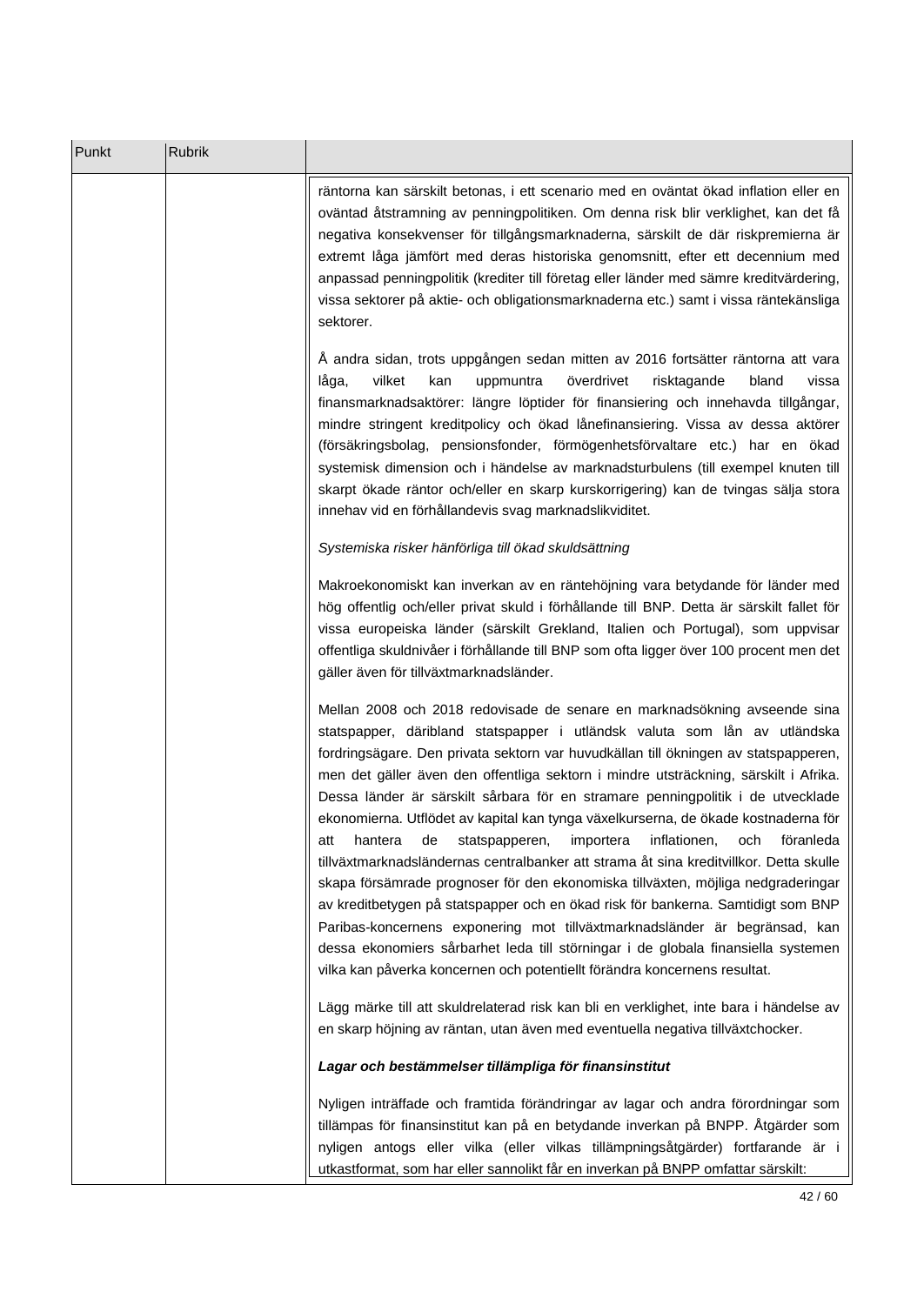| Punkt | Rubrik |                                                                                                                                                                                                                                                                                                                                                                                                                                                                                                                                                                                                                               |
|-------|--------|-------------------------------------------------------------------------------------------------------------------------------------------------------------------------------------------------------------------------------------------------------------------------------------------------------------------------------------------------------------------------------------------------------------------------------------------------------------------------------------------------------------------------------------------------------------------------------------------------------------------------------|
|       |        | de strukturella reformer som omfattar den franska banklagen av den 26 juli<br>2013 som kräver att banker skapar dotterbolag för eller segregerar<br>"spekulativa" egna transaktioner från sin traditionella bankverksamhet,<br>"Volckerregeln" i USA som begränsar egna transaktioner, sponsorskap och<br>investeringar i privata aktiefonder och hedgefonder av USA och utländska<br>banker;                                                                                                                                                                                                                                 |
|       |        | kapitalkravsdirektiv<br>("CRD<br>förordningar<br>kapital:<br>IV.<br>styr<br>som<br>4")/kapitalkravförordningen ("CRR"), den internationella standarden för total<br>förlustreduceringskapacitet ("TLAC") och BNPP:s utnämning som<br>finansinstitut som är systemsikt viktig av rådet för finansiell stabilitet (FSB),                                                                                                                                                                                                                                                                                                        |
|       |        | mekanismen för den europeiska tillsynsnämnden och förordningen av den<br>6 november 2014;                                                                                                                                                                                                                                                                                                                                                                                                                                                                                                                                     |
|       |        | direktivet av den 16 april 2014 som rör insättningsgarantisystem och dess<br>delegations- och genomförandedekret, direktivet av den 15 maj 2014 som<br>etablerar en ram för återhämtning och rekonstruktion av banker, en<br>rekonstruktionsmekanism<br>som<br>etablerar<br>gemensam<br>gemensamt<br>rådsresolution och en gemensam resolutionsfond;                                                                                                                                                                                                                                                                          |
|       |        | den definitiva bestämmelsen av USA:s centralbank som inför stramare<br>tillsynsregler för amerikanska transaktioner av stora utländska banker,<br>särskilt skyldigheten att skapa ett separat förmedlande holdingbolag i USA<br>(kapitaliserat och föremål för reglering) för att hantera sina amerikanska<br>dotterbolag;                                                                                                                                                                                                                                                                                                    |
|       |        | de nya bestämmelserna för reglering av OTC-derivat enligt avdelning VII i<br>Dodd-Frank-lagen "Wall Street Reform and Consumer Protection Act",<br>särskilt marginalkraven för icke avräknade derivatprodukter och derivat på<br>värdepapper som omsätts av swaphandlare, större swapdeltagare,<br>värdepappersbaserade swaphandlare och större värdepappersbaserade<br>swapdeltagare, och reglerna för den amerikanska värdepappers- och<br>fondbörskommissionen som kräver registrering av banker och större<br>swapdeltagare som är aktiva på derivatmarknader och transparens och<br>redovisning om derivattransaktioner; |
|       |        | det nya direktivet om marknader för finansiella instrument ("MiFID II") och<br>förordningen om marknader för finansiella instrument ("MiFIR"), och<br>europeiska förordningar som styr avräkningen av vissa OTC-<br>derivatprodukter av centraliserade motparter och yppandet av<br>transaktioner för värdepappersfinansiering till centraliserade organ,                                                                                                                                                                                                                                                                     |
|       |        | Den allmänna dataskyddsförordningen ("GDPR") trädde i kraft den 25 maj<br>2018. Denna förordning syftar till att utveckla den europeiska miljön för<br>dataintegritet och förbättra personuppgiftsskyddet inom EU. Företag löper<br>risken att drabbas av höga böter om de inte följer normerna i GDPR.<br>Denna förordning gäller alla banker som tillhandahåller tjänster till<br>europeiska medborgare och                                                                                                                                                                                                                 |
|       |        | fullbordandet av Basel 3 som publicerats av Baselkommittén i december                                                                                                                                                                                                                                                                                                                                                                                                                                                                                                                                                         |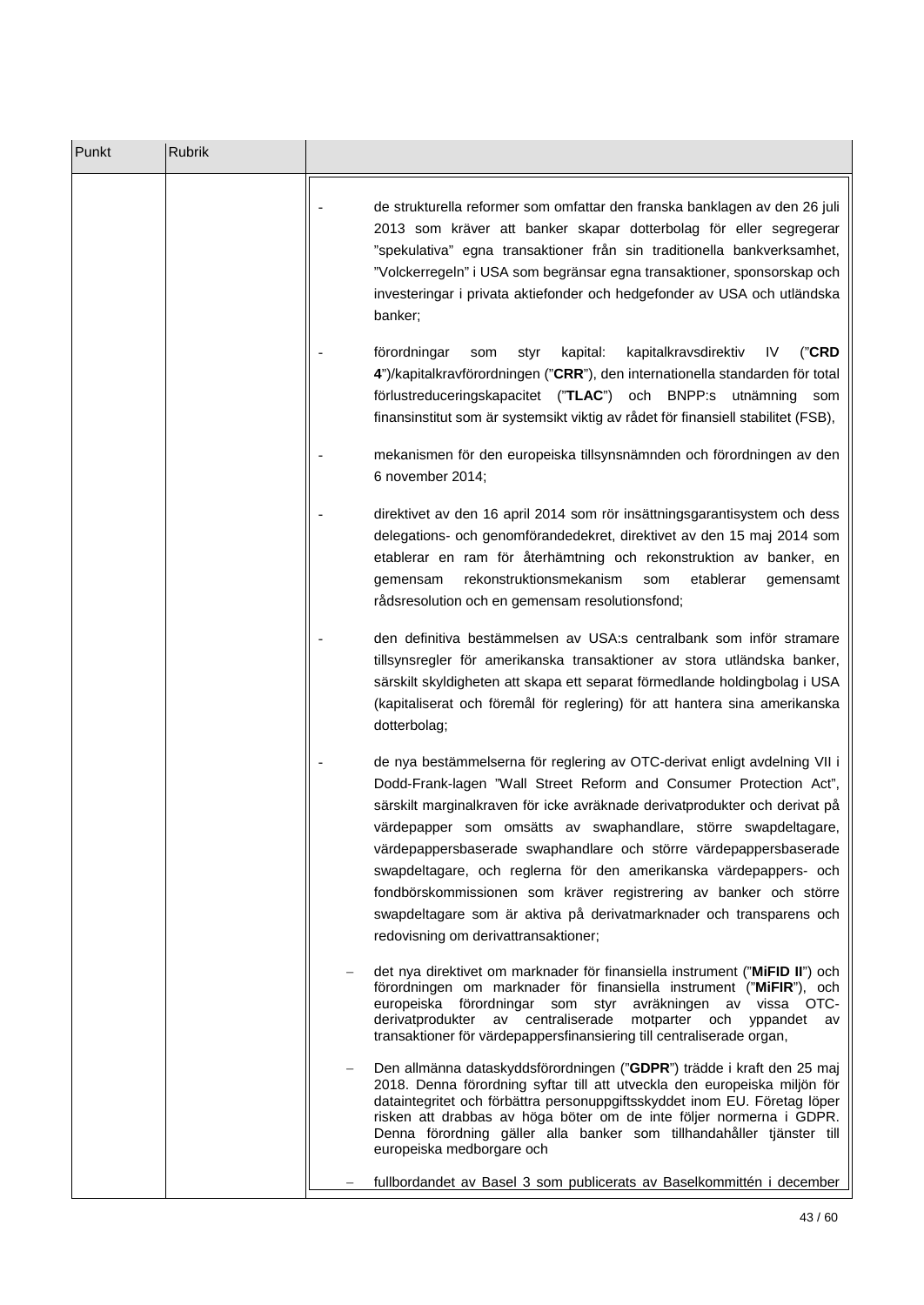| Punkt             | <b>Rubrik</b>                                  |                                                                                                                                                                                                                                                                                                                                                                                                                                                                                                                                                                                                                                        |
|-------------------|------------------------------------------------|----------------------------------------------------------------------------------------------------------------------------------------------------------------------------------------------------------------------------------------------------------------------------------------------------------------------------------------------------------------------------------------------------------------------------------------------------------------------------------------------------------------------------------------------------------------------------------------------------------------------------------------|
|                   |                                                | 2017, som inför en revision av hur man mäter kreditrisk, operativ risk,<br>risken vid justering av kreditvärdering ("CVA") vid beräkning av riskviktade<br>tillgångar. Dessa åtgärder förväntas träda i kraft i januari 2022 och kommer<br>att bli föremål för en nedre utdatanivå (baserat på standardiserade<br>metoder), som gradvis kommer att tillämpas från 2022 och nå nivån för<br>slutmålet 2027.                                                                                                                                                                                                                             |
|                   |                                                | Med detta tuffare regelverk är dessutom risken för att inte följa bestämmelserna i<br>befintliga lagar och förordningar, särskilt sådana som rör skydd av kundernas<br>intressen, betydande för bankbranschen, vilket kan leda till omfattande förluster och<br>böter. Utöver systemet för att följa lagar och regler, vilket särskilt omfattar denna typ<br>av risk, lägger BNP Paribas-koncernen kundernas intressen, och mer brett<br>intressenternas intresse, i centrum av koncernens värden. Följaktligen anger<br>uppförandekoden som antogs av koncernen 2016 detaljerade värden och regler för<br>uppförandet i detta område. |
|                   |                                                | Cybersäkerhet och teknikrisk                                                                                                                                                                                                                                                                                                                                                                                                                                                                                                                                                                                                           |
|                   |                                                | BNPP:s förmåga att göra affärer är nära förbundet med flexibiliteten i elektroniska<br>transaktioner samt skydd och säkerhet för information och tekniska tillgångar.                                                                                                                                                                                                                                                                                                                                                                                                                                                                  |
|                   |                                                | Den tekniska förändringen ökar takten i och med den digitala omvandlingen och den<br>ökning som är resultatet av antalet kommunikationskedjor, spridningen av<br>datakällor, ökad processautomatisering och större användning av elektroniska<br>banktransaktioner.                                                                                                                                                                                                                                                                                                                                                                    |
|                   |                                                | Framstegen och den allt snabbare tekniska förändringen ger cyberkriminella nya<br>möjligheter att ändra, stjäla och yppa data. Antalet attacker ökar och har en större<br>räckvidd och är mer avancerade inom alla sektorer, däribland finansiella tjänster.                                                                                                                                                                                                                                                                                                                                                                           |
|                   |                                                | Utkontrakteringen av ett ökat antal processer exponerar även BNP Paribas Group                                                                                                                                                                                                                                                                                                                                                                                                                                                                                                                                                         |
|                   |                                                | för strukturella cybersäkerhets- och teknikrisker som leder till att det kan uppstå                                                                                                                                                                                                                                                                                                                                                                                                                                                                                                                                                    |
|                   |                                                | möjliga attacker som cyberkriminella kan utnyttja. I enlighet med detta har BNP                                                                                                                                                                                                                                                                                                                                                                                                                                                                                                                                                        |
|                   |                                                | Paribas-koncernen en andra försvarslinje för riskfunktionen som är avsedd att                                                                                                                                                                                                                                                                                                                                                                                                                                                                                                                                                          |
|                   |                                                | hantera tekniska och cyberrelaterade säkerhetsrisker. Följaktligen anpassas<br>driftsstandarderna regelbundet för att stödja BNPP:s digitala utveckling och                                                                                                                                                                                                                                                                                                                                                                                                                                                                            |
|                   |                                                | innovation samtidigt med en hantering av befintliga och framväxande hot (som till<br>exempel cyberbrottslighet, spioneri etc.).                                                                                                                                                                                                                                                                                                                                                                                                                                                                                                        |
| <b>B.19/B.5</b>   | Beskrivning av<br>Koncernen                    | BNPP är en av de ledande europeiska tillhandahållarna av tjänster inom området<br>bank och finans och har fyra inhemska retail banking-marknader i Europa, nämligen<br>Frankrike, Belgien, Italien och Luxemburg. Koncernen finns idag i 71 länder och har<br>mer än 201 000 anställda, varav närmare 153 000 i Europa. BNPP är moderbolag i<br>BNP Paribas-koncernen (tillsammans kallat "BNPP-Koncernen").                                                                                                                                                                                                                           |
| <b>B.19/B.9</b>   | Resultat-prognos<br>eller estimat              | Ej tillämplig, då det inte föreligger några vinstprognoser eller skattningar vad gäller<br>Borgensmannen i basprospektet för vilken denna sammanfattning gäller.                                                                                                                                                                                                                                                                                                                                                                                                                                                                       |
| B.19/B.10         | Anmärkningar i<br>revisions-berättelsen        | Inte tillämpligt, det finns inte några anmärkningar i någon av revisionsberättelserna<br>avseende den historiska finansiella information som är inkluderad i Grundprospektet.                                                                                                                                                                                                                                                                                                                                                                                                                                                          |
| <b>B.19/ B.12</b> | Utvald historisk finansiell nyckelinformation: |                                                                                                                                                                                                                                                                                                                                                                                                                                                                                                                                                                                                                                        |
|                   |                                                | Jämförande årliga finansiella interimsdata - I miljoner euro                                                                                                                                                                                                                                                                                                                                                                                                                                                                                                                                                                           |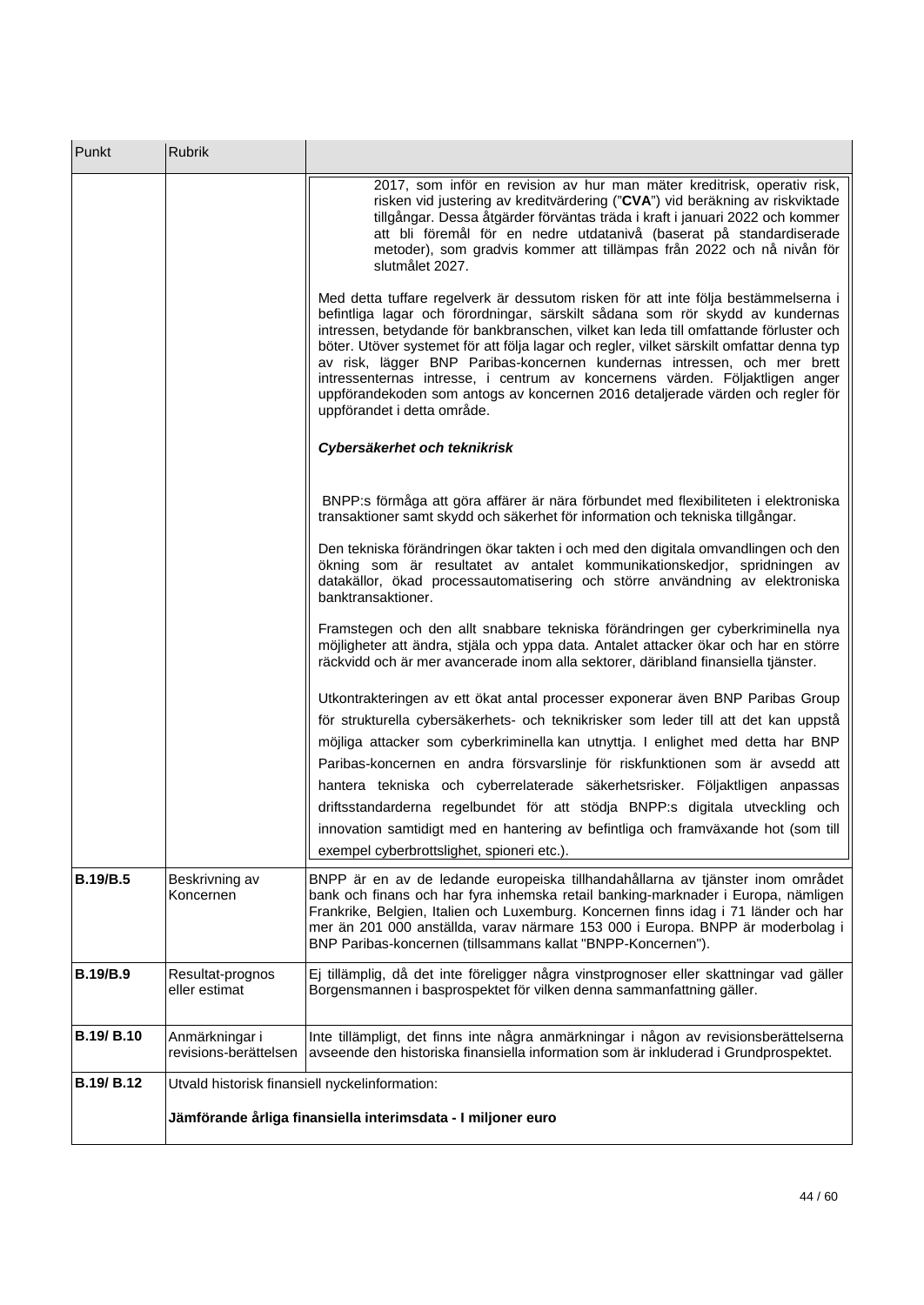| Punkt | <b>Rubrik</b>                                                 |                            |                           |
|-------|---------------------------------------------------------------|----------------------------|---------------------------|
|       |                                                               | 31/12/2018*<br>(reviderad) | 31/12/2017<br>(reviderad) |
|       | Intäkter                                                      | 42,516                     | 43 161                    |
|       | Riskkostnad                                                   | (2,764)                    | (2907)                    |
|       | Nettointäkt, Koncernandel                                     | 7,256                      | 7759                      |
|       |                                                               | 31/12/2018                 | 31/12/2017                |
|       | Common Equity Tier 1 ratio (Basel 3 fullt<br>genomförd, CRD4) | 11,80%                     | 11,80%                    |
|       |                                                               | 31/12/2018*<br>(reviderad) | 31/12/2017<br>(reviderad) |
|       | Summa Koncernbalansräkning                                    | 2,040,836                  | 1 960 252                 |
|       | Konsoliderade lån och fordringar som<br>kunderna är skyldiga  | 765,871                    | 727 675                   |
|       | Konsoliderade poster som bolaget är<br>skyldig kunderna       | 795,548                    | 766 890                   |
|       | Aktieägarnas aktiekapital (Koncernandel)                      | 101,467                    | 101 983                   |

effekt av 2,5 miljarder euro på aktieägarnas aktiekapital som revalverats) och ~-10 miljarder på Common equity Tier 1 ratio Basel 3 fullt genomförd.

| miljoner euro                                                  | IH19*        | <b>IH18</b>                                                                                                                                                                                                       |
|----------------------------------------------------------------|--------------|-------------------------------------------------------------------------------------------------------------------------------------------------------------------------------------------------------------------|
|                                                                | (oreviderad) | (oreviderad)                                                                                                                                                                                                      |
| Intäkter                                                       | 22 3 68      | 22 004                                                                                                                                                                                                            |
| Riskkostnad                                                    | (1390)       | (1182)                                                                                                                                                                                                            |
| Nettointäkt, koncernandel                                      | 4 3 8 6      | 3 9 6 0                                                                                                                                                                                                           |
|                                                                | 2019-06-30*  | 2018-12-31                                                                                                                                                                                                        |
| Common equity Tier 1 ratio (Basel 3<br>fullt genomförd, CRD 4) | 11.9%        | 11,8%                                                                                                                                                                                                             |
|                                                                | 2019-06-30*  | 2018-12-31                                                                                                                                                                                                        |
|                                                                | (oreviderad) | (reviderad)                                                                                                                                                                                                       |
| Summa koncernbalansräkning                                     | 2 372 620    | 2 040 836                                                                                                                                                                                                         |
| Konsoliderade lån och fordringar<br>som kunderna är skyldiga   | 793 960      | 765 871                                                                                                                                                                                                           |
| Konsoliderade poster som bolaget är<br>skyldigt kunderna       | 833 265      | 796 548                                                                                                                                                                                                           |
| Aktieägarnas aktiekapital<br>(koncernandel)                    | 104 135      | 101 467                                                                                                                                                                                                           |
| räntepunkter på Basel 3 stamaktier-Tier-1-ratio.               |              | * Siffrorna per den 30 juni 2019 baseras på den nya redovisningsstandarden IFRS 16. Inverkan per den 1<br>januari 2019 av den första tillämpningen av den nya redovisningsstandarden IFRS 16 ("Leasing") var ~-10 |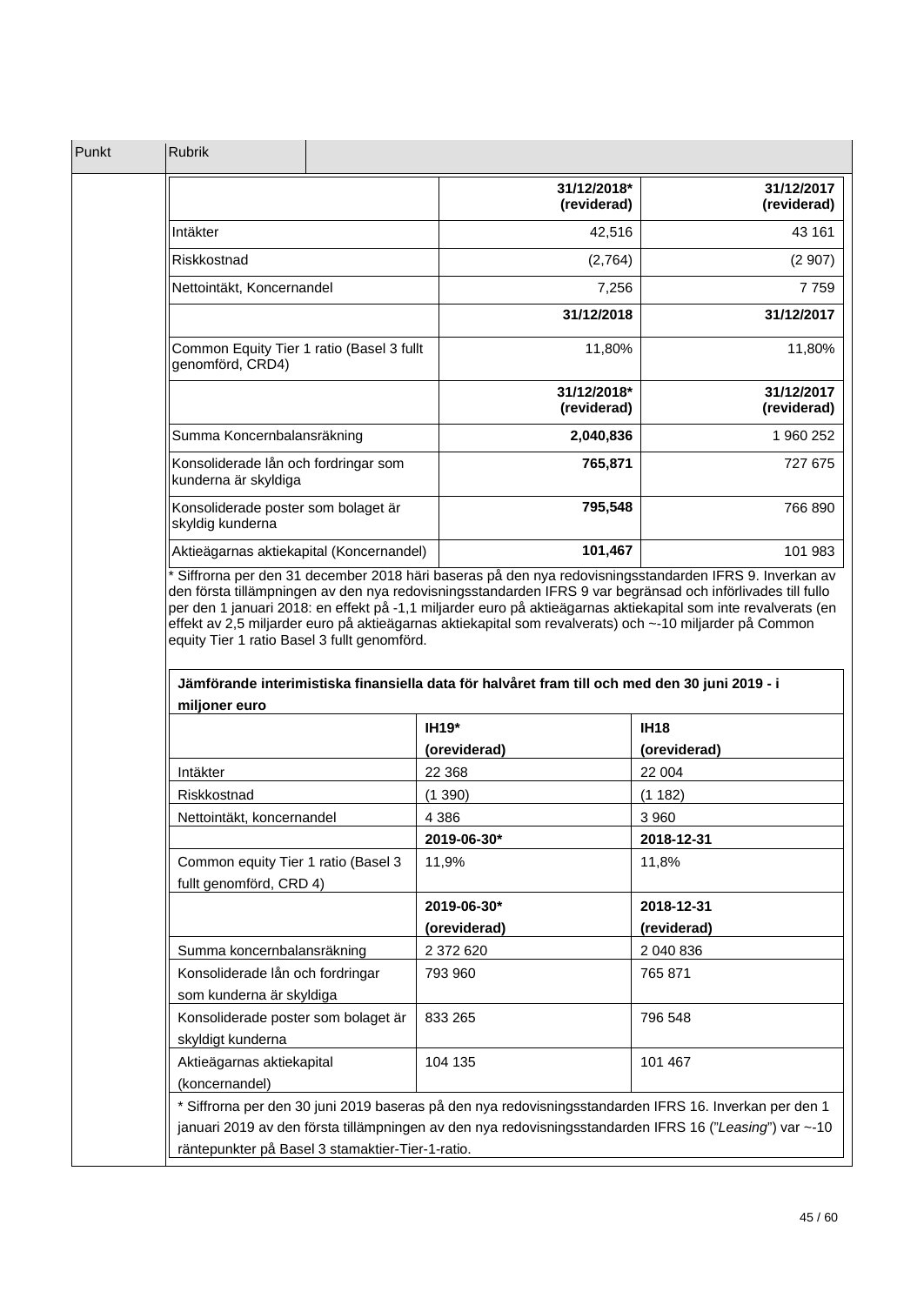| Punkt             | Rubrik                                                               |                                                                                                                                                                                                                                                                                                                                                                                                                                                                                                                                                                                                                                                                                                                                                                                                                          |  |  |
|-------------------|----------------------------------------------------------------------|--------------------------------------------------------------------------------------------------------------------------------------------------------------------------------------------------------------------------------------------------------------------------------------------------------------------------------------------------------------------------------------------------------------------------------------------------------------------------------------------------------------------------------------------------------------------------------------------------------------------------------------------------------------------------------------------------------------------------------------------------------------------------------------------------------------------------|--|--|
|                   | Uttalande om avsaknad av avsevärd eller väsentlig negativ förändring |                                                                                                                                                                                                                                                                                                                                                                                                                                                                                                                                                                                                                                                                                                                                                                                                                          |  |  |
|                   | Se Punkt B.12 ovan för BNPP-Koncernen.                               |                                                                                                                                                                                                                                                                                                                                                                                                                                                                                                                                                                                                                                                                                                                                                                                                                          |  |  |
|                   | årsbokslutet har publicerats).                                       | Det har inte skett någon väsentlig, negativ förändring av utsikterna för BNPP eller BNPP-koncernen sedan<br>den 31 december 2018 (som är sista datum för föregående redovisningsperiod för vilken det reviderade                                                                                                                                                                                                                                                                                                                                                                                                                                                                                                                                                                                                         |  |  |
| B.19/B.13         | Händelser med<br>inverkan på<br>Borgensmännen<br>solvens             | Inte tillämpligt, och såvitt Borgensmännen vet, har det inte skett några händelse som<br>är av väsentlig omfattning för utvärderingen av Garantens solvens sedan den 30 juni<br>2019.                                                                                                                                                                                                                                                                                                                                                                                                                                                                                                                                                                                                                                    |  |  |
| <b>B.19/ B.14</b> | Beroende av andra<br>företag i koncernen                             | Med förbehåll för stycket nedan är BNPP inte beroende av andra medlemmar av<br>BNPP-Koncernen.                                                                                                                                                                                                                                                                                                                                                                                                                                                                                                                                                                                                                                                                                                                           |  |  |
|                   |                                                                      | I april 2004 börjad BNPP lägga ut IT-infrastrukturtjänster på entreprenad till BNP<br>Paribas Partners for Innovation ("BP <sup>2</sup> I") ett samriskföretag som ingicks med IBM<br>France i slutet av 2003. BP <sup>2</sup> l levererar IT-infrastrukturtjänster till BNPP och åtskilliga<br>BNPP-dotterbolag i Frankrike (däribland BNP Paribas Personal Finance, BP2S och<br>BNP Paribas Cardif), Schweiz och Italien. I mitten av december 2011 förnyade BNPP<br>avtalet med IBM France för en period fram till slutet av 2017 och har följaktligen<br>förnyat avtalet för en period som löper ut i slutet av 2021. I slutet av 2012 ingick<br>parterna ett avtal om att gradvis utöka detta upplägg till BNP Paribas Fortis från och<br>med 2013. Det schweiziska dotterbolaget avvecklades den 31 december 2016. |  |  |
|                   |                                                                      | BP <sup>2</sup> I:s är under IBM France operativa ledning. BNP Paribas har ett starkt inflytande<br>över bolaget som till hälften ägs av IBM France. De av BNP Paribas anställda som<br>gjorts tillgängliga för BP <sup>2</sup> I utgör hälften av det bolagets permanenta personal, som<br>tillsammans med dess lokaler och datacentraler tillhör koncernen och den nuvarande<br>ledningen ger BNP Paribas avtalsenlig rätt att kontrollera bolaget och återföra det in i<br>koncernen om nödvändigt.                                                                                                                                                                                                                                                                                                                   |  |  |
|                   |                                                                      | IBM Luxembourg ansvarar för infrastrukturtjänster och dataproduktion för vissa av<br>BNP Paribas Luxemburgs enheter.                                                                                                                                                                                                                                                                                                                                                                                                                                                                                                                                                                                                                                                                                                     |  |  |
|                   |                                                                      | BancWests databehandlingstjänster är utlokaliserade till Fidelity Information Services.                                                                                                                                                                                                                                                                                                                                                                                                                                                                                                                                                                                                                                                                                                                                  |  |  |
|                   |                                                                      | Cofinoga Frances databehandlingstjänster är utlokaliserade till SDDC som är ett<br>helägt dotterbolag till IBM.                                                                                                                                                                                                                                                                                                                                                                                                                                                                                                                                                                                                                                                                                                          |  |  |
|                   |                                                                      | Se även Punkt B.5 ovan.                                                                                                                                                                                                                                                                                                                                                                                                                                                                                                                                                                                                                                                                                                                                                                                                  |  |  |
| B.19/B.15         | Huvudsaklig<br>verksamhet                                            | BNP Paribas har nyckelpositioner inom sina två verksamhetsområden:                                                                                                                                                                                                                                                                                                                                                                                                                                                                                                                                                                                                                                                                                                                                                       |  |  |
|                   |                                                                      | Retail Banking and Services, vilket inkluderar:<br>٠                                                                                                                                                                                                                                                                                                                                                                                                                                                                                                                                                                                                                                                                                                                                                                     |  |  |
|                   |                                                                      | nationella marknader, vilka inbegriper:<br>$\bullet$                                                                                                                                                                                                                                                                                                                                                                                                                                                                                                                                                                                                                                                                                                                                                                     |  |  |
|                   |                                                                      | Fransk Retail Banking (FRB),                                                                                                                                                                                                                                                                                                                                                                                                                                                                                                                                                                                                                                                                                                                                                                                             |  |  |
|                   |                                                                      | BNL banca commerciale (BNL bc), italiensk retail banking,                                                                                                                                                                                                                                                                                                                                                                                                                                                                                                                                                                                                                                                                                                                                                                |  |  |
|                   |                                                                      | Belgisk Retail Banking (BRB),                                                                                                                                                                                                                                                                                                                                                                                                                                                                                                                                                                                                                                                                                                                                                                                            |  |  |
|                   |                                                                      | Andra Domestika Marknadsaktiviteter, inklusive luxemburgsk<br>Retail Banking (LRB);                                                                                                                                                                                                                                                                                                                                                                                                                                                                                                                                                                                                                                                                                                                                      |  |  |
|                   |                                                                      | internationella finansiella tjänster, vilka inbegriper:                                                                                                                                                                                                                                                                                                                                                                                                                                                                                                                                                                                                                                                                                                                                                                  |  |  |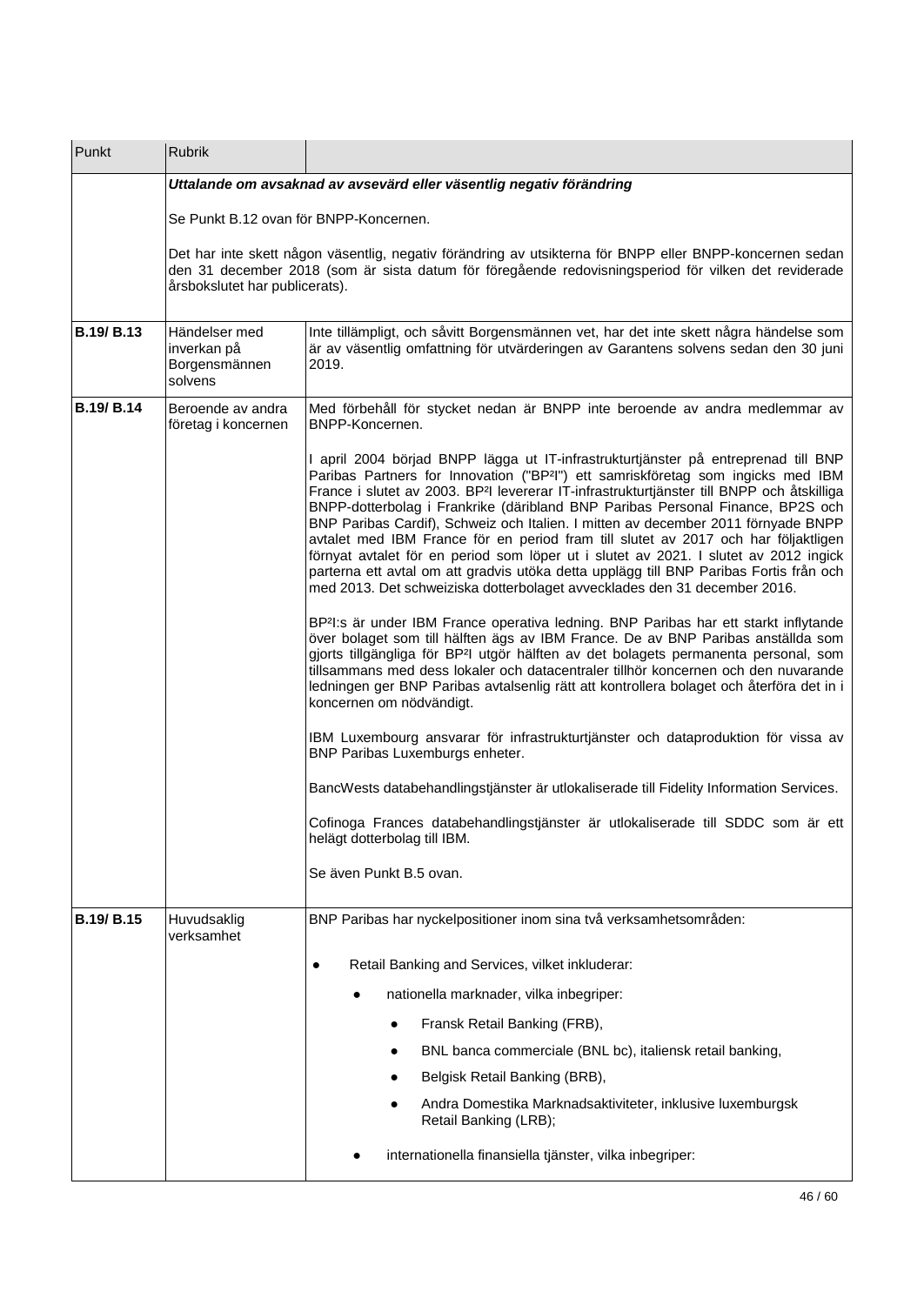| Punkt             | <b>Rubrik</b>                         |                                                                                                                                                                                                                                                                                                                                                                                                                                                                                                                                                                                                                                                |
|-------------------|---------------------------------------|------------------------------------------------------------------------------------------------------------------------------------------------------------------------------------------------------------------------------------------------------------------------------------------------------------------------------------------------------------------------------------------------------------------------------------------------------------------------------------------------------------------------------------------------------------------------------------------------------------------------------------------------|
|                   |                                       | Europa-Medelhavsområdet,<br>$\bullet$<br>BancWest,<br>$\bullet$<br>Privatekonomi,<br>$\bullet$<br>Försäkring,<br>$\bullet$<br>Förmögenhetsförvaltning och förvaltning av tillgångar.<br>Corporate and Institutional Banking (CIB), vilket inbegriper:<br>$\bullet$<br>Affärsbanksverksamhet,<br>Globala marknader,<br>Värdepapperstjänster.                                                                                                                                                                                                                                                                                                    |
| <b>B.19/ B.16</b> | Majoritetsägare                       | Ingen av de befintliga aktieägarna kontrollerar BNPP vare sig direkt eller indirekt. Per<br>den 31 december 2017 var huvudaktieägare är Société Fédérale de Participations et<br>d'Investissement ("SFPI") ett public-interest société anonyme (publikt aktiebolag) som<br>agerar på uppdrag av den belgiska regeringen och som äger 7,7 procent av<br>aktiekapitalet, BlackRock Inc. som innehar 5,1 procent av aktiekapitalet och<br>Storhertigdömet av Luxembourg som äger 1,0 procent av aktiekapitalet. Såvitt BNPP<br>vet äger ingen aktieägare, utöver SFPI och BlackRock Inc. mer än 5 procent av<br>aktiekapitalet eller rösträtterna |
| <b>B.19/ B.17</b> | Begärd kreditvärdig-<br>hetsbedömning | BNPP:s långfristiga kreditbetyg är A, med positiva utsikter (S&P Global Ratings<br>Europe Limited), Aa3 med stabila utsikter (Moody's France SAS), AA- med stabila<br>utsikter (Fitch France S.A.S. och) AA (låg) med stabila utsikter (DBRS Limited) och<br>BNPP:s kortfristiga kreditbetyg är A-1 (S&P Global Ratings Europe Limited), P-1<br>(Moody's Investors Service Ltd.), F1+ (Fitch France S.A.S.) och R-1 (medel) (DBRS<br>Limited).<br>Ett kreditbetyg är inte en rekommendation att köpa, sälja eller inneha värdepapper och<br>får upphävas, reduceras eller återtas av det utgivande kreditvärderingsinstitutet.                 |

# **Section C - Värdepapper**

| <b>Punkt</b> | <b>Rubrik</b>                        |                                                                                                                                                                                                                                                                                                                                                                                                                                                                                                 |
|--------------|--------------------------------------|-------------------------------------------------------------------------------------------------------------------------------------------------------------------------------------------------------------------------------------------------------------------------------------------------------------------------------------------------------------------------------------------------------------------------------------------------------------------------------------------------|
| C.1          | Typ och slag av<br>Värde-papper/ISIN | Värdepapprena utgörs av certifikat (" <b>Certifikat</b> ") och emitteras i Serier.                                                                                                                                                                                                                                                                                                                                                                                                              |
|              |                                      | Värdepapprenas Identifikationsnummer är CE0466GEO.                                                                                                                                                                                                                                                                                                                                                                                                                                              |
|              |                                      | ISIN-kod är FI4000410600.                                                                                                                                                                                                                                                                                                                                                                                                                                                                       |
|              |                                      | Common code är Inte tillämpligt.                                                                                                                                                                                                                                                                                                                                                                                                                                                                |
|              |                                      | Värdepapprena är kontantavräknade Värdepapper.                                                                                                                                                                                                                                                                                                                                                                                                                                                  |
| C.2          | Valuta                               | Valutan för denna Serie av Värdepapper är euro ("EUR").                                                                                                                                                                                                                                                                                                                                                                                                                                         |
| C.5          | Overlåtel-<br>seinskränk-ningar      | Värdepapperen kommer att kunna överlåtas fritt, med förbehåll för erbjudande-och<br>försäljningsrestriktioner i USA, Europeiska Ekonomiska Samarbetsområdet (EES),<br>Belgien, Tjeckien, Danmark, Finland, Frankrike, Tyskland, Irland, Italien, Luxemburg,<br>Norge, Portugallen, Romania, Spanien, Sverige, Italien, Polen, Storbritannien, Japan<br>och Australien samt i Prospektdirektivet och i lagstiftningen i de jurisdiktioner i vilka<br>aktuella värdepapperen erbjuds eller säljs. |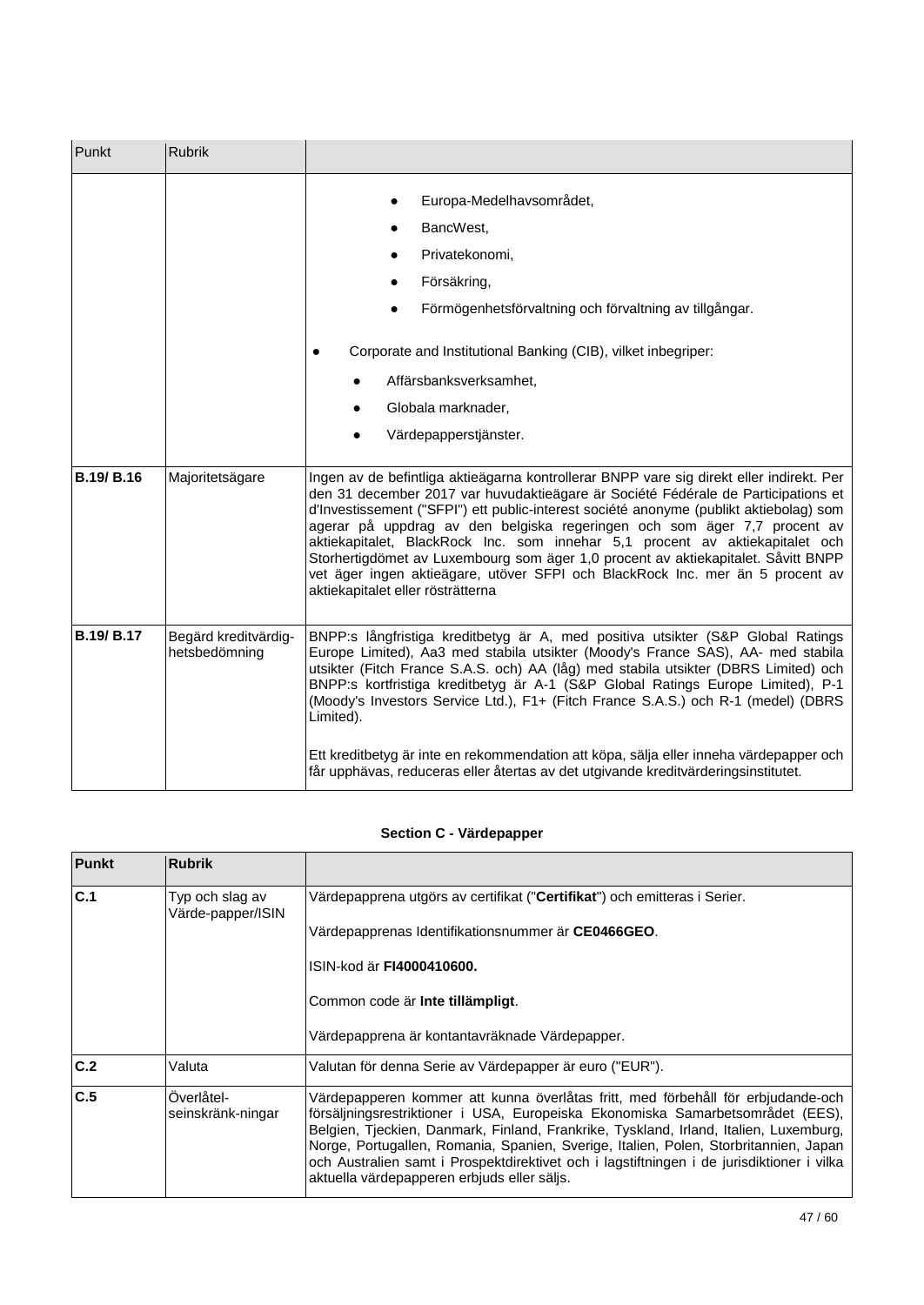| <b>Punkt</b> | <b>Rubrik</b>                             |                                                                                                                                                                                                                                                                                                                                                                                                                                                                                                                                                                                                                                                   |
|--------------|-------------------------------------------|---------------------------------------------------------------------------------------------------------------------------------------------------------------------------------------------------------------------------------------------------------------------------------------------------------------------------------------------------------------------------------------------------------------------------------------------------------------------------------------------------------------------------------------------------------------------------------------------------------------------------------------------------|
| C.8          | Rättigheter knutna<br>till Värde-papprena | Värdepapprena som emitteras under Programmet kommer att ha villkor i förhållande<br>till, bland annat:                                                                                                                                                                                                                                                                                                                                                                                                                                                                                                                                            |
|              |                                           | <b>Status</b>                                                                                                                                                                                                                                                                                                                                                                                                                                                                                                                                                                                                                                     |
|              |                                           | Certifikaten är emitterade på en icke säkerställd grund. Värdepapper som emitterats<br>på en icke säkerställd grund utgör direkta, ovillkorade, icke säkerställda och icke<br>efterställda förpliktelser för Emittenten som sinsemellan rankar och kommer ranka<br>parri passu och i vart fall parri passu med Emittentens övriga direkta, ovillkorade, icke<br>säkerställda och icke efterställda skulder (med undantag för sådana fall som<br>tillerkänns en lagstadgad förmånsrätt).                                                                                                                                                           |
|              |                                           | <b>Beskattning</b>                                                                                                                                                                                                                                                                                                                                                                                                                                                                                                                                                                                                                                |
|              |                                           | Innehavaren ska betala all skatt, tull, och/eller de utgifter som är hänförliga till inlösen<br>av värdepapperen och/eller leverans eller överföring av rättigheten. Emittenten ska,<br>från belopp som är förfallna till betalning eller tillgångar som är levererbara, göra<br>avdrag för skatt och utlägg som inte tidigare har dragits av från belopp som har<br>betalats eller tillgångar som har levererats till en Innehavare, vilka beräkningsagenten<br>anser vara hänförliga till värdepapperen.                                                                                                                                        |
|              |                                           | Betalningar kommer i samtliga fall göras med förbehåll för (i) fiskala eller andra<br>tillämpliga lagar och avräkningar tillämpliga vid betalning, (ii) källskatt eller avdrag som<br>förutsätts med anledning av ett sådant avtal som finns beskrivet i avsnitt 1471(b) av<br>1986 års amerikanska inkomstskattelag ("Lagen") eller som på annat sätt påförts och<br>som är hänförligt till Avsnitt 1471-1474 i Lagen, avräkning eller avtal därunder,<br>officiella tolkningar av detta, eller lag som implementerar en mellanstatlig syn på detta,<br>och (iii) källskatt eller avdrag som förutsätts med anledning av avsnitt 871(m) i Lagen. |
|              |                                           | <b>Negative pledge</b>                                                                                                                                                                                                                                                                                                                                                                                                                                                                                                                                                                                                                            |
|              |                                           | Värdepapprenas villkor kommer inte innehålla någon så kallad negative pledge-<br>bestämmelse.                                                                                                                                                                                                                                                                                                                                                                                                                                                                                                                                                     |
|              |                                           | Uppsägningsgrunder                                                                                                                                                                                                                                                                                                                                                                                                                                                                                                                                                                                                                                |
|              |                                           | Villkoren för Värdepapprena kommer inte innehålla några uppsägningsgrundande<br>omständigheter.                                                                                                                                                                                                                                                                                                                                                                                                                                                                                                                                                   |
|              |                                           | <b>Möten</b>                                                                                                                                                                                                                                                                                                                                                                                                                                                                                                                                                                                                                                      |
|              |                                           | Villkoren för Skuldebreven kommer innehålla bestämmelser för hur man ska kalla till<br>möten mellan innehavare av aktuella Värdepapper för att belysa frågor som generellt<br>sett påverkar deras intressen. Dessa bestämmelser ger angivna majoriteter rätt att<br>fatta beslut som binder alla innehavare, inklusive innehavare som inte har närvarat<br>eller röstat på aktuellt möte och även innehavare som röstat mot majoriteten.                                                                                                                                                                                                          |
|              |                                           | Tillämplig lag                                                                                                                                                                                                                                                                                                                                                                                                                                                                                                                                                                                                                                    |
|              |                                           | Värdepapprena, det Engelskrättsliga Agentavtalet (med ändringar eller tillägg från tid<br>till annan), Garantiåtagandet i förhållande till Värdepapprena samt utomobligatoriska<br>åtaganden som härrör från eller som är kopplade till det Engelskrättsliga Agentavtalet<br>(med ändringar eller tillägg från tid till annan) och Garantiåtagandet i förhållande till<br>Värdepapprena kommer att vara styrda av, och ska tolkas i enlighet med, engelsk rätt.                                                                                                                                                                                   |
| C.9          | Ränta/Inlösen                             | <b>Ränta</b>                                                                                                                                                                                                                                                                                                                                                                                                                                                                                                                                                                                                                                      |
|              |                                           | Värdepapprena är inte räntebärande och ger inte rätt till räntebetalning                                                                                                                                                                                                                                                                                                                                                                                                                                                                                                                                                                          |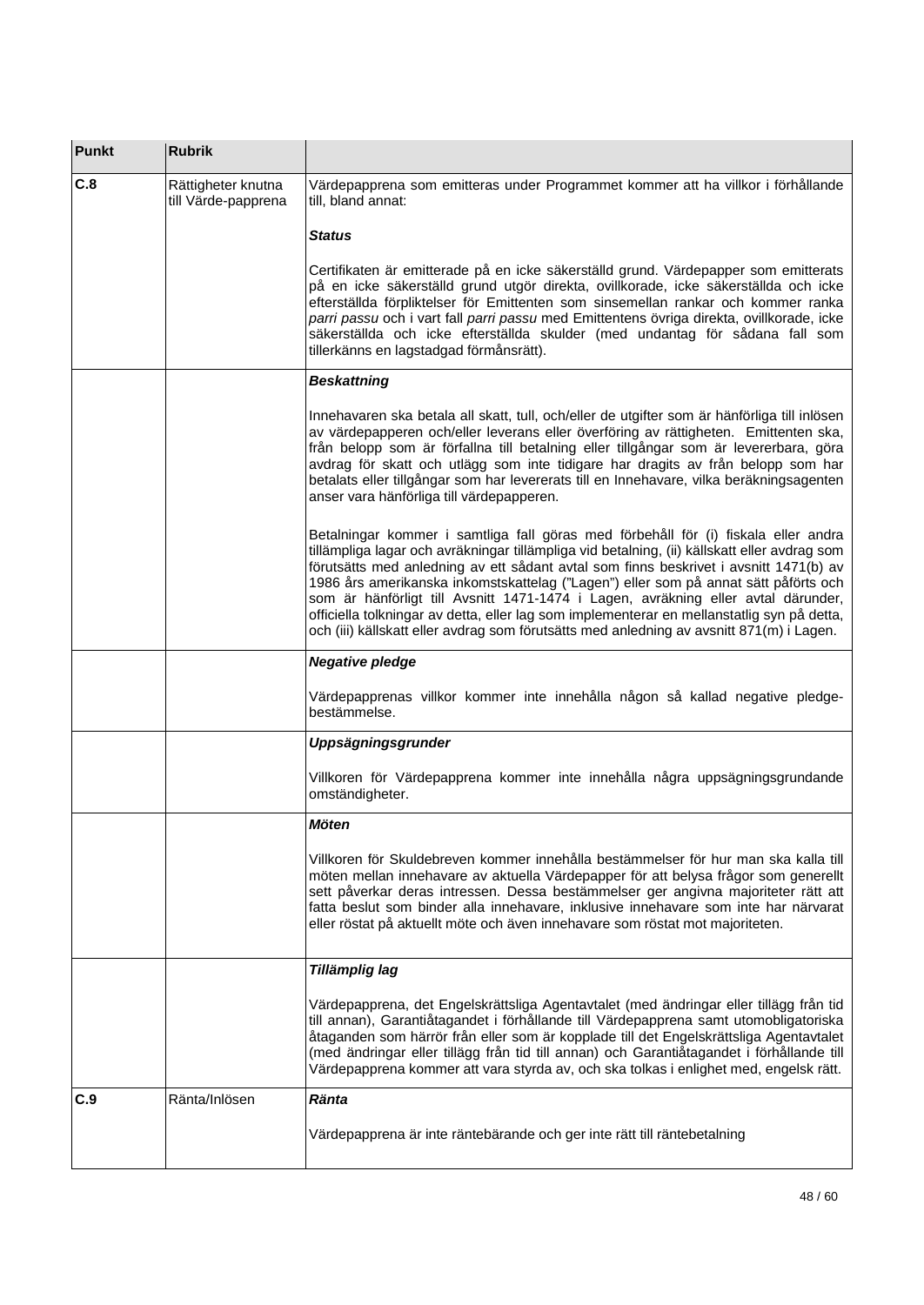| <b>Punkt</b> | <b>Rubrik</b>                                                                                                     |                                                                                                                                                                                                                                                                                                                                               |  |  |
|--------------|-------------------------------------------------------------------------------------------------------------------|-----------------------------------------------------------------------------------------------------------------------------------------------------------------------------------------------------------------------------------------------------------------------------------------------------------------------------------------------|--|--|
|              |                                                                                                                   | <b>Inlösen</b>                                                                                                                                                                                                                                                                                                                                |  |  |
|              |                                                                                                                   | Såvida inte tidigare inlöst eller uppsagt, kommer varje Värdepapper att lösas in på<br>Inlösendagen 5 januari 2026.                                                                                                                                                                                                                           |  |  |
|              |                                                                                                                   | Företrädare för Innehavare av Värdepapper                                                                                                                                                                                                                                                                                                     |  |  |
|              |                                                                                                                   | Emittenten har inte utsett någon företrädare för Innehavarna av Värdepapper.<br>Se även Punkt C.8 ovan angående de rättigheter som är hänförliga till<br>Värdepapprena.                                                                                                                                                                       |  |  |
| C.10         | Faktor hänförlig till<br>räntebetal-ning                                                                          | Inte tillämpligt.                                                                                                                                                                                                                                                                                                                             |  |  |
| C.11         | Upptagande till<br>handel                                                                                         | Ansökan har gjorts av Emittenten (eller för dennes räkning) för att Värdepapprena ska<br>upptas till handel på Nordic Derivatives Exchange (the "NDX").                                                                                                                                                                                       |  |  |
| C.15         | Hur värdet av en<br>investering i<br>värdepapprena<br>påverkas av värdet<br>på de under-<br>liggande tillgångarna | Beloppet som ska betalas vid inlösen är beräknat genom referens till de<br>Underliggande Referens(erna). Se Punkt C.9 ovan och C.18 nedan.                                                                                                                                                                                                    |  |  |
| C.16         | Slutdag för de<br>härledda<br>Värdepapprena                                                                       | Värdepapprenas Inlösendag är såsom anges i tabellen i Punkt C.20 nedan.                                                                                                                                                                                                                                                                       |  |  |
| C.17         | Avvecklingsförfaran<br>de                                                                                         | Dessa Serier av Värdepapper är kontantavräknade.                                                                                                                                                                                                                                                                                              |  |  |
|              |                                                                                                                   | Emittenten har inte valmöjligheten att ändra sättet för avräkning.                                                                                                                                                                                                                                                                            |  |  |
| C.18         | Avkastning på<br>Värdepapprena                                                                                    | Se Punkt C. 8 ovan angående de rättigheter som är kopplade till Värdepapprena.                                                                                                                                                                                                                                                                |  |  |
|              |                                                                                                                   | Se punkt C.9 ovan för information om ränta.                                                                                                                                                                                                                                                                                                   |  |  |
|              |                                                                                                                   | <b>Slutlig Inlösen</b>                                                                                                                                                                                                                                                                                                                        |  |  |
|              |                                                                                                                   | Såvida inte tidigare inlöst eller köpt och uppsagt, berättigar varje Värdepapper<br>dess innehavare att på Inlösendagen erhålla ett Kontantavräkningsbelopp från<br>Emittenten motsvarande:                                                                                                                                                   |  |  |
|              |                                                                                                                   | Slutliga utbetalningar för strukturerade värdepappersprodukter (SPS)"                                                                                                                                                                                                                                                                         |  |  |
|              |                                                                                                                   | Värdepapper som löses in automatiskt: produkter med en fast tidsram som<br>inkluderar en automatisk tidig inlösenegenskap. Avkastningen är kopplad till<br>avkastningen på den eller de underliggande referenserna. Dess beräkning kan<br>baseras på olika mekanismer (inklusive egenskaper för knock-in). Det kan finnas<br>ett Inget skydd. |  |  |
|              |                                                                                                                   | <b>NA x Autocall Standard</b>                                                                                                                                                                                                                                                                                                                 |  |  |
|              |                                                                                                                   | "NA" betyder EUR 1,000.                                                                                                                                                                                                                                                                                                                       |  |  |
|              |                                                                                                                   | <b>Autocall Standard</b>                                                                                                                                                                                                                                                                                                                      |  |  |
|              |                                                                                                                   | Om Gränsvärde för slutlig inlösen (SL) är större än eller lika med det<br>(A)<br>Slutliga inlösenvärdets villkorsnivå gäller:<br>100% + SL-uttagsränta; eller                                                                                                                                                                                 |  |  |
|              |                                                                                                                   |                                                                                                                                                                                                                                                                                                                                               |  |  |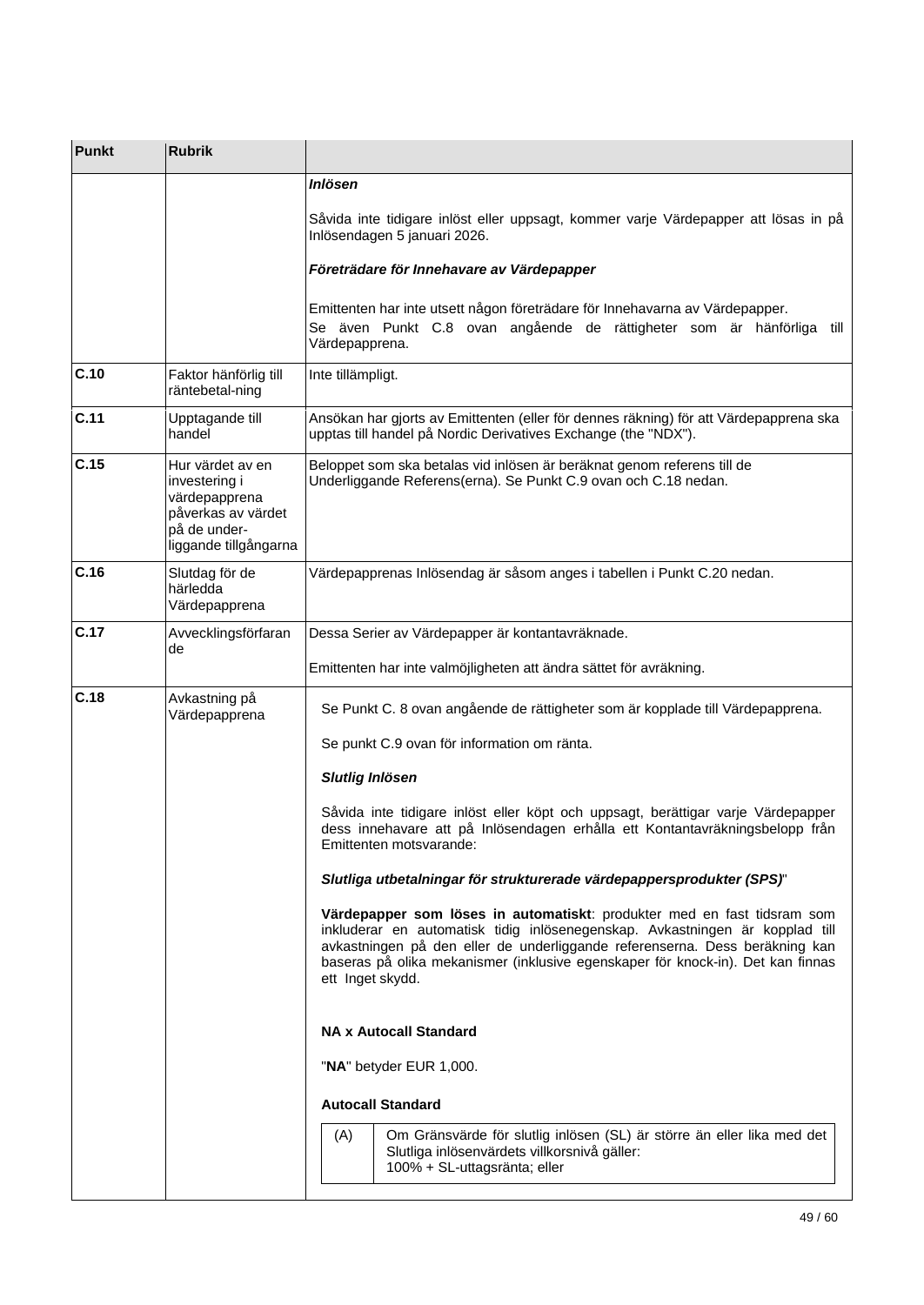| <b>Punkt</b> | <b>Rubrik</b> |                                                                                                                                                                                                                                                                                                                                                                                                                 |
|--------------|---------------|-----------------------------------------------------------------------------------------------------------------------------------------------------------------------------------------------------------------------------------------------------------------------------------------------------------------------------------------------------------------------------------------------------------------|
|              |               | Om Gränsvärde för slutlig inlösen (SL) är mindre än Slutliga<br>(B)<br>inlösenvärdets villkorsnivå och ingen Knock-in händelse har inträffat,<br>gäller:<br>100%; eller                                                                                                                                                                                                                                         |
|              |               | Om Gränsvärde för slutlig inlösen (SL) är mindre än Slutliga<br>(C)<br>inlösenvärdets villkorsnivå och en Knock-in händelse har inträffat,<br>gäller:<br>Min(100%, Slutligt inlösenvärde).                                                                                                                                                                                                                      |
|              |               | "Gränsvärde för slutlig inlösen (SL)" betyder när det gäller en SPS SL-<br>gränsvärderingsdag, Underliggande referensvärde.                                                                                                                                                                                                                                                                                     |
|              |               | Med avseende på följande bestämmelser för fastställande av Gränsvärde för slutlig<br>inlösen (SL), tillämpas följande definitioner (termer som inte definieras häri eller på<br>annat ställe i dessa slutvillkor har samma definition som i basprospektet):                                                                                                                                                     |
|              |               | "SPS SL-gränsvärderingsdag" betyder Avräkningskursdag.                                                                                                                                                                                                                                                                                                                                                          |
|              |               | "Avräkningskursdag" betyder Värderingsdag.                                                                                                                                                                                                                                                                                                                                                                      |
|              |               | "Värderingsdag" betyder inlösenvärderingsdag.                                                                                                                                                                                                                                                                                                                                                                   |
|              |               | the SPS<br>"SPS-värderingsdagar"<br>means<br>SL-gränsvärderingsdag<br>eller<br>Losendatum, såsom tillämpbart.                                                                                                                                                                                                                                                                                                   |
|              |               | "Underliggande referens" betyder enligt vad som anges Element C.20.                                                                                                                                                                                                                                                                                                                                             |
|              |               | "Lösenprisstängningsvärde": Tillämplig                                                                                                                                                                                                                                                                                                                                                                          |
|              |               | "Underliggande referensvärde" betyder, när det gäller en Underliggande referens<br>och en SPS-värderingsdagar, (i) det Underliggande referensslutkursvärde för<br>sådan Underliggande referens när det gäller sådan SPS Valuation Date (ii)<br>dividerat med aktuell Underliggande referensstoppkurs.                                                                                                           |
|              |               | "Underliggande referensslutkursvärde" betyder, när det gäller en SPS Valuation<br>DateSlutkurs när det gäller en sådan dag.                                                                                                                                                                                                                                                                                     |
|              |               | "Slutnivå" betyder den officiella slutnivån för den underliggande referens på<br>aktuell dag;                                                                                                                                                                                                                                                                                                                   |
|              |               | "Underliggande referensstoppkurs" betyder, beträffande en Underliggande<br>Referens,<br>Underliggande Referens-Stängningsprisvärdet för<br>det<br>sådan<br>Underliggande Referens på Lösendagen.                                                                                                                                                                                                                |
|              |               | "Slutliga inlösenvärdets villkorsnivå" är 100 procent.                                                                                                                                                                                                                                                                                                                                                          |
|              |               | "SL-uttagsränta" betyder SL-ränta                                                                                                                                                                                                                                                                                                                                                                               |
|              |               | "SL-ränta" är 6 x ER%, ER% En procentsats förväntad att bli omkring 10.00<br>procent men dock ej lägre än 8.00 procent som fastställs av Emittenten den<br>28 oktober 2019 då Erbjudandeperioden är slut. Notifiering om den faktiska satsen<br>kommer att publiceras på samma sätt som de Slutliga Villkoren publiceras och<br>finnas tillgängliga via följande länk: http://eqdpo.bnpparibas.com/FI4000410600 |
|              |               | "Slutligt inlösenvärde" betyder Underliggande referensvärde.                                                                                                                                                                                                                                                                                                                                                    |
|              |               | Med avseende på följande bestämmelser för fastställande av Slutligt inlösenvärde,                                                                                                                                                                                                                                                                                                                               |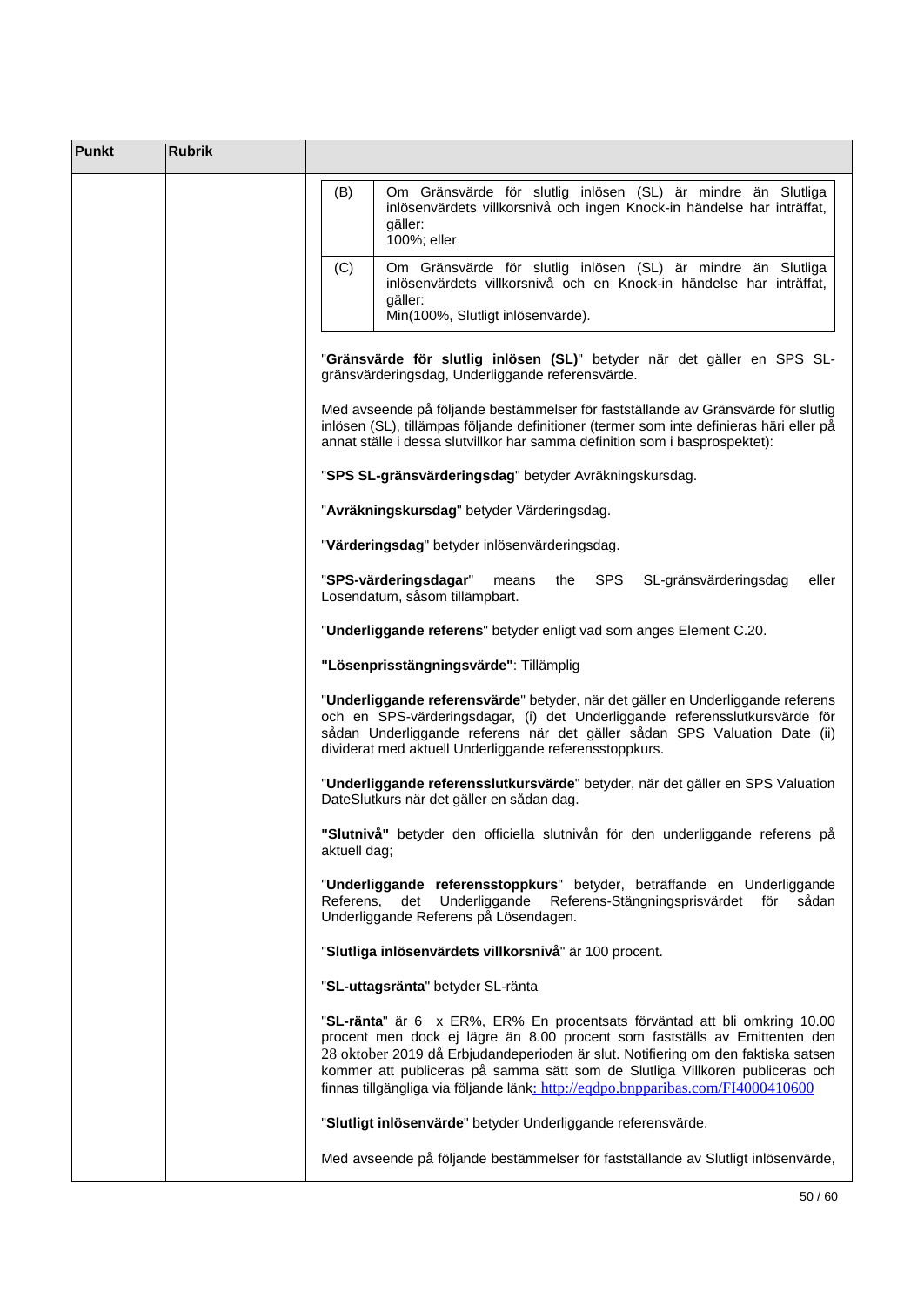| <b>Punkt</b> | <b>Rubrik</b> |                                                                                                                                                                                                                                                                                                       |
|--------------|---------------|-------------------------------------------------------------------------------------------------------------------------------------------------------------------------------------------------------------------------------------------------------------------------------------------------------|
|              |               | tillämpas följande definitioner (termer som inte definieras häri eller på annat ställe i<br>dessa slutvillkor har samma definition som i basprospektet):                                                                                                                                              |
|              |               | "SPS<br>Värderingsdatum"<br>SPS-inlösenvärderingsdag<br>betyder<br>the<br>eller<br>Losendatum, såsom tillämpbart.                                                                                                                                                                                     |
|              |               | "SPS-inlösenvärderingsdag" betyder Avräkningskursdag.                                                                                                                                                                                                                                                 |
|              |               | "Avräkningskursdag" betyder Värderingsdag.                                                                                                                                                                                                                                                            |
|              |               | "Värderingsdag" betyder inlösenvärderingsdag.                                                                                                                                                                                                                                                         |
|              |               | "Underliggande referens" betyder enligt vad som anges Element C.20.                                                                                                                                                                                                                                   |
|              |               | "Lösenprisstängningsvärde": Tillämplig                                                                                                                                                                                                                                                                |
|              |               | "Underliggande referensvärde" betyder, när det gäller en Underliggande referens<br>och en SPS Valuation Date, (i) det Underliggande referensslutkursvärde för sådan<br>Underliggande referens när det gäller sådan SPS Valuation Date (ii) dividerat med<br>aktuell Underliggande referensstoppkurs.  |
|              |               | "Underliggande referensslutkursvärde" betyder, när det gäller en SPS Valuation<br>DateSlutkurs när det gäller en sådan dag.                                                                                                                                                                           |
|              |               | "Slutnivå" betyder den officiella slutnivån för den underliggande referens på<br>aktuell dag;                                                                                                                                                                                                         |
|              |               | "Underliggande referensstoppkurs" betyder, beträffande en Underliggande<br>Underliggande<br>Referens-Stängningsprisvärdet för<br>Referens,<br>det<br>sådan<br>Underliggande Referens på Lösendagen.                                                                                                   |
|              |               | Lösendagen betyder 20 december 2019.                                                                                                                                                                                                                                                                  |
|              |               | Inlösenvärderingsdag betyder 22 december 2025.                                                                                                                                                                                                                                                        |
|              |               | Knock-in-händelse tillämpas                                                                                                                                                                                                                                                                           |
|              |               | Knock-in-händelse: Om Knock-in-värdet är lägre än Knock-in-nivån på dagen för<br>fastställande Knock-in Fastställandedagen.                                                                                                                                                                           |
|              |               | "Knock-in-värde" betyder "Underliggande referensvärde.                                                                                                                                                                                                                                                |
|              |               | Med avseende på följande bestämmelser för fastställande av Knock-in-värde,<br>tillämpas följande definitioner (termer som inte definieras häri eller på annat ställe i<br>dessa slutvillkor har samma definition som i basprospektet):                                                                |
|              |               | "Lösenprisstängningsvärde": Tillämplig                                                                                                                                                                                                                                                                |
|              |               | "Underliggande referensvärde" betyder, när det gäller en Underliggande referens<br>och en SPS-värderingsdagar, (i) det Underliggande referensslutkursvärde för<br>sådan Underliggande referens när det gäller sådan SPS Valuation Date (ii)<br>dividerat med aktuell Underliggande referensstoppkurs. |
|              |               | "Underliggande referensslutkursvärde" betyder, när det gäller en SPS Valuation<br>DateSlutkurs när det gäller en sådan dag.                                                                                                                                                                           |
|              |               | "SPS Värderingsdatum" betyder Lösendatum eller Knock-in Bestämmandedagen<br>, såsom tillämpbart.                                                                                                                                                                                                      |
|              |               | Slutnivå betyder den officiella slutnivån för den underliggande referens på aktuell                                                                                                                                                                                                                   |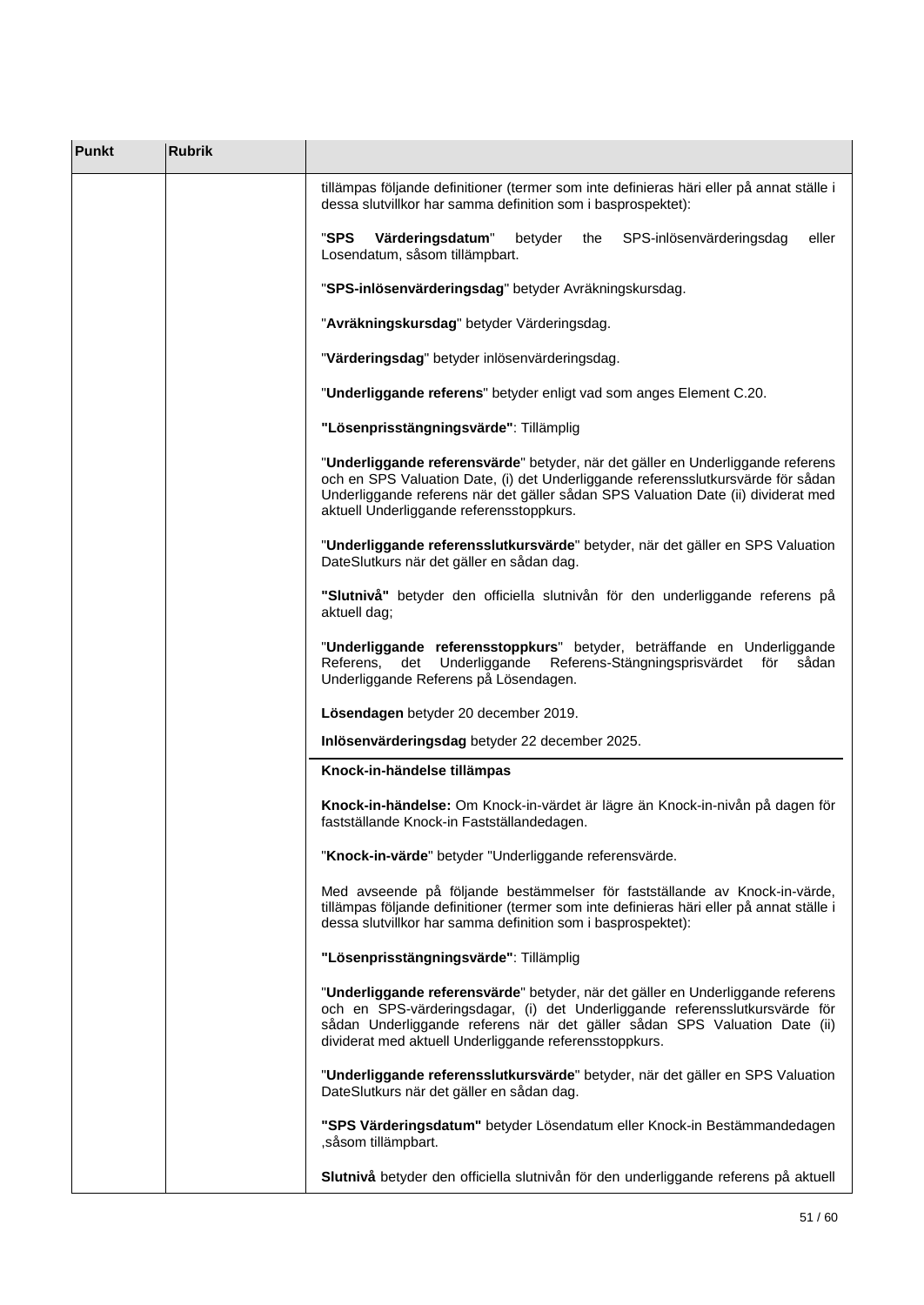| <b>Punkt</b> | <b>Rubrik</b> |                                                                                                                                                                                                                                            |
|--------------|---------------|--------------------------------------------------------------------------------------------------------------------------------------------------------------------------------------------------------------------------------------------|
|              |               | dag;                                                                                                                                                                                                                                       |
|              |               | "Underliggande referensstoppkurs" betyder, beträffande en Underliggande<br>det Underliggande<br>Referens-Stängningsprisvärdet<br>Referens,<br>för<br>sådan<br>Underliggande Referens på Lösendagen.                                        |
|              |               | Knock-in Fastställandedagen betyder Inlösenvärderingsdag                                                                                                                                                                                   |
|              |               | Lösendagen betyder 20 december 2019.                                                                                                                                                                                                       |
|              |               | Inlösenvärderingsdag betyder 22 december 2025.                                                                                                                                                                                             |
|              |               | Automatisk förtida inlösen                                                                                                                                                                                                                 |
|              |               | Om det på en värderingsdag för automatisk tidig inlösen inträffar en automatisk<br>tidig inlösenhändelse, kommer värdepapperen att lösas in tidigt till beloppet för en<br>automatisk tidig inlösen på dagen för automatisk tidig inlösen. |
|              |               | Beloppet för automatisk tidig inlösen kommer att vara lika med SPS utbetalning för<br>automatisk tidig inlösen.                                                                                                                            |
|              |               | Händelse med automatisk förtida inlösen:<br><b>Single Standard Automatic Early Redemption</b>                                                                                                                                              |
|              |               | Om det på en "värderingdag för automatisk tidig inlösen" inträffar att SPS AFI-<br>värdet är större än eller lika med den automatiska tidiga inlösennivån                                                                                  |
|              |               | SPS utbetalning vid automatisk tidig inlösen:                                                                                                                                                                                              |
|              |               | NA x (AFI-inlösenprocentsats + AFI-uttagsränta)                                                                                                                                                                                            |
|              |               | "AFI-inlösenprocentsats" är 100 procent.                                                                                                                                                                                                   |
|              |               | "AFI-uttagsränta" betyder, när det gäller en SPS-värderingsdag för uttagsränta,<br>AFI-räntan.                                                                                                                                             |
|              |               | "SPS-värderingsdag för uttagsränta" betyder Avräkningskursdag.                                                                                                                                                                             |
|              |               | "Avräkningskursdag" betyder Värderingsdag.                                                                                                                                                                                                 |
|              |               | "Värderingsdag" betyder relevant Automatic Early Redemption Valuation Date.                                                                                                                                                                |
|              |               | "NA" betyder Fiktivt belopp.                                                                                                                                                                                                               |
|              |               | "Fiktivt belopp" är EUR 1,000.                                                                                                                                                                                                             |
|              |               | SPS AFI-värdering: tillämpas.                                                                                                                                                                                                              |
|              |               | "SPS AFI-värde" betyder Underliggande referensvärde.                                                                                                                                                                                       |
|              |               | Med avseende på följande bestämmelser för fastställande av SPS AFI-värde,<br>tillämpas följande definitioner (termer som inte definieras häri eller på annat ställe i<br>dessa slutvillkor har samma definition som i basprospektet):      |
|              |               | "Underliggande referens" betyder enligt vad som anges Element C.20.                                                                                                                                                                        |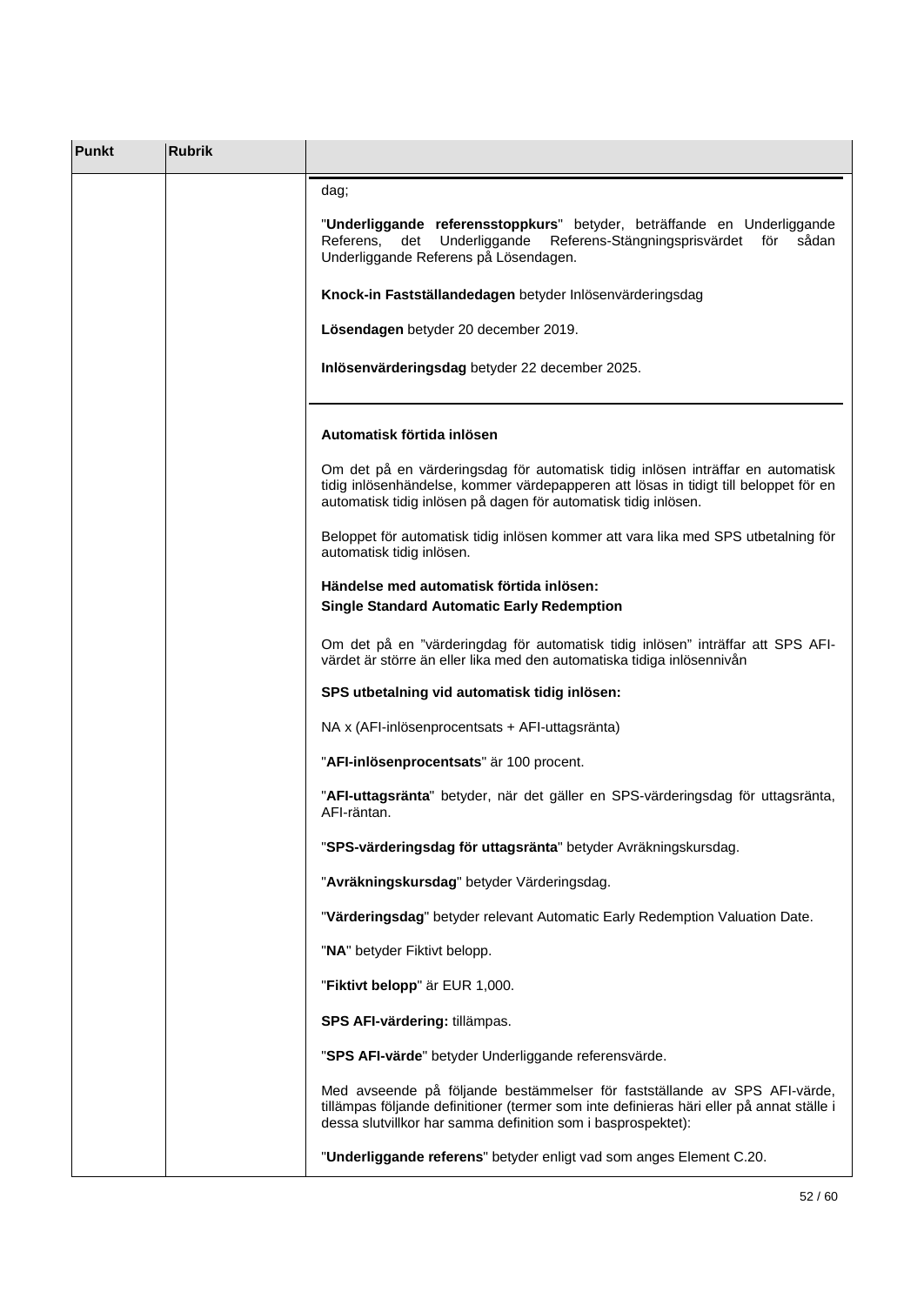| <b>Punkt</b> | <b>Rubrik</b>                  |                                                                                                                                                                                                                                                                                                                                                                                                                 |
|--------------|--------------------------------|-----------------------------------------------------------------------------------------------------------------------------------------------------------------------------------------------------------------------------------------------------------------------------------------------------------------------------------------------------------------------------------------------------------------|
|              |                                | "Lösenprisstängningsvärde": Tillämplig                                                                                                                                                                                                                                                                                                                                                                          |
|              |                                | "Underliggande referensvärde" betyder, när det gäller en Underliggande referens<br>och en SPS Valuation Date, (i) det Underliggande referensslutkursvärde för sådan<br>Underliggande referens när det gäller sådan SPS Valuation Date (ii) dividerat med<br>aktuell Underliggande referensstoppkurs.                                                                                                            |
|              |                                | "Underliggande referensslutkursvärde" betyder, när det gäller en SPS Valuation<br>DateSlutkurs när det gäller en sådan dag.                                                                                                                                                                                                                                                                                     |
|              |                                | Slutnivå betyder den officiella slutnivån för den underliggande referens på aktuell<br>dag;                                                                                                                                                                                                                                                                                                                     |
|              |                                | "Underliggande referensstoppkurs" betyder, beträffande en Underliggande<br>Referens,<br>det Underliggande<br>Referens-Stängningsprisvärdet för<br>sådan<br>Underliggande Referens på Lösendagen.                                                                                                                                                                                                                |
|              |                                | "SPS Värderingsdatum" betyder varje Inlösenvärderingsdatum elle Lösendatum,<br>såsom tillämpbart                                                                                                                                                                                                                                                                                                                |
|              |                                | "AER Rate" är n x ER%, ER% En procentsats förväntad att bli omkring 10.00<br>procent men dock ej lägre än 8.00 procent som fastställs av Emittenten den<br>28 oktober 2019 då Erbjudandeperioden är slut. Notifiering om den faktiska satsen<br>kommer att publiceras på samma sätt som de Slutliga Villkoren publiceras och<br>finnas tillgängliga via följande länk: http://eqdpo.bnpparibas.com/FI4000410600 |
|              |                                | n är ett tal från 1 till 5 som representerar den gällande automatiska<br>inlösenvärderingsdagen.                                                                                                                                                                                                                                                                                                                |
|              |                                | Automatisk Tidig Inlösennivå" är 100 procent.                                                                                                                                                                                                                                                                                                                                                                   |
|              |                                | "Automatiska Tidiga Inlösenvärderingsdatum" betyder 21 december 2020<br>(n=1), 20 december 2021 (n=2), 20 december 2022 (n=3), 20 december 2023<br>$(n=4)$ and 20 december 2024 (n=5)                                                                                                                                                                                                                           |
|              |                                | "Automatiska Tidiga Inlösendatum" betyder 4 januari 2021 (n=1), 3 januari 2022<br>(n=2), 3 januari 2023 (n=3), 3 januari 2024 (n=4) and 3 januari 2025 (n=5).                                                                                                                                                                                                                                                   |
| C.19         | Slutpris på Underlig-<br>gande | Slutpris på underliggande kommer att beräknas i enlighet med de<br>värderingsmekanismer som anges i Punkt C.18 ovan.                                                                                                                                                                                                                                                                                            |
| C.20         | Underlig-gande<br>Referens     | De underliggande referenserna anges i punkt C.18 ovan enligt följande. Information<br>om den eller de underliggande referenserna kan erhållas på följande webbplats(er):                                                                                                                                                                                                                                        |

|    |                                                      |                       | Underliggande referens <sup>k</sup> |             |                      |
|----|------------------------------------------------------|-----------------------|-------------------------------------|-------------|----------------------|
|    | Indexnamn                                            | Indexgarant           | <b>Bloombergkod</b>                 | Indexvaluta | Webbplats            |
| 11 | S&P Euro 50 Equal Weight<br>Synthetic 5% Price Index | S&P Dow Jones Indices | SPEU50ES                            | IEUR        | www.us.spindices.com |

## **Section D - Risker**

| <b>Punkt</b> | Rubrik        |                                                                                  |
|--------------|---------------|----------------------------------------------------------------------------------|
| D.2          | Huvud-sakliga | Blivande köpare av värdepapper som emitteras enligt detta grundprospekt ska vara |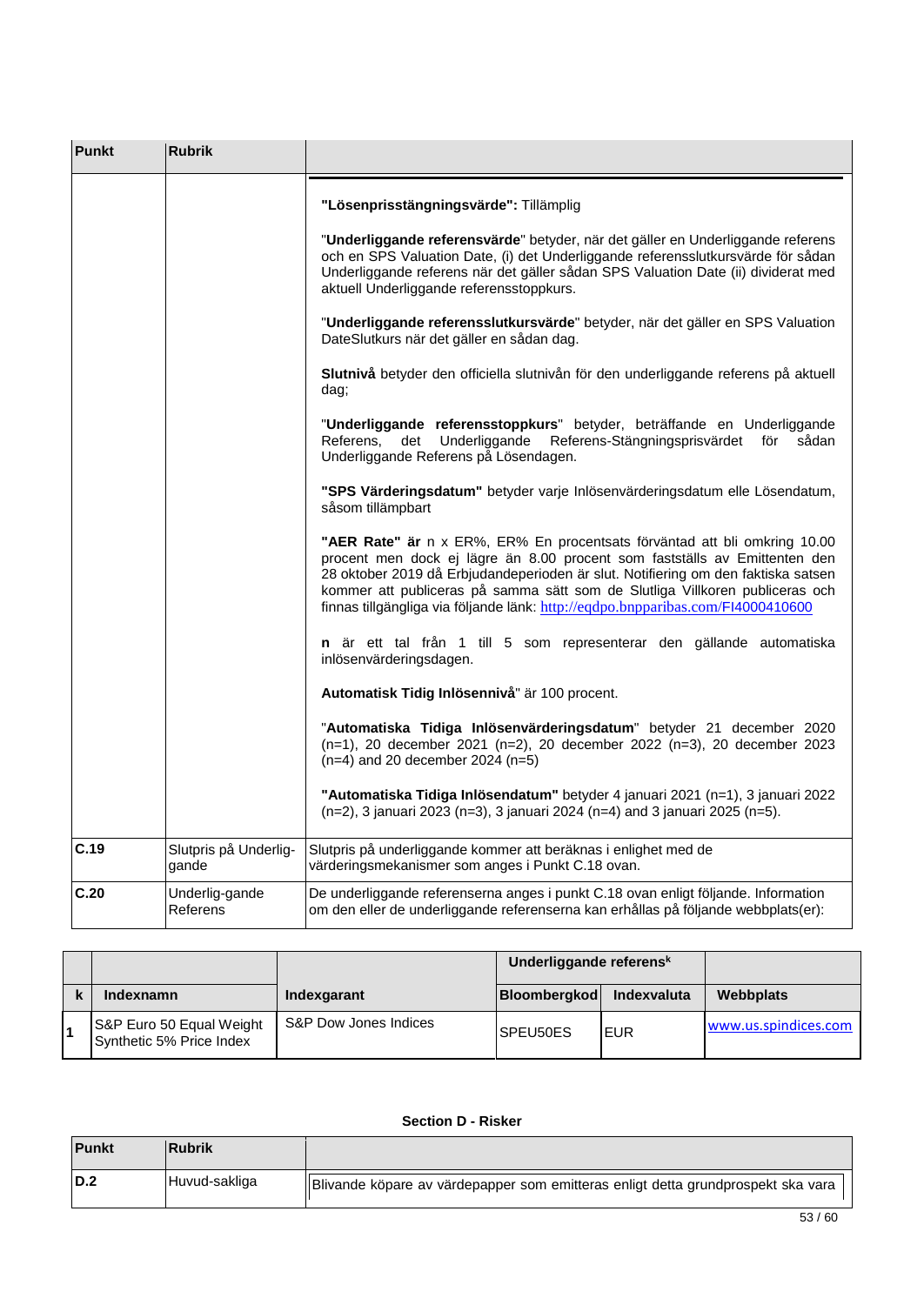| Punkt | <b>Rubrik</b>                                             |                                                                                                                                                                                                                                                                                                                                                                                                                                                                                                                                                                                                                                                                                                                                                                                                                                                                                                                                                           |
|-------|-----------------------------------------------------------|-----------------------------------------------------------------------------------------------------------------------------------------------------------------------------------------------------------------------------------------------------------------------------------------------------------------------------------------------------------------------------------------------------------------------------------------------------------------------------------------------------------------------------------------------------------------------------------------------------------------------------------------------------------------------------------------------------------------------------------------------------------------------------------------------------------------------------------------------------------------------------------------------------------------------------------------------------------|
|       | riskfaktorer<br>beträffande<br>Emittenten och<br>Garanten | erfarna med avseende på optioner och optionstransaktioner och ska förstå riskerna<br>med transaktioner som har med värdepapperen att göra. En investering i<br>värdepapper medför vissa risker som ska beaktas innan ett investeringsbeslut<br>fattas. Vissa risker kan påverka Emittentens förmåga att uppfylla sina åtaganden<br>med avseende på värdepapperen och borgensmannens förmåga att uppfylla sina<br>åtaganden enligt borgensförbindelse (i händelse av att värdepapperen emitteras av<br>BNPP B.V.), av vilket vissa är bortom dennes kontroll. Emittenten (och<br>borgensmannen, när det gäller värdepapper som emitterats av BNPP B.V.),<br>tillsammans med BNPP-koncernen, är särskilt exponerade för de risker som är<br>förknippade med deras verksamheter, enligt vad som anges nedan:                                                                                                                                                 |
|       |                                                           | <b>Borgensman</b>                                                                                                                                                                                                                                                                                                                                                                                                                                                                                                                                                                                                                                                                                                                                                                                                                                                                                                                                         |
|       |                                                           | De huvudsakliga risktyperna som är hänförliga till BNPP:s verksamhet anges nedan.<br>De ka mätas via riskviktade tillgångar eller andra indikationer om riskviktade<br>tillgångar inte är relevanta.                                                                                                                                                                                                                                                                                                                                                                                                                                                                                                                                                                                                                                                                                                                                                      |
|       |                                                           | Kreditrisk – Kreditrisk definieras som sannolikheten att en låntagare eller<br>(1)<br>motpart inte kan uppfylla sina åtaganden till BNPP. Sannolikheten för<br>insolvens tillsammans med lånets eller skuldens återvinningsgrad vid<br>insolvens är avgörande delar för att bedöma kreditkvaliteten. BNPP:s<br>riskviktade tillgångar som är föremål för denna risktyp uppgår till 504<br>31<br>december<br>2018.<br>miljarder euro per<br>den<br>Enligt<br>EBA-<br>rekommendationerna omfattar denna<br>risktyp<br>även<br>risker<br>med<br>aktieinvesteringar, samt de som rör försäkringsverksamhet;                                                                                                                                                                                                                                                                                                                                                   |
|       |                                                           | Operativ risk - Operativ risk är risken för förlust från felaktiga eller<br>(2)<br>inadekvata interna processer (särskilt de som rör personal och<br>informationssystem) eller externa händelser, vare sig det sker avsiktligt,<br>oförutsett eller har naturliga förklaringsgrunder (översvämning, brand,<br>jordbävning, terroristattacker etc.). Operativa risker omfattar bedrägeri,<br>risk med personal, rättsliga och ryktesrelaterade risker, risker med<br>undermålig regelefterlevnad, skatterisker, informationssystemrisker, risk<br>med att tillhandahålla inadekvata finansiella tjänster (uppföranderisk), risk<br>med fel i driftsprocesser däribland kreditprocesser, eller på grund av<br>användning av en modell (modellrisk), samt potentiella finansiella följder<br>som rör hantering av ryktesrisken. BNPP:s riskviktade tillgångar som är<br>föremål för denna risktyp uppgår till 73 miljarder euro per den 31<br>december 2018: |
|       |                                                           | Motpartsrisk - Motpartsrisken uppstår i och med BNPP:s kreditrisk i<br>(3)<br>samband med marknadstransaktioner, investeringar och/eller betalningar.<br>Riskbeloppet varierar vid olika tidpunkter beroende på fluktuationer bland<br>marknadsparametrar vilka påverkar den potentiella framtida värdet på de<br>transaktioner som berörs. BNPP:s riskviktade tillgångar som är föremål för<br>denna risktyp uppgår till 27 miljarder euro per den 31 december 2018;                                                                                                                                                                                                                                                                                                                                                                                                                                                                                     |
|       |                                                           | Marknadsrisk - Marknadsrisk är risken för värdeförlust orsakad av en<br>(4)<br>för<br>kurser<br>eller<br>marknadsparametrar.<br>ogynnsam<br>trend<br>Marknadsparametrar omfattar, men är inte begränsade till, växelkurser,<br>kurser på värdepapper och råvaror (oavsett om kursen anges direkt eller<br>erhålls genom referens till en jämförbar tillgång), derivatkurser på en<br>etablerad marknad och alla jämförelseindex som kan härledas från<br>marknadsnoteringar som till exempel räntor, kreditspreadar, volatilitet och<br>antydda korrelationer eller andra liknande parametrar. BNPP:s riskviktade<br>tillgångar som är föremål för denna risktyp uppgår till 20 miljarder euro per<br>den 31 december 2018;                                                                                                                                                                                                                               |
|       |                                                           | Värdepapperinseringsrisk<br>Värdepapperisering<br>(5)<br>är<br>en<br>transaktionsuppgörelse genom vilken den kreditrisk som är knuten till en<br>skuld eller ett antal skulder delas upp i delmängder. Ett åtagande som<br>görs enligt en värdepapperiseringsstruktur (inklusive derivat och                                                                                                                                                                                                                                                                                                                                                                                                                                                                                                                                                                                                                                                              |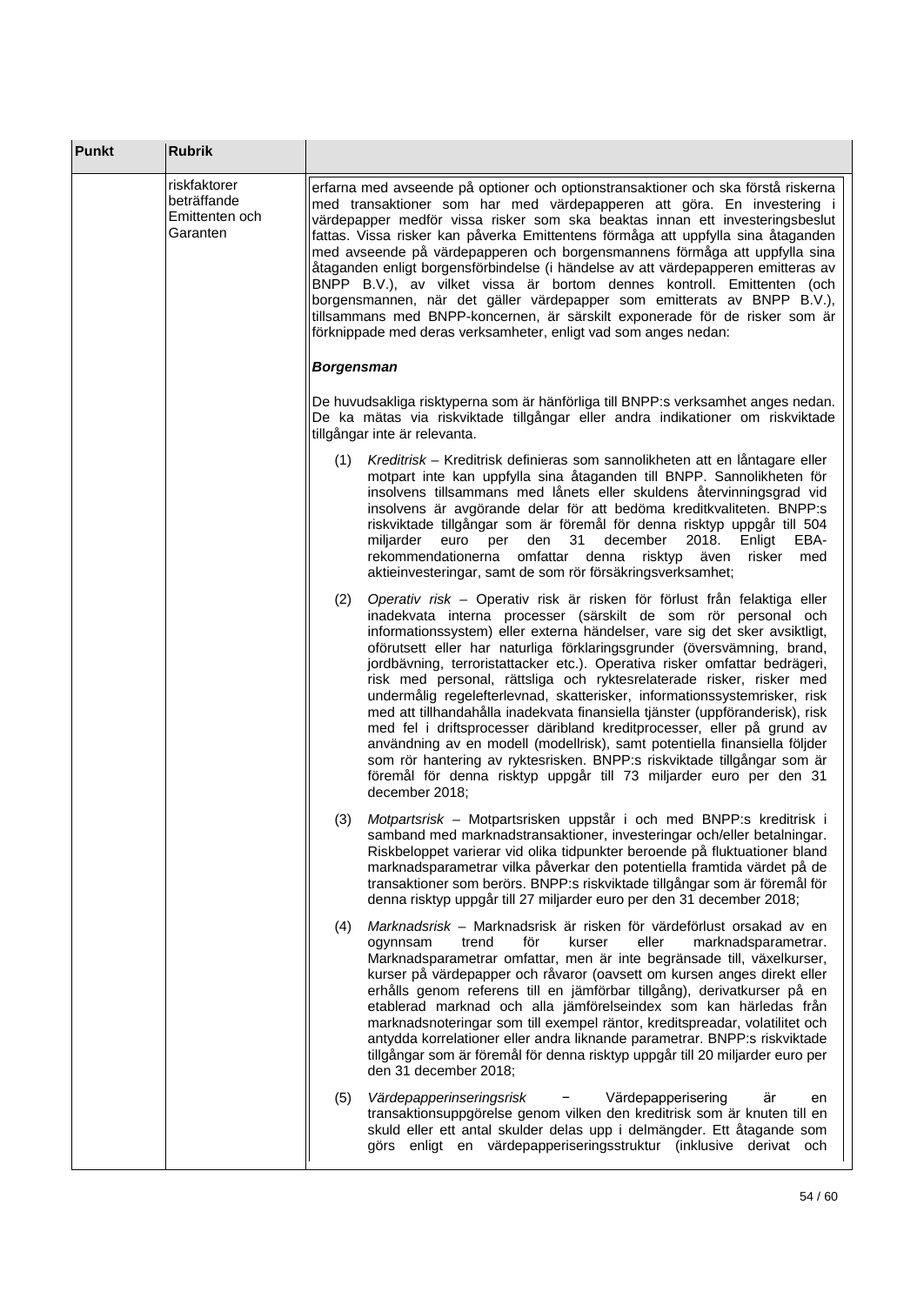| <b>Punkt</b> | <b>Rubrik</b> |                                                                                                                                                                                                                                                                                                                                                                                                                                                                                                                                                                                                                        |
|--------------|---------------|------------------------------------------------------------------------------------------------------------------------------------------------------------------------------------------------------------------------------------------------------------------------------------------------------------------------------------------------------------------------------------------------------------------------------------------------------------------------------------------------------------------------------------------------------------------------------------------------------------------------|
|              |               | likviditetslinjer) anses vara en värdepapperisering. Mängden för dessa<br>åtaganden hålls noggrant i bankportföljer; BNPP:s riskviktade tillgångar<br>som är föremål för denna risktyp uppgår till 7 miljarder euro per den 31<br>december 2018;                                                                                                                                                                                                                                                                                                                                                                       |
|              |               | Risker som rör uppskjutna skatter och vissa innehav eller finansinstitut -<br>(6)<br>belopp under de försiktiga kapitalminskningströsklarna genererar<br>riskviktade tillgångar som uppgår till 17 miljarder euro per den 31<br>december 2018:                                                                                                                                                                                                                                                                                                                                                                         |
|              |               | Likviditetsrisk – Likviditetsrisk är risken att BNPP inte kommer att kunna<br>(7)<br>uppfylla sina åtaganden eller sälja eller göra upp om ett innehav på grund<br>av marknadsläget eller specifika faktorer inom en viss tidsperiod och till en<br>rimlig kostnad. Den återspeglar risken att inte kunna klara av utgående<br>nettokassaflöden, däribland säkerhetskrav, på en kortfristig till långfristig<br>tidshorisont. BNPP-koncernens specifika risk kan bedömas utifrån dess<br>kortfristiga likviditetstal, som analyserar säkerheten för de utgående<br>nettokassaflödena under ett stresstest på 30 dagar. |
|              |               | Mer allmänt kan risker för vilka BNPP-koncernen är exponerad för uppstå<br>utifrån ett antal faktorer som bland annat rör förändringar av den<br>makroekonomiska och konkurrensutsatta marknaden och som för<br>myndighetsregler eller införandet av företagets strategi, dess verksamhet<br>eller drift.                                                                                                                                                                                                                                                                                                              |
|              |               | <b>Risker</b>                                                                                                                                                                                                                                                                                                                                                                                                                                                                                                                                                                                                          |
|              |               | Detta avsnitt sammanfattar de huvudsakliga risker som BNPP för närvarande<br>bedömer sig stå inför. De presenteras i följande kategorier: risker som rör den<br>makroekonomiska omgivningen, risker som rör marknadsmiljön, myndighetsrisker<br>och risker som rör implementeringen av BNPP:s strategi, risker som rör ledningen<br>av BNPP:s verksamhet och risker som rör BNPP:s drift.                                                                                                                                                                                                                              |
|              |               | (a) Negativa ekonomiska och finansiella villkor har tidigare haft och kan i framtiden<br>ha en inverkan på BNPP och de marknader där företaget verkar.                                                                                                                                                                                                                                                                                                                                                                                                                                                                 |
|              |               | (b) Mot bakgrund av BNPP globala verksamhet kan företaget vara sårbart för vissa<br>politiska, makroekonomiska och finansiella risker i de länder och regioner där<br>företaget är verksamt.                                                                                                                                                                                                                                                                                                                                                                                                                           |
|              |               | (c) BNPP:s tillgång till och kostnader för finansiering kan påverkas negativt av nya<br>ekonomiska kriser, sämre konjunkturläge, sämre kreditvärdering, utökade<br>kreditavkastningsskillnader eller andra faktorer.                                                                                                                                                                                                                                                                                                                                                                                                   |
|              |               | (d) De utdragna lågräntemiljöerna medför inneboende systemrisker och att lämna<br>en sådan miljö medför också risker.                                                                                                                                                                                                                                                                                                                                                                                                                                                                                                  |
|              |               | (e) Påtagliga räntekursförändringar kan påverka BNPP:s intäkter eller lönsamhet<br>negativt.                                                                                                                                                                                                                                                                                                                                                                                                                                                                                                                           |
|              |               | Andra finansiella instituts och marknadsaktörers soliditet och uppträdande kan<br>(t)<br>påverka BNPP negativt.                                                                                                                                                                                                                                                                                                                                                                                                                                                                                                        |
|              |               | (g) BNPP kan lida allvarliga förluster vid handels- och investeringsaktiviteter till följd<br>av marknadsfluktuationer och volatilitet.                                                                                                                                                                                                                                                                                                                                                                                                                                                                                |
|              |               | (h) BNPP kan generera lägre intäkter från courtage och avgiftsbaserade<br>affärsområden under marknadsnedgångar.                                                                                                                                                                                                                                                                                                                                                                                                                                                                                                       |
|              |               | Utdragna marknadsnedgångar kan minska marknadernas likviditet och göra det<br>(i)                                                                                                                                                                                                                                                                                                                                                                                                                                                                                                                                      |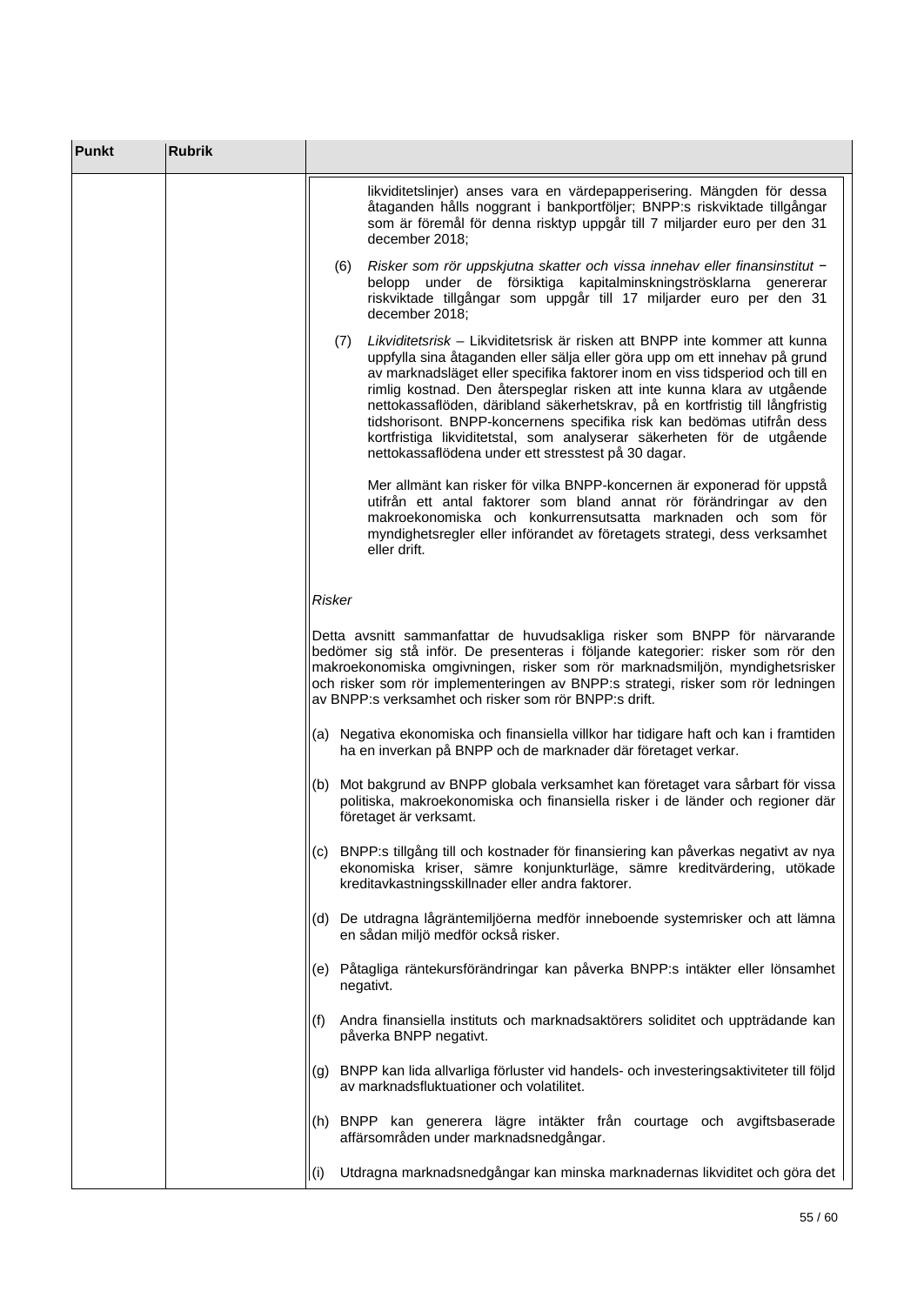| <b>Punkt</b> | <b>Rubrik</b> |                      |                                                                                                                                                                                                                                                         |
|--------------|---------------|----------------------|---------------------------------------------------------------------------------------------------------------------------------------------------------------------------------------------------------------------------------------------------------|
|              |               |                      | svårare att sälja tillgångar och det kan möjligen leda till väsentliga förluster.                                                                                                                                                                       |
|              |               | (j)                  | BNPP måste se till att företagets tillgångar och skulder matchas korrekt för att<br>undvika exponering mot förluster.                                                                                                                                   |
|              |               | verksamhet.          | (k) Lagar och bestämmelser som antagits under senare år, särskilt som svar på<br>den globala finanskrisen, samt nya lagförslag, kan väsentligen påverka BNPP<br>och den finansiella och ekonomiska miljö i vilken BNPP bedriver sin                     |
|              |               |                      | (I) BNPP kan bli föremål för beslut om avveckling.                                                                                                                                                                                                      |
|              |               |                      | (m) BNPP är föremål för omfattande och föränderliga myndighetskrav i de<br>jurisdiktioner där det verkar.                                                                                                                                               |
|              |               | parter.              | (n) BNPP kan drabbas av betydande böter och andra administrativa och straffbara<br>påföljder för bristande efterlevnad av tillämpliga lagar och förordningar, och kan<br>även medföra förluster vid relaterad (eller orelaterad) rättstvist med privata |
|              |               |                      | (o) Risker kopplade till genomförandet av BNPP:s strategiska planer.                                                                                                                                                                                    |
|              |               |                      | (p) BNPP kan få svårigheter att integrera förvärvade företag och kan vara<br>oförmögen att dra nytta av de fördelar som förväntas av dess förvärv.                                                                                                      |
|              |               |                      | (q) BNPP är exponerat för en kreditrisk och en motpartsrisk.                                                                                                                                                                                            |
|              |               |                      | (r) En väsentlig ökning i nya avsättningar, eller ett underskott i de<br>avsättningsnivåer som tidigare bokförts, skulle kunna påverka BNPP:s<br>verksamhetsresultat och finansiella ställning negativt.                                                |
|              |               |                      | (s) BNPP:s hedgingstrategier kommer inte nödvändigtvis att förebygga förluster.                                                                                                                                                                         |
|              |               | (t)<br>aktiekapital. | Justering av bokfört värde för BNPP:s värdepappers- och derivatportfölj och<br>BNPP:s egen skuld kan ha en inverkan på sina nettointäkter och aktieägarnas                                                                                              |
|              |               |                      | (u) BNPP:s kreditvärdering kan sänkas, vilket kan försämra lönsamheten.                                                                                                                                                                                 |
|              |               |                      | (v) Intensiv konkurrens från andra banker och andra aktörer kan påverka BNPP:s<br>intäkter och lönsamhet negativt.                                                                                                                                      |
|              |               |                      | (w) BNPP:s policy för riskhantering, rutiner och metoder, kan göra att BNPP<br>exponeras mot oidentifierade eller oförutsedda risker, vilket kan leda till<br>väsentliga förluster.                                                                     |
|              |               |                      | (x) En störning eller ett avbrott i BNPP:s informationssystem kan resultera i<br>väsentliga förluster av klient- eller kunddata, skada BNPP:s rykte och<br>ekonomiska förluster.                                                                        |
|              |               |                      | (y) BNPP:s konkurrensställning kan skadas om dess rykte kommer till skada.                                                                                                                                                                              |
|              |               | <b>Emittenter</b>    |                                                                                                                                                                                                                                                         |
|              |               | koncernen.           | De huvudsakliga risker som beskrivits ovan för BNPP utgör även de huvudsakliga<br>riskerna för BNPP B.V., antingen som en enskild enhet eller som ett företag i BNPP-                                                                                   |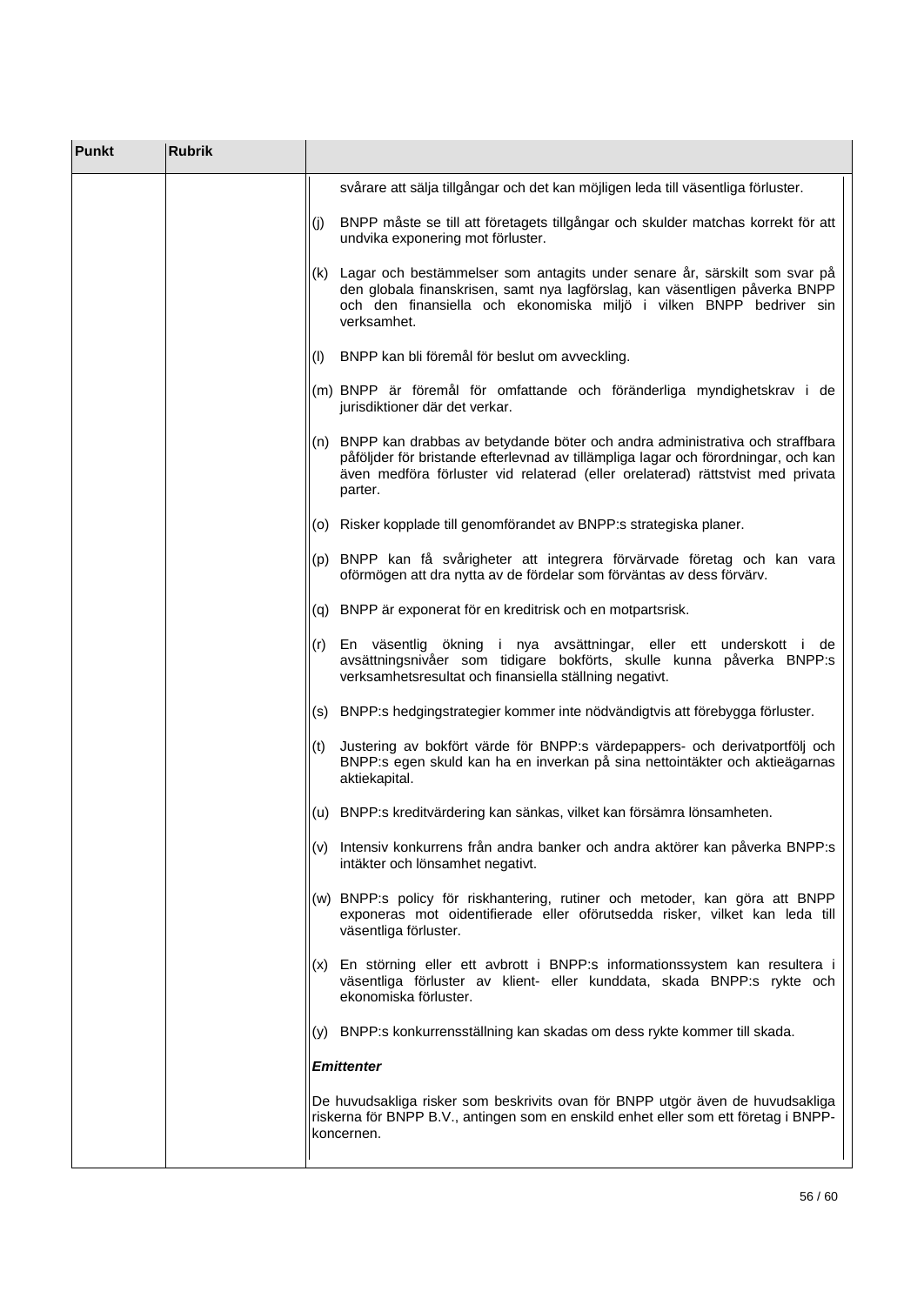| <b>Punkt</b> | <b>Rubrik</b>                                   |                                                                                                                                                                                                                                                                                                                                                                                                                                                                                                                                                                                                                                                                                                                               |
|--------------|-------------------------------------------------|-------------------------------------------------------------------------------------------------------------------------------------------------------------------------------------------------------------------------------------------------------------------------------------------------------------------------------------------------------------------------------------------------------------------------------------------------------------------------------------------------------------------------------------------------------------------------------------------------------------------------------------------------------------------------------------------------------------------------------|
|              |                                                 | <b>Beroenderisk</b>                                                                                                                                                                                                                                                                                                                                                                                                                                                                                                                                                                                                                                                                                                           |
|              |                                                 | BNPP B.V. är ett operationellt bolag. Tillgångarna i BNPP B.V. består av åtaganden<br>för andra BNPP-koncernbolag. Förmågan hos BNPP B.V. att uppfylla egna<br>åtaganden kommer att bero på förmågan hos andra BNPP-koncernbolag att uppfylla<br>sina åtaganden. När det gäller de värdepapper som emitteras, beror förmågan hos<br>BNPP B.V. att uppfylla sina åtaganden för sådana värdepapper på inkomna<br>betalningar enligt vissa hedgingavtal som ingås med andra BNPP-koncernbolag.<br>Följaktligen kommer innehavare av BNPP B.V.-värdepapper, enligt bestämmelserna<br>i borgensförbindelse utgiven av BNPP, att exponeras mot förmågan hos BNP-<br>koncernbolag att uppfylla sina åtaganden i sådana hedgingavtal. |
|              |                                                 | Marknadsrisk                                                                                                                                                                                                                                                                                                                                                                                                                                                                                                                                                                                                                                                                                                                  |
|              |                                                 | BNPP B.V. utsätter sig för en exponering mot marknadsrisker som uppstår från<br>innehav i ränte-, växelkurs-, råvaru- och aktieprodukter, av vilka alla är exponerade<br>mot allmänna och specifika marknadsrörelser. Dessa risker säkras emellertid av<br>options- och swappavtal och därför dämpas dessa risker i princip.                                                                                                                                                                                                                                                                                                                                                                                                  |
|              |                                                 | <b>Kreditrisk</b>                                                                                                                                                                                                                                                                                                                                                                                                                                                                                                                                                                                                                                                                                                             |
|              |                                                 | BNPP B.V. har en betydande koncentration av kreditrisker då alla OTC-kontrakt har<br>förvärvats från moderbolaget och andra BNPP-koncernbolag. Vid beaktande av<br>målet för och verksamheten hos BNPP B.V. och det faktumet att moderbolaget står<br>under uppsikt av Europeiska centralbanken och Autorité de Contrôle Prudentiel et<br>de Résolution bedömer ledningen dessa risker som acceptabla. Den långsiktiga<br>skuldsättningen med prioriterade fordringar för BNP Paribas värderas till (A+) av<br>Standard & Poor's och till (Aa3) av Moody's.                                                                                                                                                                   |
|              |                                                 | Likviditetsrisk                                                                                                                                                                                                                                                                                                                                                                                                                                                                                                                                                                                                                                                                                                               |
|              |                                                 | BNPP B.V. har en betydande riskexponering mot likviditet. För att dämpa denna<br>exponering, har BNPP B.V. ingått nettningsavtal med moderbolaget och andra<br>BNPP-koncernbolag.                                                                                                                                                                                                                                                                                                                                                                                                                                                                                                                                             |
| D.3          | Huvud-sakliga risker<br>avseende<br>Värdepapper | Utöver de risker (inklusive risken för obestånd) som kan påverka Emittentens förmåga<br>att uppfylla sina åtaganden för värdepapperen eller borgensmannens förmåga att<br>uppfylla sina åtaganden enligt borgensförbindelsen, finns det vissa faktorer som är<br>väsentliga vid en bedömning av de risker som är förknippade med värdepapper som<br>emitterats i enlighet med detta grundprospekt, däribland: Marknadsrisker                                                                                                                                                                                                                                                                                                  |
|              |                                                 | - värdepapperen (andra än de säkerställda värdepapperen) är icke säkerställda<br>obligationer;                                                                                                                                                                                                                                                                                                                                                                                                                                                                                                                                                                                                                                |
|              |                                                 | - värdepapper med hävstång har en högre risknivå och närhelst det föreligger förluster<br>på sådana värdepapper kan de förlusterna bli högre än förluster på ett liknande<br>värdepapper som inte har hävstång;                                                                                                                                                                                                                                                                                                                                                                                                                                                                                                               |
|              |                                                 | - exponering mot den underliggande referensen kommer i många fall att uppnås<br>genom att ingå säkringsavtal och, när det gäller värdepapper knutna till en<br>underliggande referens, exponeras potentiella investerar mot avkastningen på dessa<br>säkringsavtal och händelser som kan påverka säkringsavtalen och följaktligen att<br>någon av dessa händelser inträffar, vilket kan påverka värdet på värdepapperen,                                                                                                                                                                                                                                                                                                      |
|              |                                                 | - exponering mot Underliggande Referens kan i många fall åstadkommas genom att<br>aktuell Emittent ingår ett hedgingupplägg och, i förhållande till Värdepapper kopplade<br>till en Underliggande Referens är potentiella investerare exponerade mot resultatet av<br>dessa hedgingupplägg samt händelser som kan komma att påverka hedgingupplägg<br>och sålunda kan uppkomsten av sådana händelser påverka Värdepapprenas värde,                                                                                                                                                                                                                                                                                            |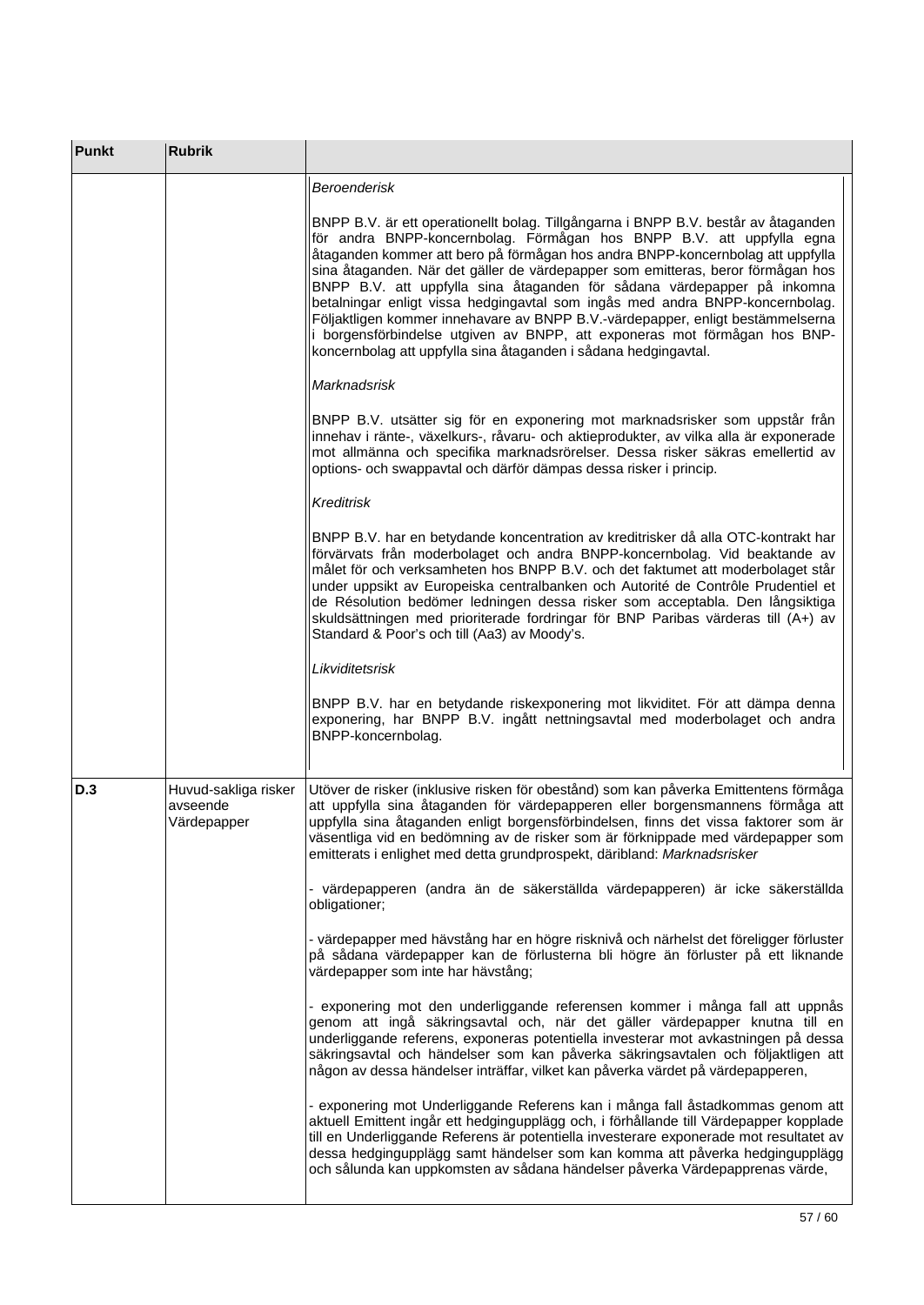| Punkt | <b>Rubrik</b> |                                                                                                                                                                                                                                                                                                                                                                                                                                                                                                                                                                                                                                                                                            |
|-------|---------------|--------------------------------------------------------------------------------------------------------------------------------------------------------------------------------------------------------------------------------------------------------------------------------------------------------------------------------------------------------------------------------------------------------------------------------------------------------------------------------------------------------------------------------------------------------------------------------------------------------------------------------------------------------------------------------------------|
|       |               | Innehavarrisker                                                                                                                                                                                                                                                                                                                                                                                                                                                                                                                                                                                                                                                                            |
|       |               | - möten som rör bestämmelser för innehavare kan tillåta fastställda majoriteter att fatta<br>bindande beslut för alla innehavare,                                                                                                                                                                                                                                                                                                                                                                                                                                                                                                                                                          |
|       |               | - under särskilda omständigheter kan innehavarna förlora hela värdet på sina<br>investeringar,                                                                                                                                                                                                                                                                                                                                                                                                                                                                                                                                                                                             |
|       |               | Risk med Emittent och borgensman                                                                                                                                                                                                                                                                                                                                                                                                                                                                                                                                                                                                                                                           |
|       |               | - en sänkt värdering som i förekommande fall medges utestående skuldebrev från<br>Emittenten eller borgensmannen (om det är tillämpligt) av ett kreditvärderingsinstitut<br>kan leda till ett minskat handelsvärde på värdepapperen,                                                                                                                                                                                                                                                                                                                                                                                                                                                       |
|       |               | - vissa intressekonflikter kan uppstå (se punkt E.4 nedan).                                                                                                                                                                                                                                                                                                                                                                                                                                                                                                                                                                                                                                |
|       |               | Rättsliga risker                                                                                                                                                                                                                                                                                                                                                                                                                                                                                                                                                                                                                                                                           |
|       |               | - förekomsten av ytterligare en störningshändelse eller potentiella ytterligare<br>störningshändelser kan komma att leda till en justering av värdepapperen, tidig<br>inlösen eller kan leda till att det belopp som ska betalas vid planerad inlösen är<br>annorlunda än det belopp som förväntas betalas vid planerad inlösen och följaktligen<br>kan uppkomsten av ytterligare en störningshändelse och/eller potentiella ytterligare<br>störningshändelse få en negativ inverkan på värdepapperens värde eller likviditet,                                                                                                                                                             |
|       |               | - kostnader och beskattning kan betalas för värdepapperen,                                                                                                                                                                                                                                                                                                                                                                                                                                                                                                                                                                                                                                 |
|       |               | - värdepapperen kan lösas in i händelse av olaglighet eller ogenomförbarhet och en<br>sådan inlösen kan leda till att en investerare inte kan göra någon vinst på en<br>investering i värdepapperen,                                                                                                                                                                                                                                                                                                                                                                                                                                                                                       |
|       |               | - ett rättsbeslut eller en ändring av administrativ praxis eller en ändring av engelsk<br>eller fransk lag, efter omständigheterna, efter datumet för grundprospektet kan<br>påverka värdet på berörda värdepapper negativt,                                                                                                                                                                                                                                                                                                                                                                                                                                                               |
|       |               | - Vid början av erbjudandeperioden kommer den gearing räntesatsen, FR-<br>räntesatsen, och AER-exitkursen vara okända men de Slutliga Villkoren kommer<br>specificera ett indikativt intervall. Potentiella investerare är tvungna att grunda sitt<br>beslut att köpa Värdepapper med beaktande av detta indikativa intervall innan de<br>notifieras om den faktiska gearing räntesatsen, FR-räntesatsen, och AER-exitkursen<br>som kommer att gälla för Värdepapperna. Notifiering om den faktiska satsen, nivån<br>eller procenten, såsom tillämpligt, kommer att publiceras på samma sätt som de<br>Slutliga Villkoren publiceras.                                                      |
|       |               | Sekundära marknadsrisker                                                                                                                                                                                                                                                                                                                                                                                                                                                                                                                                                                                                                                                                   |
|       |               | - det enda sättet på vilket en innehavare kan realisera värde från värdepapperet före<br>inlösendatumet är att sälja det till den då gällande marknadskursen på en tillgänglig<br>sekundärmarknad och att det då kanske inte finns någon sekundärmarknad för<br>värdepapperen (vilket kan innebära att en investerare måste lösa in eller vänta till<br>inlösen av värdepapperen för att realisera ett större värde än handelsvärdet)                                                                                                                                                                                                                                                      |
|       |               | - BNP Paribas Arbitrage S.N.C. skyldigt att agera som marketmaker. Under vissa<br>omständigheter kommer BNP Paribas Arbitrage S.N.C. att sträva efter att upprätthålla<br>en andrahandsmarknad under Värdepapprens hela löptid enligt de normala<br>marknadsvillkor och kommer att lämna anbud och offertpriser. Marginalen mellan<br>anbud och offertpriser kan förändras under Värdepapprens löptid. Under vissa<br>perioder kan det emellertid vara svårt, opraktiskt eller omöjligt för BNP Paribas<br>Arbitrage S.N.C. att lämna anbud eller offertpriser och under dessa perioder kan det<br>också vara svårt, opraktiskt eller omöjligt att köpa eller sälja dessa Värdepapper. Det |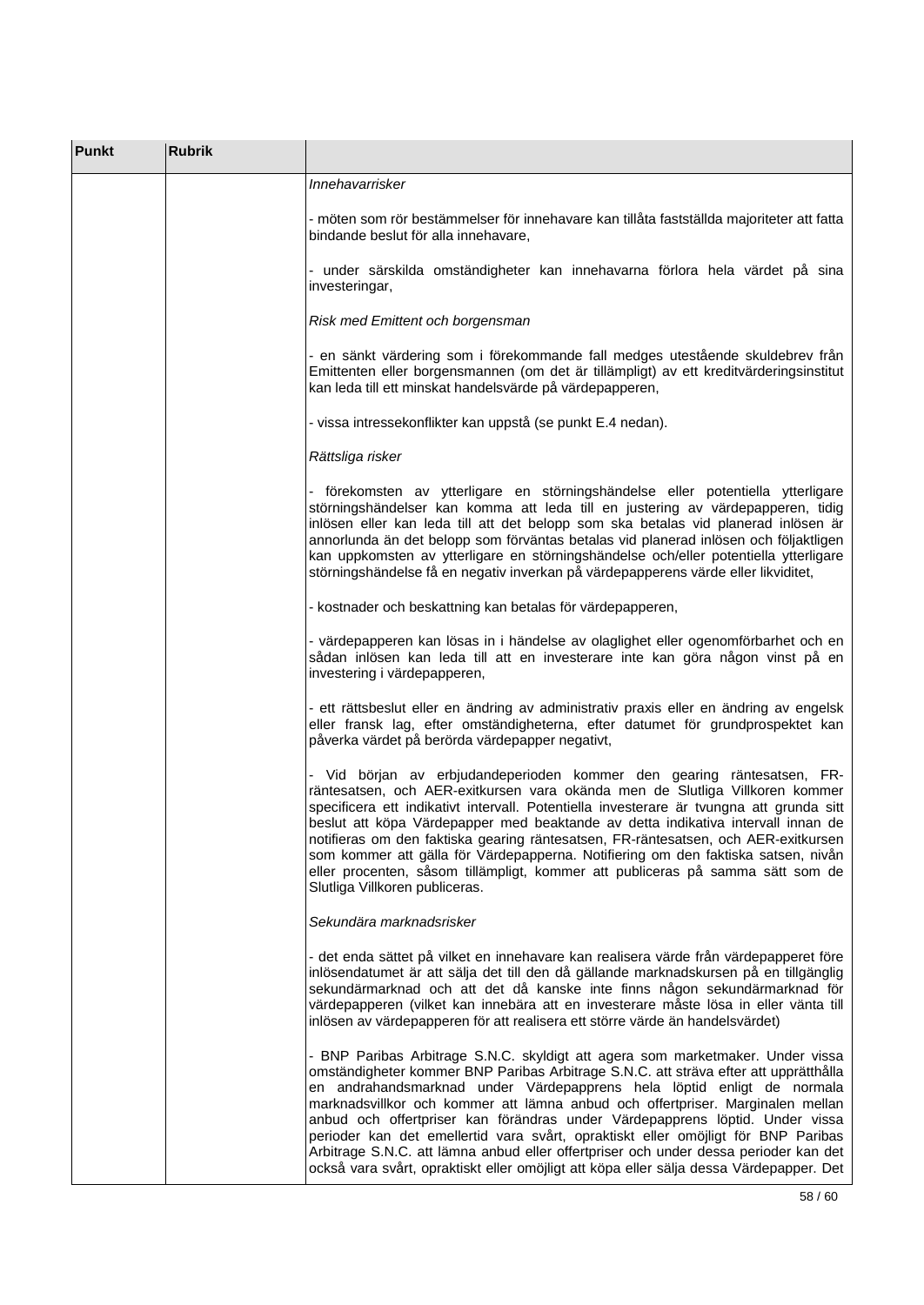| <b>Punkt</b> | <b>Rubrik</b> |                                                                                                                                                                                                                                                                                                                                                                                                                                                                                                                                                                                                                                                                                                                             |
|--------------|---------------|-----------------------------------------------------------------------------------------------------------------------------------------------------------------------------------------------------------------------------------------------------------------------------------------------------------------------------------------------------------------------------------------------------------------------------------------------------------------------------------------------------------------------------------------------------------------------------------------------------------------------------------------------------------------------------------------------------------------------------|
|              |               | kan exempelvis bero på ogynnsamma marknadsvillkor, instabila priser eller stora<br>kurssvängningar, att en stor marknad stängs eller begränsas eller vid tekniska<br>problem som avbrott eller störningar i IT-system eller nätverk.                                                                                                                                                                                                                                                                                                                                                                                                                                                                                        |
|              |               | Risker som rör underliggande referens(er)                                                                                                                                                                                                                                                                                                                                                                                                                                                                                                                                                                                                                                                                                   |
|              |               | Det finns även specifika risker förknippade med Värdepapper kopplade till en<br>Underliggande Referens (inkluderande Hybridvärdepapper) och en investering i<br>sådana Värdepapper medför väsentliga risker som inte är förknippade med en<br>investering i konventionella skuldsedlar. Riskfaktorer i förhållande till Värdepapper<br>kopplade till en Underliggande Referens inkluderar: exponering mot ett eller flera<br>index, justeringshändelser och marknadsstörningar eller misslyckande till öppet<br>utbyte, som kan komma att ha en negativ inverkan på Värdepapprenas värde och<br>likviditet, och att Emittenten inte kommer att lämna information efter emissionen<br>avseende den Underliggande Referensen. |
|              |               | Risker som rör specifika produkttyper                                                                                                                                                                                                                                                                                                                                                                                                                                                                                                                                                                                                                                                                                       |
|              |               | Följande risker är förbundna med SPS-produkter                                                                                                                                                                                                                                                                                                                                                                                                                                                                                                                                                                                                                                                                              |
|              |               | Produkter som löses in automatiskt                                                                                                                                                                                                                                                                                                                                                                                                                                                                                                                                                                                                                                                                                          |
|              |               | Investerare kan exponeras mot en partiell eller fullständig förlust av sin investering.<br>Avkastningen på värdepapperen beror på avkastningen på den eller de underliggande<br>referenserna och om egenskaper som knock-in eller knock-out tillämpas. Produkter<br>som löses in automatiskt omfattar mekanismer för automatisk tidig inlösen. Beroende<br>på tillämpningsformeln kan investerarna, om en automatisk tidig inlösenhändelse<br>inträffar, exponeras mot en partiell förlust av sin investering.                                                                                                                                                                                                              |
| D.6          | Risk-varning  | Se Punkt D.3 ovan.                                                                                                                                                                                                                                                                                                                                                                                                                                                                                                                                                                                                                                                                                                          |
|              |               | För det fall Emittenten blir insolvent eller i övrigt inte kan eller vill återbetala<br>Värdepapprena när dessa förfaller till betalning, kan en investerare komma att förlora<br>hela eller delar av investeringen i Värdepapprena.                                                                                                                                                                                                                                                                                                                                                                                                                                                                                        |
|              |               | Om Garanten inte kan eller vill infria sina åtaganden enligt Garantiåtagandet när<br>dessa ska infrias, kan en investerare komma att förlora hela eller delar av<br>investeringen i Värdepapprena.                                                                                                                                                                                                                                                                                                                                                                                                                                                                                                                          |
|              |               | Investerare kan även komma att förlora hela eller delar av investeringen i<br>Värdepapprena till följd av villkoren för dessa Värdepapper.                                                                                                                                                                                                                                                                                                                                                                                                                                                                                                                                                                                  |

# **Section E - Erbjudande**

| <b>Punkt</b> | <b>Rubrik</b>                                                         |                                                                                                                                                                                                                                                      |
|--------------|-----------------------------------------------------------------------|------------------------------------------------------------------------------------------------------------------------------------------------------------------------------------------------------------------------------------------------------|
| E.2b         | <b>Bakgrund till</b><br>erbjudandet och<br>användning av<br>lintäkter | Nettointäkterna från emissionen av Värdepapprena kommer att bli en del av<br>Emittentens huvudsakliga medel. Sådana intäkter kan komma att användas för att<br>bibehålla positioner inom optioner och terminskontrakt eller andra hedginginstrument. |
| IE.3         | Villkor för                                                           | Detta utgivande av Värdepapper erbjuds i ett Erbjudande till Allmänheten                                                                                                                                                                             |